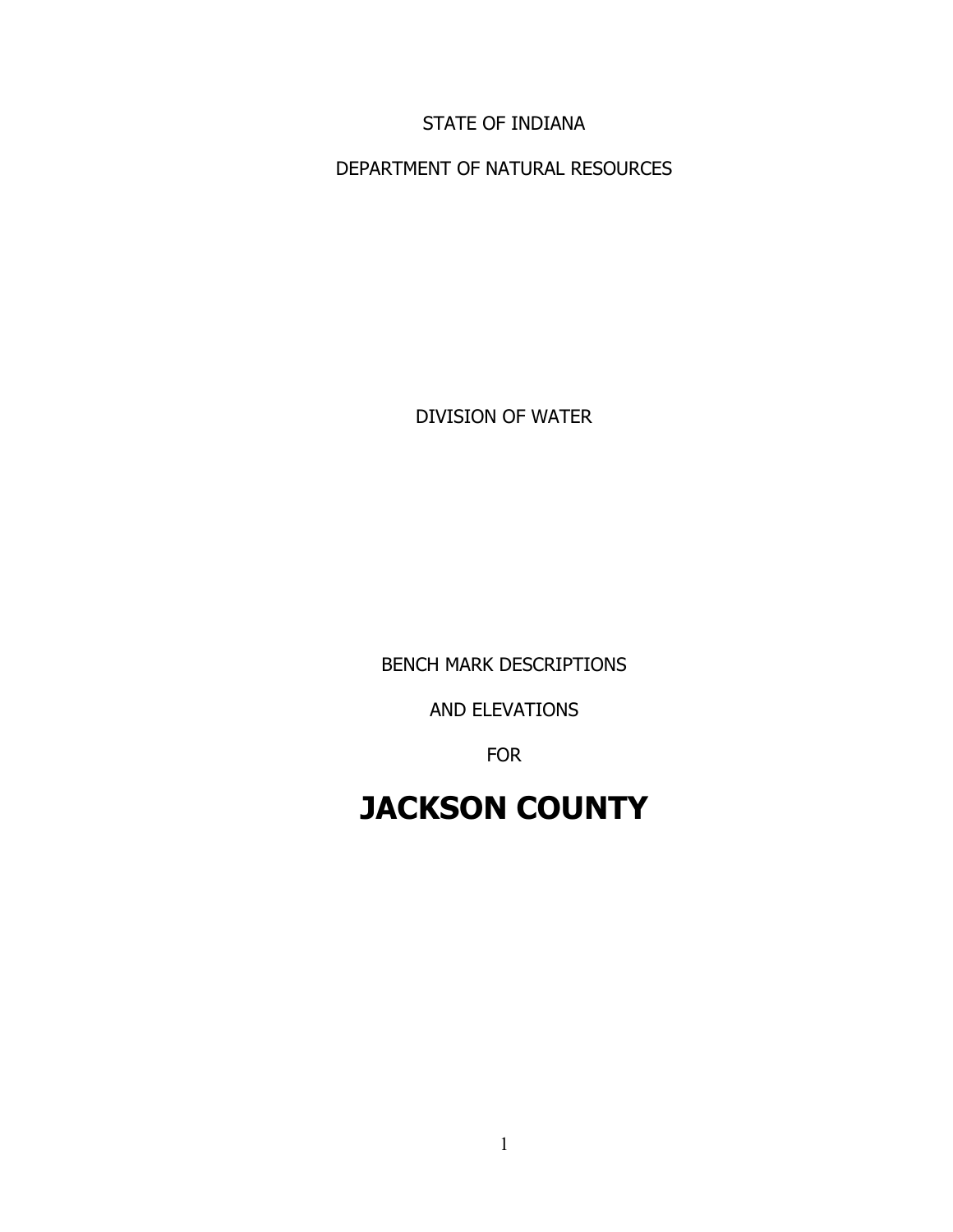# IFC&WRC TBM VFMR 14, 1958

In Jackson County, Tampico Quad., in the S.E. 1/4 of Section 24, T. 4 N., R. 5 E., 2<sup>nd</sup> PM.; about 3.7 miles southeast of Tampico; 2.25 miles east along a County road from its intersection with State Road 39 in Russell Chapel to a gravel crossroads, thence 1.0 mile south along a gravel and dirt road to a right angle turn west and a path due south; set in the south side of a 13-inch blazed White Oak tree (first tree west of a field entrance), 33 feet west of the centerline of north-south road, 13 feet north of the centerline of the road leading west, 0.8 foot above the ground; a railroad spike driven through a aluminum tag, stamped "TBM VFMR 14 1958".

522.227 feet NGVD 1929 159.1751 meters NGVD 1929

# IFC&WRC TBM VFMR 13, 1958

In Jackson County, Tampico Quad., in the SW 1/4 of Sec. 19, T. 4 N., R. 6 E., 2<sup>nd</sup> PM.; about 3.4 miles southeast of Tampico; 2.25 miles east along a County road from its intersection with State Road 39 in Russell Chapel to a gravel crossroads, thence 0.55 mile south along the gravel and dirt road to a 70 foot one-span steel pony truss bridge over Smart Ditch; set in the top of the southeast concrete pillar foundation, 8 feet east of the centerline of the road, 0.5 foot south of the southeast corner of the bridge, 1.1 feet below road, 1.3 feet above ground; a chiseled triangle.

522.505 feet NGVD 1929 159.2598 meters NGVD 1929

# IFC&WRC TBM VFMR 15, 1958

In Jackson County, Tampico Quad., in the NW 1/4 of Sec. 19, T. 4 N., R. 6 E., 2<sup>nd</sup> PM.; about 3.5 miles southeast of Tampico; 2.25 miles east along a County road from its intersection with State Road 39 in Russell Chapel to a gravel crossroads, thence 0.55 mile south along the gravel and dirt road to a 70 foot one span steel pony truss bridge over Smart Ditch, thence about 0.4 mile northeast along the top of the left bank of Smart Ditch to the confluence of Smart Ditch with Vernon Fork Muscatatuck River; set in the southwest side of an 11-inch blazed Maple tree (high water mark in the same tree), 15 feet south of the top edge of the left bank of Smart Ditch, 25 feet west of the top edge of the right bank of Vernon Fork Muscatatuck River, 12 feet southwest of a 23-inch tree stump cut 3 feet above the ground, 1.0 foot above the ground; a railroad spike driven through an aluminum tag, stamped "TBM VFMR 15 1958".

525.825 feet NGVD 1929 160.2718 meters NGVD 1929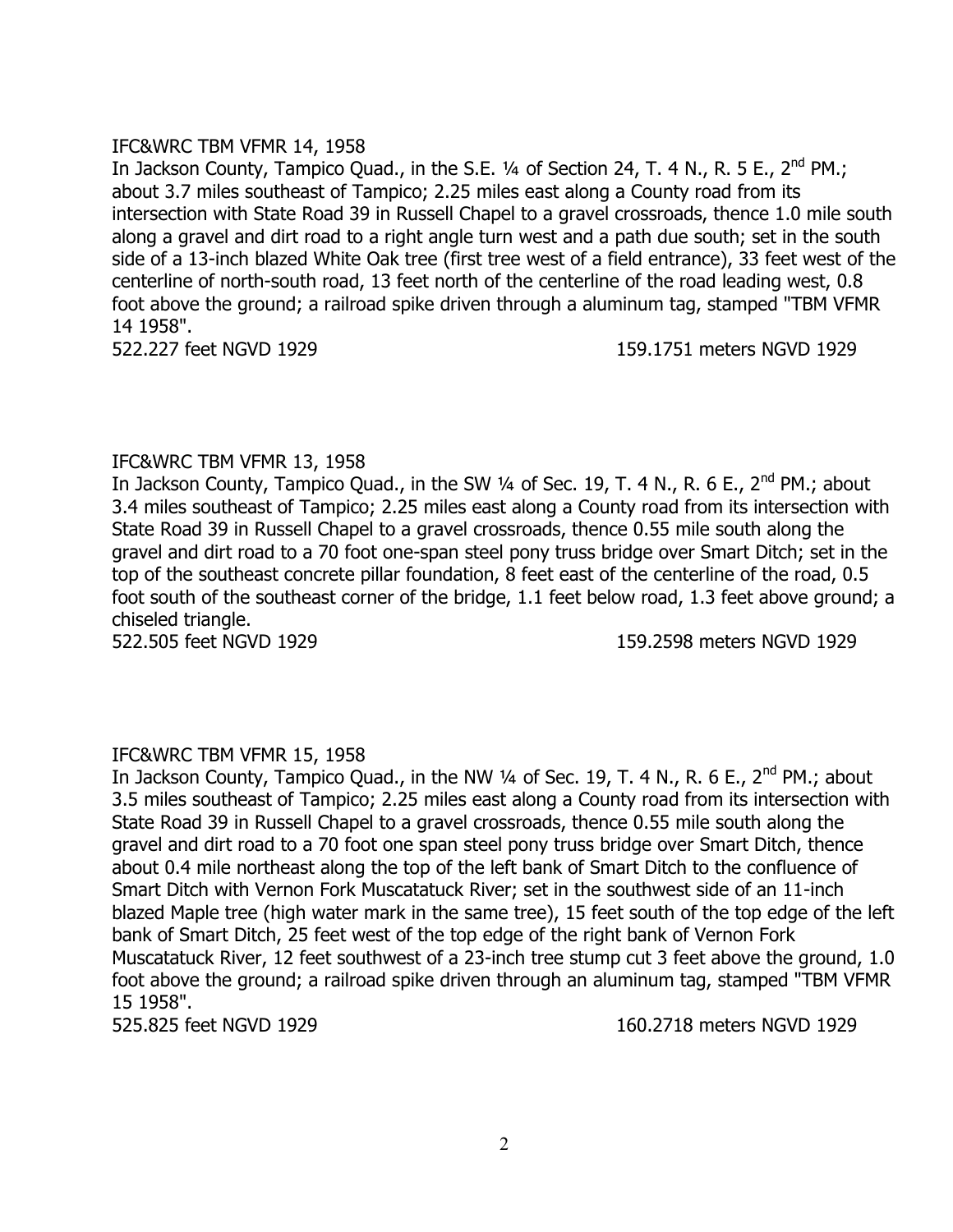# IFC&WRC TBM VFMR 12, 1958

In Jackson County, Tampico Quad., in the NW  $\frac{1}{4}$  of Sec. 19, T. 4 N., R. 6 E., 2<sup>nd</sup> PM.; about 3.0 miles southeast of Tampico; 2.25 miles east along a County road from its intersection with State Road 39 in Russell Chapel to a gravel crossroads; set in the west side of a Power Pole (#M-168S-108), 75 feet southeast of the corner of a porch on a house in the northwest quarter of intersection, 15 feet south of the extended center line of the road leading west, 12 feet east of the centerline of the north-south road, 1.4 feet above the ground; a railroad spike driven through an aluminum tag, stamped "TBM VFMR 12 1958". 555.849 feet NGVD 1929 169.4231 meters NGVD 1929

# IFC&WRC TBM VFMR 16, 1958

In Jackson County, Tampico Quad., in the NE 1/4 of Sec. 19, T. 4 N., R. 6 E., 2<sup>nd</sup> PM.; about 3.6 miles southeast of Tampico; 2.25 miles east along a County road from its intersection with State Road 39 in Russell Chapel to a gravel crossroads (the east-west road makes a jog north), thence 0.6 mile generally east to two, one-span steel truss bridges at the fork of Smart Ditch and Vernon Fork Muscatatuck River; set in top of the southeast steel pillar foundation of the bridge over Vernon Fork Muscatatuck River, 9.0 feet east of the center line of the bridge, 1.1 feet southeast of the southeast corner of the southeast end steel truss of the bridge, 0.7 foot below the bridge floor; the screw end of a bolt holding down a ½ of a inch steel round plate on top of the foundation pillar.

527.291 feet NGVD 1929 160.7186 meters NGVD 1929

# IFC&WRC TBM VFMR 17, 1958

In Jackson County, Tampico Quad., in the NW  $\frac{1}{4}$  of Sec. 20, T. 4 N., R. 6 E., 2<sup>nd</sup> PM.; about 4.0 miles southeast of Tampico; 2.25 miles east along a County road from its intersection with State Road 39 in Russell Chapel to a gravel crossroads (the east-west road makes a jog north), thence 1.24 miles generally east along a gravel and dirt road; set in the stream ward side of a 10-inch blazed Walnut tree, 13.0 feet north of the center line of the road, 0.9 foot above the ground, about level with the road; a railroad spike driven through an aluminum tag, stamped "TBM VFMR 17 1958." 525.045 feet NGVD 1929 160.0340 meters NGVD 1929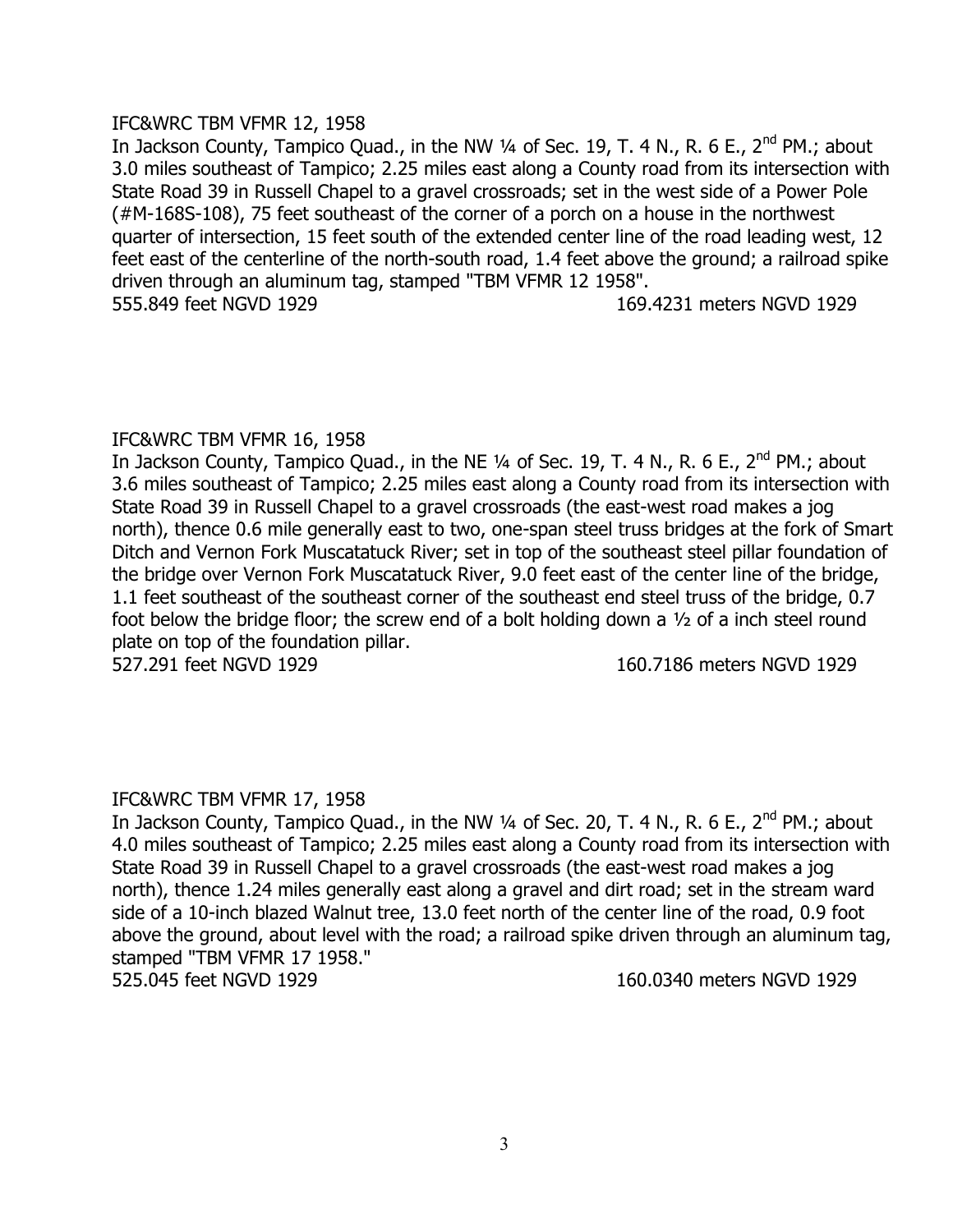### IFC&WRC TBM VFMR 18, 1958

In Jackson County, Tampico Quad., in the SW  $\frac{1}{4}$  of Section 17 T. 4 N., R. 6 E., 2<sup>nd</sup> PM.; about 4.3 miles southeast of Tampico; 2.25 miles east along a County road from its intersection with State Road 39 in Russell Chapel to a gravel crossroads (the east-west road makes a jog north), thence about 1.53 miles generally east along a gravel and dirt road to a field entrance north, thence about 0.13 mile generally north to Vernon Fork Muscatatuck River; set in the south side of a 27-inch blazed Oak tree, about 30 feet below a high water mark in the same tree, 1.2 feet above the ground; a railroad spike driven through an aluminum tag, stamped "TBM VFMR 18 1958".

525.283 feet NGVD 1929 160.1066 meters NGVD 1929

# IFC&WRC TBM VFMR 19, 1958

In Jackson County, Tampico Quad., in the SW 1/4 of Section 17, T. 4 N; R. 6 E., 2<sup>nd</sup> PM.; about 3.8 miles southeast of Tampico; 2.25 miles east along a County road from its intersection with State Road 39 in Russell Chapel to a gravel crossroads, thence 0.5 mile north to a dirt "T"-road east, thence 0.95 mile east to a one-span steel truss bridge over Rider Ditch; set in top of the southeast concrete abutment of the bridge, 7.8 feet south of the centerline of the bridge, 1.3 feet southwest of the southwest corner of the southeast end steel truss 2.2 feet south of the south face of the bridge floor, 0.6 foot east of the west face of the southeast abutment, 1.1 feet below the bridge floor; a chiseled triangle.

527.874 feet NGVD 1929 160.8963 meters NGVD 1929

# IFC&WRC TBM VFMR 11, 1958

In Jackson County, Tampico Quad., in the SE  $\frac{1}{4}$  of Sec. 13, T. 4 N., R. 5 E., 2<sup>nd</sup> PM.; about 2.8 miles southeast of Tampico; 2.25 miles east along a County road from its intersection with State Road 39 in Russell Chapel to a gravel crossroads, thence 0.5 mile north to a dirt "T"-road east; set in the eastside of the end fence post of a fence line, 83 feet south of the center line of the "T"-road, 13 feet west of the center line of the north-south road; a aluminum tag, stamped "TBM VFMR 11 1958". 562.122 feet NGVD 1929 171.3351 meters NGVD 1929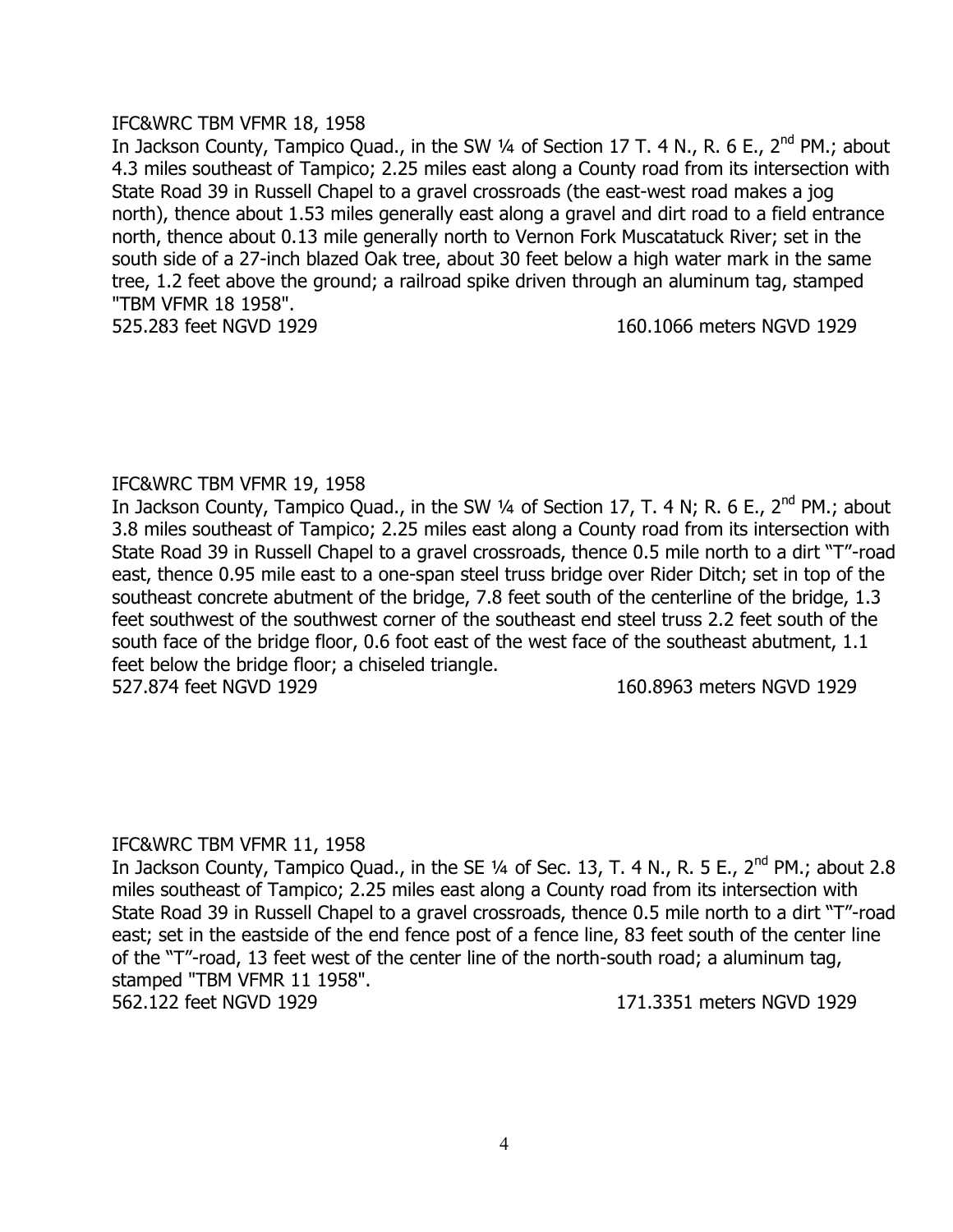### IFC&WRC TBM VFMR 10, 1958

In Jackson County, Tampico Quad., in the SE  $\frac{1}{4}$  of Sec. 12, T. 4 N., R. 5 E., 2<sup>nd</sup> PM.; about 2.5 miles east of Tampico; 2.25 miles east along a County road from its intersection with State Road 39 in Russell Chapel to a gravel crossroads, thence 1.0 mile north to a paved crossroad, in the northwest ¼ of the intersection; set in the eastside of a 14 -inch fence post, 30 feet north of the centerline of the paved road, 13 feet west of the centerline of the gravel road, 15 feet south of a telephone pole, 3.3 feet north of a "STOP" sign post, 1.0 foot above ground, about level with the road; a railroad spike driven through an aluminum tag, stamped "TBM VFMR 10 1958".

557.324 feet NGVD 1929 169.8727 meters NGVD 1929

# IFC&WRC TBM VFMR 9, 1958

In Jackson County, Tampico Quad., in the SW  $\frac{1}{4}$  of Sec. 7, T. 4 N., R. 6 E., 2<sup>nd</sup> PM.; about 3.1 miles east of Tampico; 0.5 mile southeast along State Road 39 from its intersection with a crossroad in Tampico to a "T" road to the east, thence 3.0 miles east to a gravel entrance to a farm house (Mr. Fred Wehmiller); set in the south side of a 32-inch White Oak tree, 14.5 feet north of the center line of the paved road, 10.0 feet east of the centerline of the gravel drive, 8.0 feet west of a telephone pole, 0.6 foot above the road; a railroad spike driven through an aluminum tag, stamped "TBM VFMR 9 1958".

545.654 feet NGVD 1929 166.3157 meters NGVD 1929

# IFC&WRC TBM VFMR 8, 1958

In Jackson County, Tampico Quad., in the NW  $\frac{1}{4}$  of Sec. 17, T. 4 N., R. 6 E., 2<sup>nd</sup> PM.; about 3.6 miles east of Tampico; 0.5 mile southeast along State Road 39 from its intersection with a crossroad in Tampico to a "T" road to the east, thence 3.5 miles east to a gravel "T"-road north; set in the north side of a power pole (#UA-41 S-122) 13 feet south of the centerline of the paved road, 35 feet southwest of the northwest corner of a small steel rail bridge, 0.4 foot above the ground; a railroad spike driven through an aluminum tag, stamped "TBM VFMR 8 1958".

528.176 feet NGVD 1929 160.9884 meters NGVD 1929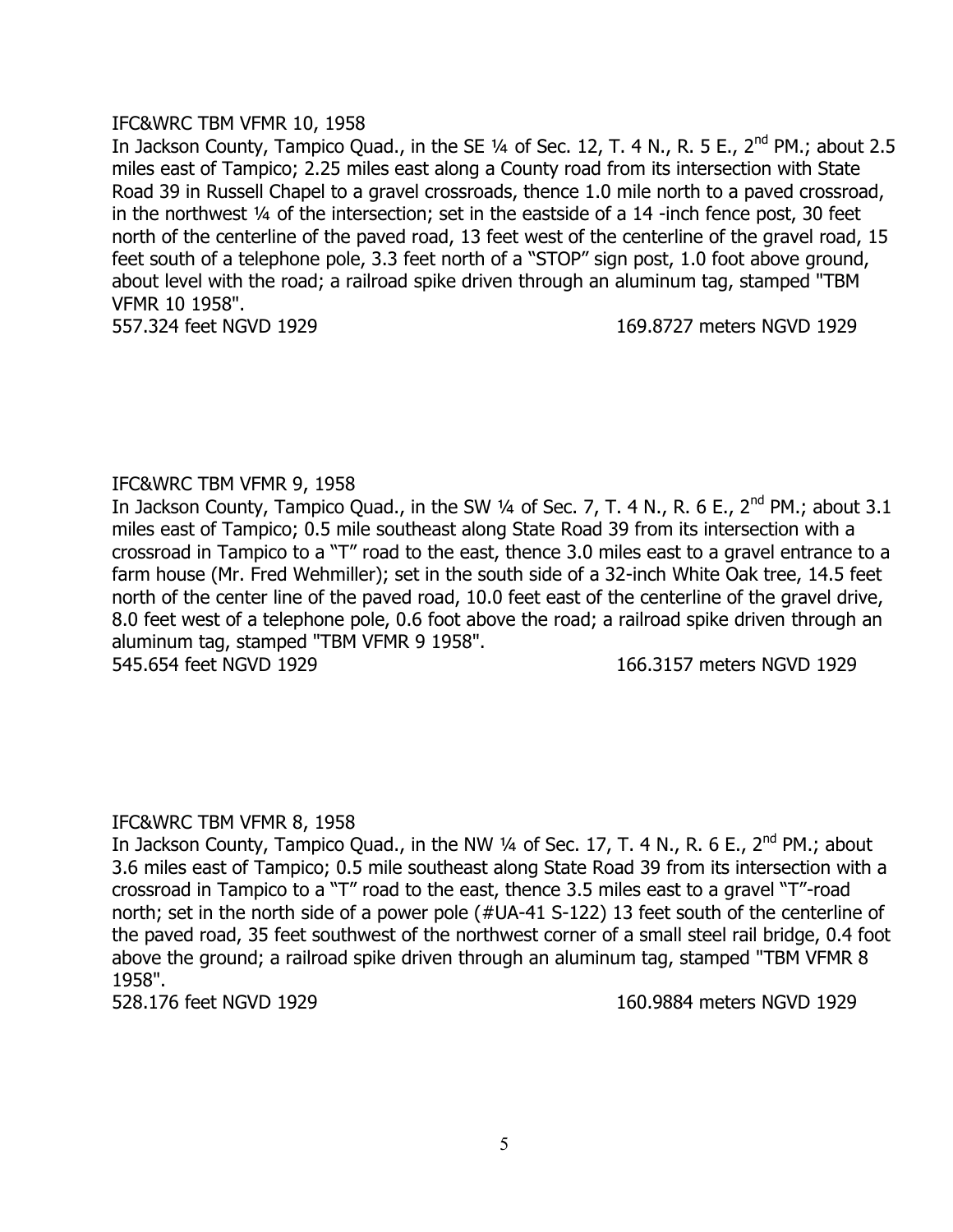# IFC&WRC TBM VFMR 7, 1958

In Jackson County, Tampico Quad., in the SW  $\frac{1}{4}$  of Sec. 8, T. 4 N., R. 6 E., 2<sup>nd</sup> PM.; about 3.8 miles east of Tampico; 0.5 mile southeast along State Road 39 from its intersection with a crossroad in Tampico to a "T" road to the east, thence 3.7 miles east to a 60-foot steel pony truss bridge over Rider Ditch; set in top of the northeast concrete foundation post, 8.5 feet west of the end fence post of a wooden fence adjoining bridge, 0.3 foot east of the east end of the northeast corner of the bridge, 1.1 feet below the road; a chiseled triangle. 528.382 feet NGVD 1929 161.0512 meters NGVD 1929

# IFC&WRC TBM VFMR 6, 1958

In Jackson County, Tampico Quad., in the NW 1/4 of Sec. 17, T. 4 N., R. 6 E., 2<sup>nd</sup> PM.; about 4.0 miles east of Tampico; 0.5 mile southeast along State Road 39 from its intersection with a crossroad in Tampico to a "T" road to the east, thence 3.9 miles east to a one-span steel truss bridge over the Vernon Fork Muscatatuck River; set in top of the southeast stone abutment of the bridge, 9.7 feet south of the centerline of the road, 1.6 feet east of the east face of the south east end steel truss, 0.65 foot north of the south face of the southeast abutment, 1.1 feet below the road; a chiseled triangle.

Believed destroyed. D. V. Hine 8/58

530.753 feet NGVD 1929 161.7738 meters NGVD 1929

# IFC&WRC TBM VFMR 5, 1958

In Jackson County, Tampico Quad., in the SE  $\frac{1}{4}$  of Sec. 8, T. 4 N., R. 6 E., 2<sup>nd</sup> PM.; about 4.1 miles east of Tampico; 0.5 miles southeast along State Road 39 from its intersection with a crossroad in Tampico to a "T" road to the east, thence 4.0 miles east to a 30-foot steel rail bridge over a small tributary to Vernon Fork Muscatatuck River; set on top of the northeast corner of the north concrete foundation of the bridge, 7.5 feet north of the centerline of the road, 1.4 feet west of the northeast corner of the bridge, 0.5 foot south of the north face of the north foundation of the bridge, 0.25 foot below the road; a chiseled triangle. 526.099 feet NGVD 1929 160.3279 meters NGVD 1929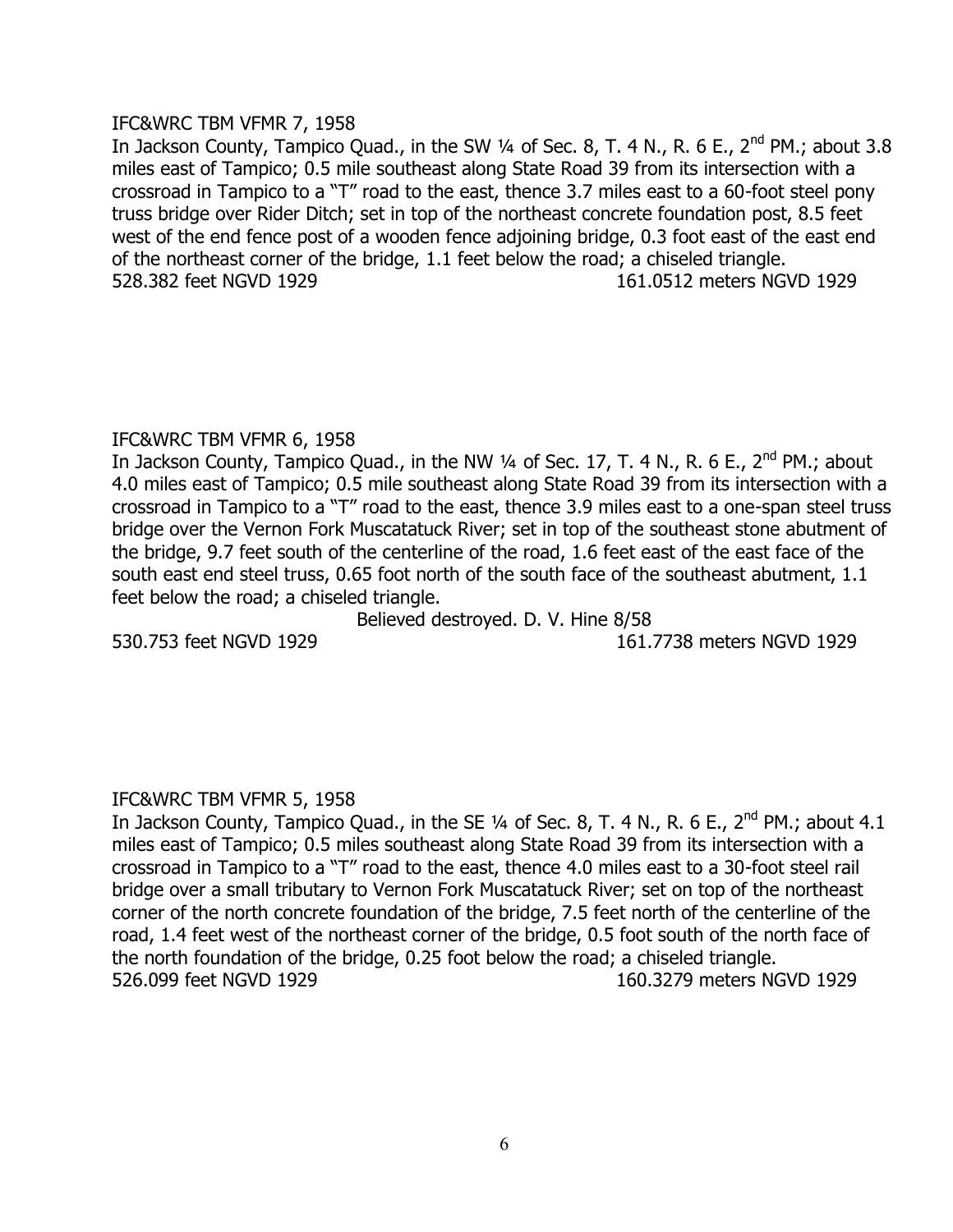# IFC&WRC TBM VFMR 4, 1958

In Jackson County, Crothersville Quad., in the NE 1/4 of Sec. 17, T. 4 N., R. 6 E., 2<sup>nd</sup> PM.; about 1.8 miles west of Crothersville; 1.86 miles generally west along Main Street and a paved road from its crossing with the Pennsylvania (Conrail) Railroad in Crothersville to a 30-foot steel rail bridge over a small tributary to Vernon Fork Muscatatuck River, (the 4th bridge of this type on the same road leading west out of Crothersville); set in the north side of a telephone pole, 23.0 feet southwest of the southwest corner of the bridge, 13.3 feet south of the centerline of the road, 1.1 feet above the ground; a railroad spike driven through an aluminum tag, stamped "TBM VFMR 4 1958". 527.125 feet NGVD 1929 160.6680 meters NGVD 1929

# IFC&WRC TBM VFMR 3, 1958

In Jackson County, Crothersville Quad., in the SW 1/4 of Sec. 9, T. 4 N., R. 6 E., 2<sup>nd</sup> PM.; about 1.2 miles west of Crothersville; 1.61 miles generally west along Main Street and a paved road from its crossing with the Pennsylvania (Conrail) Railroad in Crothersville to a 50 foot steel rail bridge over a small tributary to Vernon Fork Muscatatuck River; set on top of the northeast concrete wingwall of the bridge, 10 feet north of the centerline of the road, 0.7 foot southwest of the northeast face of the wingwall, 4.2 feet northeast of the northeast corner of the northeast end steel rail of the bridge, about 0.3 foot below the road; a chiseled triangle. 526.946 feet NGVD 1929 160.6135 meters NGVD 1929

# IFC&WRC TBM VFMR 2, 1958

In Jackson County, Crothersville Quad., in the SE 1/4 of Sec. 9, T. 4 N., R. 6 E., 2<sup>nd</sup> PM.; about 1.0 mile west of Crothersville; 0.90 mile generally west along Main Street and a paved road from its crossing with the Pennsylvania (Conrail) Railroad in Crothersville, to a 30-foot steel rail bridge over a small tributary to Vernon Fork Muscatatuck River; set in top of the northwest wingwall of the bridge 6 feet west of the east face of the northwest wingwall, 10 feet north of the centerline of the road, 17.4 feet southeast of power pole (#UC 78W), about level with the road; a chiseled triangle.

535.757 feet NGVD 1929 163.2991 meters NGVD 1929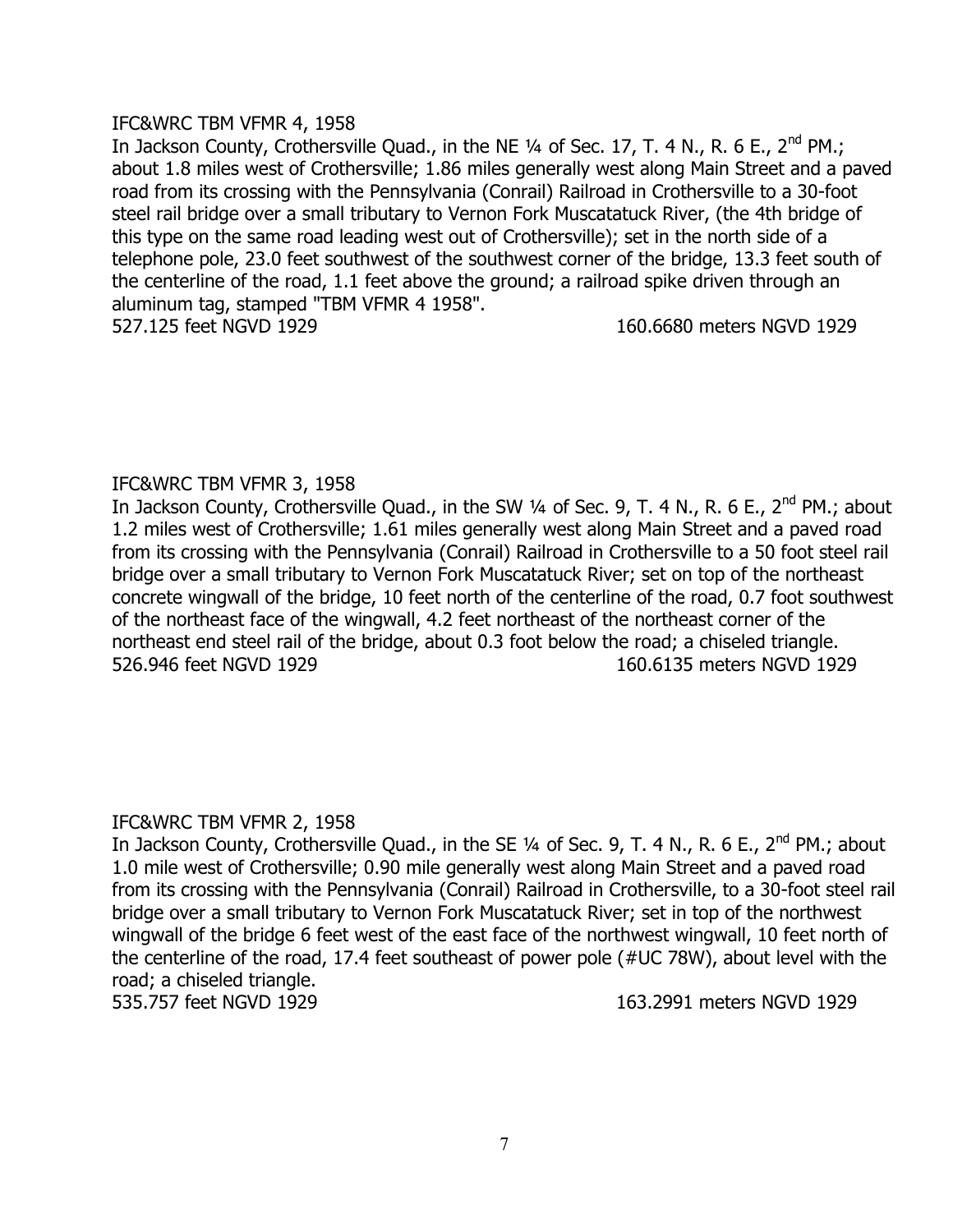### IFC&WRC TBM VFMR 1, 1958

In Jackson County, Crothersville Quad., in the SE 1/4 of Sec. 9, T. 4 N., R. 6 E., 2<sup>nd</sup> PM.; about 0.4 mile west of Crothersville; 0.65 mile generally west along Main Street and a paved road from its crossing with the Pennsylvania (Conrail) Railroad in Crothersville to a gravel crossroads and a cemetery in the northwest ¼ of the intersection; set in the south side of a 12-inch Maple tree, 17 feet north of the centerline of the east-west blacktop road, 43 feet west of the centerline of the north south gravel road, 30 feet west of a walking entrance to the cemetery, 1.2 feet above the ground; a railroad spike driven through an aluminum tag, stamped "TBM VFMR 1 1958". 560.105 feet NGVD 1929 170.7203 meters NGVD 1929

# USC&GS BM L 60, 1934

In Jackson County, Crothersville Quad., in the South 1/2 of Sec. 10, T. 4 N., R. 6 E., 2<sup>nd</sup> PM.; at Crothersville; at the Crothersville Water Tower; set on the top of the east corner of the diamond-shaped southeast concrete foundation pedestal of the water tower, 32 feet south of the southeast corner of the Crothersville Fire Station, 25 feet west of the centerline of a gravel road, 5.5 feet west of a P. S. C. fence enclosing the water tower, 1.3 feet above the ground; a U.S. Coast & Geodetic Survey bench mark tablet, stamped "L 60 1934". 558.477 feet NGVD 1929 170.2241 meters NGVD 1929

# IFC&WRC TBM VFMR 20, 1958

In Jackson County, Tampico Quad., in the NW  $\frac{1}{4}$  of Sec. 8, T. 4 N., R. 6 E., 2<sup>nd</sup> PM.; about 3.6 miles east of Tampico; 0.5 mile southeast along State Road 39 from its intersection with a crossroad in Tampico to a "T" road to the east, thence 3.5 miles east to a gravel "T"-road north, thence 0.73 mile north; set in the west side of a power pole (#735), 16.7 feet east of the centerline of the road, 1.0 foot east of a fence line, 0.8 foot above the ground, a railroad spike driven through an aluminum tag, stamped "TBM VFMR 20 1958". 544.761 feet NGVD 1929 166.0435 meters NGVD 1929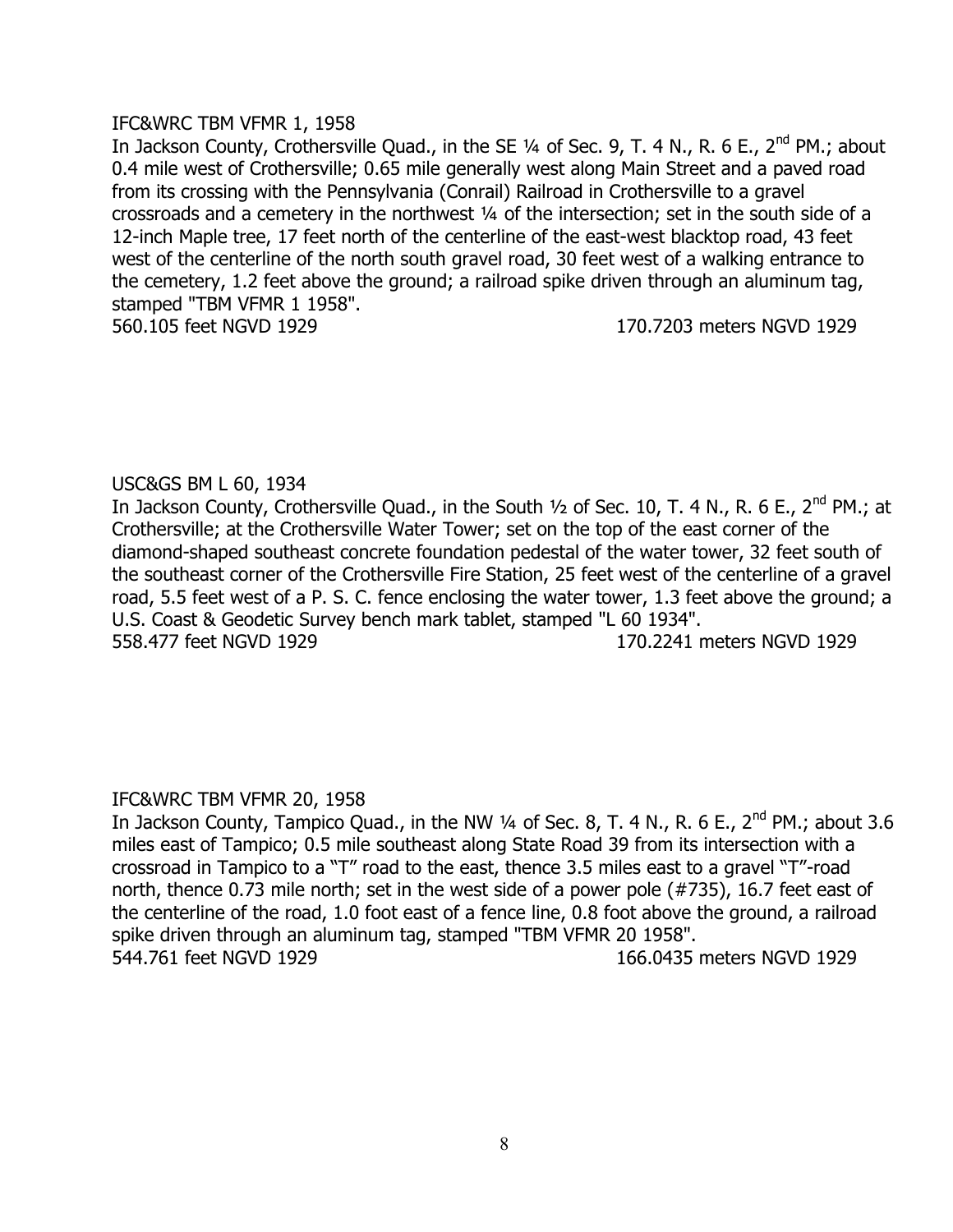### IFC&WRC TBM VFMR 21, 1958

In Jackson County, Tampico Quad., in the SW  $\frac{1}{4}$  of Sec. 5, T. 4 N., R. 6 E., 2<sup>nd</sup> PM.; about 3.6 miles east of Tampico; 0.5 mile southeast along State Road 39 from its intersection with a crossroad in Tampico to a "T" road to the east, thence 3.5 miles east to a gravel "T"-road north, thence 1.20 miles north to a 13 foot concrete bridge over a small tributary to Vernon Fork Muscatatuck River; set on the top of and at the center of the east concrete headwall, 24.0 feet southeast of a telephone pole, 9.0 feet east of the centerline of the road, 6.7 feet north of the south face of the east headwall, 1.8 feet above the road, 0.5 foot east of the west face of the east headwall; a chiseled triangle. 532.768 feet NGVD 1929 162.3880 meters NGVD 1929

# IFC&WRC TBM VFMR 22, 1958

In Jackson County, Tampico Quad., in the SW  $\frac{1}{4}$  of Sec. 5; T. 4 N; R 6 E., 2<sup>nd</sup> PM.; about 3.6 miles east of Tampico; 0.5 mile southeast along State Road 39 from its intersection with a crossroad in Tampico to a "T" road to the east, thence 3.5 miles east to a gravel "T"-road north, thence 1.18 miles north to a dirt lane east, thence about 0.6 mile along the lane to Vernon Fork Muscatatuck River; set in the southwest side of a 14-inch blazed Walnut tree (high water mark in the same tree), 13.0 feet north of the centerline of the road, about 68.0 feet west of the center of a bridge/culvert over Vernon Fork Muscatatuck River, 6.0 feet above the road, 1.4 feet above the ground; a railroad spike driven through an aluminum tag, stamped "TBM VFMR 22 1958".

529.848 feet NGVD 1929 161.4980 meters NGVD 1929

# IFC&WRC TBM VFMR 23, 1958

In Jackson County, Tampico Quad., in the NW  $\frac{1}{4}$  of Sec. 5, T. 4 N., R. 6 E., 2<sup>nd</sup> PM.; about 3.8 miles northeast of Tampico; 0.5 mile southeast along State Road 39 from its intersection with a crossroad in Tampico to a "T" road to the east, thence 3.5 miles east to a gravel "T"-road north, thence 2.0 mile north to a "T"-road east-west; set in the south side of a power pole (#UA 41-S94), in the southeast ¼ of the junction, 16.5 feet south of the centerline of the east-west road, 16.0 feet northeast of the centerline of the "T"-road south, 3.1 feet northeast of a corner fence post, 0.7 foot above the ground; a railroad spike driven through an aluminum tag, stamped "TBM VFMR 23 1958". 546.976 feet NGVD 1929 166.7186 meters NGVD 1929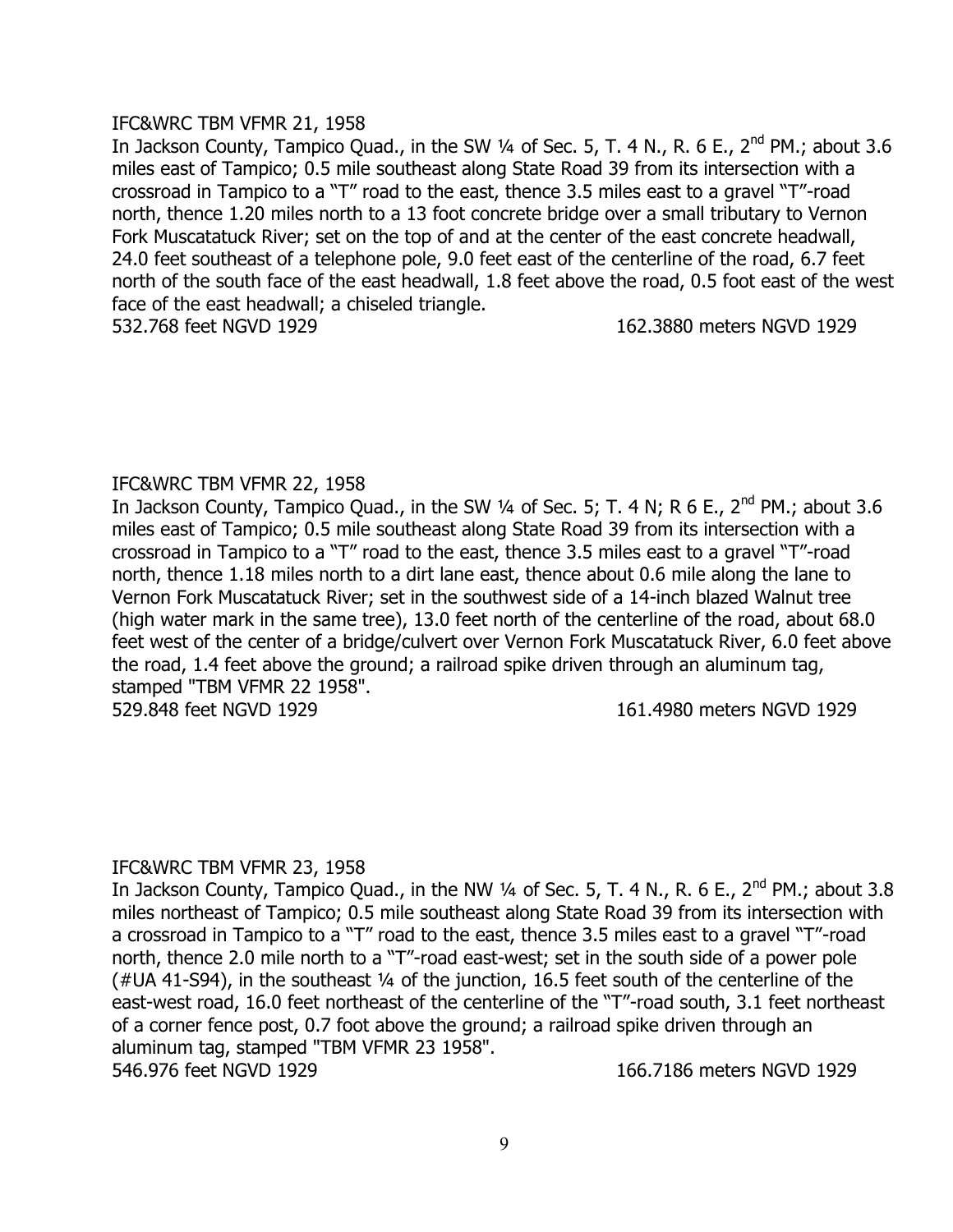### IFC&WRC TBM VFMR 24, 1958

In Jackson County, Tampico Quad., in the NW  $\frac{1}{4}$  of Sec. 5, T. 5 N., R. 6 E., 2<sup>nd</sup> PM.; about 4.1 miles northeast of Tampico; 0.5 mile southeast along State Road 39 from its intersection with a crossroad in Tampico to a "T" road to the east, thence 3.5 miles east to a gravel "T"-road north, thence 2.0 mile north to a "T"-road east-west, thence 0.25 mile east to a 120 foot steel rail bridge over Vernon Fork Muscatatuck River; set in the north side of a 24-inch Elm tree (high water mark in same tree), 4.6 feet southeast of the southeast end steel upright rail of the bridge, 8.9 feet south of the centerline of the bridge, 5.3 feet below the bridge, 1.0 foot above the ground; a railroad spike driven through an aluminum tag, stamped "TBM VFMR 24 1958".

527.529 feet NGVD 1929 160.7912 meters NGVD 1929

# IFC&WRC TBM VFMR 25, 1958

In Jackson County, Crothersville Quad., in the NE 1/4 of Sec. 5, T. 5 N., R. 6 E., 2<sup>nd</sup> PM.; about 2.9 miles northwest of Crothersville; at the 400 South Road 70-foot steel pony truss bridge over Rider Ditch; set in top of the southeast concrete foundation pillar of the bridge, 9.8 feet south of the centerline of the road, 0.7 foot south of the south face of the southeast end steel truss, 1.0 foot below the bridge floor; a chiseled triangle. 533.017 feet NGVD 1929 162.4639 meters NGVD 1929

# IFC&WRC TBM VFMR 26, 1958

In Jackson County, Crothersville Quad., in the NE  $\frac{1}{4}$  of Sec. 4, T. 4 N., R. 6 E., 2<sup>nd</sup> PM.; about 2.1 miles northwest of Crothersville; 0.38 mile generally west along a gravel road (400 South Road) from its crossing with the Pennsylvania (Conrail) Railroad in Retreat, to a right angle turn west; set in the west side of a 19-inch blazed Hickory tree near the turn, 25 feet north of the centerline of the road, 12.0 feet east of the centerline of a field entrance, 0.5 foot above the ground; a railroad spike driven through an aluminum tag, stamped "TBM VFMR 26 1958". 535.887 feet NGVD 1929 163.3387 meters NGVD 1929

# USC & GS BM M 60, 1934

In Jackson County, Crothersville Quad., in the SE  $\frac{1}{4}$  of Sec. 33, T. 5 N., R. 6 E., 2<sup>nd</sup> PM.; at Retreat; at the Penn Central (Conrail) Railroad 120-foot bridge (#68/60) over East Arm Bedel Ditch; 0.4 mile north of milepost #69, set in the top of the northwest corner of the limestone block bridge seat, 5.9 feet east of the west face of the bridge seat, 5.4 feet west of the west rail of the tracks, 3.5 feet north of a wooden foundation pier of the bridge, 4.2 feet below the tracks, 1.5 feet north of the south face of the bridge seat, 1.4 feet south of the north wingwall of the bridge; a US Coast and Geodetic bench mark tablet, stamped "M 60 1934". 534.120 feet NGVD 1929 162.8001 meters NGVD 1929 533.703 feet NAVD 1988 162.673 meters NAVD 1988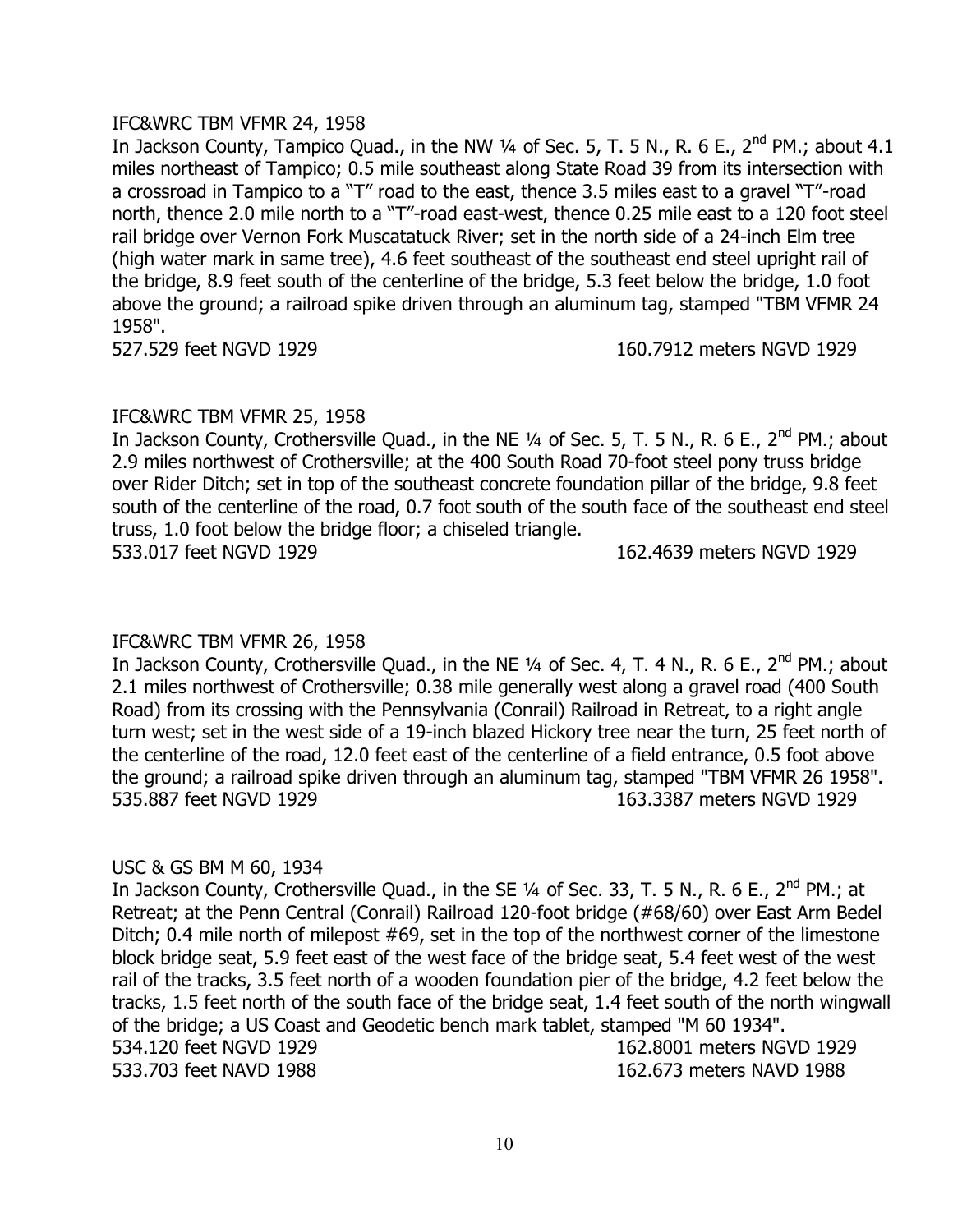#### IFC&WRC TBM VFMR 27, 1958

In Jackson County, Crothersville Ouad., in the SE 1/4 of Sec. 33, T, 5 N., R, 6 E., 2<sup>nd</sup> PM.; about 2.8 miles northwest of Crothersville; about 0.78 mile north along the Pennsylvania (Conrail) Railroad from its crossing with a gravel road in Retreat; set in the top at the center of milepost #68, 8 feet east of the east rail of the track, 3.9 feet above the ground, about 1.8 feet above the tracks; the screw end of a 3/8 inch bolt.

539.339 feet NGVD 1929 **164.3909 meters NGVD** 1929

# IFC&WRC TBM VFMR 30, 1958

In Jackson County, Crothersville Quad., in the SW  $\frac{1}{4}$  of Sec. 28, T. 5 N., R. 6 E., 2<sup>nd</sup> PM.; about 2.3 miles west of Uniontown; at the 300 South Road one-span steel pony truss bridge over Rider Ditch; set in the southwest end steel truss of the bridge, 8.0 feet south of the centerline of the road, 1.3 feet south of the southwest end of a steel handrail, about 0.1 foot below the southwest steel truss in the south row of rivets. 534.220 feet NGVD 1929 162.8306 meters NGVD 1929

# IFC&WRC TBM VFMR 28, 1958

In Jackson County, Crothersville Quad., in the SE 1/4 of Sec. 28, T. 5 N., R. 6 E., 2<sup>nd</sup> PM.; about 3.0 miles northwest of Crothersville; 3.23 miles northwest along the Pennsylvania (Conrail) Railroad from its station in Crothersville to an eight-span steel trestle (#67/26) over Vernon Fork Muscatatuck River; set in the northeast corner of the most northern span of trestle, 4.3 feet east of the east rail of the track, 3.1 feet below the tracks, 0.9 foot south of the south face of the northeast abutment; the screw end of the northwest anchor bolt tying down the northeast corner plate of the bridge to the foundation. 538.723 feet NGVD 1929 164.2031 meters NGVD 1929

# IFC&WRC TBM VFMR 29, 1958

In Jackson County, Crothersville Quad., in the SE 1/4 of Sec. 28, T. 5 N., R. 6 E., 2<sup>nd</sup> PM.; about 1.8 miles west of Uniontown; at the State Road 250 bridge over Vernon Fork Muscatatuck River; set in top of the southwest stone abutment of the bridge, 10.5 feet south of the centerline of State Road 250, 22.3 feet northeast of a power pole, 2.4 feet south of the south face of the southwest end steel truss, 1.3 feet below the bridge floor, 3.6 feet southwest of the east face of the southwest abutment; a chiseled triangle. 536.254 feet NGVD 1929 163.4505 meters NGVD 1929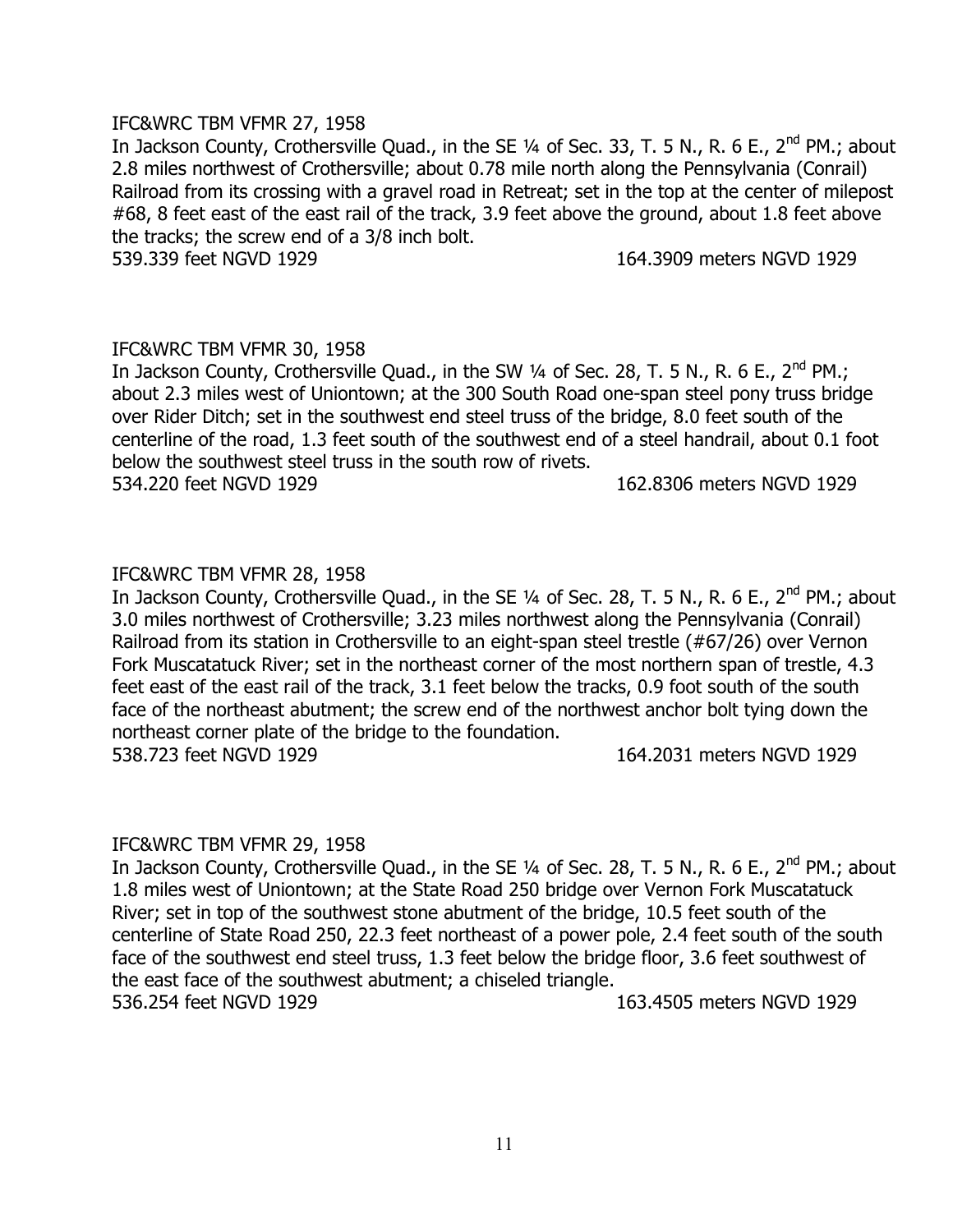### USED BM M 46

In Jackson County, Crothersville Quad., in the SE 1/4 of Sec. 28, T. 5 N., R. 6 E., 2<sup>nd</sup> PM.; about 1.9 miles west of Uniontown; at the crossing of State Road 250 with the Pennsylvania (Conrail) Railroad, in the southwest ¼ of the crossing; set on top of a pipe projecting 0.6 foot above ground, 24.2 feet west of the west rail of the tracks, 17.0 feet south of the centerline of State Road 250, 13.0 feet west of a warning signal flasher, 8.6 feet northwest of some transformers, 0.6 foot above the ground; a US Engineering Department bench mark tablet cap, stamped "M 46". 539.682 feet NGVD 1929 164.4954 meters NGVD 1929

# USC&GS BM N 60, 1934

In Jackson County, Crothersville Quad., in the NE  $\frac{1}{4}$  of Sec. 28, T. 5 N., R. 6 E., 2<sup>nd</sup> PM.; about 1.9 miles west of Uniontown; 1.9 miles generally west along State Road 250 from its junction with US 31 in Uniontown to its crossing with the Pennsylvania (Conrail) Railroad, thence 0.25 mile north along the railroad to a concrete bridge; 11 1/2 of rails south of a gravel crossroads, 10.7 feet west of the west rail of the tracks, about 4.2 feet below the rail, 2.2 feet below the top of the abutment, 0.5 foot south of the south face of the southwest abutment; a US Coast & Geodetic Survey disk, stamped "N 60 1934". 538.270 feet NGVD 1929 164.0650 meters NGVD 1929

# IFC&WRC TBM VFMR 32, 1958

In Jackson County, Crothersville Quad., in the NW 1/4 of Sec. 28, T. 5 N., R. 6 E., 2<sup>nd</sup> PM.; about 2.1 miles northwest of Uniontown; at the State Road 250 one span steel truss bridge over Rider Ditch; set in the top of the south east concrete abutment of the bridge, 7.7 feet south of the centerline of State Road 250, 0.9 foot south of the south face of the southeast end steel truss, 8.0 feet northwest of the end fence post of a small guard fence adjoining the bridge, 0.7 foot east of the west face of the abutment, 1.3 feet below the bridge floor; a chiseled triangle.

536.520 feet NGVD 1929 163.5316 meters NGVD 1929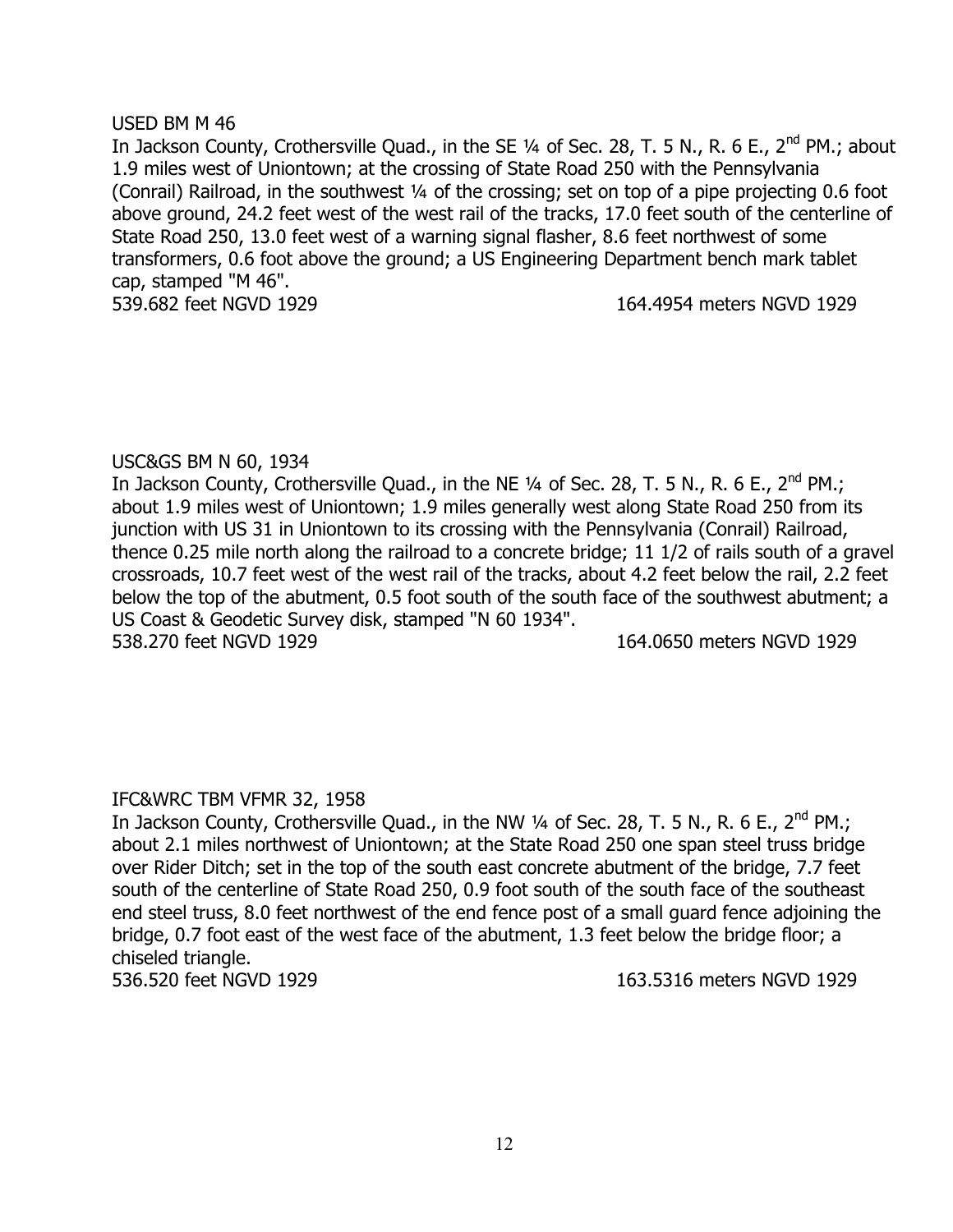#### IFC&WRC TBM VFMR 31, 1958

In Jackson County, in the SE 1/4 of Sec. 21, T. 5 N., R. 6 E., 2<sup>nd</sup> PM.; about 2.1 miles northwest of Uniontown; 2.5 miles west and north along State Road 250 from its junction with US 31 in Uniontown to a right angle turn west; set in the south side of a power pole (3UA Z1), 31.0 feet northwest of a warning sign marking a curve, 19.5 feet north of the extended centerline of the road leading west, 18.0 feet west of the extended centerline of that portion of the road leading south, 0.85 foot above the ground; a railroad spike driven through an aluminum tag, stamped "TBM VFMR 31 1958".

535.194 feet NGVD 1929 163.1275 meters NGVD 1929

#### IFC&WRC TBM VFMR 34, 1958

In Jackson County, Crothersville Quad., in the NE  $\frac{1}{4}$  of Sec. 28, T. 5 N., R. 6 E., 2<sup>nd</sup> PM.; about 2.2 miles northwest of Uniontown; 2.35 miles generally west and north along State Road 250 from its intersection with US 31 in Uniontown to a dirt "T"-road east, thence 0.46 mile east and northeast along the road to the Vernon Fork Muscatatuck River; set in the south side of the 18-inch trunk of a twin-trunked, blazed Maple tree, about 35 feet west of the right bank of the river, about 65 feet upstream of high water mark #60-57, 1.1 feet above the ground; a railroad spike driven through an aluminum tag, stamped "TBM VFMR 34 1958". 533.870 feet NGVD 1929 162.7239 meters NGVD 1929

# IFC&WRC TBM VFMR 33, 1958

In Jackson County, Crothersville Quad., in the SE 1/4 of Sec. 21, T. 5 N., R. 6 E., 2<sup>nd</sup> PM.; about 2.2 miles northwest of Uniontown; at the Pennsylvania (Conrail) Railroad Trestle (#66/30) over Rider Ditch; set in top of the southeast concrete abutment of the trestle, 7.0 feet east of the east rail of the tracks, 1.7 feet east of the east face of a railroad tie, 1.9 feet below the tracks, 0.2 foot south of the north face of the southeast abutment, 0.25 foot west of the east face of the abutment; a chiseled triangle 540.416 feet NGVD 1929 164.7191 meters NGVD 1929

# IFC&WRC TBM VFMR 35, 1958

In Jackson County, Crothersville Quad., in the NE  $\frac{1}{4}$  of Sec. 21, T. 5 N., R. 6 E., 2<sup>nd</sup> PM.; about 2.3 miles northwest of Uniontown; 1.9 miles generally west along State Road 250 from its junction with US 31 in Uniontown to its crossing with the Pennsylvania (Conrail) Railroad, thence 1.06 miles north along the railroad to bridge #65/94 (165 feet north from milepost #66); set in the top of the east end of the first stone pier, 4.5 feet below the tracks, 3.4 feet east of the east rail of the tracks, 1.6 feet north of the south face of the pier 5.7 feet above the ground; a chiseled triangle.

538.133 feet NGVD 1929 164.0233 meters NGVD 1929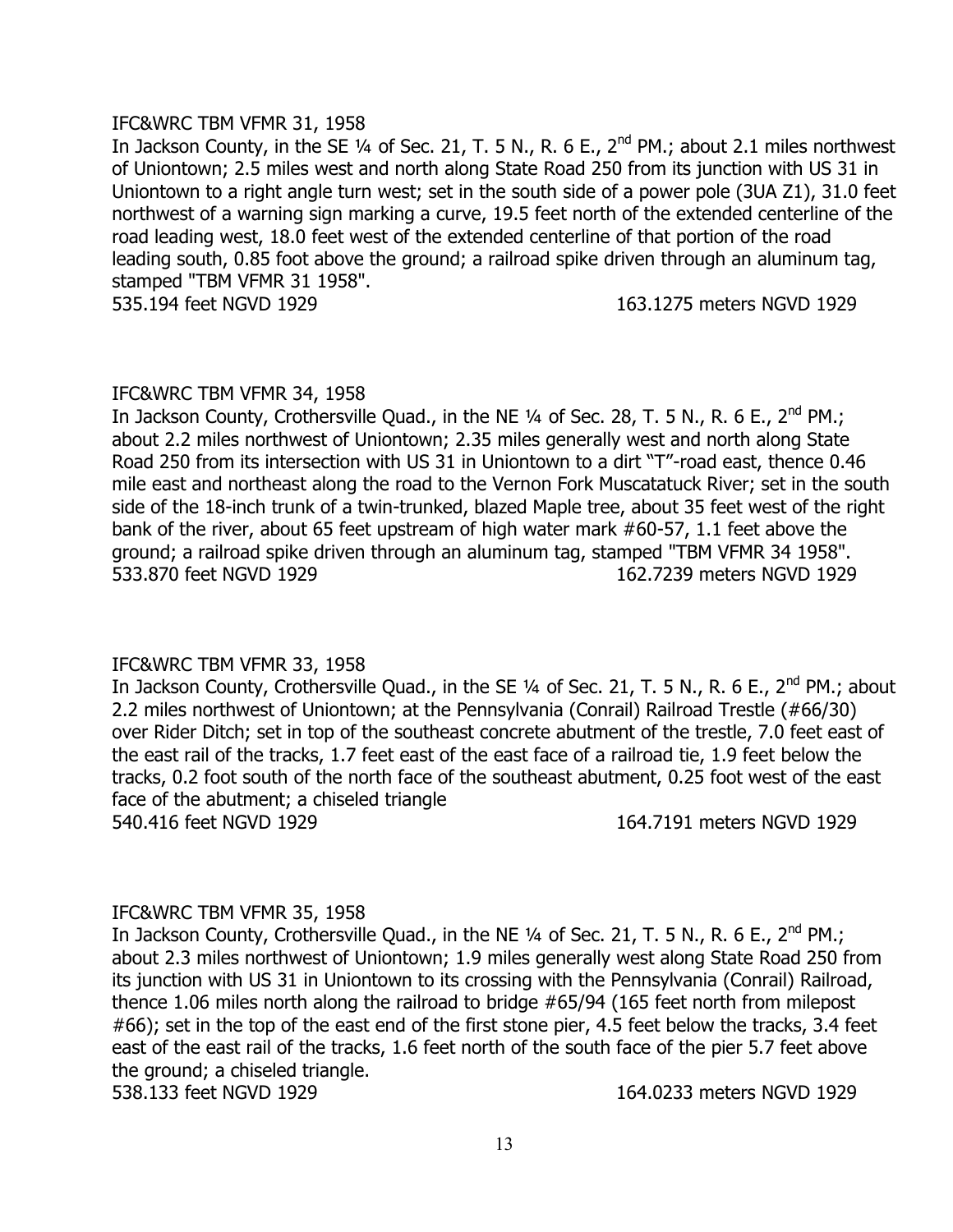# IFC&WRC TBM VFMR 36, 1958

In Jackson County, Crothersville Quad., in the NE 1/4 of Sec. 21, T. 5 N., R. 6 E., 2<sup>nd</sup> PM.; about 2.3 miles northwest of Uniontown; 1.9 miles generally west along State Road 250 from its junction with US 31 in Uniontown to its crossing with the Pennsylvania (Conrail) Railroad, thence 1.06 miles north along the Pennsylvania (Conrail) Railroad to bridge #65/94 over a small ditch, thence about 0.41 mile due east to Vernon Fork Muscatatuck River, thence about 0.09 mile upstream along the right bank of the river to a point where a 50-foot ditch drains into Vernon Fork Muscatatuck River from the northeast; set in the north side of a 31-inch blazed Maple tree, about 85 feet west of the point of their fork, 0.8 foot above the ground; a railroad spike driven through an aluminum tag, stamped "TBM VFMR 36 1958". 534.982 feet NGVD 1929 163.0628 meters NGVD 1929

# IFC&WRC TBM VFMR 37, 1958

In Jackson County, Crothersville Quad., in the SE 1/4 of Sec. 16, T. 5 N., R. 6 E., 2<sup>nd</sup> PM.; about 2.5 miles northwest of Uniontown; 1.9 miles generally west along State Road 250 from its junction with US 31 in Uniontown to its crossing with the Pennsylvania (Conrail) Railroad, thence 1.58 miles north along the railroad to bridge #65/44 (0.2 mile north of a crossroad); set in the top at the center of the southwest wingwall of the bridge, 5.0 feet west of the west rail of the tracks, 1.0 foot southwest of the southwest corner of the southwest end of the bridge, 2.9 feet west of the east face of the southwest wingwall, 0.6 foot south of the north face of the southwest wingwall, about level with the tracks; a chiseled triangle. 543.559 feet NGVD 1929 **165.6771** meters NGVD 1929

# IFC&WRC TBM VFMR 38, 1958

In Jackson County, Chestnut Ridge Quad., in the NE  $\frac{1}{4}$  of Sec. 16, T. 5 N., R. 6 E., 2<sup>nd</sup> PM.; about 2.9 miles northwest of Uniontown; 1.9 miles generally west along State Road 250 from its junction with US 31 in Uniontown to its crossing with the Pennsylvania (Conrail) Railroad, thence 2.30 miles north along the railroad to bridge #64/70; set in the top of the southwest wingwall of the bridge, 3.2 feet west of the west rail of the track, 1.0 foot west of the east face of wingwall, 0.5 foot north of the south face of the wingwall, about level with the tracks, 1.2 feet above the ground; a chiseled triangle. 545.077 feet NGVD 1929 166.1398 meters NGVD 1929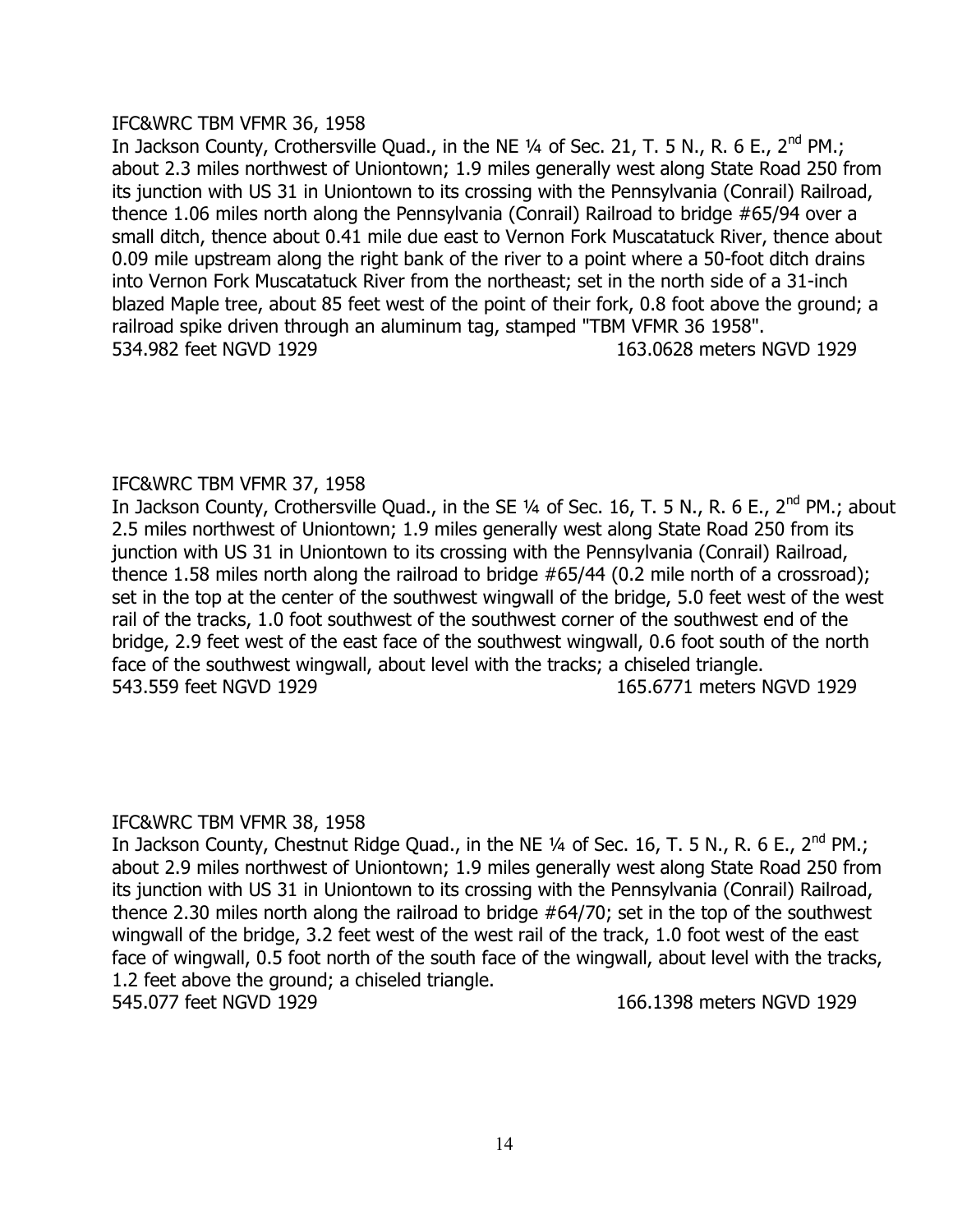### IFC&WRC TBM VFMR 39, 1958

In Jackson County, Chestnut Ridge Quad., in the NE 1/4 of Sec. 9, T. 5 N., R. 6 E., 2<sup>nd</sup> PM.; at Chestnut Ridge; at the intersection of the Pennsylvania (Conrail) Railroad and a gravel Chestnut Ridge Road; set in the south side of a telephone pole in the northeast ¼ of the crossing, 95.0 feet east of the centerline of a "T"-road north, 32.6 feet west of the west rail of the track, 23.0 feet north of the center line of Chestnut Ridge Road, 22.0 feet east of power pole (#6208), 1.0 foot above the ground; a railroad spike driven through an aluminum tag, stamped "TBM VFMR 39 1958".

551.696 feet NGVD 1929 168.1573 meters NGVD 1929

#### PBM 539/8

In Jackson County, Chestnut Ridge Quad., in the SW  $\frac{1}{4}$  of Sec. 10, T. 5 N., R. 6 E., 2<sup>nd</sup> PM.; about 0.5 mile east of Chestnut Ridge; at the Chestnut Ridge Road one span steel truss bridge over Vernon Fork Muscatatuck River; set in the top of the southeast concrete abutment of the bridge, 9.8 feet south of the centerline of the road, 2.9 feet southwest of the southwest corner of the southeast end steel truss, 0.4 foot north of the south face of the abutment, 1.2 feet below the bridge floor; a chiseled square. 541.432 feet NGVD 1929 165.0288 meters NGVD 1929

# US GEOLOGICAL SURVEY TT 13 TWC, 1955

In Jackson County, Chestnut Ridge Quad., in the SW 1/4 of Sec. 10, T. 5 N., R. 6 E., 2<sup>nd</sup> PM.; about 0.5 mile east of Chestnut Ridge; at the Chestnut Ridge Road one span steel truss bridge over Vernon Fork Muscatatuck River; set in top of the southeast wingwall of the bridge, 15.7 feet south of the centerline of the road, 10.9 feet southeast of the southeast corner of the southeast end steel truss, 0.9 foot northwest of the southeast face of the wingwall, about 2.3 feet below the road, and about 1.1 feet above the ground; a US Geological Survey bench mark tablet, stamped "TT 13 C 1955".

539.918 feet NGVD 1929 164.5673 meters NGVD 1929

# IFC&WRC TBM VFMR 40, 1958

In Jackson County, Chestnut Ridge Quad., in the SE 1/4 of Sec. 10, T. 5 N., R. 6 E., 2<sup>nd</sup> PM.; about 1.4 miles east of Chestnut Ridge; at the Chestnut Ridge Road twenty-foot steel rail bridge over John McDonald Ditch; set in top of the southeast wingwall of the bridge, 9.0 feet south of the centerline of the road, 0.9 feet south of the south face of the bridge, 0.2 foot east of the west face of the wingwall, 1.3 feet southwest of the southeast corner of the bridge, 1.0 foot below the road; a chiseled triangle.

537.518 feet NGVD 1929 163.8358 meters NGVD 1929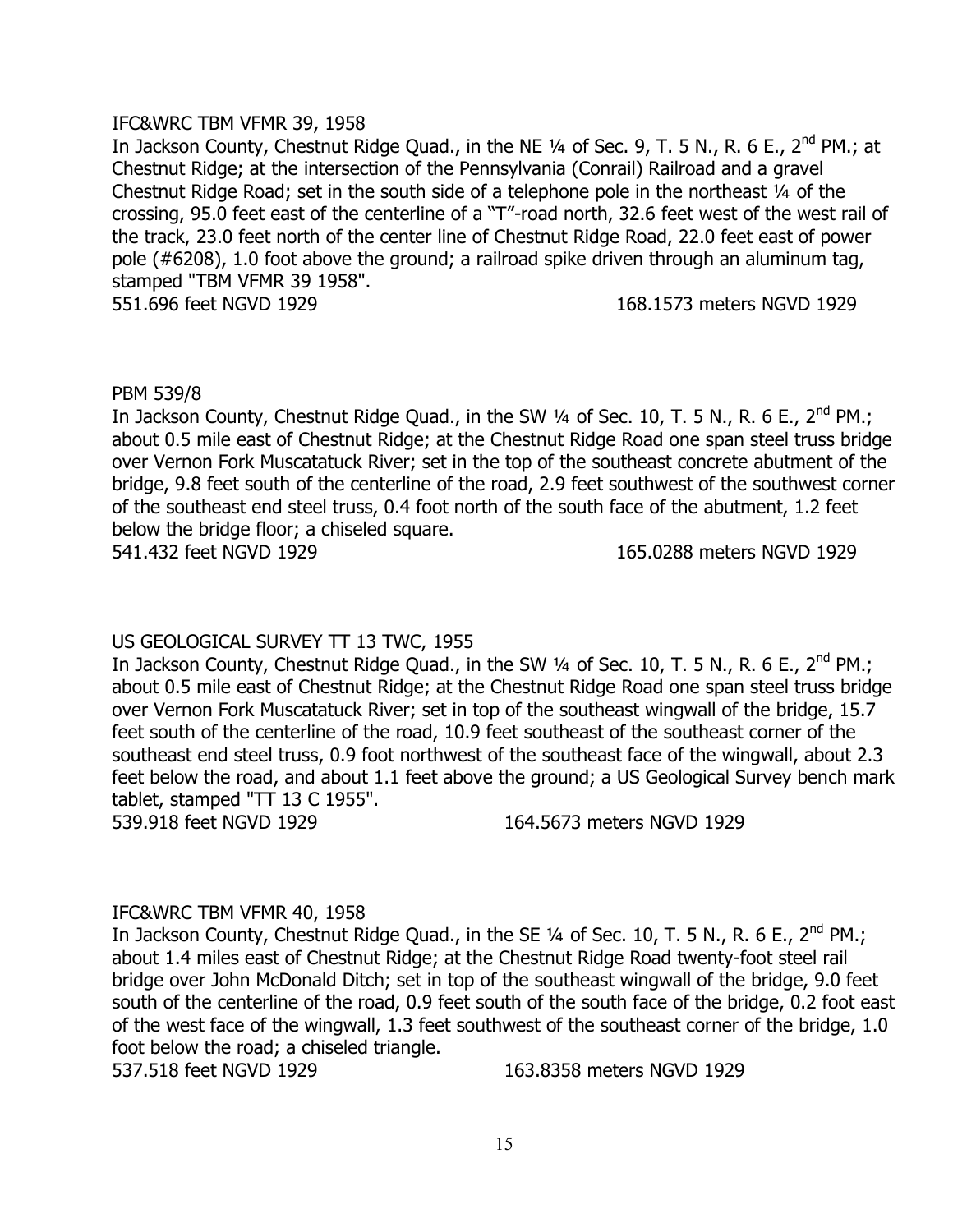### IFC&WRC TBM VFMR 41, 1958

In Jackson County, Chestnut Ridge Quad., in the NE 1/4 of Sec. 11, T. 5 N., R. 6 E., 2<sup>nd</sup> PM.; about 2.3 miles east of Chestnut Ridge; at the intersection of Chestnut Ridge Road and US 31; set in the northwest 1/4 of the intersection, 48.0 feet west of the center line of US 31, 36.0 feet south of the southeast corner of a house, 27.0 feet north of the centerline of Chestnut Ridge Road (gravel), 15.0 feet northeast of a 9-inch Maple tree, 0.7 foot above the ground; a railroad spike driven through an aluminum tag, stamped "TBM VFMR 41 1958". 585.223 feet NGVD 1929 178.3763 meters NGVD 1929

# IFC&WRC TBM VFMR 42, 1958

In Jackson County, Chestnut Ridge Quad., in the SE ¼ of Sec. 2, T. 5 N., R. 6 E., about 4.0 miles north of Uniontown; 4.2 miles north along US 31 from its junction with State Road 250 in Uniontown to a 24-inch box culvert under the road; set in the top of the north end of the east concrete headwall, 30.9 feet west of a telephone pole, 23.8 feet east of the centerline of US 31, 3.8 feet north of the south face of the headwall, 0.5 foot east of the east face of the headwall, about level with the road, 1.7 feet above the ground; a chiseled triangle. 604.029 feet NGVD 1929 184.1084 meters NGVD 1929

# IFC&WRC TBM VFMR 43, 1958

In Jackson County, Chestnut Ridge Quad., about 4.1 miles north of Uniontown; 4.2 miles north along US 31 from its junction with State Road 250 in Uniontown to a dirt T-lane west, thence 0.86 mile generally west; set in the north side of a 13-inch blazed Cottonwood tree, 12.0 feet south of the centerline of the road, 0.9 foot above the ground; a railroad spike driven through an aluminum tag, stamped "TBM VFMR 43, 1958". 542.915 feet NGVD 1929 165.4808 meters NGVD 1929

# IFC&WRC TBM VFMR 44, 1958

In Jackson County, Chestnut Ridge Quad., about 4.2 miles north of Uniontown; 4.2 miles north along US 31 from its junction with State Road 250 in Uniontown to a dirt T-lane west, thence 1.16 miles generally west along the dirt lane to a right angle turn south and a corn crib; set in the southeast side of a 20-inch Elm tree, 28.0 feet west of the northwest corner of the corn crib, 17.0 feet west of the centerline of the road, 8.0 feet south of a 33-inch Sycamore tree, 0.8 foot above the ground; a railroad spike driven through an aluminum tag, stamped "TBM VFMR 44".

543.785 feet NGVD 1929 165.7460 meters NGVD 1929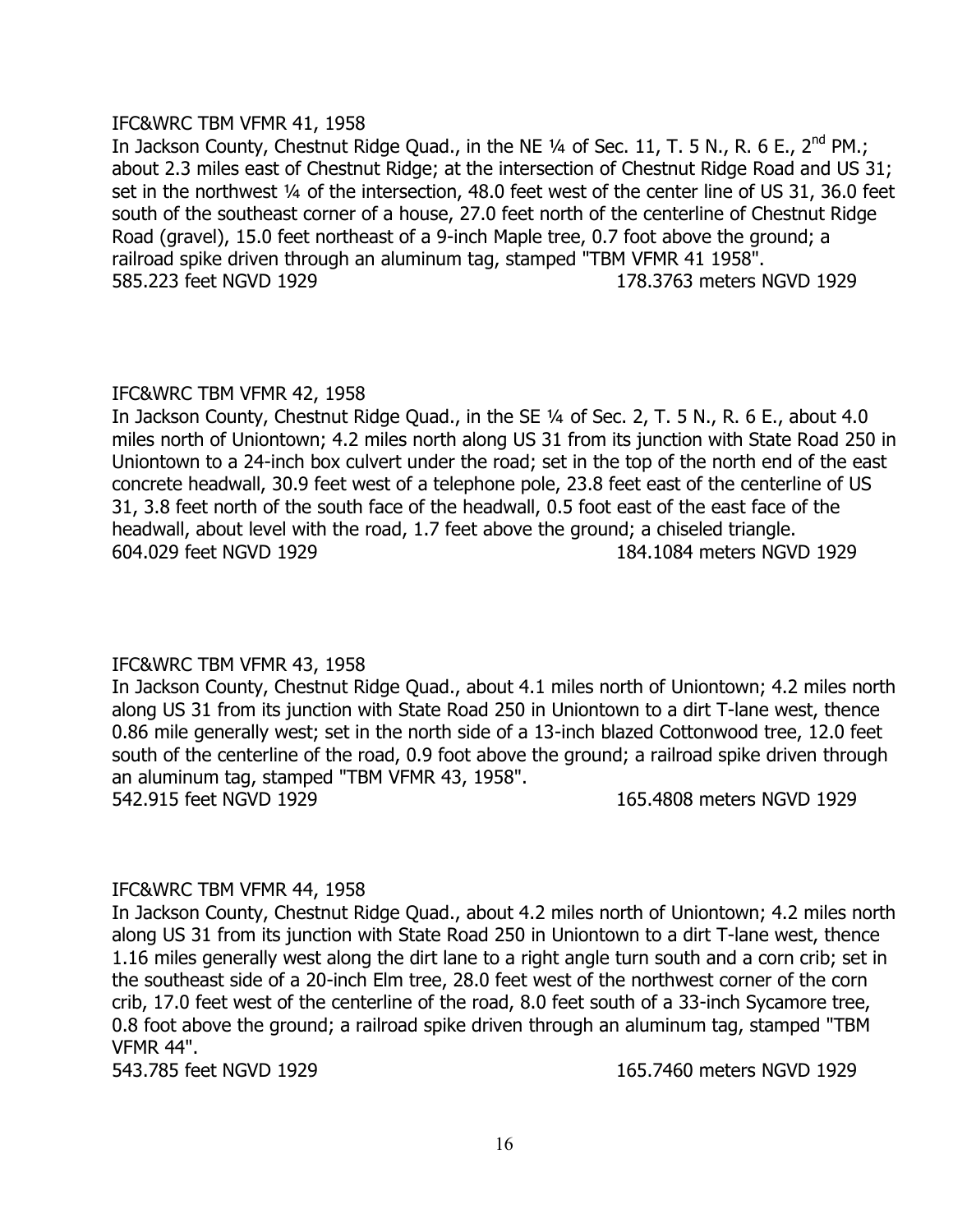### IFC&WRC TBM VFMR 45, 1958

In Jackson County, Chestnut Ridge Quad., in the NE 1/4 of Sec. 2, T. 5 N., R. 6 E., 2<sup>nd</sup> P.M.; about 2.3 miles northeast of Chestnut Ridge; at the US 31 bridge over Vernon Fork Muscatatuck River; set in top of the southwest wingwall of the bridge, 14.3 feet west of the centerline of US 31, 6.0 feet southwest of the southwest corner of the southwest end steel truss, 3.9 feet west of the east face of the wingwall, 14.2 feet north of the south face of the wingwall, 3.0 feet above the road; a chiseled triangle. 554.061 feet NGVD 1929 168.8781 meters NGVD 1929

# IFC&WRC TBM VFMR 46, 1958

In Jackson County, Chestnut Ridge Quad., in the SE 1/4 of Sec. 35, T. 6 N., R. 6 E., 2<sup>nd</sup> P.M.; about 2.5 miles northeast of Chestnut Ridge; 3.51 miles generally south along US 31 from its junction with US 50 (3 miles east of Seymour) to a 130 foot concrete bridge over a small creek; set in top of the right upstream concrete abutment of the bridge, 16.0 feet northwest of the southeast face of the abutment, 13.9 feet northwest of the centerline of the highway, 16.0 feet northwest of the southeast face of the abutment, 3.1 feet above the road; a chiseled triangle.

554.184 feet NGVD 1929 165.8676 meters NGVD 1929

# IFC&WRC TBM VFMR 47, 1958

In Jackson County, Chestnut Ridge Quad., in the SW 1/4 of Sec. 35, T. 6 N., R. 6 E., 2<sup>nd</sup> P.M.; at Kriete Corner; at the US 31 one span steel truss bridge over Mutton Creek Ditch; set in top of the left upstream concrete wingwall, 101.0 feet north of the left upstream end steel truss, 15.8 feet north of the south face of the wingwall, 14.0 feet east of the centerline of the highway 0.9 foot east of the west face of the wingwall, 3.2 feet above the road; a chiseled triangle.

554.231 feet NGVD 1929 168.9299 meters NGVD 1929

# IFC&WRC TBM VFMR 47-1, 1958

In Jackson County, Chestnut Ridge Quad., in the SW 1/4 of Sec. 35, T. 6 N., R. 6 E., 2<sup>nd</sup> P.M.; at Kriete Corner; 2.89 miles generally south along US 31 from its junction with US 50 (3 miles east of Seymour), to a Y-road west, thence about 0.01 mile west; set in the north west side of a power pole, 155.0 feet west of the centerline of the highway, 60.0 feet east of the centerline of a T-road south, 27.0 feet east of a telephone pole, 23.0 feet south of the center line of the Y-road, 1.2 feet above the ground; a railroad spike driven through an aluminum tag, stamped "TBM VFMR 47-1".

554.962 feet NGVD 1929 169.1528 meters NGVD 1929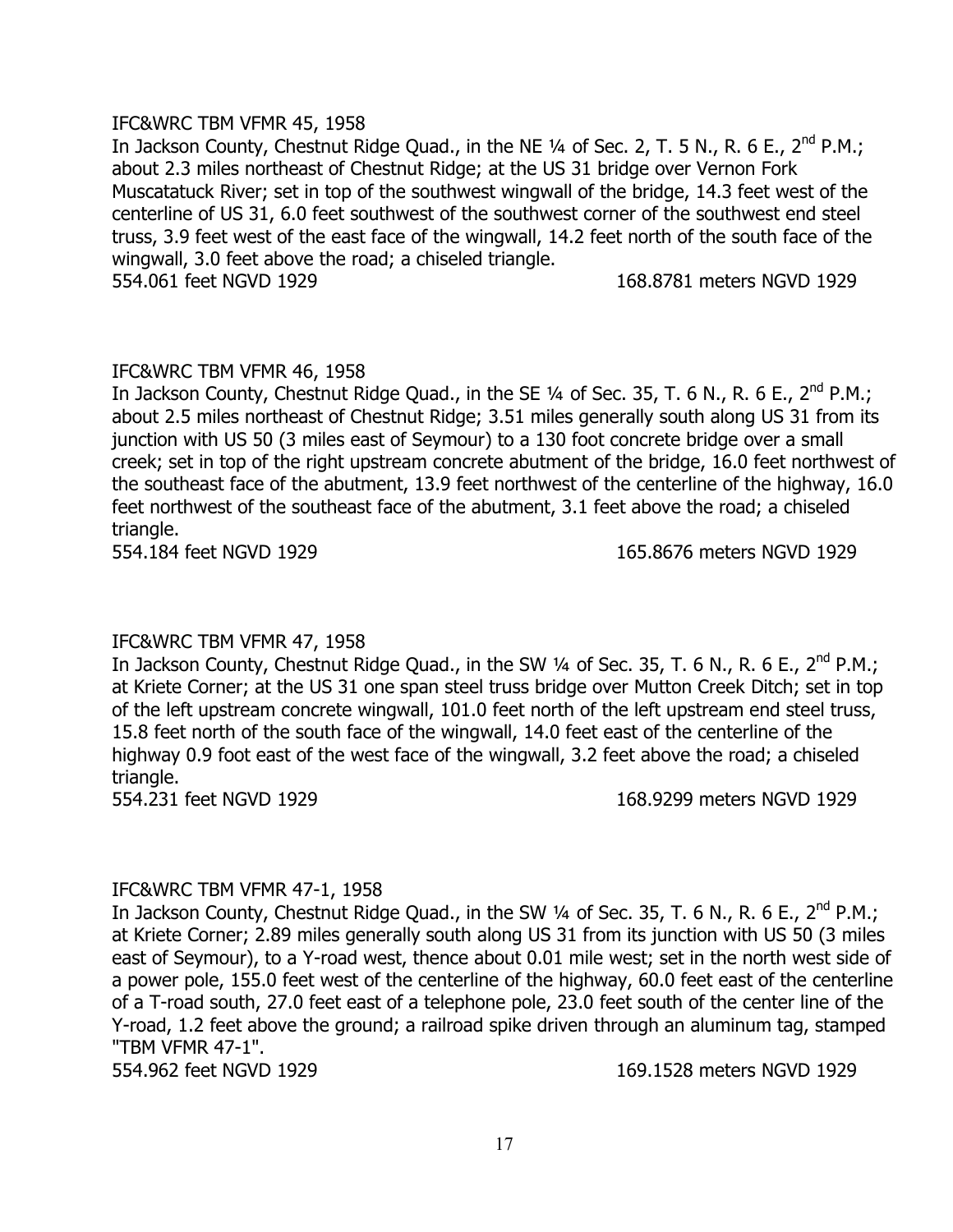### IFC&WRC TBM VFMR 47-2, 1958

In Jackson County, Chestnut Ridge Quad., in the NE 1/4 of Sec. 34, T. 6 N., R. 6 E., 2<sup>nd</sup> P.M.; about 0.4 mile northwest of Kriete Corner; about 0.3 mile west along Farmington Road from its intersection with U.S. 31 to a "T"-road southeast (the road is now cut off by I-65); set in the south side of a power pole, 20.0 feet north of the centerline of the east-west road, 15.0 feet east of the centerline of the T-road, 1.2 feet above the ground; a railroad spike driven through an aluminum tag, stamped "TBM VFMR 47-2". 559.809 feet NGVD 1929 170.6301 meters NGVD 1929

#### IFC&WRC TBM VFMR 48, 1958

In Jackson County, Chestnut Ridge Quad., in the NW 1/4 of Sec. 34, T. 6 N., R. 6 E., 2<sup>nd</sup> P.M.; about 1.0 mile west-northwest of Kriete Corner; about 1.1 mile west along Farmington Road from its intersection with U.S. 31 to a "T"-road, thence 0.18 mile south; set in the west side of a power pole, 16.6 feet east of the centerline of the road, 1.2 feet above the ground; a railroad spike driven through an aluminum tag, stamped "TBM VFMR 48". 569.283 feet NGVD 1929 173.5178 meters NGVD 1929

# IFC&WRC TBM VFMR 48-1, 1958

In Jackson County, Chestnut Ridge Quad., in the SW 1/4 of Sec. 34, T. 6 N., R. 6 E., 2<sup>nd</sup> P.M.; about 1.0 mile west-southwest of Kriete Corner; about 1.1 mile west along Farmington Road from its intersection with U.S. 31 to a "T"-road, thence 0.87 mile south to a right angle turn west; set in the west side of a power pole, 33.0 feet north of the east end of a fence gate, 19.6 feet north of the centerline of a field entrance, 17.3 feet east of the centerline of the road, 0.6 foot above the ground; a railroad spike driven through an aluminum tag, stamped "RBM VFMR 48-1".

558.853 feet NGVD 1929 170.3387 meters NGVD 1929

# USC & GS BM P 60, 1934

In Jackson County, Chestnut Ridge Quad., in the NW 1/4 of Sec. 4, T. 5 N., R. 6 E., 2<sup>nd</sup> P.M.; about 1.5 mile north of Chestnut Ridge; at the intersection of Yankee Road and the Pennsylvania (Conrail) Railroad; set in top of a concrete post projecting 0.4 foot above ground, 22.1 feet west of the west rail, 18.0 feet south of the centerline of the road, 11.2 feet west of a warning sign; a US Coast & Geodetic Survey disk, stamped "P 60 1934". 563.493 feet NGVD 1929 171.7530 meters NGVD 1929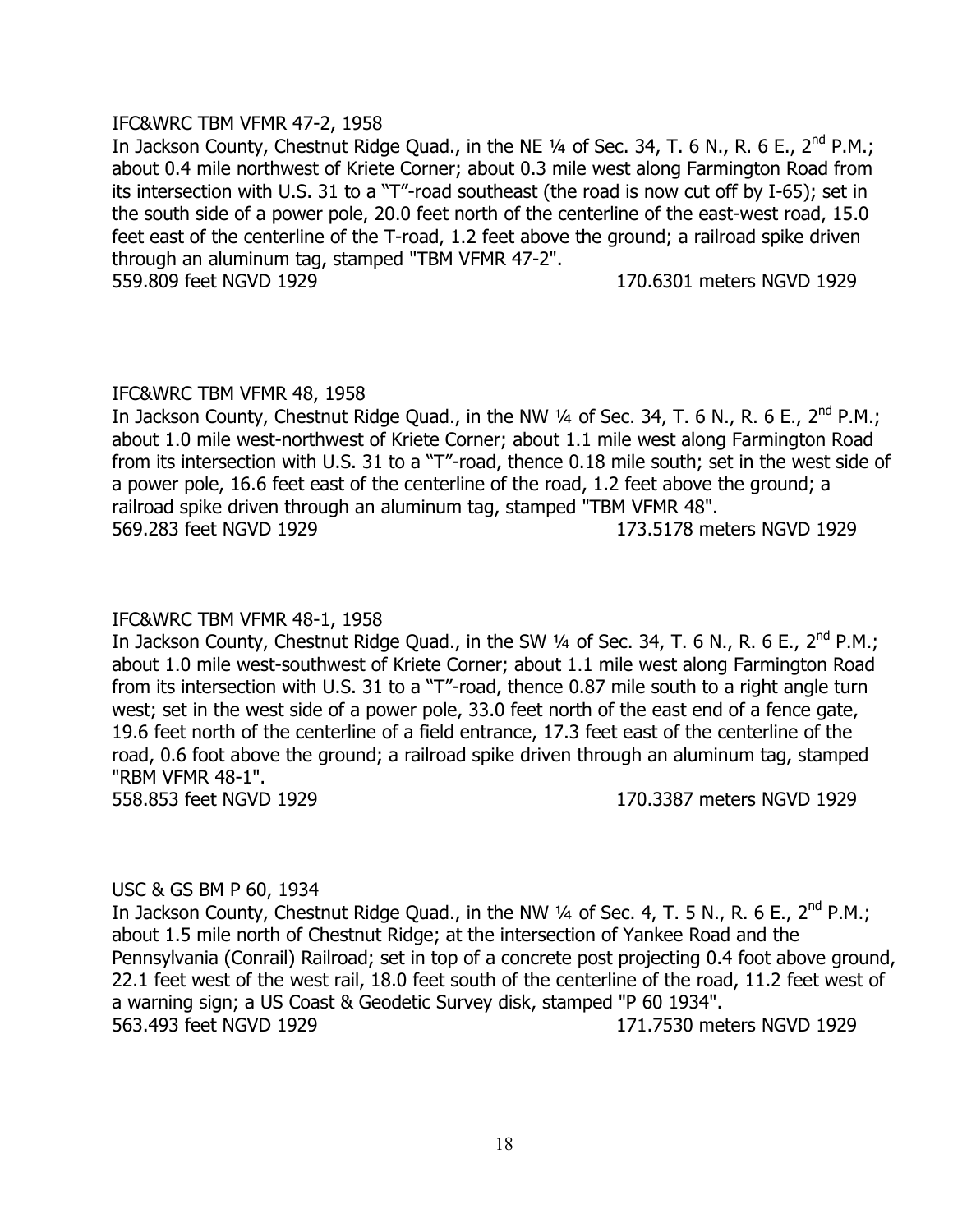### IFC&WRC TBM VFMR 49, 1958

In Jackson County, Chestnut Ridge Quad., in the SW 1/4 of Sec. 36, T. 6 N., R. 6 E., 2<sup>nd</sup> P.M.; about 1.2 mile east of Kriete Corner; 0.35 miles southeast along US 31 from its bridge over Mutton Creek Ditch to a gravel "T"-road east, thence 0.94 mile generally east; set in the south side of a 15-inch blazed Black Oak tree, 25.0 feet east of the extended centerline of a field entrance, 19.0 feet north of the centerline of the road, 1.0 foot above the ground; a railroad spike driven through an aluminum tag, stamped "TBM VFMR 49 1958". 543.363 feet NGVD 1929 165.6174 meters NGVD 1929

# US GEOLOGICAL SURVEY 115 SKS, 1955

In Jennings County, Chestnut Ridge Quad., in the SW ¼ of Sec. 31, T. 6 N., R. 7 E., 2<sup>nd</sup> P.M. about 1.8 mile east of Kriete Corner; 0.35 miles southeast along US 31 from its bridge over Mutton Creek Ditch to a gravel "T"-road east, thence 1.65 mile generally east to the Jackson/Jennings County Line Road, in the southeast ¼ of the intersection; set in top of a concrete post projecting 5 inches above the ground, 18.8 feet east of the centerline of the Jackson/Jennings County Line Road, 15.0 feet south of the centerline of the east-west road, 2.0 feet above the road; a US Geological Survey disk, stamped "115 SKS 1955". 570.223 feet NGVD 1929 173.8043 meters NGVD 1929

# IFC&WRC TBM VFMR 50, 1958

In Jennings County, Chestnut Ridge Quad., in the NW 1/4 of Sec. 6, T. 5 N., R. 7 E., 2<sup>nd</sup> P.M.; about 2.0 miles east-southeast of Kriete Corner; 0.35 miles southeast along US 31 from its bridge over Mutton Creek Ditch to a gravel "T"-road east, thence 1.65 mile generally east to the Jackson/Jennings County Line Road, thence 0.45 miles south to a "T"-road east; set in the west side of a 11-inch blazed Sugar Maple tree, 33 feet north of the centerline of the T-road, 13 feet east of the centerline of the Jackson/Jennings County Line Road, the tree is used as a corner fence post, 1.2 feet above the ground; a railroad spike driven through an aluminum tag, stamped "TBM VFMR 50, 1958". 548.709 feet NGVD 1929 167.2468 meters NGVD 1929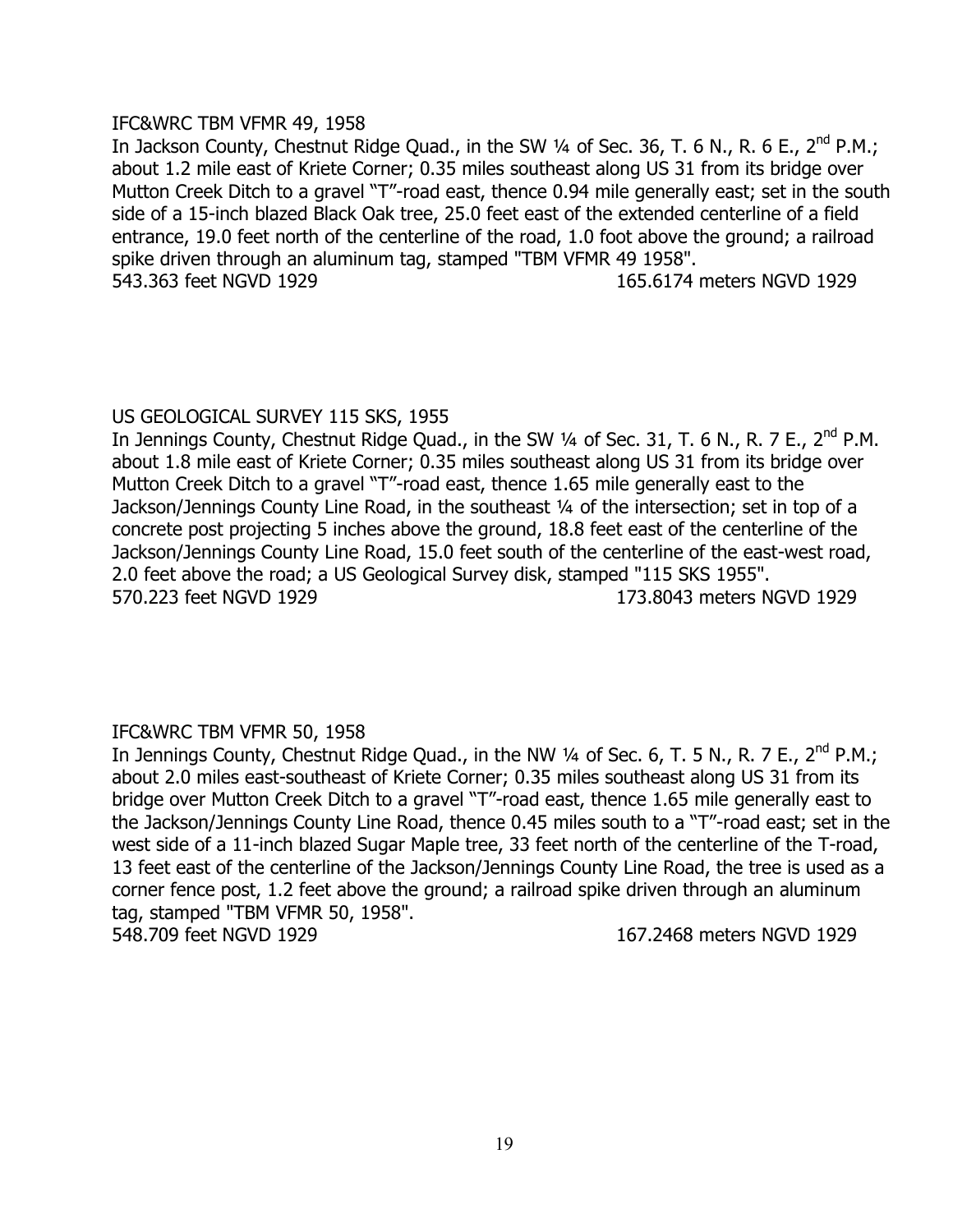### IFC&WRC TBM VFMR 51, 1958

In Jennings County, Chestnut Ridge Quad., in the SW 1/4 of Sec. 6, T. 5 N., R. 7 E., 2<sup>nd</sup> P.M.; about 2.2 miles southeast of Kriete Corner; 0.35 miles southeast along US 31 from its bridge over Mutton Creek Ditch to a gravel "T"-road east, thence 1.65 mile generally east to the Jackson/Jennings County Line Road, thence 0.8 miles south to the Vernon Fork Muscatatuck River; set in the west side of an 8-inch Sycamore tree (high water mark #87 in the same tree) about 110 feet east of the centerline of the road, 1.0 foot above the ground; a railroad spike driven through an aluminum tag, stamped "TBM VFMR 51". 546.861 feet NGVD 1929 166.6836 meters NGVD 1929

#### RM 570.3

In Jackson County, Chestnut Ridge Quad., in the SE 1/4 of Sec. 36, T. 6 N., R. 7 E., 2<sup>nd</sup> P.M.; about 1.8 mile east of Kriete Corner; 0.35 miles southeast along US 31 from its bridge over Mutton Creek Ditch to a gravel "T"-road east, thence 1.65 mile generally east to the Jackson/Jennings County Line Road, in the south west 1/4 of the intersection; set in the east side of a telephone pole, (#HB-141S-17), 26.9 feet south of the centerline of the east-west road, 14.8 feet west of and 2.1 feet above the centerline of the Jackson/Jennings County Line Road; a railroad spike. 570.935 feet NGVD 1929 174.0213 meters NGVD 1929

# IFC&WRC TBM VFMR 52, 1958

In Jackson County, Chestnut Ridge Quad., in the SW  $\frac{1}{4}$  of Sec. 6, T. 5 N., R. 7 E., 2<sup>nd</sup> P.M.; about 2.4 miles southeast of Kriete Corner; 0.35 miles southeast along US 31 from its bridge over Mutton Creek Ditch to a gravel "T"-road east, thence 1.65 mile generally east to the Jackson - Jennings County Line Road, thence 0.8 miles south to the Vernon Fork Muscatatuck River and the end of the road, thence about 0.26 mile east across a field; set in the eastside of a 7-inch twin trunked blazed Maple tree, 1.2 feet above the ground; a railroad spike driven through an aluminum tag, stamped "TBM VFMR 52 1958". 543.296 feet NGVD 1929 165.5970 meters NGVD 1929

# USC&GS BM K 10, 1930

In Lawrence County, Tunnelton Quad., in the NE  $\frac{1}{4}$  of Sec. 22, T. 4 N., R. 2 E., 2<sup>nd</sup> PM.; at Fort Ritter; at the Baltimore and Ohio Railroad overpass at the southeast corner of town; set in the top of the east end of the south headwall of the overpass, 6 feet south of the south rail of the railroad tracks, 2 feet below the level of the tracks, 1.7 feet north of the south face and 1.3 feet west of the east end of the headwall; a US Coast & Geodetic Survey bronze disk, stamped "521.410 K 10 1930". 521.410 feet NGVD 1929 158.9261 meters NGVD 1929

20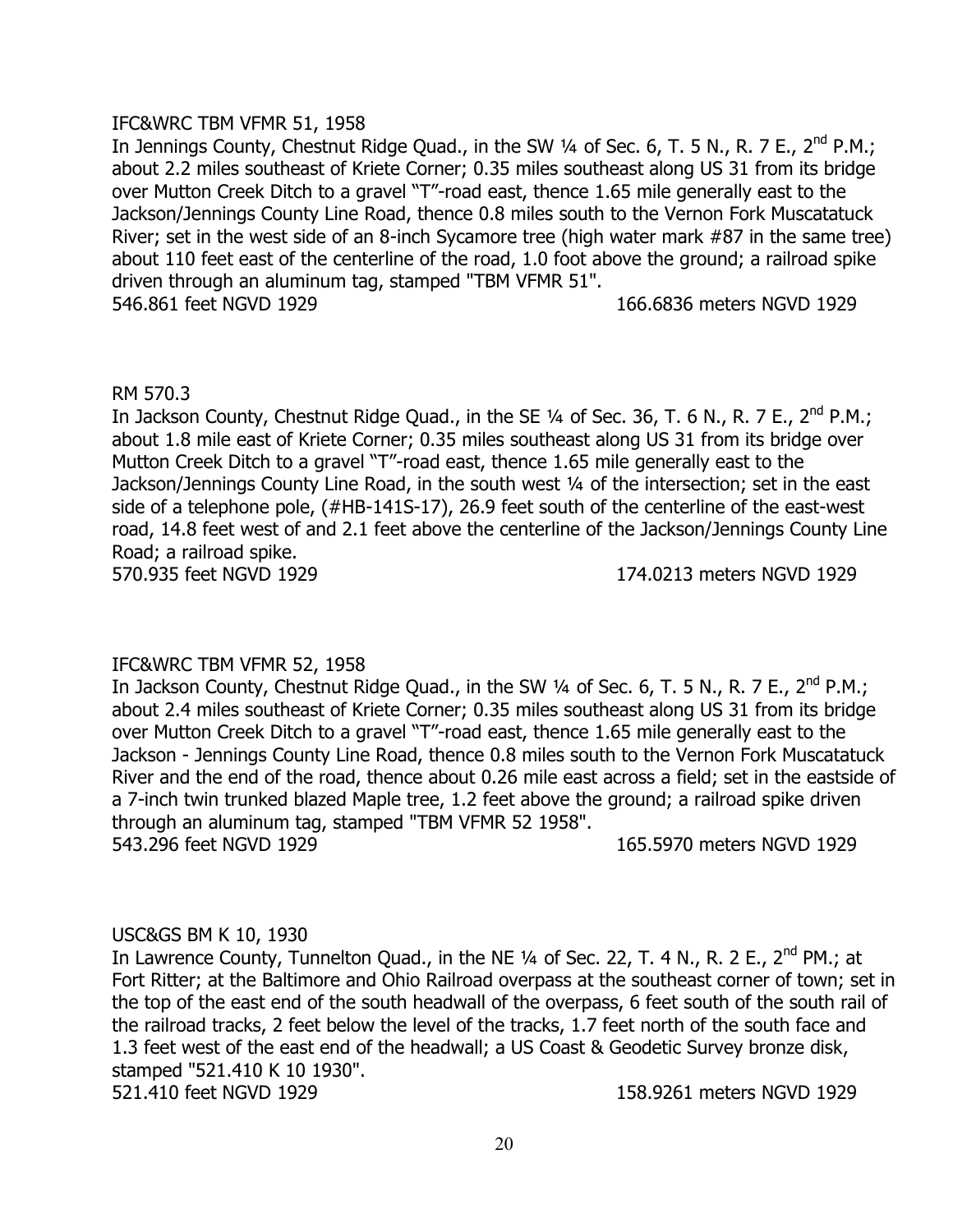# IFC&WRC TBM EFWR 156, 1963

In Jackson County, Tunnelton Quad., in the SW 1/4 of Sec. 14, T. 4 N., R. 2 E., 2<sup>nd</sup> PM.; about 0.8 mile east of Fort Ritner; 0.9 mile east and northeast along the Baltimore and Ohio Railroad tracks from its overpass at Fort Ritter to a 24-inch pipe culvert under the tracks; set in the top of the northwest headwall of the culvert, 6 feet northwest of the northwest rail of the tracks, 1.5 feet below the level of the tracks, 1.4 feet northeast of the southwest end and 0.4 foot southeast of the northwest face of the headwall; a chiseled triangle. 521.615 feet NGVD 1929 158.9886 meters NGVD 1929

# USC GS TBM 77

In Jackson County, Tunnelton Quad., in the SE 1/4 of Sec. 14, T. 4 N., R. 2 E., 2<sup>nd</sup> PM.; about 1.2 miles northeast of Fort Ritter; 1.35 miles east and northeast along the Baltimore and Ohio Railroad tracks from its overpass at Fort Ritter to a 60-foot bridge over a creek; set in the top of the east end of the south wall, 4.7 feet south of the south rail of the tracks, 1 foot below the level of the tracks,0.4 foot west of the east end of the north face of the wall; the top of the most eastern bolt.

523.362 feet NGVD 1929 159.5211 meters NGVD 1929

# IFC&WRC TBM EFWR 157, 1963

In Jackson County, Tunnelton Quad., in the SE 1/4 of Sec. 14, T. 4 N., R. 2 E., 2<sup>nd</sup> PM.; about 1.3 miles east of Fort Ritner; 0.12 mile south along a farm lane from its junction with a paved road at the crossing with the Baltimore and Ohio Railroad tracks at southwest corner of Sparksville, to a turn west, thence 1.03 mile west along the farm lane to a small creek, thence 0.25 mile north along an abandoned farm lane to a wooded area; set in the west side of a 40 inch Cottonwood tree, 150 feet west of the west edge of the woods, at an east-west tree line, 168 feet west of the centerline of the abandoned farm lane; a railroad spike driven through an aluminum tag, stamped "TBM EFWR 157 1963". 504.341 feet NGVD 1929 153.7234 meters NGVD 1929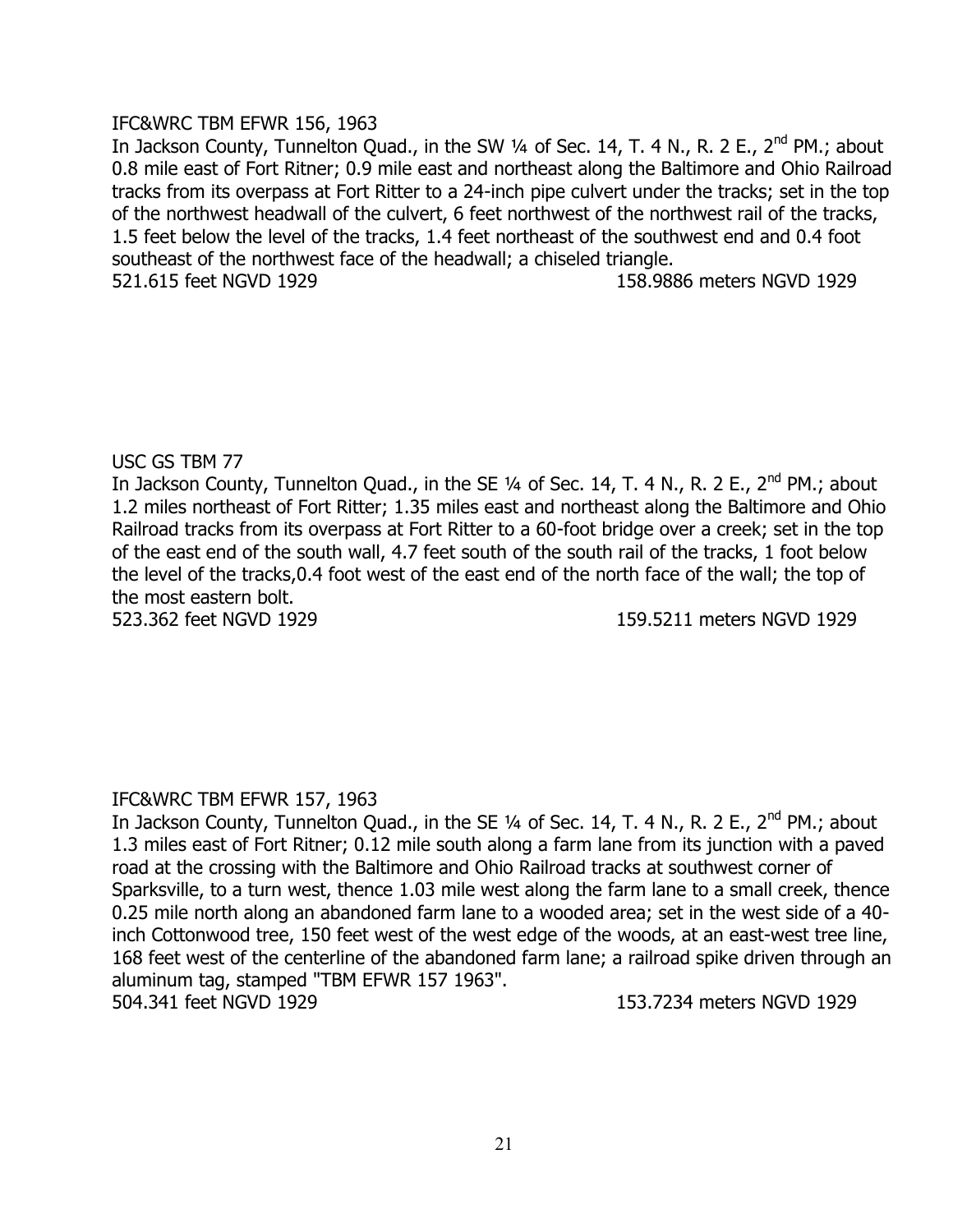### IFC&WRC BM JAC 1, 1963

In Jackson County, Tunnelton Quad., in the NW  $\frac{1}{4}$  of Sec. 24, T. 4 N., R. 2 E., 2<sup>nd</sup> PM.; about 1.3 miles east of Fort Ritner; 0.12 mile south along a farm lane from its junction with a paved road at the crossing with the Baltimore and Ohio Railroad tracks at southwest corner of Sparksville, to a turn west, thence 1.03 mile west along the farm lane to a small creek; set in the top of a concrete post, 260 feet north of the north bank of East Fork White River, 32 feet east of the east bank of the creek, 30 feet west of the centerline of the field road, 12.5 feet southwest of a 24-inch Maple tree, on the top of the south bank of a swale leading to the creek, 0.3 foot above the ground; a Indiana Flood Control and Water Resources Commission bronze bench mark tablet, stamped "JAC 1 1963". 503.668 feet NGVD 1929 153.5183 meters NGVD 1929

#### IFC&WRC TBM EFWR 158, 1963

In Jackson County, Tunnelton Quad., in the NW  $\frac{1}{4}$  of Sec. 24, T. 4 N., R. 2 E., 2<sup>nd</sup> PM.; about 1.3 miles east of Fort Ritner; 0.12 mile south along a farm lane from its junction with a paved road at the crossing with the Baltimore and Ohio Railroad tracks at southwest corner of Sparksville, to a turn west, thence 1.03 mile west along the farm lane to a small creek; set in the south side of a 24-inch Maple tree, 67.0 feet north of the north bank of the East Fork White River, 50 feet east of the east bank of the creek in a swale leading into the creek, 30 feet west of the centerline of the farm lane, 1 foot above the ground; a railroad spike driven through an aluminum tag, stamped "TBM EFWR 158 1963". 501.779 feet NGVD 1929 152.9425 meters NGVD 1929

#### IFC&WRC TBM EFWR 159, 1963

In Jackson County, Medora Quad., in the NE  $\frac{1}{4}$  of Sec. 24, T. 4 N., R. 2 E., 2<sup>nd</sup> PM.; about 0.3 mile south of Sparksville; 0.12 mile south along a farm lane from its junction with a paved road at the crossing with Baltimore and Ohio Railroad tracks at southwest corner of Sparksville to a right angle turn west, thence 0.15 mile west to a T-farm lane south, thence 0.15 mile south to an old barn on the east side of the farm lane; set in the southwest side of a 36-inch Hackberry tree east of the center line of the farm lane, 0.8 foot above the ground, at a fence corner; a railroad spike driven through an aluminum tag, stamped "TBM EFWR 159 1963". 509.987 feet NGVD 1929 155.4443 meters NGVD 1929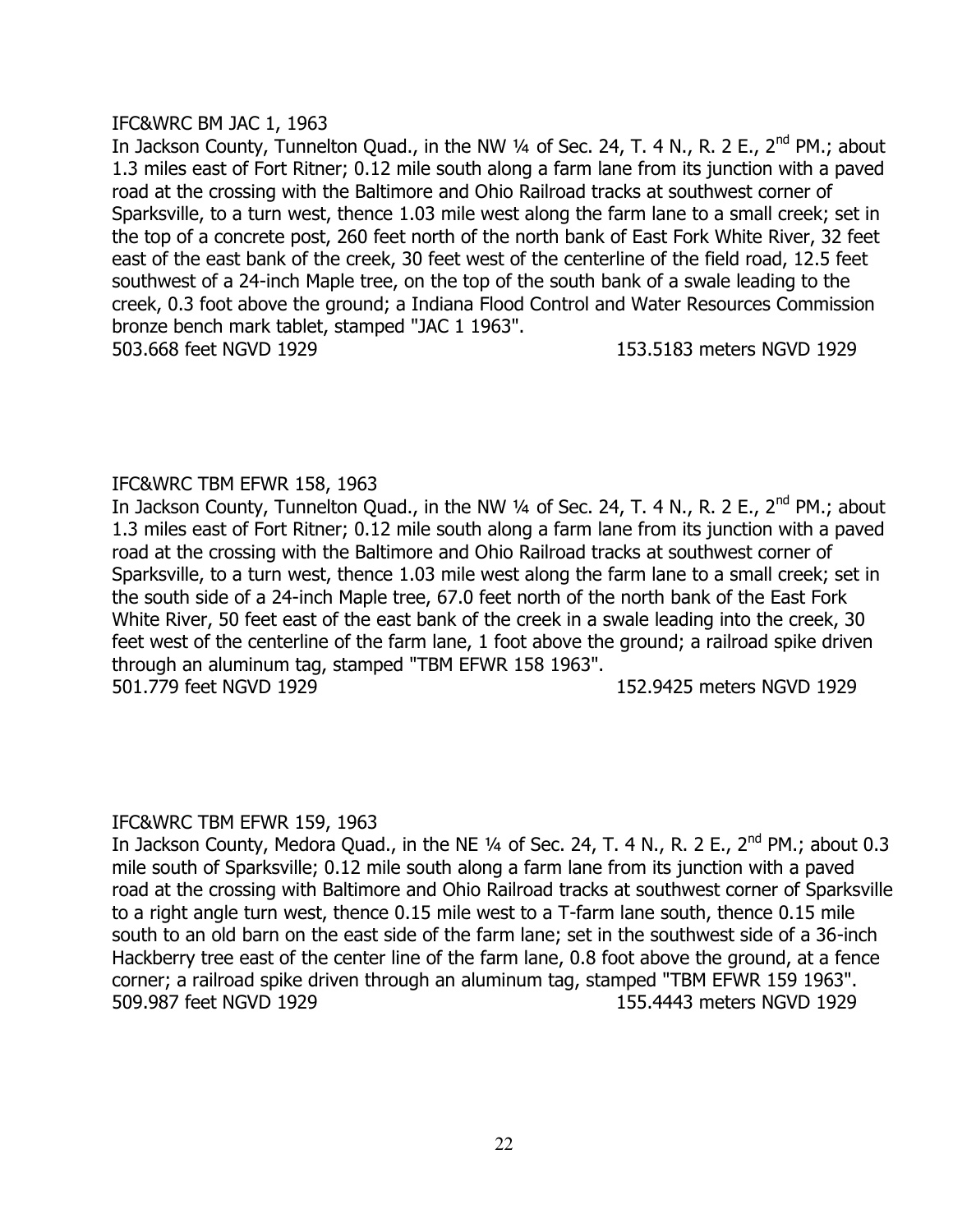#### USC&GS BM J 10, 1930

In Jackson County, Medora Quad., in the SE 1/4 of Sec. 13, T. 4 N., R. 2 E., 2<sup>nd</sup> PM.; about 0.15 mile west of Sparksville; 0.2 mile northwest along the Baltimore and Ohio Railroad tracks from a paved road crossing at the southwest corner of Sparksville; set in the top of a concrete post, 26.5 feet southwest of the southwest rail of the tracks, 12 feet northeast of the center line of the road paralleling the tracks, 9.1 feet northwest of a telephone pole, 0.3 foot above the ground; a US Coast & Geodetic Survey bronze disk, stamped "J 10 1930". 534.796 feet NGVD 1929 163.0061 meters NGVD 1929

# IFC&WRC TBM EFWR 160, 1963

In Jackson County, Medora Quad., in the SW  $\frac{1}{4}$  of Sec. 18, T. 4 N., R. 3 E., 2<sup>nd</sup> PM.; about 0.4 mile east of Sparksville; 0.5 mile east along a paved road from its crossing with the Baltimore and Ohio Railroad at the southwest corner of Sparksville; set in the west side of a 27-inch Elm tree, 740 feet southwest of a T-road southeast and a bridge over East Fork White River, 14 feet southeast of the center line of the paved road, 1.6 feet above the ground; a railroad spike driven through an aluminum tag, stamped "TBM EFWR 160 1963". 514.770 feet NGVD 1929 156.9022 meters NGVD 1929

# USC & GS PBM 69 (B&W)

In Jackson County, Medora Quad., in the SE 1/4 of Sec. 18, T. 4 N., R. 3 E., 2<sup>nd</sup> PM.; about 0.5 mile east of Sparksville; 0.65 mile east along a paved road from its crossing with the Baltimore and Ohio Railroad at the southwest corner of Sparksville, to a T-road south and a bridge over the East Fork White River; set in the top of the west end of the north bridge seat, 10 feet west of the center line of the road, 1.7 feet north of the south face and 1.5 feet east of the bridge seat, 1 foot below the road; a Brock and Weymouth disk, stamped "P 69 TT 69". 524.579 feet NGVD 1929 159.8920 meters NGVD 1929

# IFC&WRC BM JAC 2, 1963

In Jackson County, Medora Quad., in the NW  $\frac{1}{4}$  of Sec. 17, T. 4 N., R. 3 E., 2<sup>nd</sup> PM.; about 1.1 miles northeast of Sparksville; 1.3 miles east along a paved road from its crossing with the Baltimore and Ohio Railroad at the southwest corner of Sparksville to a 10-foot bridge over a creek; set in the top of the northwest wingwall of the bridge, 9.3 feet northwest of the center line of the road, 0.6 foot northeast of southwest face and 0.5 foot southeast of northwest face of the wingwall, 1.2 feet below the road; a Indiana Flood Control and Water Resources Commission bronze bench mark tablet, stamped "JAC 2 1963". 510.762 feet NGVD 1929 155.6806 meters NGVD 1929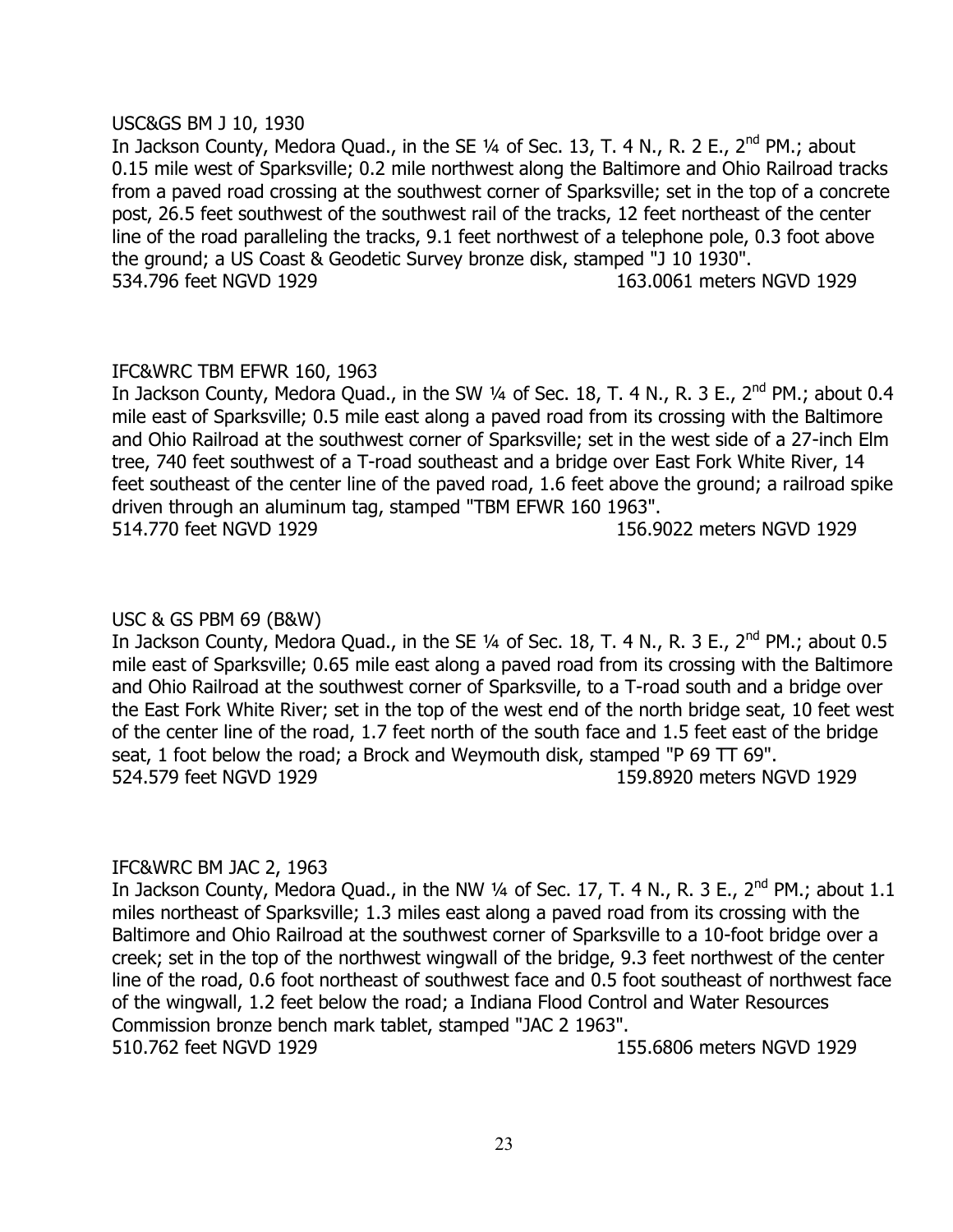# IFC&WRC TBM EFWR 161, 1963

In Jackson County, Medora Quad., in the NW  $\frac{1}{4}$  of Sec. 17, T. 4 N., R. 3 E., 2<sup>nd</sup> PM.; about 1.1 miles northeast of Sparksville; 1.3 miles east along a paved road from its crossing with the Baltimore and Ohio Railroad at the southwest corner of Sparksville to a10-foot bridge over a creek; set in the top of the bottom tier of the northeast wingwall of the adjacent railroad bridge, 20 feet southeast of the southeast rail of tracks, 19 feet northwest of the centerline of the paved road, 12 feet below the level of the tracks, 0.4 foot northwest of the southeast end and 0.4 foot northeast of the southwest face of the wingwall; a chiseled triangle. 511.502 feet NGVD 1929 155.9061 meters NGVD 1929

# IFC&WRC TBM EFWR 162, 1963

In Jackson County, Medora Quad., in the NE 1/4 of Section 17 and 18, T. 4 N., R. 3 E., 2<sup>nd</sup> PM.; about 1.6 miles northeast of Sparksville; 1.9 miles northeast along a paved road from its crossing with the Baltimore and Ohio Railroad at the southwest corner of Sparksville to a Troad east; set in the northwest side of a 36-inch Elm tree, 270 feet east of the junction of Troad with the blacktop road, 23 feet south of the centerline of the gravel road, 0.7 foot above the ground; a railroad spike driven through an aluminum tag, stamped "TBM EFWR 162 1963". 522.720 feet NGVD 1929 159.3254 meters NGVD 1929

# IFC&WRC BM JAC 3, 1963

In Jackson County, Medora Quad., in the SE 1/4 of Sec. 8, T. 4 N., R. 3 E., 2<sup>nd</sup> PM.; about 2 miles northeast of Sparksville; 1.9 miles northeast along a paved road from its crossing with Baltimore and Ohio Railroad at the southwest corner of Sparksville to a T-road east, thence 0.5 mile east to a 12-foot wooden plank bridge over Greasy Creek; set in the top of the northwest wingwall of the bridge 7.5 feet north of the centerline of the road, 2.7 feet northwest of the southeast face and 0.6 foot southwest of the northeast face of the wingwall, 0.4 foot below the road; a Indiana Flood Control and Water Resources Commission bronze bench mark tablet, stamped "JAC 3 1963". 509.378 feet NGVD 1929 155.2587 meters NGVD 1929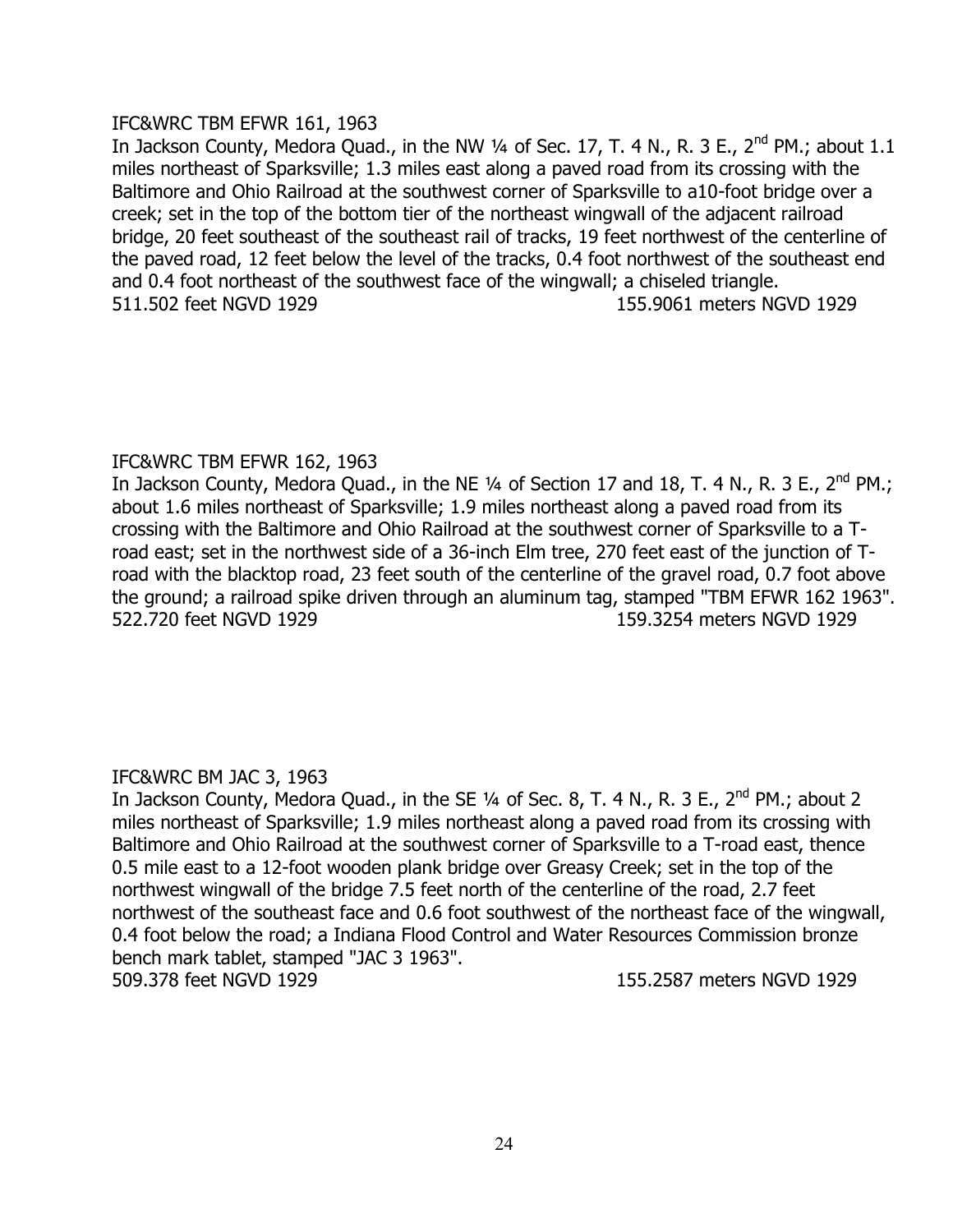### IFC&WRC BM JAC 4, 1963

In Jackson County, Medora Quad., in the SE  $\frac{1}{4}$  of Sec. 9, T. 4 N., R. 3 E., 2<sup>nd</sup> PM.; about 2.8 miles northeast of Sparksville; 1.9 miles northeast along a paved road from its crossing with the Baltimore and Ohio Railroad at the southwest corner of Sparksville to a T-road east, thence 1.4 miles east and north to a 12-foot bridge over Hinderlinder Ditch; set in the top of a concrete post, 11 feet east of the east end of the bridge, 12 feet south of the center line of the road, 0.4 foot above the ground; a Indiana Flood Control and Water Resources Commission bronze bench mark tablet, stamped "JAC 4 1963". 512.550 feet NGVD 1929 156.2256 meters NGVD 1929

# IFC&WRC TBM EFWR 163, 1963

In Jackson County, Medora Quad., in the SE  $\frac{1}{4}$  of Sec. 9, T. 4 N., R. 3 E., 2<sup>nd</sup> PM.; about 2.8 miles northeast of Sparksville; 1.9 miles northeast along a paved road from its crossing with the Baltimore and Ohio Railroad at the southwest corner of Sparksville to a T-road east, thence 1.4 miles east and north to a 12-foot bridge over Hinderlinder Ditch; set in the southwest side of a 12-inch double forked Maple tree, 16.5 feet east of the east end of the bridge, 10 feet south of the center line of the road, 0.8 foot above the ground; a railroad spike driven through an aluminum tag, stamped "TBM EFWR 163 1963". 513.072 feet NGVD 1929 156.3847 meters NGVD 1929

# IFC&WRC TBM EFWR 164, 1963

In Jackson County, Medora Quad., in the SW 1/4 of Sec. 10, T. 4 N., R. 3 E., 2<sup>nd</sup> PM.; about 2 miles south of Medora; 0.12 mile south along State Road 235 from its crossing with the Baltimore and Ohio Railroad at Medora, thence 0.07 mile west, thence 0.1 mile south and west to a T-road south, thence 1.9 miles south to an east-west T-road, thence 0.3 mile west to a jog in the road; set in the north side of a 24-inch Locust tree, 80 feet east of the farm lane south, 9.5 feet north of the center line of the gravel road, 0.6 foot above the ground; a railroad spike driven through an aluminum tag, stamped "TBM EFWR 1963". 519.696 feet NGVD 1929 158.4037 meters NGVD 1929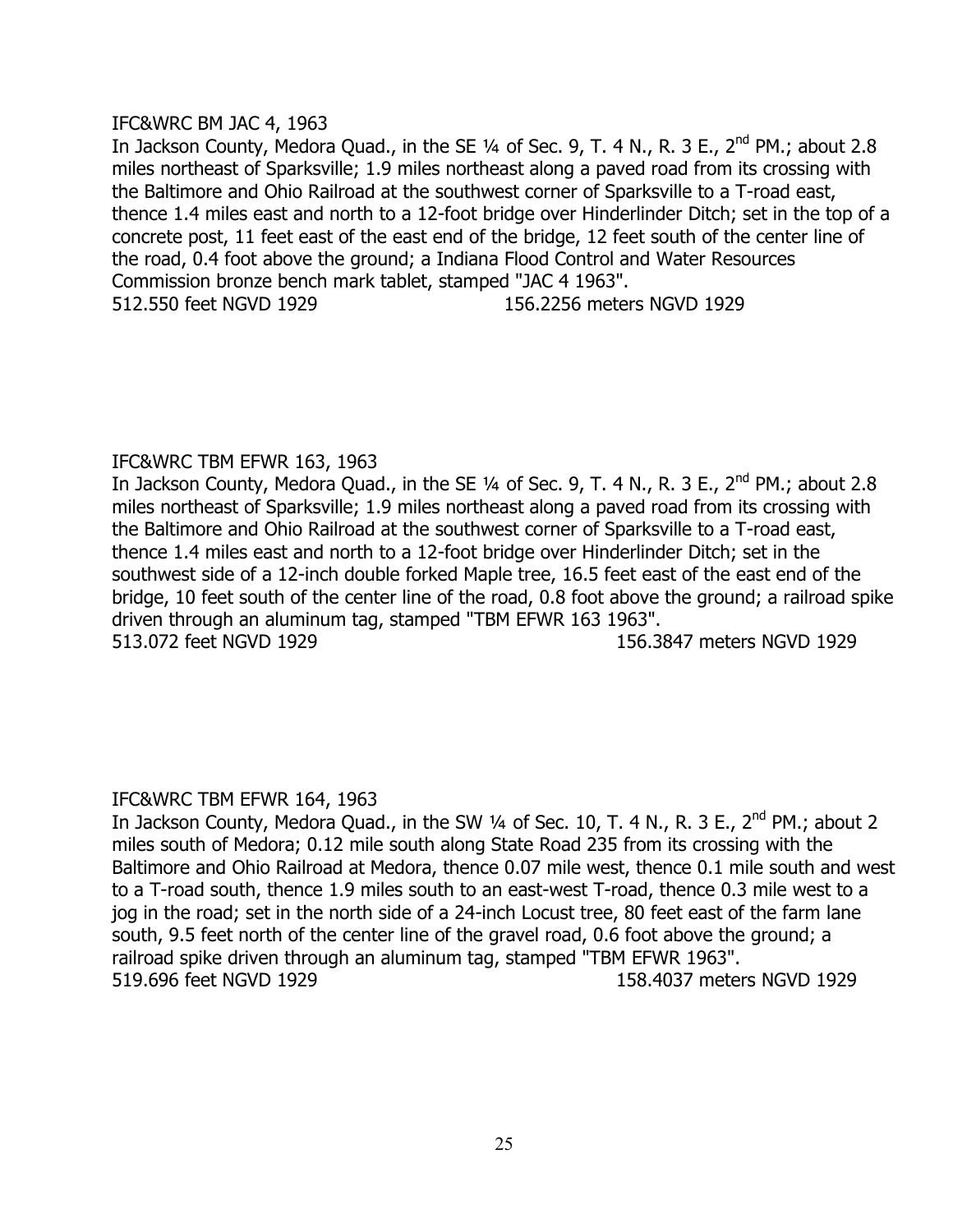### IFC&WRC BM JAC 5, 1963

In Jackson County, Medora Quad., in the SE 1/4 of Sec. 10, T. 4 N., R. 3 E., 2<sup>nd</sup> PM.; about 2 miles south of Medora; 0.12 mile south along State Road 235 from its crossing with Baltimore and Ohio Railroad at Medora, thence 0.07 mile west, thence 0.1 mile south and west to a Troad south, thence 1.9 miles south to an east-west T-road; set in the top of a concrete post, 200 feet west of the north-south road, 65 feet northeast of the northeast corner of the house, 17 feet south of the center line of the east-west road, 5.4 feet east of a fence corner post, 0.1 foot above the ground; a Indiana Flood Control and Water Resources Commission bronze bench mark tablet, stamped "JAC 5 1963". 518.386 feet NGVD 1929 158.0044 meters NGVD 1929

# IFC&WRC TBM EFWR 165, 1963

In Jackson County, Medora Quad., in the NE 1/4 of Sections 10, T. 4 N., R. 3 E., 2<sup>nd</sup> PM.; about 1.5 miles south of Medora; 0.12 mile south along State Road 235 from its crossing with the Baltimore and Ohio Railroad at Medora, thence 0.07 mile west, thence 0.1 mile south and west to a T-road south, thence 1.4 miles south along the gravel road to the eastern portion of the "S" curve; set in the west side of a 28-inch Locust tree, 200 feet north of a farm house, 41 feet south of the extended east-west center line tangent, 23 feet west of the extended northsouth center line tangent, 0.6 foot above the ground; a railroad spike driven through an aluminum tag, stamped "TBM EFWR 1963".

520.277 feet NGVD 1929 158.5807 meters NGVD 1929

# IFC&WRC BM JAC 6, 1963

In Jackson County, Medora Quad., in the NE  $\frac{1}{4}$  of Sec. 3, T. 4 N., R. 3 E., 2<sup>nd</sup> PM.; about 1 mile south of Medora; 0.12 mile south along State Road 235 from its junction with the Baltimore and Ohio Railroad at Medora to an east-west road, thence 0.07 mile south and west to a T-road south, thence 0.8 mile south along a gravel road to a farm lane east; set in the top of a concrete post, 35 feet east of the center line of the gravel road, 12.5 feet south of the center line of the farm lane, 2.5 feet southwest of a railroad-tie post, 0.2 foot above the ground; a Indiana Flood Control and Water Resources Commission bronze bench mark tablet, stamped "JAC 6 1963".

Superseded see DNR BM JAC 6 RESET 1973

518.644 feet NGVD 1929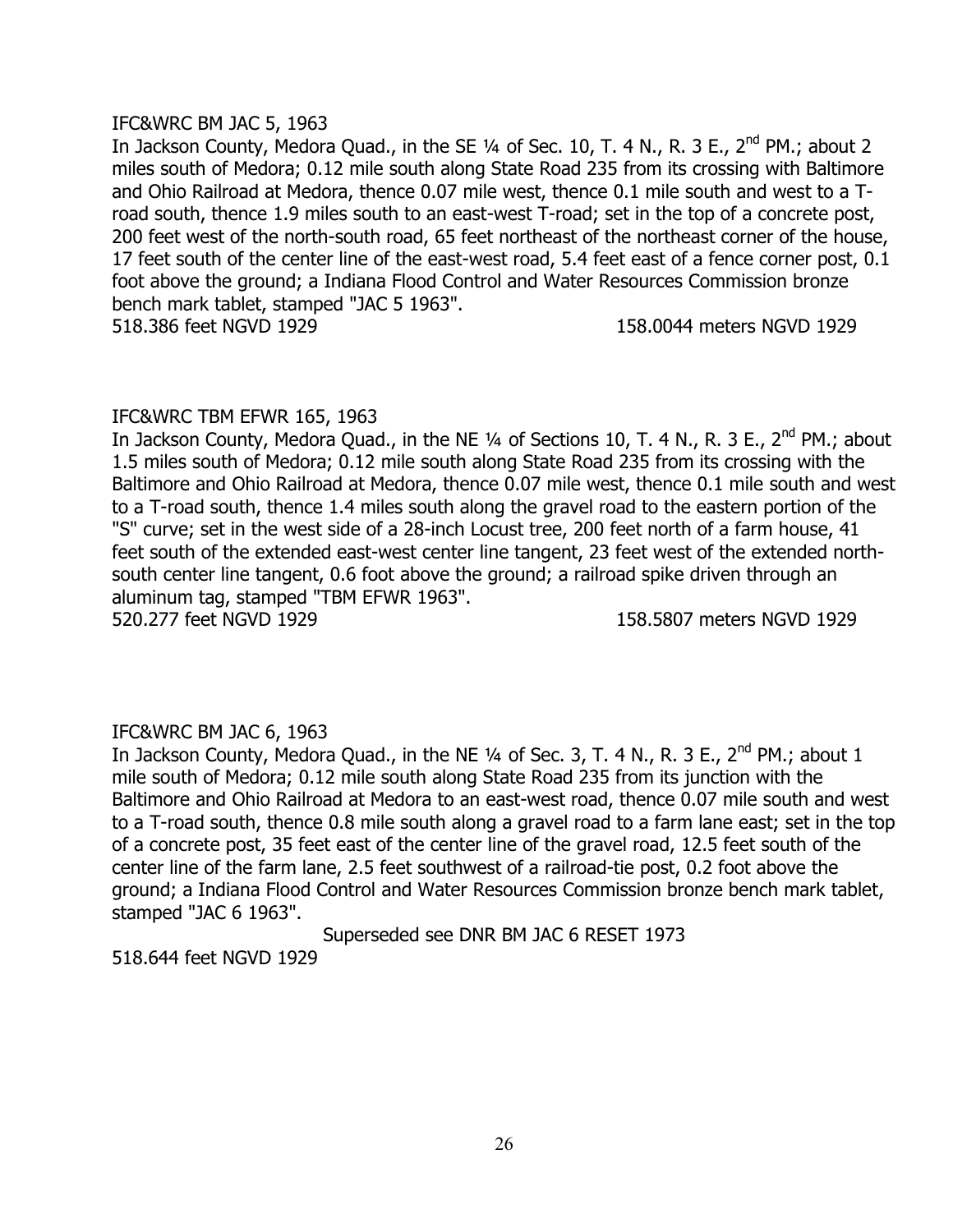### DNR BM JAC 6 RESET 1973

In Jackson County, Medora Quad., in the NE  $\frac{1}{4}$  of Sec. 3, T. 4 N., R. 3 E., 2<sup>nd</sup> PM.; about 1 mile south of Medora; 0.12 mile south along State Road 235 from its junction with the Baltimore and Ohio Railroad at Medora to an east-west road, thence 0.1 mile south and west to a T-road south, thence 0.8 mile south along a gravel road to a farm lane east; set in the top of a concrete post, 35 feet east of the center line of the gravel road, 12.5 feet south of the center line of the farm lane, 2.5 feet southwest of a railroad-tie post, 0.2 foot above the ground; a Department of Natural Resources control station tablet, stamped "JAC 6 RESET 1973".

518.649 feet NGVD 1929 158.0845 meters NGVD 1929

# IFC&WRC TBM EFWR 166, 1963

In Jackson County, Medora Quad., in the NE  $\frac{1}{4}$  of Sec. 3, T. 4 N., R. 3 E., 2<sup>nd</sup> PM.; about 0.9 mile south of Medora; 0.12 mile south along State Road 235 from its crossing with the Baltimore and Ohio Railroad at Medora to an east-west road, thence 0.07 mile west to a northsouth road, thence 0.1 mile south and west to a T-road south, thence 0.7 mile south along a gravel road to a power line crossing the road; set in the north side of a power pole, 21 feet east of the center line of the gravel road, 0.6 foot above the ground; a railroad spike driven through an aluminum tag, stamped "TBM EFWR 166 1963".

520.300 feet NGVD 1929 superseded elevation see 1973 elevation 520.243 feet NGVD 1929 1973 elevation 158.5704 meters NGVD 1929

# IFC&WRC BM JAC 7, 1963

In Jackson County, Medora Quad., in the SE  $\frac{1}{4}$  of Sec, 34, T. 5 N., R. 3 E., 2<sup>nd</sup> PM.; at Medora; at the George Street bridge over a small creek, 170 feet south of the crossing of George Street with the Baltimore and Ohio Railroad; set in the top of the north end of the west guardrail of he bridge, 10 feet west of the center line of George Street, 1 foot north of the north end of the north end and 0.7 foot east of the west face of the guardrail; a Indiana Flood Control and Water Resources Commission bronze bench mark tablet, stamped "JAC 7 1963".

529.451 feet NGVD 1929 161.3770 meters NGVD 1929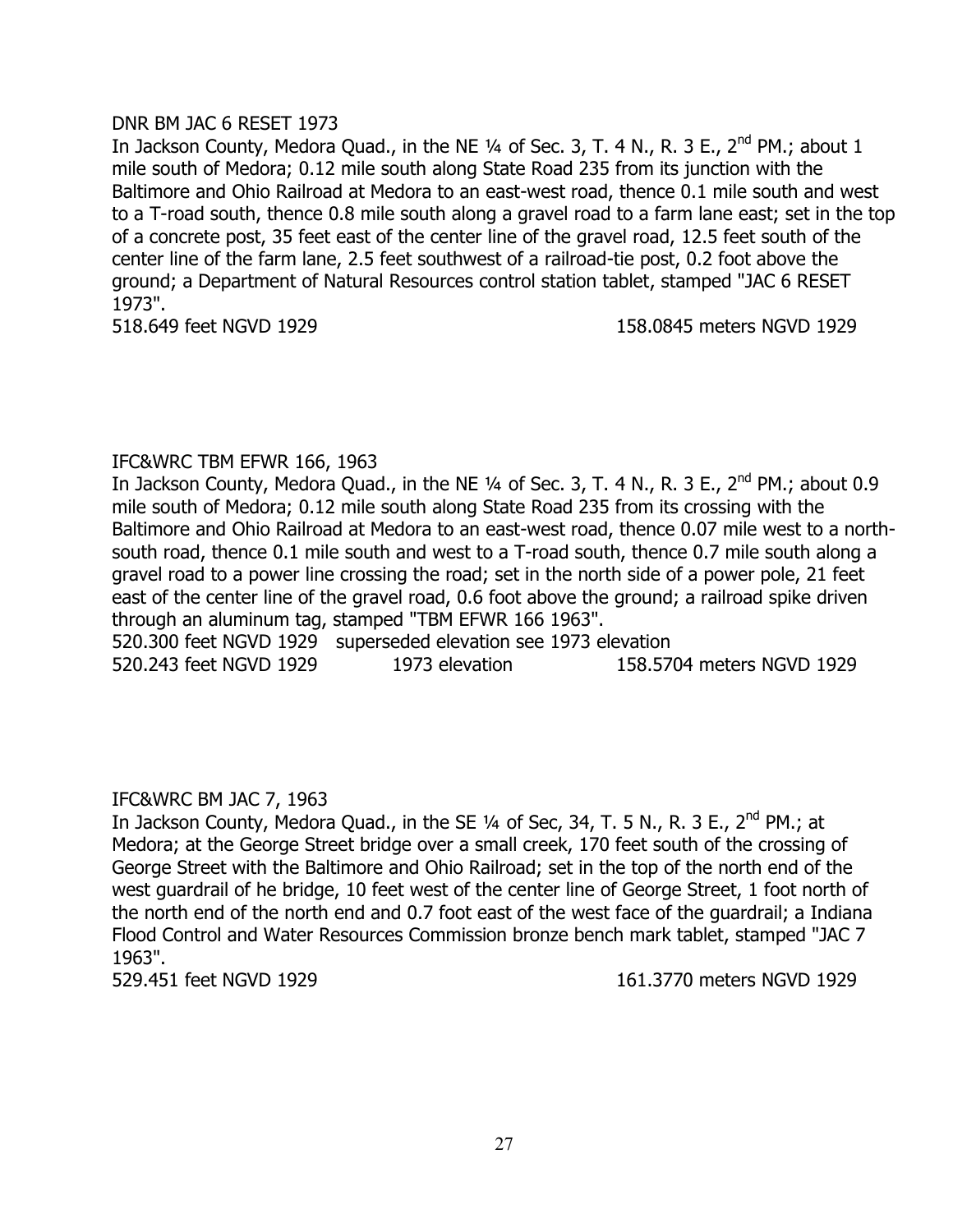### IFC&WRC TBM EFWR 167, 1963

In Jackson County, Medora Quad., in the SE 1/4 of Sec. 34, T. 5 N., R. 3 E., 2<sup>nd</sup> PM.; at Medora; at the George Street bridge over a small creek; 170 feet south of the crossing of George Street with the Baltimore and Ohio Railroad; set in the top of the northeast wingwall of a foot bridge, 39 feet west of the center line of George Street bridge, 3.2 feet southwest of the northeast end of the wing wall and 0.8 foot east of the east face of the concrete sidewalk, 0.4 foot northwest of the southeast face of the wingwall; a chiseled triangle. 525.605 feet NGVD 1929 160.2047 meters NGVD 1929

# IFC&WRC TBM EFWR 168, 1963

In Jackson County, Medora Quad., in the SW  $\frac{1}{4}$  of Sec. 5, T. 5 N., R. 3 E., 2<sup>nd</sup> PM.; about 0.7 mile southeast of Medora; 0.9 mile east along State Road 235 from its crossing with the Baltimore and Ohio Railroad at Medora to a 12-foot bridge over a small swale; set in the top of the east end of the south wheel guard, 8.5 feet south of the center line of the highway, 3 feet west of the east end and0.4 foot north of the south face of the wheel guard, 0.5 foot above the level of the road; a chiseled triangle.

520.244 feet NGVD 1929 158.5707 meters NGVD 1929

# IFC&WRC BM JAC 8, 1963

In Jackson County, Medora Quad., in the SE 1/4 of Sec. 35 T. 5 N., R. 3 E., 2<sup>nd</sup> PM; about 0.9 mile southeast of Medora; 1.1 miles east along State Road 235 from its crossing with the Baltimore and Ohio Railroad at Medora to a 36-inch pipe culvert under the highway; set in the top of the east end of the north wheel guard of the culvert, 13.5 feet north of the center line of the highway, 1.6 feet west of the east end and 0.4 foot south of the north face of the wheel guard, 1 foot above the level of the road; a Indiana Flood Control and Water Resources Commission bronze bench mark tablet, stamped "JAC 8 1963". 520.618 feet NGVD 1929 158.6847 meters NGVD 1929

# IFC&WRC BM JAC 9 1963

In Jackson County, Medora Quad., in the NW  $\frac{1}{4}$  of Sec. 1, T. 4 N., R. 3 E., 2<sup>nd</sup> PM.; about 1.4 miles southeast of Medora; at the State Road 235 covered bridge over the East Fork White River; set in the top of a concrete post, 100 feet east of the east end of the bridge, 31 feet west of the centerline of a "T" road south, 27.5 feet south of the centerline of the highway, 3 feet west of a telephone pole, 0.1 foot above the ground; a Indiana Flood Control and Water Resources Commission bronze bench mark tablet, stamped "JAC 9 1963".

Destroyed see DNR BM JAC 9 RESET 1973

521.248 feet NGVD 129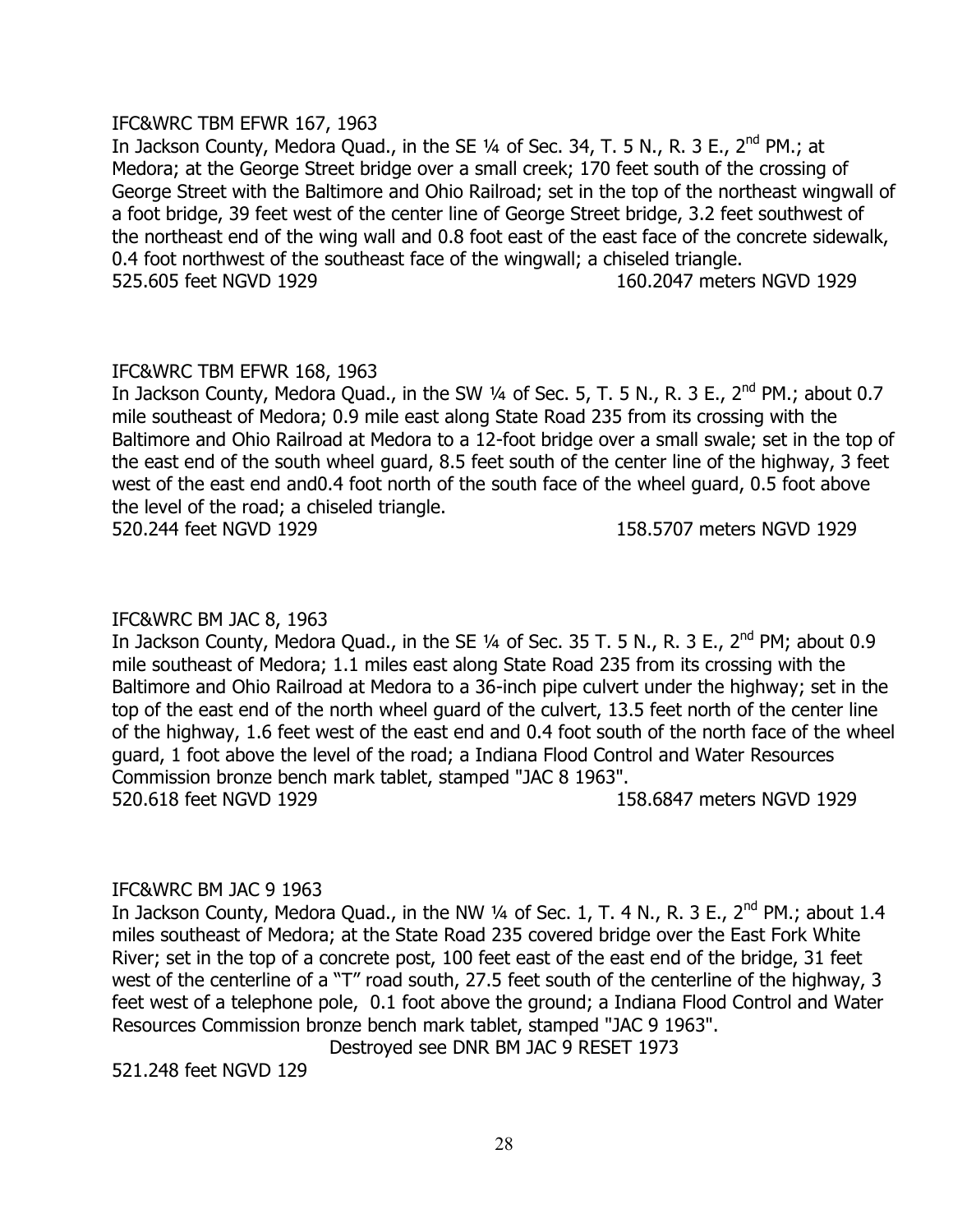### DNR BM JAC 9 RESET 1973

In Jackson County, Medora Quad., in the NW  $\frac{1}{4}$  of Sec. 1, T. 4 N., R. 3 E., 2<sup>nd</sup> PM.; about 1.4 miles southeast of Medora; at the State Road 235 five-span concrete bridge over the East Fork White River; set in the top of the southeast concrete wingwall of the bridge, 17.4 feet south of the center line of State Road 235, 8.8 feet west of the east face of the wingwall, 0.8 foot above the road; a Department of Natural Resources control station tablet, stamped "JAC 9 RESET 1973".

541.164 feet NGVD 1929 164.9471 meters NGVD 1929

#### IFC & WRC TBM EFWR 169, 1963

In Jackson County, Medora Quad., in the NW  $\frac{1}{4}$  of Sec. 1, T. 4 N., R. 3 E., 2<sup>nd</sup> PM.; 1.4 miles southeast of Medora; from the State Road 235 five-span concrete bridge over the East Fork of White River and its junction with a "T"-road south (600 West Road) on the east side of the bridge, thence 0.26 mile south along the gravel road to a turn west in the road; set in the southeast side of a 12-inch Ash tree, 20 feet northwest of the center line of the road, 5 feet southeast of the east edge of the river bank, 0.7 foot above the ground; a railroad spike driven through an aluminum tag, stamped "TBM EFWR 169 1963". 521.441 feet NGVD 1929 superseded elevation see 1973 elevation

521.359 feet NGVD 1929 1973 elevation 158.9105 meters NGVD 1929

# IFC&WRC BM JAC 10 1963

In Jackson County, Medora Quad., in the NW  $\frac{1}{4}$  of Sec. 12, T. 4 N., R. 3 E., 2<sup>nd</sup> PM.; 2 miles southeast of Medora; from the State Road 235 five-span concrete bridge over the East Fork of White River and a "T"-road south (600 West Road) on the east side of the bridge, thence 1.05 miles south to a "T"-road east, thence 0.25 mile east to a 12-foot bridge over Stuckwisch Ditch; set in the top of the east end of the south guardrail, 7 feet south of the centerline of the road, 1.3 feet west of the east end and 0.3 foot north of the south face of the guardrail, 1.3 feet above the level of the road; a Indiana Flood Control and Water Resources Commission bronze bench mark tablet, stamped "JAC 10 1963".

Superseded see DNR BM JAC 10 RESET 1973

516.910 feet NGVD 1929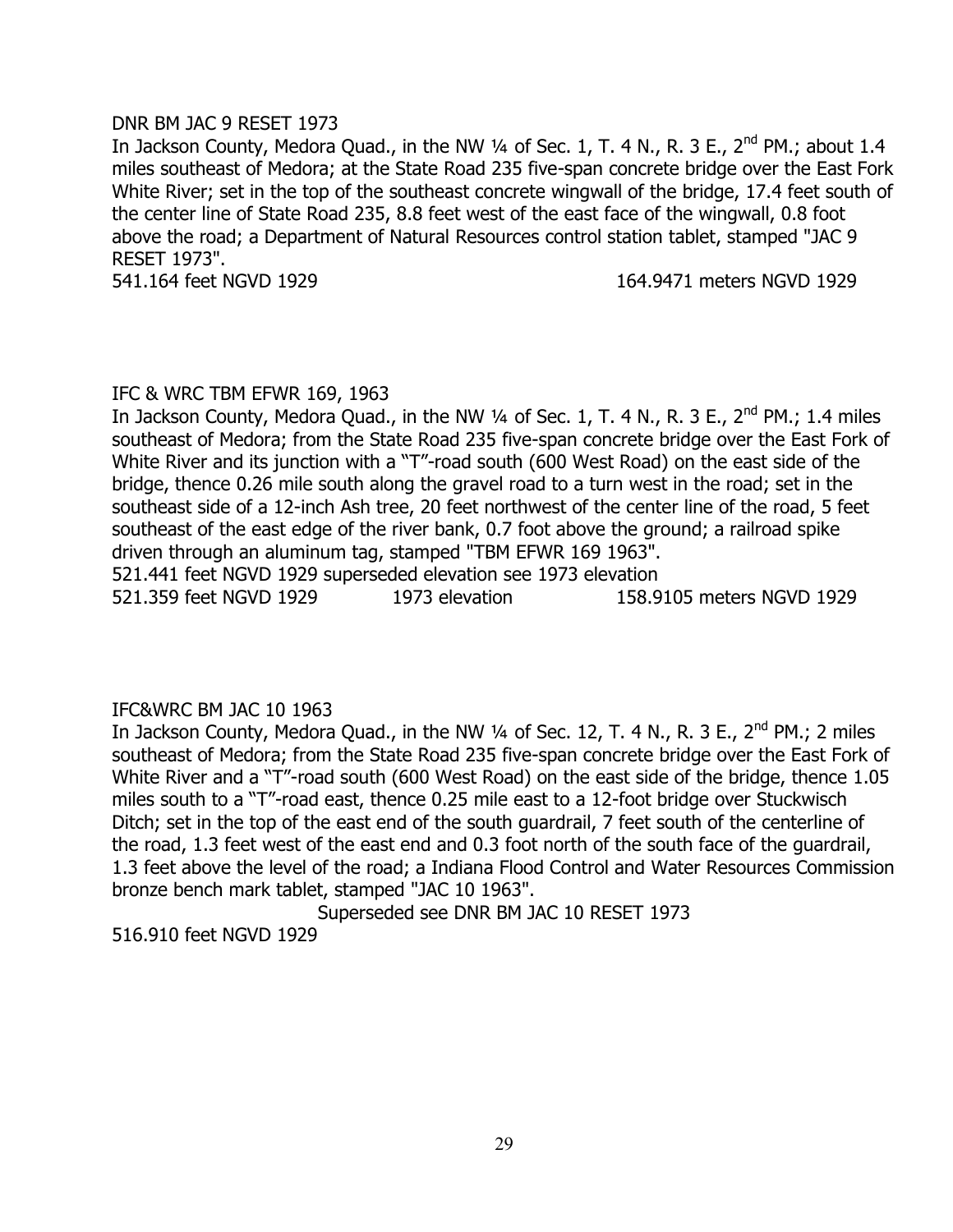#### DNR BM JAC 10 RESET 1973

In Jackson County, Medora Quad., in the NW  $\frac{1}{4}$  of Sec. 12, T. 4 N., R. 3 E., 2<sup>nd</sup> PM.; 2 miles southeast of Medora; from the State Road 235 five-span concrete bridge over the East Fork of White River and a "T"-road south (600 West Road) on the east side of the bridge, thence 1.05 miles south to a "T"-road east, thence 0.25 mile east to a 12-foot bridge over Stuckwisch Ditch; set in the top of the east end of the south guardrail, 7 feet south of the center line of the road, 1.3 feet west of the east end and 0.3 foot north of the south face of the guardrail, 1.3 feet above the level of the road; a Department of Natural Resources control station brass tablet, stamped "JAC 10 RESET 1973". 518.333 feet NGVD 1929 157.9882 meters NGVD 1929

# IFC&WRC TBM EFWR 170, 1963

In Jackson County, Medora Quad., in the NE 1/4 of Sec. 11, T. 4 N., R. 3 E., 2<sup>nd</sup> PM.; about 1.9 miles southeast of Medora; 1.55 miles east along State Road 235 from its crossing with the Baltimore and Ohio Railroad at Medora to a "T"-road south (600 West Road) past a covered bridge, thence 1.15 miles south; set in the west side of a 24-inch Cottonwood tree, 390 feet south of the centerline of a "T" road east, 13 feet west of the centerline of the north-south road, 1.8 feet above the ground; a railroad spike driven through an aluminum tag, stamped "TBM EFWR 170 1963".

519.428 feet NGVD 1929 158.3220 meters NGVD 1929

# IFC&WRC BM JAC 11, 1963

In Jackson County, Medora Quad., in the SE 1/4 of Sec. 12, T. 4 N., R.3 E., 2<sup>nd</sup> PM.; about 2.5 miles southeast of Medora; 1.55 miles east along State Road 235 from its crossing with Baltimore and Ohio Railroad at Medora to a "T"-road south (600 West Road) past a covered bridge, thence 1.9 miles south along the gravel road to a 35-foot bridge over Stuckwisch Ditch; set in the top of the south end of the east guardrail, 9 feet east of the centerline of the road, 1.8 feet north of the south face of the guardrail; a Indiana Flood Control and Water Resources Commission bronze bench mark tablet, stamped "JAC 11 1963". 520.961 feet NGVD 1929 158.7892 meters NGVD 1929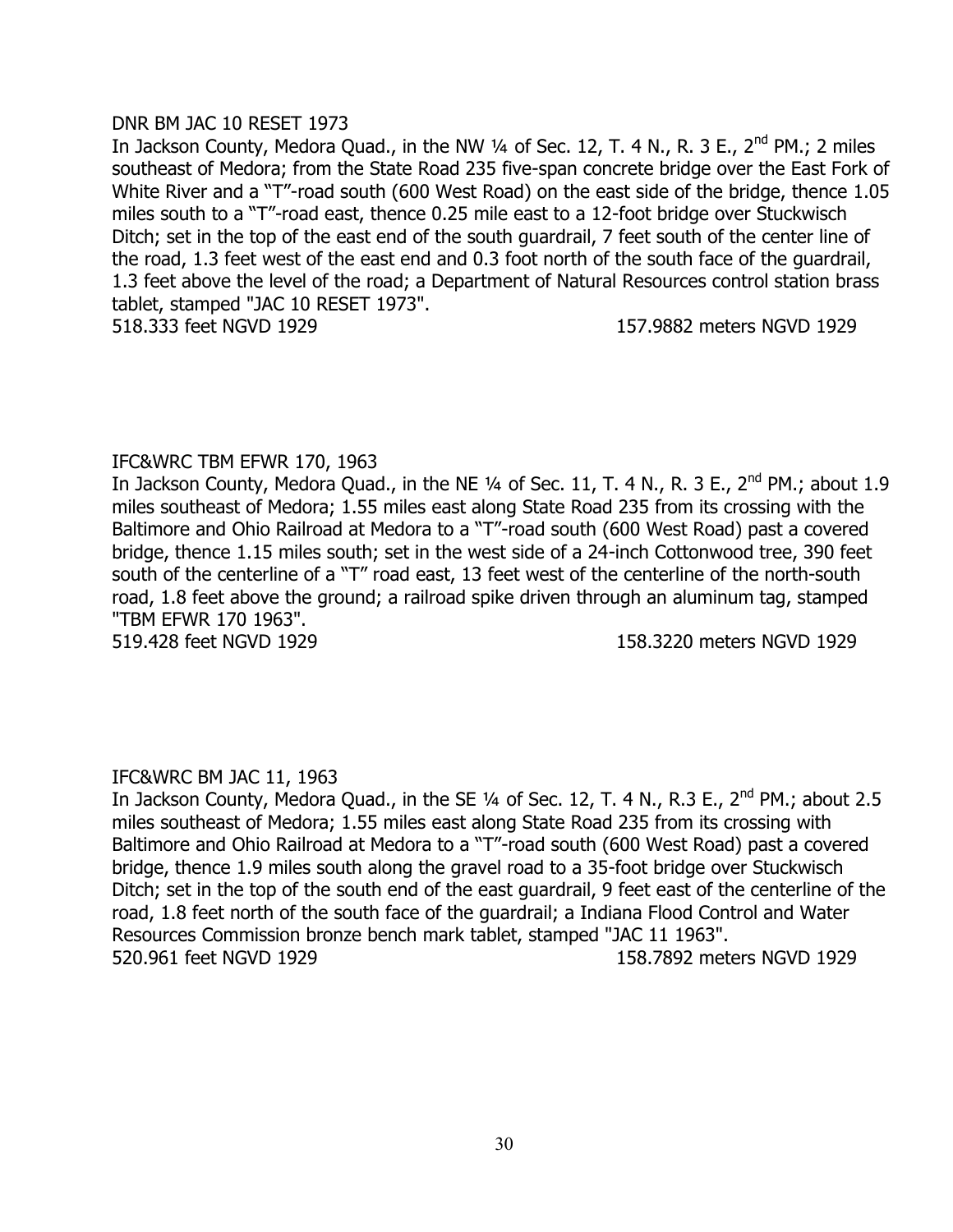# IFC&WRC TBM EFWR 171, 1963

In Jackson County, Medora Quad., in the SE 1/4 of Sec. 11, T. 4 N., R. 3 E., 2<sup>nd</sup> PM.; about 2.5 miles southeast of Medora; 1.55 miles east along State Road 235 from its crossing with the Baltimore and Ohio Railroad at Medora to a "T"-road south (600 West Road) past a covered bridge, thence 1.9 miles south along the gravel road to a 35-foot bridge over Stuckwisch Ditch; set in the top of the southwest wingwall, 9 feet west of the centerline of the road, 11.5 feet northeast of the southwest end and 1.2 feet southeast of the northwest face of the wingwall; a chiseled triangle. 520.844 feet NGVD 1929 158.7536 meters NGVD 1929

# IFC&WRC BM JAC 12, 1963

In Jackson County, Medora Quad., in the W  $1/2$  of Sec. 13, T. 4 N., R. 3 E., 2<sup>nd</sup> PM.; about 3.2 miles southeast of Medora; 1.55 miles east along State Road 235 from its crossing with Baltimore and Ohio Railroad at Medora to a "T"-road (600 West Road) south past a covered bridge, thence 2.6 miles south along the gravel road to a 10-foot bridge over Zollman Ditch; set in the top of the southeast wingwall of the bridge, 10 feet east of the centerline of the road, 0.7 foot northwest of the southeast end and 0.4 foot southwest of the northeast face of the wingwall; a Indiana Flood Control and Water Resources Commission bronze bench mark tablet, stamped "JAC 12 1963". 514.040 feet NGVD 1929 156.6797 meters NGVD 1929

# IFC&WRC TBM EFWR 172, 1963

In Jackson County, Medora Quad., in the NW 1/4 of Sec. 13, T. 4 N., R. 3 E., 2<sup>nd</sup> PM.; about 3.2 miles south of Medora; 1.55 miles east along State Road 235 from its crossing with the Baltimore and Ohio Railroad at Medora to a "T"-road south (600 West Road) past a covered bridge, thence 2.6 miles south along the gravel road to a 10-foot bridge over Zollman Ditch; set in the southwest side of a 22-inch Ash tree, 20.5 feet north of the north end of the bridge, 17 feet east of the center line of the road, 0.8 foot above the ground a railroad spike driven through an aluminum tag, stamped "TBM EFWR 172 1963". 513.487 feet NGVD 1929 156.5112 meters NGVD 1929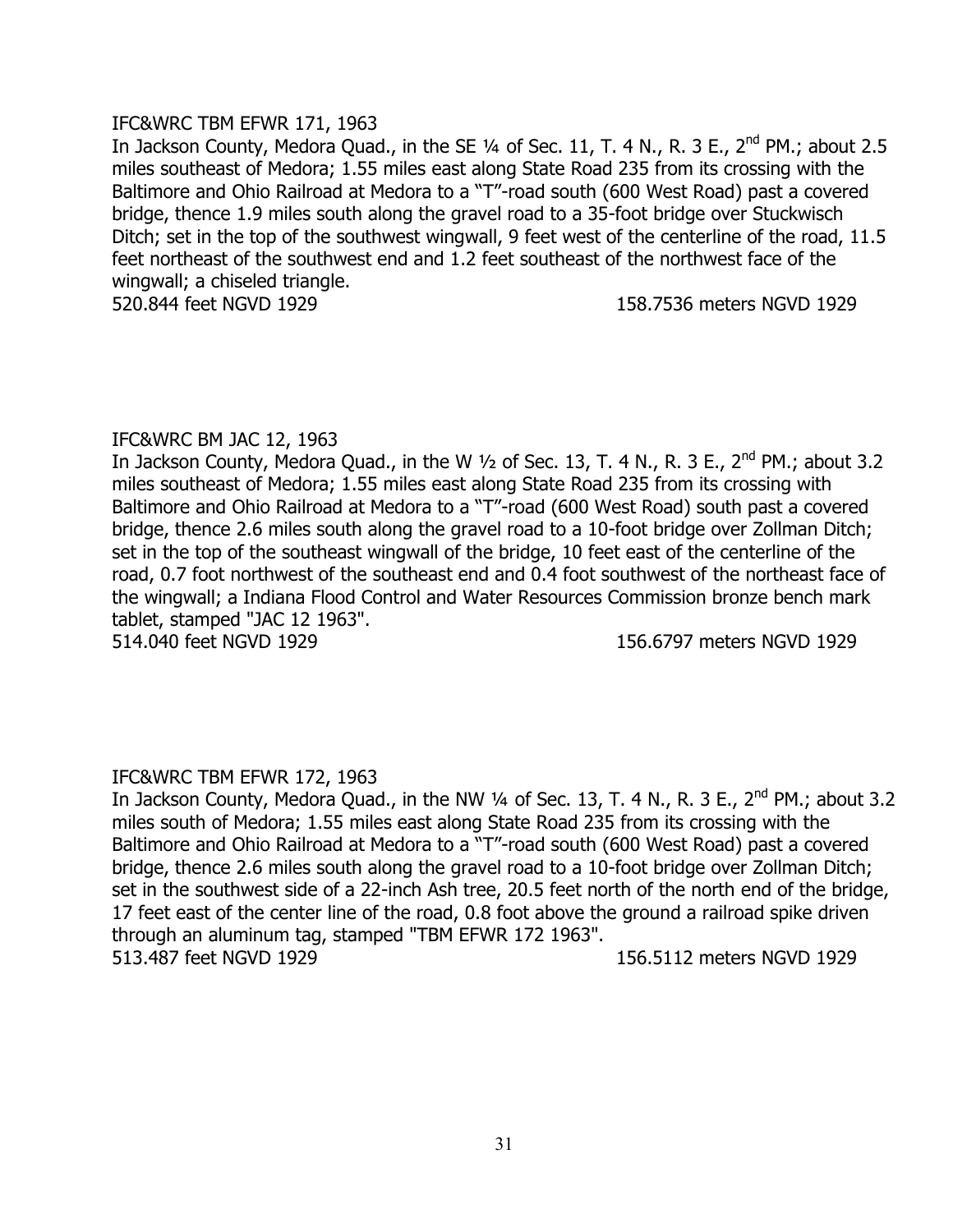# IFC&WRC BM JAC 13, 1963

In Jackson County, Medora Quad., in the NW 1/4 of Sec. 24, T. 4 N., R. 3 E., 2<sup>nd</sup> PM.; about 4 miles southeast of Medora; 1.55 miles east along State Road 235 from its crossing with the Baltimore and Ohio Railroad at Medora to a "T"-road south (600 West Road) past a covered bridge, thence 3.2 miles south along the gravel road to a right angle turn east (700 South Road), thence 0.5 mile east to a north-south crossroad (550 East Road), thence 0.15 mile south to a 12-foot bridge over a small creek; set in the top of the south end of the guardrail, 9.5 feet west of the center line of the road, 1.9 feet north of the south end and 0;3 foot east of the west face of the guardrail, 2 feet above the road; a Indiana Flood Control and Water Resources Commission bronze bench mark tablet, stamped "JAC 13 1963". 524.067 feet NGVD 1929 159.7359 meters NGVD 1929

# IFC&WRC TBM EFWR 173, 1963

In Jackson County, Medora Quad., in the NE 1/4 of Sec. 24, T. 4 N., R. 3 E., 2<sup>nd</sup> PM.; about 4 miles southeast of Medora; 1.55 miles east along State Road 235 from its crossing with the Baltimore and Ohio Railroad at Medora to a "T"-road south (600 West Road) past a covered bridge, thence 3.2 miles south along the gravel road to a right angle turn east (700 South Road), thence 0.5 mile east to a north-south crossroad (550 East Road), thence 0.15 mile south to a 12-foot bridge over a small creek; set in the south side of a 16-inch Sycamore tree, 45 feet north of the north end of the bridge, 28.5 feet east of the center line of the road, 11 feet east of a fence line, 1 foot above the ground; a railroad spike driven through an aluminum tag, stamped "TBM EFWR 173 1963".

521.911 feet NGVD 1929 159.0788 meters NGVD 1929

# IFC&WRC TBM EFWR 174, 1963

In Jackson County, Medora Quad., in the SE 1/4 of Sec. 24, T. 4 N., R. 3 E., 2<sup>nd</sup> PM.; about 4.6 miles southeast of Medora; 1.55 miles east along State Road 235 from its crossing with the Baltimore and Ohio Railroad at Medora to a "T"-road south (600 West Road) past a covered bridge, thence 3.2 miles south along the gravel road to a right angle turn east (700 South Road), thence 0.5 mile east to a north-south crossroad (550 East Road), thence 0.7 mile south to a eight-foot bridge over a small creek; set in the top of the north end of the east guardrail, 11.5 feet east of the center line of the road, 0.5 foot south of the north end and 0.3 foot west of the east face of the guardrail, 1.6 feet above the level of the road; a chiseled triangle. 517.121 feet NGVD 1929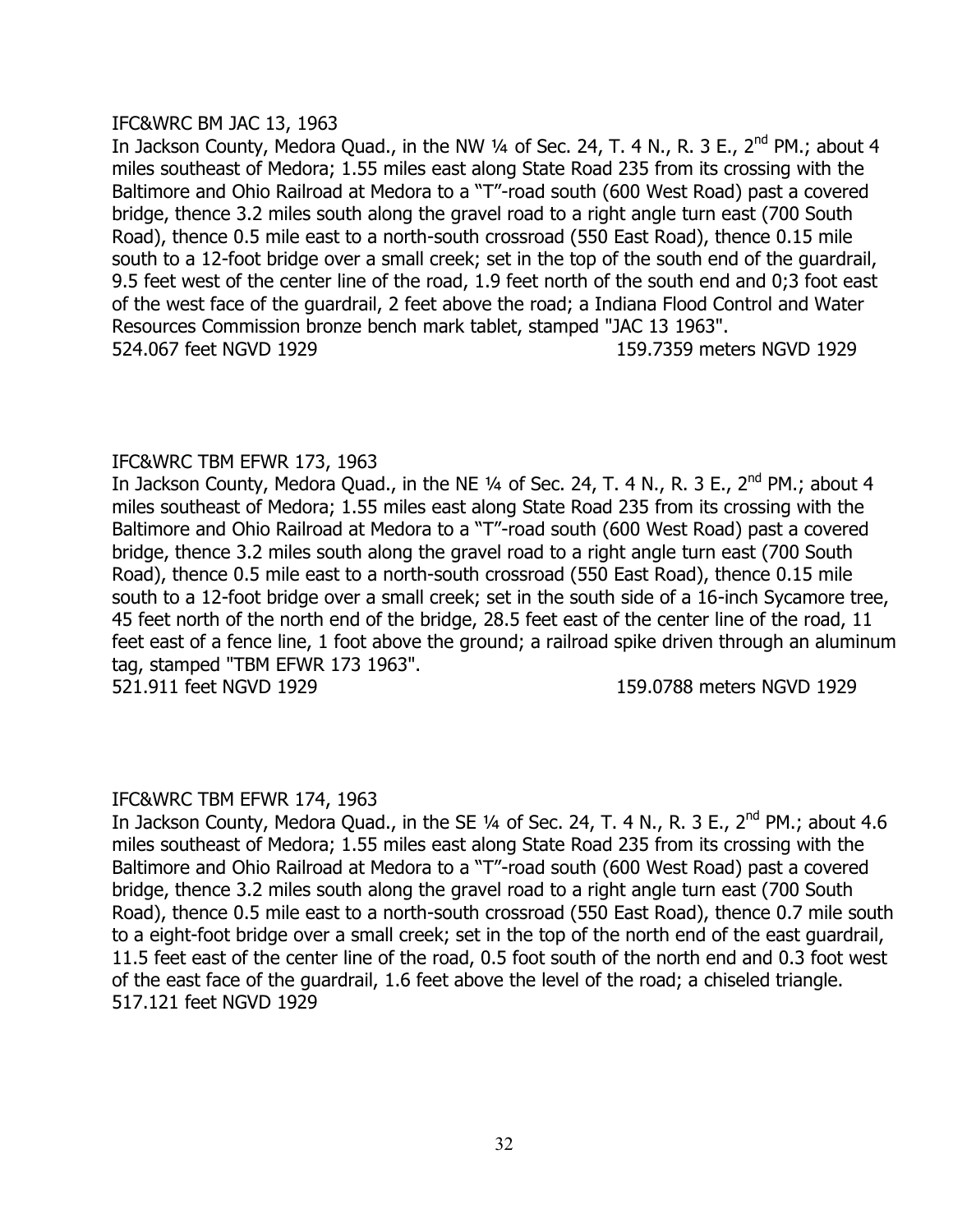# US GEOLOGICAL SURVEY BM TT 44 DWP, 1947

In Washington County, Medora Quad., in the SE 1/4 of Sec. 24, T. 4 N., R. 3 E., 2<sup>nd</sup> PM.; about 4.7 miles southeast of Medora; 1.55 miles east along State Road 235 from its crossing with the Baltimore and Ohio Railroad at Medora to a "T"-road south (600 West Road) past a covered bridge, thence 3.2 miles south along the gravel road to a right angle turn east (700 South Road), thence 0.5 mile east to a north-south crossroad (550 East Road), thence 0.8 mile south to a one-span steel truss bridge over Muscatatuck River and a "T" road east-west; set in the top of the west end of the south bridge seat, 10.5 feet west of the center line of the road, 1.2 feet south of the north face and 0.6 foot east of the west face of the bridge seat, 1 foot above the level of the road; a US Geological Survey bronze tablet, stamped "TT 44 DWP 524 IND 1947".

524.261 feet NGVD 1929

# US GEOLOGICAL SURVEY RM 524.3

In Washington County, Medora Quad., in the SE 1/4 of Sec. 24, T. 4 N., R. 3 E., 2<sup>nd</sup> PM.; about 4.7 miles southeast of Medora; 1.55 miles east along State Road 235 from its crossing with the Baltimore and Ohio Railroad at Medora to a "T"-road (600 West Road) south past a covered bridge, thence 3.2 miles south along the gravel road to a right angle turn east (700 South Road), thence 0.5 mile east to a north-south crossroad (550 East Road), thence 0.8 mile south to a one-span steel truss bridge over Muscatatuck River and a "T" road east-west; set in the top of the east end of the south bridge seat, 10 feet east of the center line of the road, 1.9 feet south of the north face and 1.1 feet west of the east face of the bridge seat 1 foot below the level of the road; a chiseled square.

524.237 feet NGVD 1929

# IFC&WRC TBM EFWR 178, 1963

In Jackson County, Medora Quad., in the SE 1/4 of Sec. 15, T. 4 N., R. 3 E., 2<sup>nd</sup> PM.; about 3.1 miles south of Medora; 0.12 mile south along State Road 235 from its crossing with the Baltimore and Ohio Railroad at Medora, thence 0.07 mile west, thence 0.1 mile south and west to a T-road south, thence 1.9 miles south to an east-west T-road, thence 1.4 miles east and south to the north bank of East Fork White River; set in the west side of a 40-inch lone Hackberry tree, 190 feet north of the north river bank, 25.5 feet east of the farm lane, 1.5 feet above the ground; a railroad spike driven through an aluminum tag, stamped "TBM EFWR 178 1963".

2<sup>nd</sup> Order

518.367 feet NGVD 1929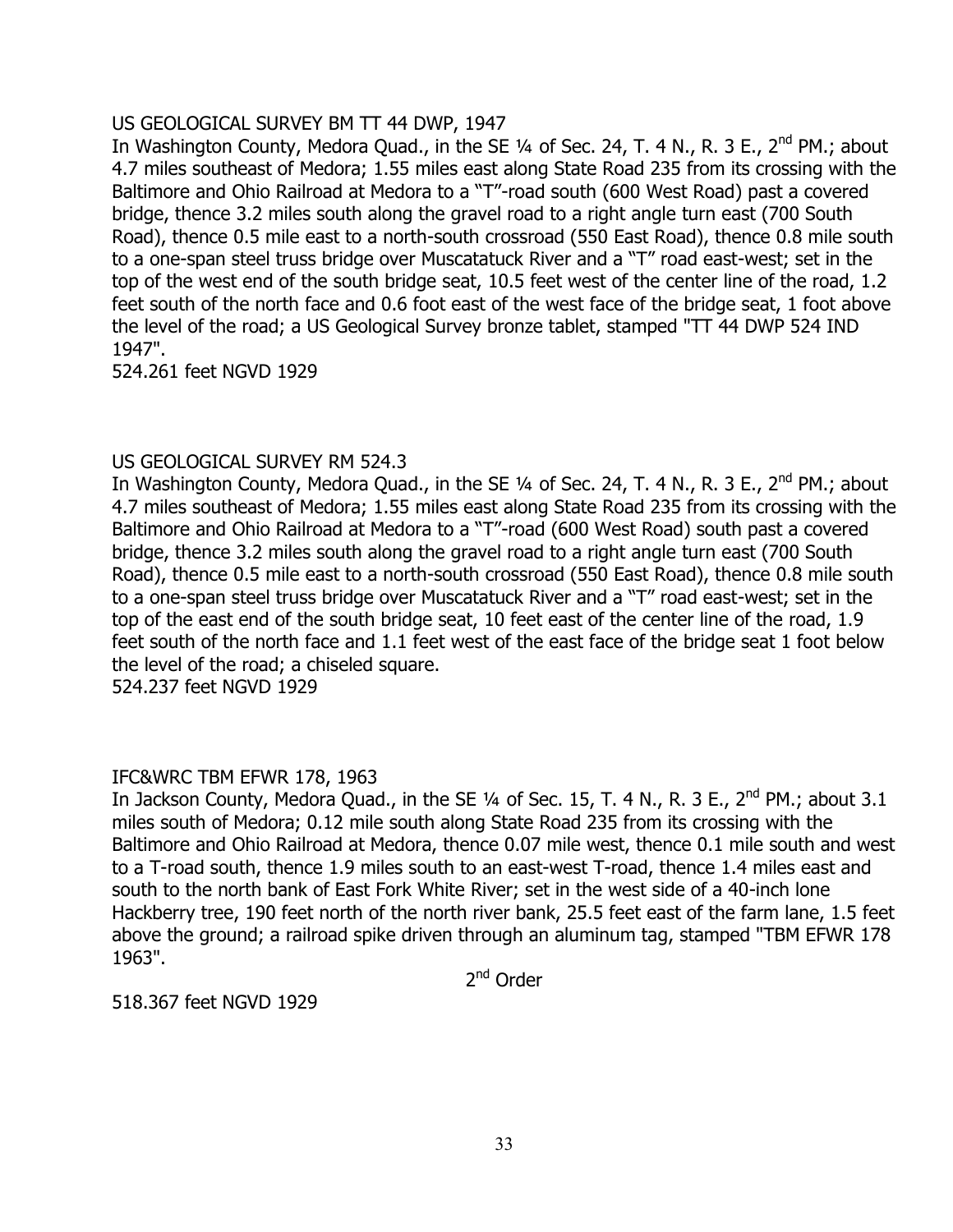# IFC&WRC BM JAC 14, 1963

In Jackson County, Medora Quad., in the NE  $\frac{1}{4}$  of Sec. 15, T. 4 N., R. 3 E., 2<sup>nd</sup> PM.; about 2.8 miles south of Medora; 0.12 mile south along State Road 235 from its crossing with the Baltimore and Ohio Railroad at Medora, thence 0.07 mile west, thence 0.1 mile south and west to a "T"-road south, thence 1.9 miles south to an east-west "T"-road, thence 1.1 miles east and south along a farm lane to a barn on the east side of the lane; set in the top of a concrete post, 90 feet south of the south face of the barn, 18 feet east of the center line of the lane, 13 feet west of a large Maple tree, 0.2 foot above the ground; a Indiana Flood control and Water Resources Commission bronze bench mark tablet, stamped "JAC 14 1963". 518.305 feet NGVD 1929

# US GEOLOGICAL SURVEY BM 12 WSM 1956

In Jackson County, Medora Quad., in the NW  $1/4$  of Sec. 35, T. 5 N., R. 3 E., 2<sup>nd</sup> PM.; at Medora; 0.1 mile east along the Baltimore and Ohio Railroad from the depot at Medora to a water tower on the north side of tracks; set in the top of the concrete foundation of the southeast leg of the water tower, 130 feet northwest of the northwest rail of the tracks, 105 feet east of the extended center line of the north-south road, 0.1 foot above the ground; a US Geological Survey tablet, stamped "12 WSM 526 1956". 525.826 feet NGVD 1929

# IFC&WRC TBM EFWR 179, 1963

In Jackson County, Medora Quad., in the NW  $\frac{1}{4}$  of Sec. 35, T. 5 N., R. 3 E., 2<sup>nd</sup> PM.; about 0.7 mile northeast of Medora; 0.6 mile east along the Baltimore and Ohio Railroad from the depot at Medora to a Baltimore and Ohio Railroad 270-foot overflow bridge; set in the top of the south end of the west abutment of the bridge, 5.2 feet south of the south rail of tracks, 1.2 feet north of the south end and 0.5 foot west of the east face of the abutment, 1.3 feet below the level of the tracks; a chiseled triangle. 531.042 feet NGVD 1929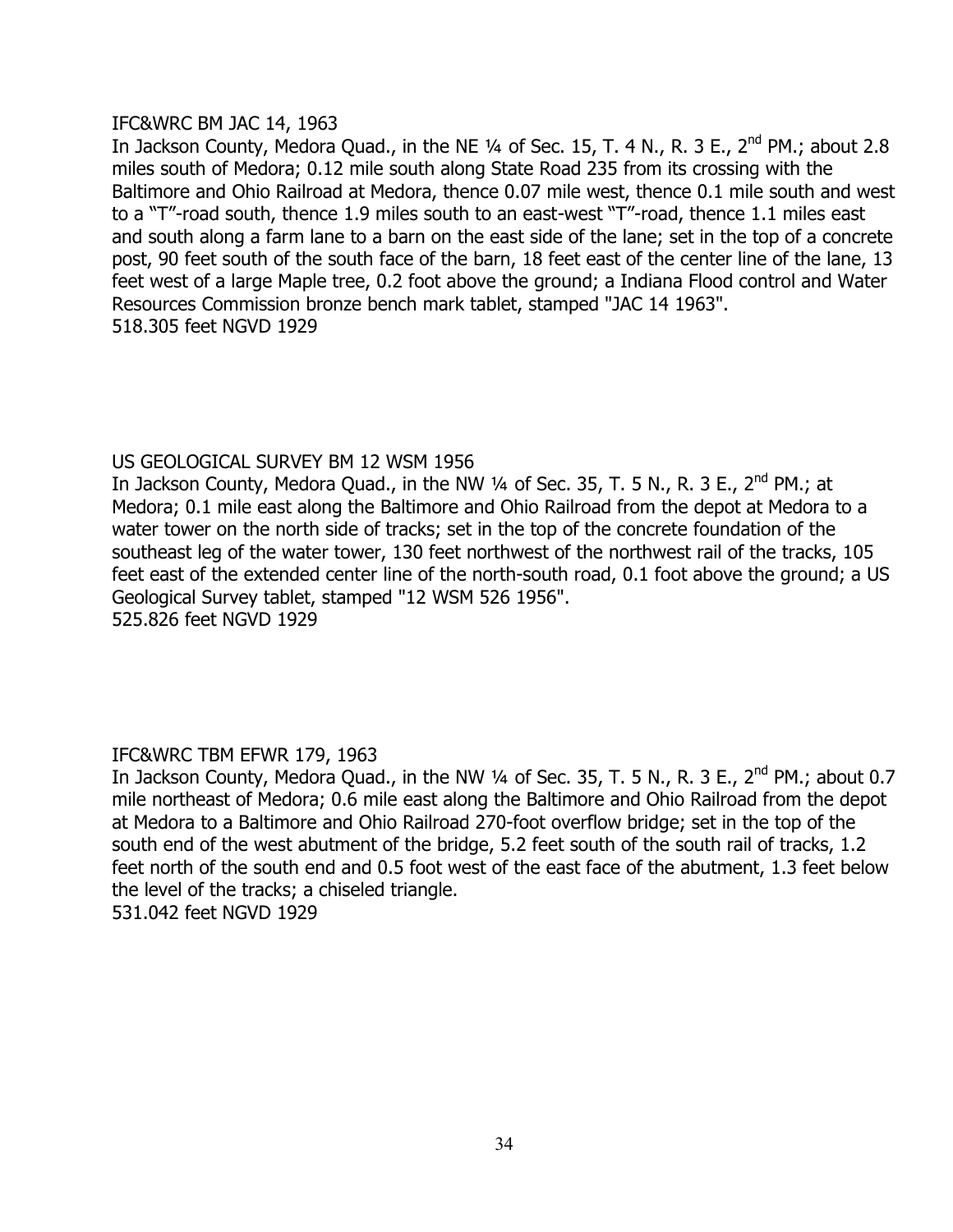#### US GEOLOGICAL SURVEY TBM UE 531.0

In Jackson County, Medora Quad., in the NW  $\frac{1}{4}$  of Sec. 35, T. 5 N., R. 3 E., 2<sup>nd</sup> PM.; about 0.7 mile northeast of Medora; 0.6 mile east along the Baltimore and Ohio Railroad from the depot at Medora to the Baltimore and Ohio Railroad 270-foot overflow bridge; set in the top of the north end of the east headwall of the bridge, 6.7 feet north of the north rail of the track, 0.4 foot south of the north end and 0.4 foot east of the west face of the abutment, 1.5 feet below the railroad tracks; a cross iron beam about flush with the concrete surface.

(NOTE: The rod was held for elevation on the top of the south leg of the cross beam.) 531.015 feet NGVD 1929

# IFC&WRC BM JAC 15, 1963

In Jackson County, Medora Quad., in the NW  $\frac{1}{4}$  of Sec. 36, T. 5 N., R. 3 E., 2<sup>nd</sup> PM.; about 1.2 miles northeast of Medora; at the 120-foot steel plate Baltimore and Ohio Railroad bridge over McMillan Ditch; set in the top of the north end of the west bridge pier, 10 feet north of the north rail of the track, 7 feet below the level of the tracks, 4.3 feet east of the west face of the bridge pier; a Indiana Flood Control and Water Resources Commission bronze bench mark tablet, stamped "JAC 15 1963". 526.102 feet NGVD 1929

# US GEOLOGICAL SURVEY TBM UE 531.4

In Jackson County, Medora Quad., in the NW  $\frac{1}{4}$  of Sec. 36, T. 5 N., R. 3 E., 2<sup>nd</sup> PM.; about 1.6 miles northeast of Medora; 1.5 miles east along the Baltimore and Ohio Railroad from the depot at Medora to a Baltimore and Ohio Railroad bridge; set in the top of the north end of the west abutment, 6.5 feet north of the north rail of tracks, 0.5 foot south of the north end and 0.5 foot west of the east face of the headwall, 1 foot below the level of the tracks; a chiseled cross.

531.383 feet NGVD 1929

# IFC&WRC TBM EFWR 180, 1963

In Jackson County, Medora Quad., in the SE 1/4 of Sec. 25, T. 5 N., R. 3 E., 2<sup>nd</sup> PM.; about 2.1 miles northeast of Medora; at the Baltimore and Ohio Railroad bridge over East Fork White River; set in the top of a retaining wall at the southwest corner of the bridge, 10 feet south of the south rail of the tracks, 3.3 feet east of the west end and 1 foot north of the south face of the retaining wall, 1.4 feet below the level of the tracks; a chiseled triangle. 534.894 feet NGVD 1929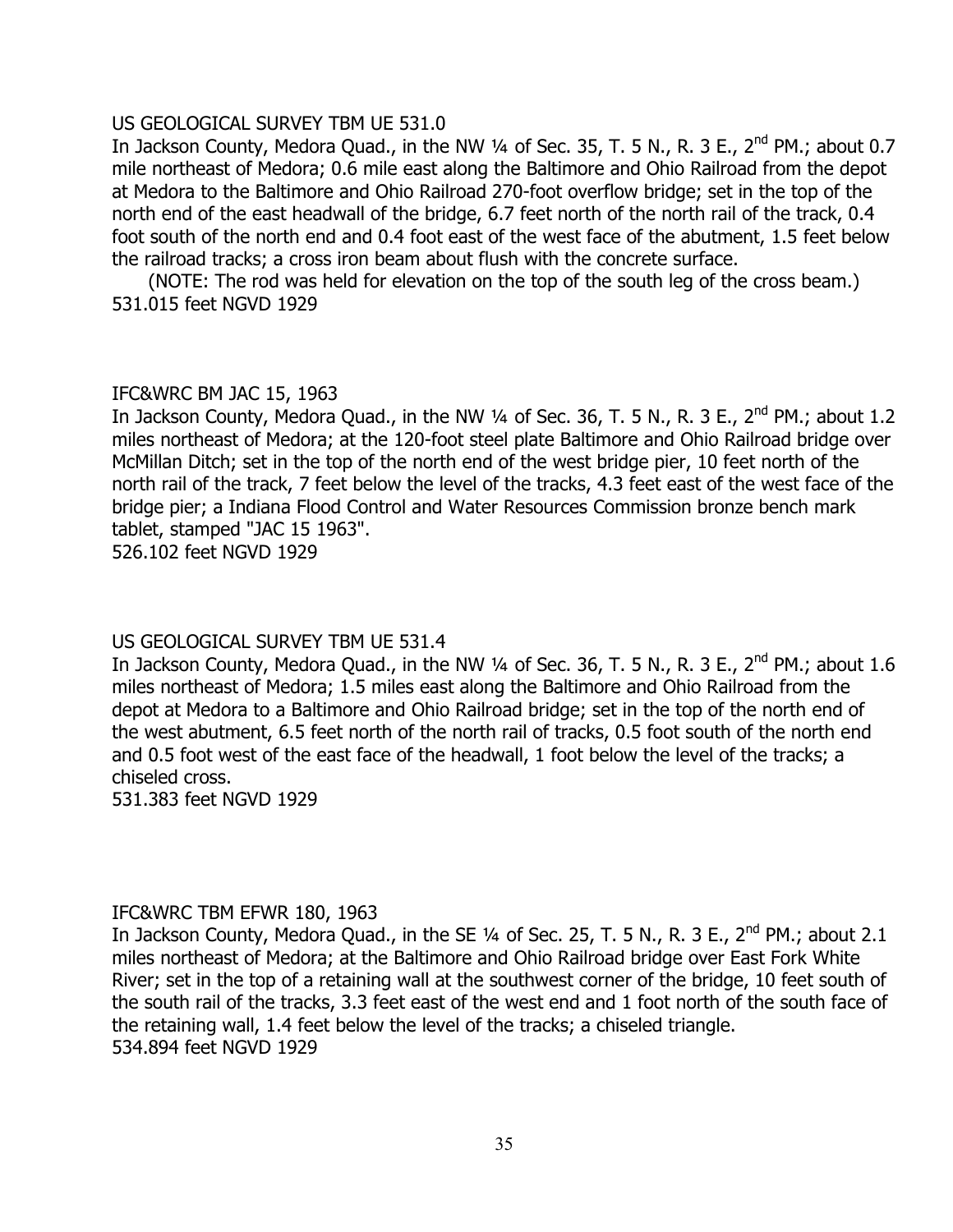#### USC & GS BM F 10, 1930

In Jackson County, Medora Quad., in the SE 1/4 of Sec. 25, T. 5 N., R. 3 E., 2<sup>nd</sup> PM.; about 1.9 miles southwest of Vallonia; at the Baltimore and Ohio Railroad bridge over East Fork White Rive; set in the top of the south end of the east bridge seat, 4.8 feet south of the south rail of the tracks, 4.2 feet below the level of the tracks, 1.9 feet north of the south face and 1.7 feet east of the west face of the top of the bridge seat; a US Coast & Geodetic Survey bronze disk, stamped "532.250 F 10 1930".

532.250 feet NGVD 1929

#### IFC&WRC TBM EFWR 181, 1963

In Jackson County, Vallonia Quad., in the SE 1/4 of Sec. 30, T. 5 N., R. 4 E., 2<sup>nd</sup> PM.; about 1.2 miles southwest of Vallonia; 0.55 mile northwest along a road from its intersection with the main street at Vallonia to the Baltimore and Ohio Railroad crossing, thence 0.85 mile southwest along the tracks to a farm lane crossing the railroad tracks; set in the south side of a 60-inch twin-forked Elm tree, 400 feet southwest of the center line of the farm lane, 42 feet southeast of the southeast rail of tracks, 7.5 feet northwest of the center line of another farm lane paralleling the tracks, 0.5 foot above the ground; a railroad spike driven through an aluminum tag, stamped "TBM EFWR 181 1963".

529.434 feet NGVD 1929

# IFC&WRC BM JAC 16, 1963

In Jackson County, Vallonia Quad., in the NE 1/4 of Sec. 30, T. 5 N., R. 4 E., 2<sup>nd</sup> PM.; about 1.1 miles southwest of Vallonia; 0.55 mile northwest along a road from its intersection with the main street at Vallonia to the Baltimore and Ohio Railroad crossing, thence 0.75 mile southwest along the tracks to a farm lane crossing the railroad tracks; set in the top of a concrete post, in the northwest ¼ of the crossing, 44 feet southwest of the crossing, 35.5 feet northwest of the northwest rail of the tracks, 18.5 feet southeast of the center line of a northeast-southwest farm lane, 0.4 foot above the ground; a Indiana Flood Control and Water Resources Commission bronze bench mark tablet, stamped "JAC 16 1963". 526.622 feet NGVD 1929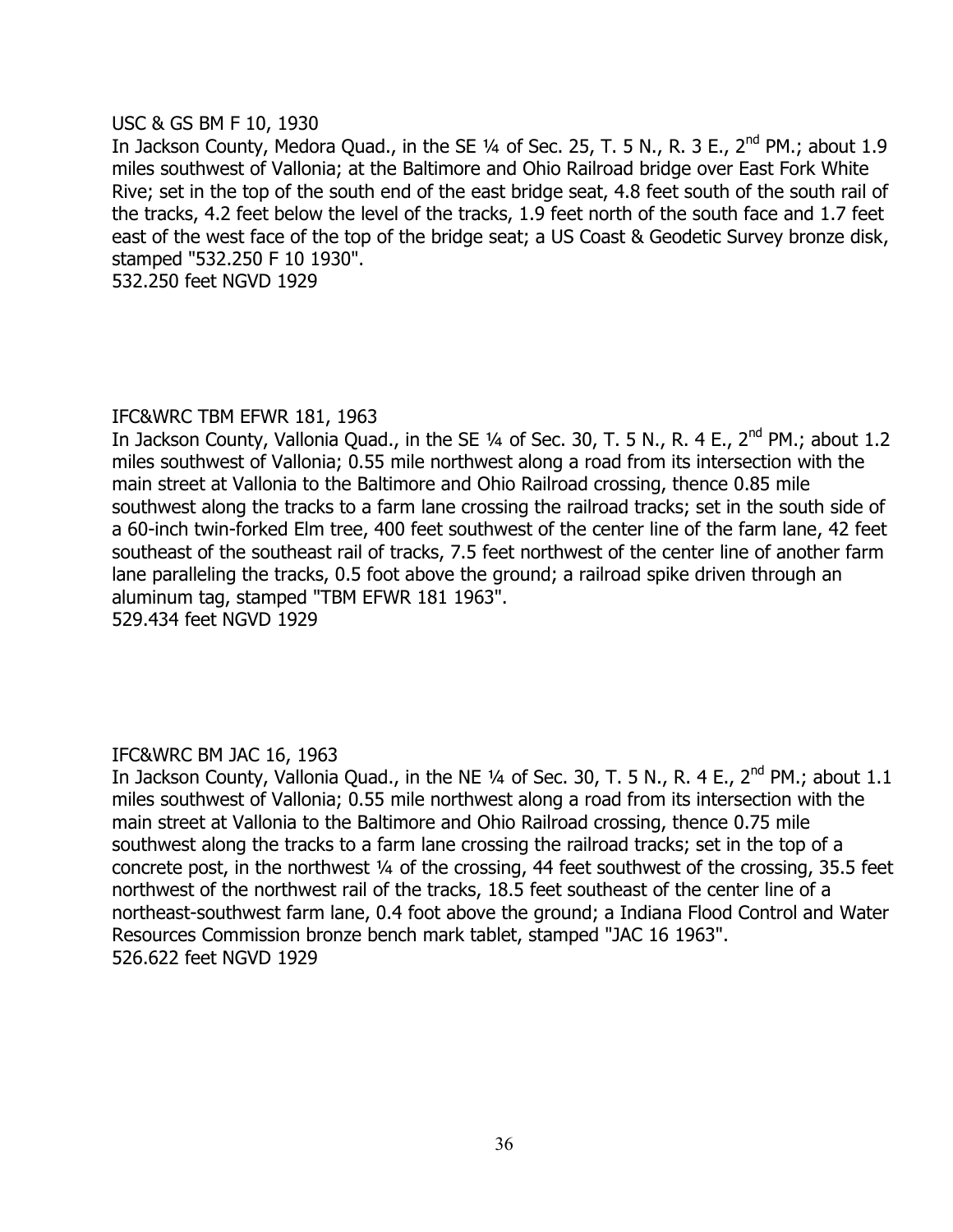#### IFC&WRC TBM EFWR 182, 1963

In Jackson County, Vallonia Quad., in the SE 1/4 of Sec. 20, T. 5 N., R. 4 E., 2<sup>nd</sup> PM.; about 0.7 mile northwest of Vallonia; 0.8 mile northwest along a gravel road from its crossing with the main street at Vallonia to a concrete paved portion of the road; set in the west side of a fortyinch Maple tree, 320 feet north of the north edge of the concrete pavement, 27.5 feet west of the center line of the road 0.5 foot above the ground; a railroad spike driven through an aluminum tag, stamped "TBM EFWR 182 1963". 530.782 feet NGVD 1929

# US GEOLOGICAL SURVEY BM 11 WSM 1956

In Jackson County, Vallonia Quad., in the SW  $\frac{1}{4}$  of Sec. 20, T. 5 N., R. 4 E., 2<sup>nd</sup> PM.; about 0.9 mile northeast of Vallonia; 1.1 miles northwest along a gravel road from its crossing with the main street at Vallonia to a two-span steel truss bridge over East Fork white River; set in the top of the west end of the south bridge seat, 10.5 feet west of the center line of the road, 2.2 feet south of the north face and 0.7 foot southeast of the northwest face of the bridge seat, 1.3 feet below the level of the road; a US Geological Survey disk stamped, "11 WSM 535 1956".

535.298 feet NGVD 1929

# US GEOLOGICAL SURVEY RM

In Jackson County, Vallonia Quad., in the SW 1/4 of Sec. 20, T. 5 N., R. 4 E., 2<sup>nd</sup> PM.; about 0.9 mile northwest of Vallonia; 1.1 miles northwest along a gravel road from its crossing with the main street at Vallonia to a two-span steel truss bridge over the East Fork White River; set in the east side of a 24-inch (dead) Elm tree, 31 feet southwest of the south corner of the southwest steel truss, 25 feet west of the south corner of the south wingwall, about 6.0 feet below the top of the bridge floor, 0.8 foot above the ground; a railroad spike. 529.888 feet NGVD 1929

# IFC&WRC BM JAC 18, 1963

In Jackson County, Vallonia Quad., in the NE  $\frac{1}{4}$  of Sec. 19, T. 5 N., R 4 E., 2<sup>nd</sup> PM.; about 1.3 miles northwest of Vallonia; 1.55 miles northwest along a gravel road from its crossing with the main street at Vallonia to a one-span steel truss bridge over Wayman Ditch; set in the top of the west end of the south bridge seat, 10 feet west of the center line of the road, 1.3 feet below the level of the road; a Indiana Flood Control and Water Resources Commission bronze bench mark tablet, stamped "JAC 18 1963". 533.378 feet NGVD 1929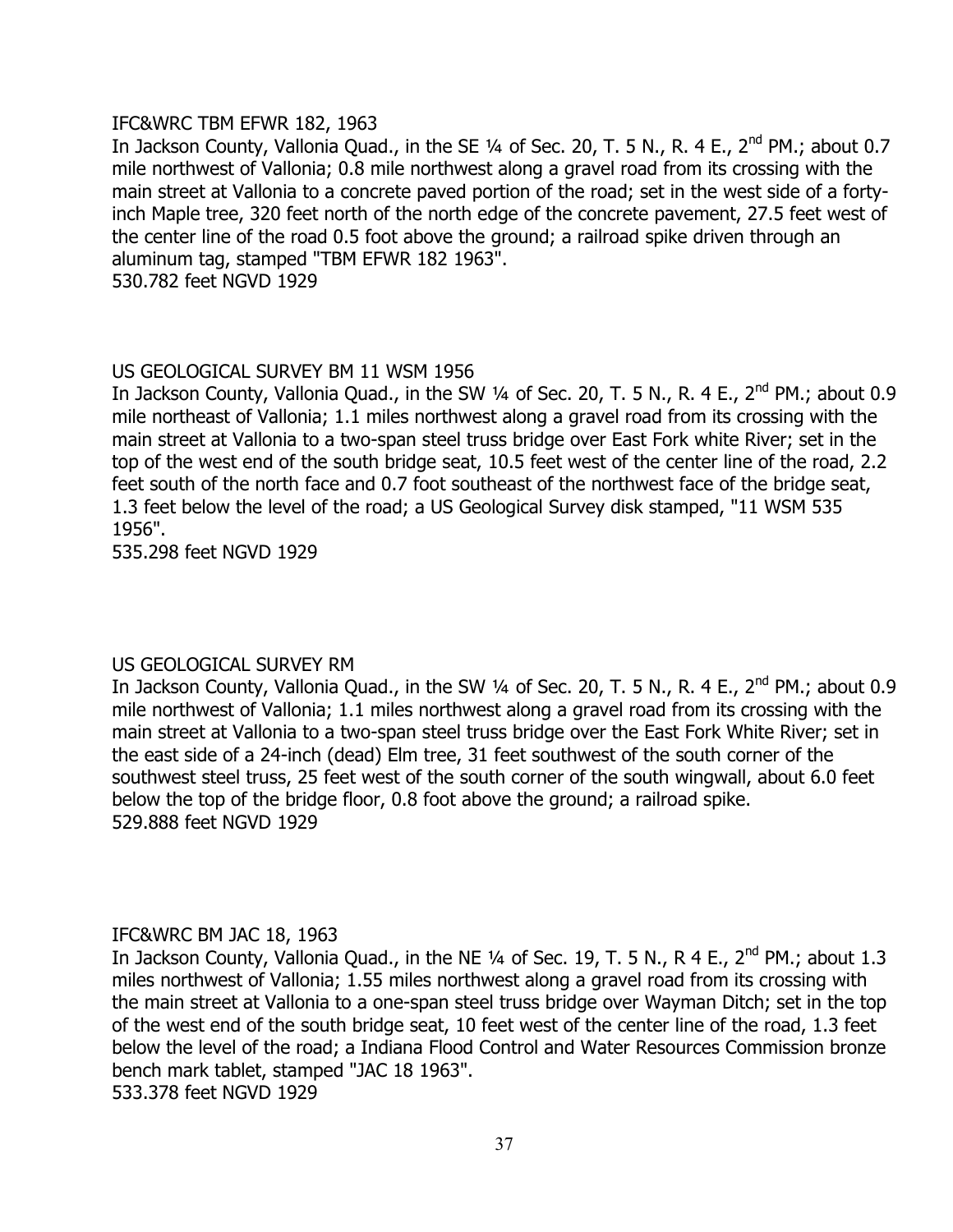# IFC&WRC TBM EFWR 183, 1963

In Jackson County, Vallonia Quad., in the SE 1/4 of Sec. 17, T. 5 N., R. 3 E., 2<sup>nd</sup> PM.; about 2 miles northwest of Vallonia; 2.5 miles northwest along a gravel road from its crossing with the main street at Vallonia to a farm house on the west side of the road; set in the south east side of a 28-inch tree, 57.5 feet southeast of the southeast corner of the house, 46 feet south of the south edge of the sidewalk leading to the farm house, 15.5 feet west of the center line of the road, 0.4 foot above the ground; a railroad spike driven through an aluminum tag, stamped "TBM EFWR 183 1963".

532.223 feet NGVD 1929

# IFC&WRC BM JAC 17, 1963

In Jackson County, Brownstown Quad., in the NW 1/4 of Sec. 17, T. 5 N., R. 4 E., 2<sup>nd</sup> PM.; about 3.7 miles west of Brownstown; 3 miles west along US 50 from its junction with State Road 135 at the west edge of Brownstown to a "T"-road south, thence 0.25 mile south to a crossroad and a pony truss bridge under the east-west road; set in the top of the southeast wingwall of the bridge, 10.5 feet south of the centerline of the road, 0.8 foot east of the west face and 0.7 foot northeast of the southwest face of the wingwall, level with the road; a Indiana Flood Control and Water Resources Commission bronze bench mark tablet, stamped "JAC 17 1963".

534.429 feet NGVD 1929

# IFC&WRC TBM EFWR 184, 1963

In Jackson County, Brownstown Quad., in the N  $1/2$  of Sec 17, T. 5 N., R. 4 E., 2<sup>nd</sup> PM.; about 3.2 miles west of Brownstown; 2.5 miles west along US 50 from its junction with the State Road 135 at the west edge of Brownstown to a north-south crossroad, thence 0.25 mile south to another crossroad, at the southeast 1/4 of the intersection; set in the northwest side of a power pole, 11 feet east of the north-south gravel road, 9 feet south of the east-west gravel road, 1 foot above the ground; a railroad spike driven through an aluminum tag, stamped "TBM EFWR 184 1963". 534.654 feet NGVD 1929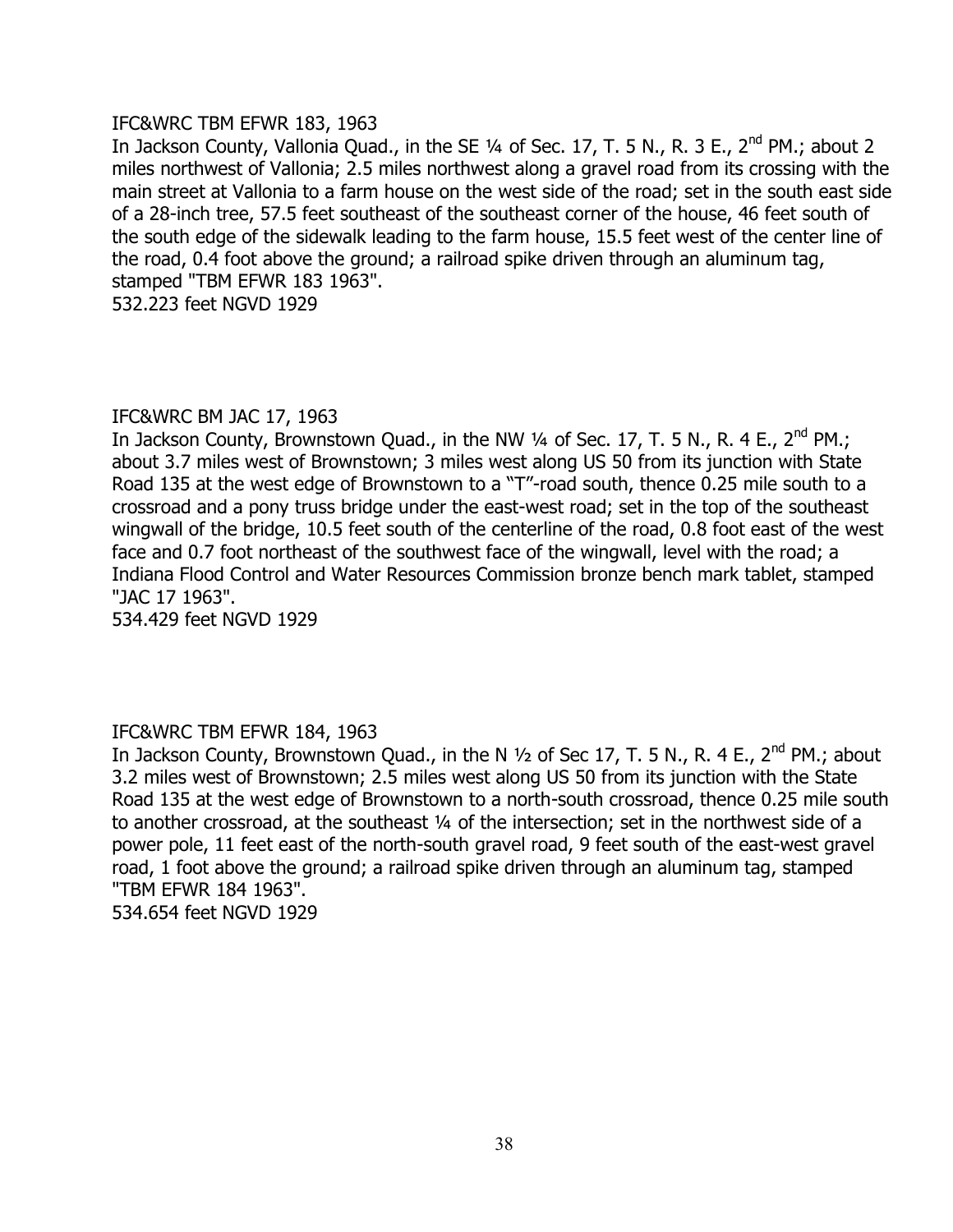#### USG&GS AZIMUTH WHITE

In Jackson County, Brownstown Quad., in the NE 1/4 of Sec. 17, T. 5 N., R. 4 E., 2<sup>nd</sup> PM.; about 3 miles west of Brownstown; 2.35 miles west along US 50 from its junction with State Road 135 at the west edge of Brownstown to a five-span concrete overflow bridge; set in the top of the west end of the south guardrail; a U.S. Coast & Geodetic Survey Azimuth mark, stamped "WHITE 1946".

547.952 feet NGVD 1929

# US GEOLOGICAL SURVEY TBM UE 544.9

In Jackson County, Brownstown Quad., in the SW  $\frac{1}{4}$  of Sec. 9, T. 5 N., R. 4 E., 2<sup>nd</sup> PM.; about 2.5 miles west of Brownstown; 1.8 miles west along US 50 from its junction with State Road 135 at Brownstown to a ten-span concrete overflow bridge; set in the top of the northwest wing wall of the bridge, 16.5 feet north of the centerline of the highway, 3 feet north of the north face and 0.5 foot southwest of the northeast face of the wingwall; a chiseled cross. 544.983 feet NGVD 1929

# US GEOLOGICAL SURVEY BM 23 WSM

In Jackson County, Brownstown Quad., in the SE 1/4 of Sec. 9, T. 5 N., R. 4 E., 2<sup>nd</sup> PM.; about 2 miles west of Brownstown; at the US 50 four-span steel truss bridge over East Fork White River; set in the top of the north end of the west bridge seat, 16 feet north of the center line of the highway, 4.5 feet below the level of the road, 0.4 foot south of the north face and 0.4 foot east of the west face of the bridge seat; a US Geological Survey bronze bench mark tablet stamped, "23 WSM 542".

542.037 feet NGVD 1929

# US GEOLOGICAL SURVEY RM

In Jackson County, Brownstown Quad., in the SE  $\frac{1}{4}$  of Sec. 9, T. 5 N., R. 3 E., 2<sup>nd</sup> PM.; about 2 miles west of Brownstown; at the US 50 four-span steel truss bridge over East Fork White River; set in the top of a wheel guard at the northeast corner of the bridge, 13 feet north of the centerline of the highway, 0.5 foot above the level of the road, 0.3 foot east of the west end and 0.2 foot north of the south face of the wheel guard; a chiseled cross. 546.896 feet NGVD 1929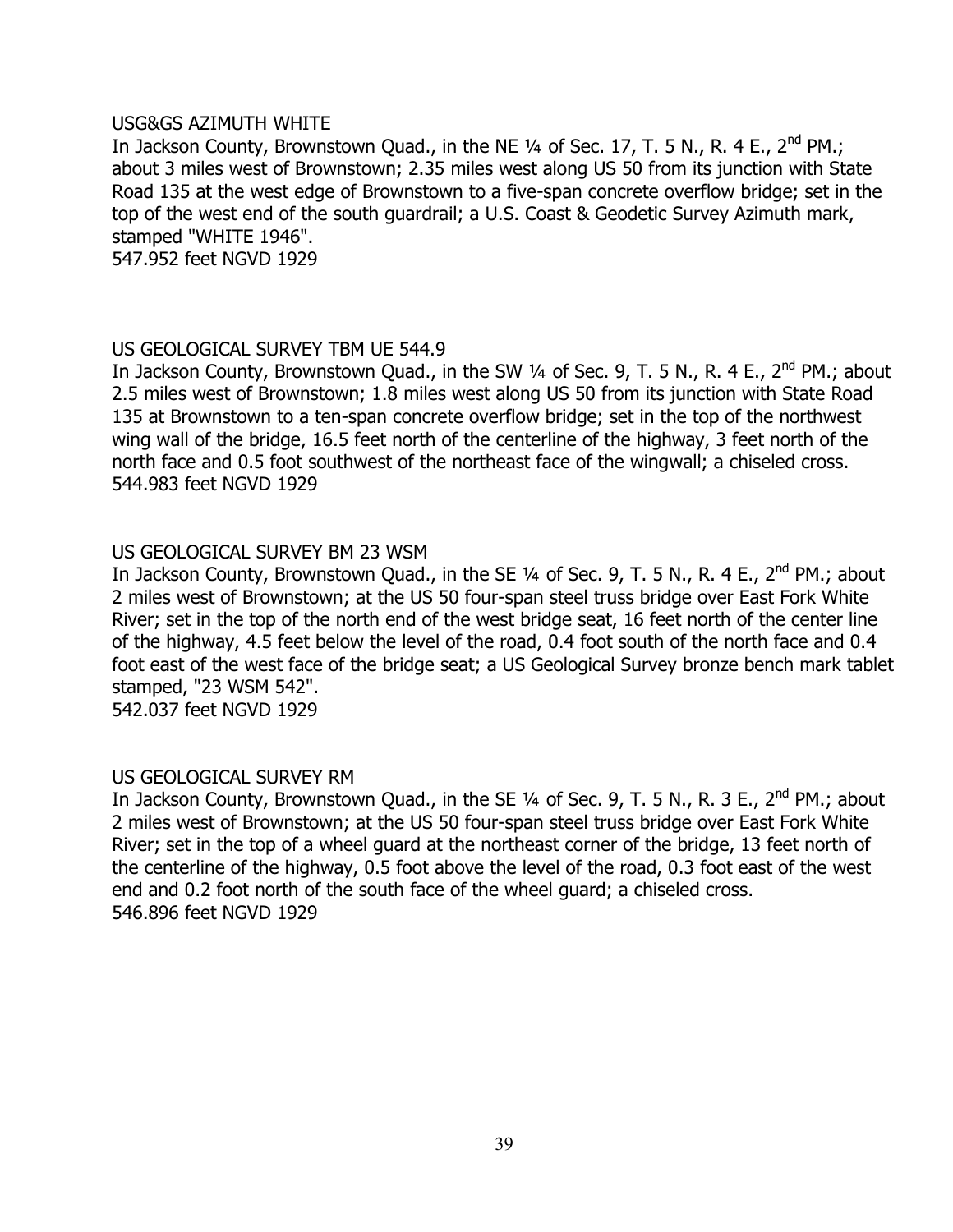#### TBM EFWR 230, 1963

In Jackson County, Brownstown Quad., in the SE 1/4 of Sec. 9, T. 5 N., R. 4 E., 2<sup>nd</sup> PM.; about 2 miles west of Brownstown; at the US 50 four-span steel truss bridge over East Fork White River; set in the top of the northeast wing wall of the bridge, 14 feet north of the center line of the road, 3.5 feet above the level of the road, at the northwest corner of the west end of the wingwall; a chiseled square.

549.766 feet NGVD 1929

# IFC&WRC BM JAC 19, 1963

In Jackson County, Brownstown Quad., in the SE  $\frac{1}{4}$  of Sec. 10, T. 5 N., R. 4 E., 2<sup>nd</sup> PM.; at Brownstown; 0.1 mile east along US 50 from its junction with State Road 135 at Brownstown to a "T"-road north, thence 05 mile north and northwest to a "T"-road southwest, thence 0.4 mile southwest to the sewage disposal plant; set in the top of the wall of a discharge trough,, 60 feet south of the center line of an east-west road, 13.5 feet east of the center line of a north-south road, 2.1 feet above the ground, 0.4 foot east of the west face and 0.4 foot north of the south face of the wall; a Indiana Flood Control and Water Resources Commission bronze bench mark tablet, stamped "JAC 19 1963". 549.813 feet NGVD 1929

# IFC&WRC TBM EFWR 185, 1963

In Jackson County, Brownstown Quad., in the SE 1/4 of Sec. 10 T. 5 N., R. 3 E., 2<sup>nd</sup> PM.; at Brownstown; 0.1 mile east along US 50 from its junction with State Road 135 at Brownstown to a "T"-road north, thence 0.5 mile north and northwest to a "T"-road southwest, thence 0.4 mile to the sewage disposal plant; set in the south east side of a 24-inch Sycamore tree, 300 feet north of the north corner of the plant building, 150 feet northeast of a "Y"-intersection of the roads, 10 feet northwest of the centerline of the gravel road leading to the plant, 1.2 feet above the ground; a railroad spike driven through an aluminum tag, stamped "TBM EFWR 185 1963".

542.345 feet NGVD 1929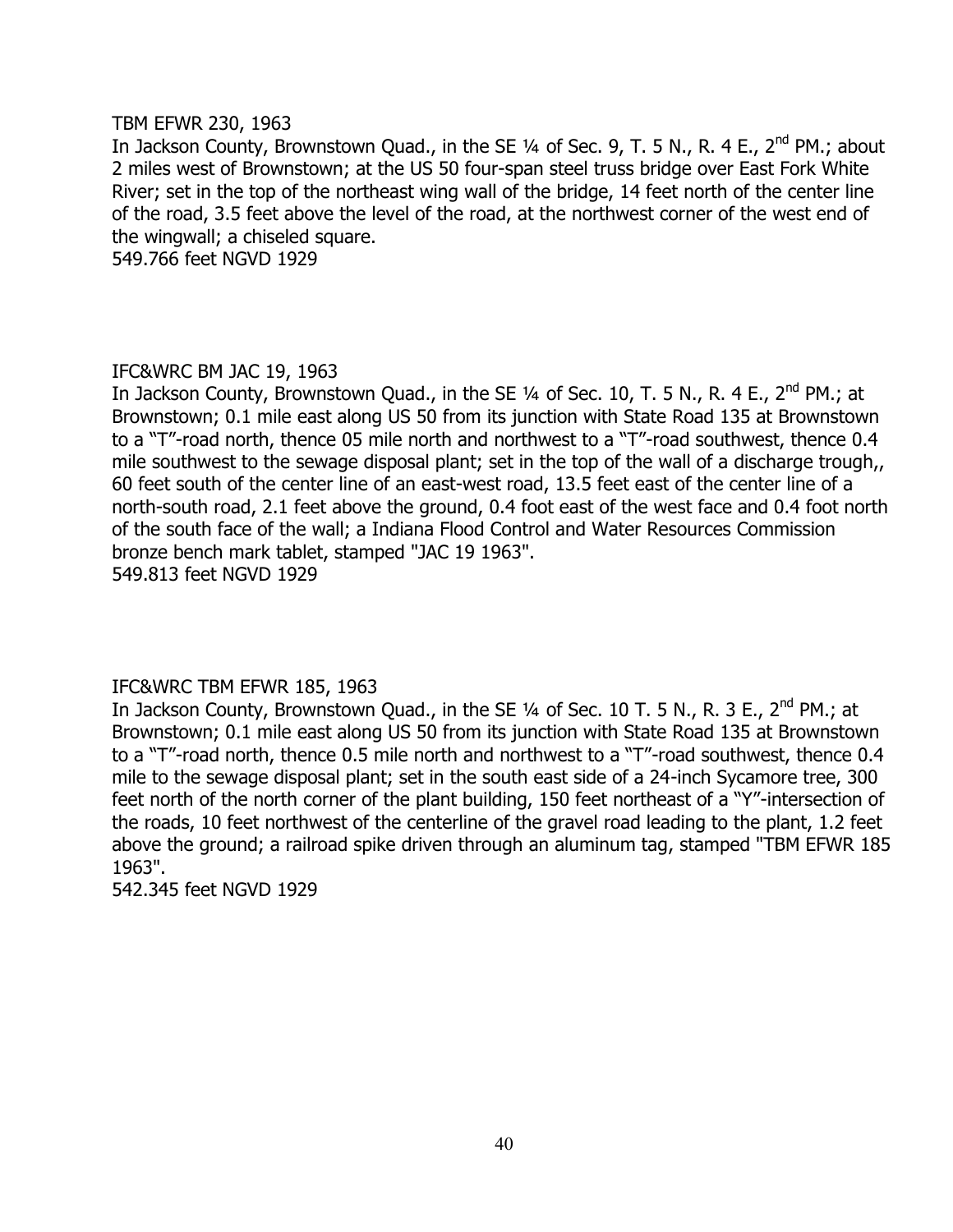# IFC & WRC BM JAC 20, 1963

In Jackson County, Brownstown Quad., in the NE  $\frac{1}{4}$  of Sec. 10, T. 5 N., R. 4 E., 2<sup>nd</sup> PM.; about 1.3 miles northwest of Brownstown; 0.1 mile east along US 50 from its junction with State Road 135 in Brownstown to a "T"-road north, thence 0.8 mile north and northwest to a one-span concrete bridge over a swale; set in the top of the northwest end of the northeast concrete base of a steel guardrail, 9.5 feet northeast of the center line of the road, 1.8 feet southeast of the northwest end and 0.4 foot southwest of the northeast face of the guardrail base, 0.1 foot above the level of the road; a Indiana Flood Control and Water Resources Commission bronze bench mark tablet, stamped "JAC 20 1963". 538.678 feet NGVD 1929

# IFC&WRC TBM EFWR 186, 1963

In Jackson County, Brownstown Quad., near the line between Sections 3 and 10, T. 5 N., R. 4 E.,  $2^{nd}$  PM.; about 1.6 miles northwest of Brownstown; at the covered bridge over East Fork White River; set in the northwest side of a 54-inch Sycamore tree, 75 feet northeast of the center line of the bridge at the northwest end, 24 feet northeast of the top of the low bank of the river, 1.2 feet above the ground; a railroad spike driven through an aluminum tag, stamped "TBM EFWR 186 1963".

534.809 feet NGVD 1929

# DNR BM JAC 21 RESET 1973

In Jackson County, Brownstown Quad., in the NE  $\frac{1}{4}$  of Sec. 10, T. 5 N., R. 4 E., 2<sup>nd</sup> PM.; about 1.0 mile northwest of Brownstown; 0.1 mile east along US 50 from its junction with State Road 135 in Brownstown to a "T"-road north, thence 1.05 miles north and northwest to the Ewing Road concrete bridge over the East Fork White River; set in the top of the northeast wingwall of the bridge, 16.5 feet northeast of the center line of the road, 4.8 feet northwest of the southeast face of the wingwall; a Department of Natural Resources control station tablet stamped, "JAC 21 RESET 1973". 551.769 feet NGVD 1929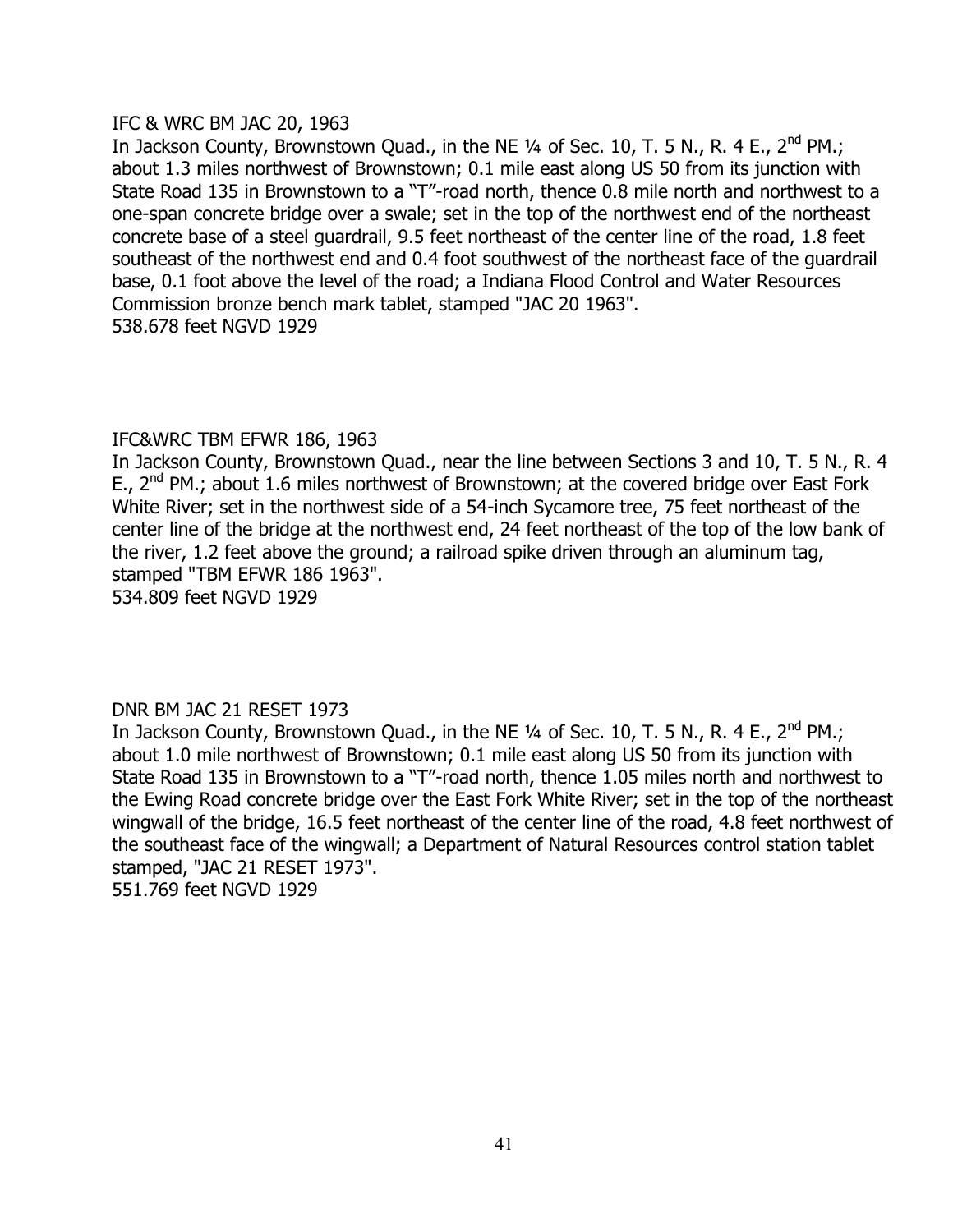# IFC&WRC TBM EFWR 187, 1963

In Jackson County, Brownstown Quad., in the N  $1/2$  of Sec. 3, T. 5 N., R. 4 E., 2<sup>nd</sup> PM.; about 2 miles northwest of Brownstown; 0.1 mile east along US 50 from its junction with State Road 135 at Brownstown to a "T"-road north thence 0.3 mile north and then 0.8 mile northwest to the "T"-road north just northwest of the covered bridge over East Fork White River, thence 0.8 mile north; set in the northwest side of a 28-inch Black Walnut tree, 160 feet northwest of the center line of a farm driveway, 41.5 feet northeast of the center line of the paved road, 21.5feet northeast of a fence line, 0.5 foot above the ground; a railroad spike driven through an aluminum tag, stamped "TBM EFWR 187 1963". 540.191 feet NGVD 1929

# US GEOLOGICAL SURVEY BM 29 WSM 1956

In Jackson County, Brownstown Quad., near the line between Sections 33 and 34, T. 6 N., R 4 E.,  $2^{nd}$  PM.; about 3 miles northwest of Brownstown; 0.1 mile east along US 50 from its junction with State Road 135 at Brownstown to a "T"-road north, thence 0.3 mile north and then 0.8 mile northwest to the "T"-road north just northwest of the covered bridge over East Fork River, thence 1.7 miles north to a "T"-road east; set in the top of a concrete post, 18 feet southwest of the center line of the paved road, 6 feet northwest of a telephone pole, 0.3 foot above the ground; a US Geological Survey aluminum tablet, stamped "29 WSM 540 1956". 540.406 feet NGVD 1929

# IFC&WRC TBM EFWR 188, 1963

In Jackson County, Brownstown Quad., near the line between Sections 33 and 34, T. 6 N., R. 4 E.,  $2^{nd}$  PM.; about 3 miles northwest of Brownstown; 0.1 mile east along US 50 from its junction with State Road 135 at Brownstown to a "T"-road north, thence 0.3 mile north and then 0.8 mile northwest to the "T"-road north just northwest of the covered bridge over East Fork White River, thence 1.7 miles north to a "T"-road east; set in the top of the east end of the south guardrail of the bridge over West Branch, 35 feet east of the center line of the paved road, 7.5 feet south of the center line of the paved road, 7.5 feet south of the center line of the T-road east, 2 feet above the level of the road, 1 foot west of the east end and 0.4 foot north of the south face of the guardrail; a chiseled triangle. 543.139 feet NGVD 1929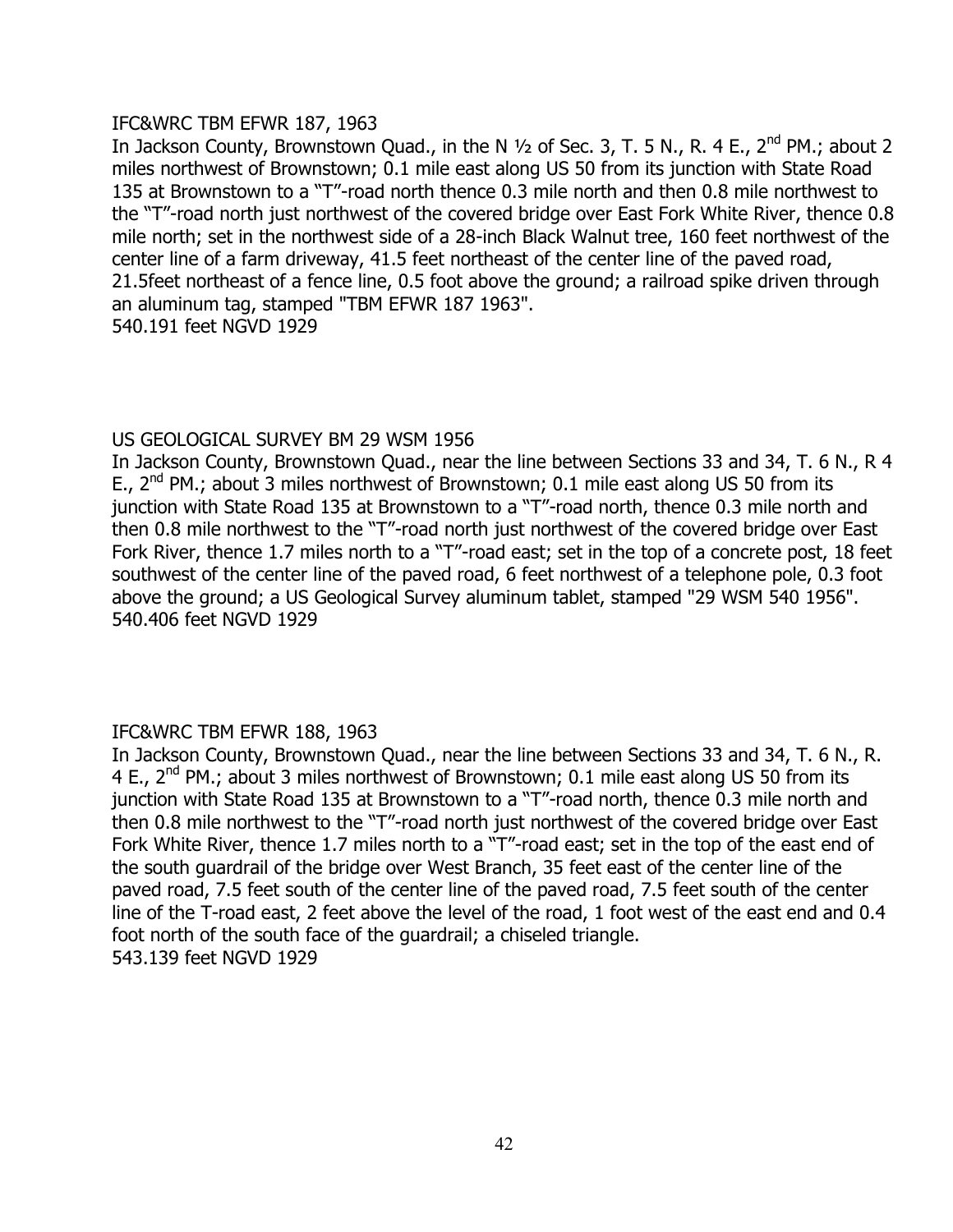# IFC&WRC TBM EFWR 189, 1963

In Jackson County, Brownstown Quad., in the SE 1/4 of Sec. 34, T. 6 N., R. 4 E., 2<sup>nd</sup> PM.; about 2.6 miles north of Brownstown; 0.1 mile east along US 50 from its junction with State Road 135 at Brownstown to a "T"-road north, thence 0.3 mile north and then 0.8 mile northwest to the "T"-road north just northwest of the covered bridge over East Fork White River, thence 1.7 miles north to a "T"-road east, thence 0.65 mile east to a one-span steel truss bridge over White Creek (Oathout Ditch); set in the north side of a 40-inch Sycamore tree, 67 feet west of the west end of the bridge, 22 feet south of the center line of the road, 6.5 feet south of a fence line, 0.8 foot above the ground; a railroad spike driven through an aluminum tag, stamped "TBM EFWR 1963". 541.181 feet NGVD 1929

# IFC&WRC BM JAC 22, 1963

In Jackson county, Brownstown Quad., in the NE  $1/4$  of Sec. 34, T. 6 N., R. 3 E., 2<sup>nd</sup> PM.; about 2.6 miles north of Brownstown; 0.1 mile east along US 50 from its junction with State Road 135 at Brownstown to a "T"-road north, thence 0.3 mile north and then 0.8 mile northwest to the "T"-road north just northwest of the covered bridge over East Fork White River, thence 1.7 miles north to a "T"-road east, thence 1 mile east to a right angle turn north; set in the top of a concrete post, 45 feet north of the east-west tangent, 37 feet west of the north-south tangent, 10.7 feet northeast of a 60-inch Sycamore tree, 0.2 foot above the ground; a Indiana Flood Control and Water Resources Commission bronze bench mark tablet, stamped "JAC 22 1963".

539.788 feet NGVD 1929

# IFC&WRC TBM EFWR 190, 1963

In Jackson County, Brownstown Quad., in the SW  $\frac{1}{4}$  of Sec. 35, T. 6 N., R. 4 E., 2<sup>nd</sup> PM.; about 2.2 miles north of Brownstown; 0.1 mile east along US 50 from its junction with State Road 135 at Brownstown to a "T"-road north, thence 0.3 miles north and then 0.8 mile northwest to the "T"-road north just northwest of the covered bridge over East Fork White River, thence 1.7 miles north to a "T"-road east, thence 1 mile east to a right angle turn north and a farm "T"-lane south, thence 0.2 mile south and 0.3 mile east along the farm lane to a ditch; set in the west side of an 18-inch Maple tree, 195 feet northeast along the farm lane from the ditch crossing, 26 feet northwest of the center line of the lane, 0.8 foot above the ground; a railroad spike driven through an aluminum tag, stamped "TBM EFWR 190 1963". 536.571 feet NGVD 1929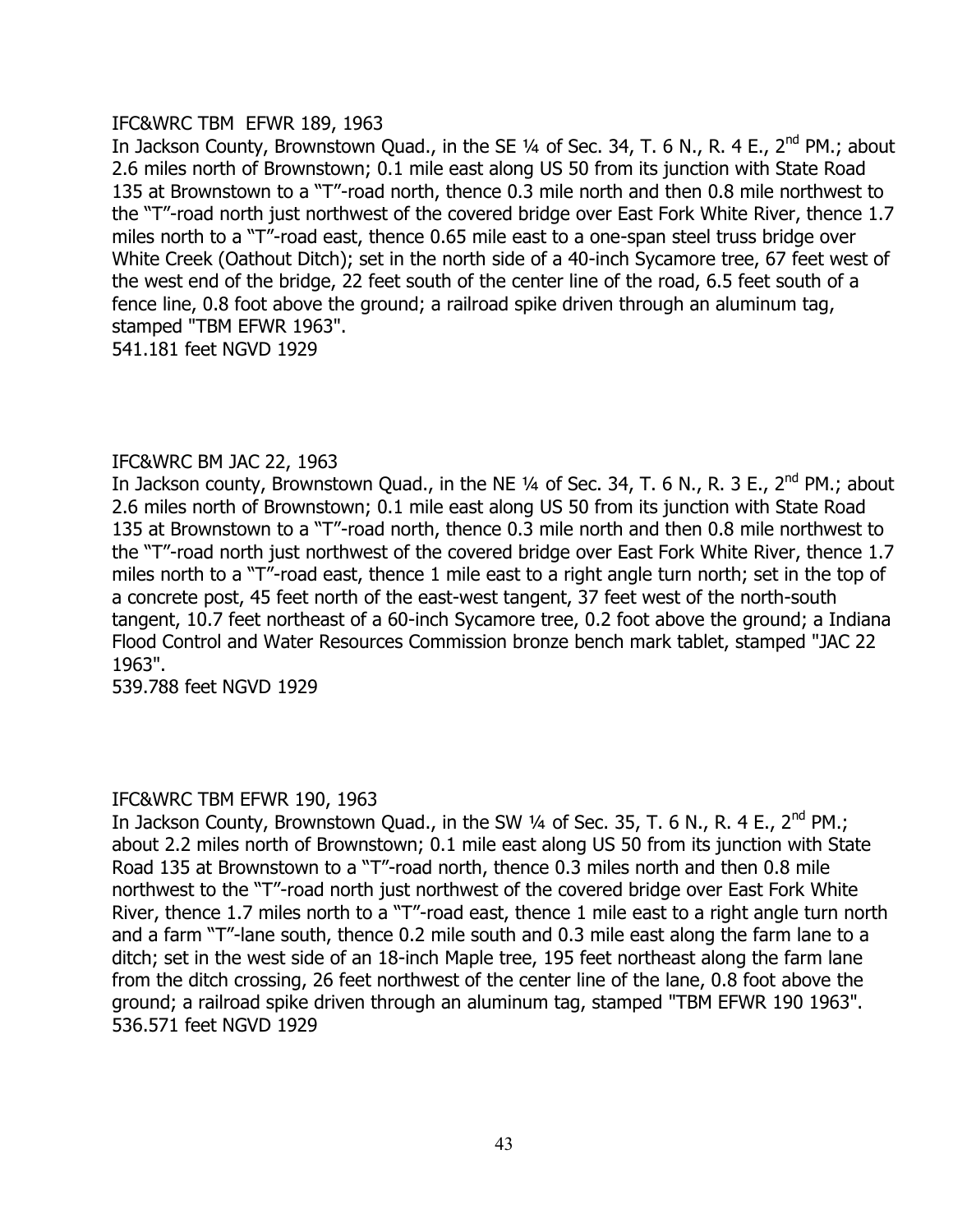# IFC&WRC BM JAC 23, 1963

In Jackson County, Brownstown Quad., in the SW 1/4 of Sec. 36, T. 6 N., R. 4 E., 2<sup>nd</sup> PM.; about 2.2 miles north of Brownstown; 0.5 mile northeast along the US 50 from its junction with State Road 250 at Brownstown to a "Y"-road north, thence 2.25 miles north toward Honeytown along a blacktop road to a 15-foot bridge over a swale; set in the top of the southwest corner of the bridge floor, 9 feet west of the center line of the road, 0.6 foot east of the west face and 0.5 foot north of the south end of the bridge floor; a Indiana Flood control and Water Resources Commission bronze bench mark tablet, stamped "JAC 23 1963". 541.520 feet NGVD 1929

# IFC&WRC TBM EFWR 191, 1963

In Jackson County, Brownstown Quad., in the SW  $\frac{1}{4}$  of Sec. 36, T. 6 N., R. 4 E., 2<sup>nd</sup> PM.; about 2.2 miles north of Brownstown; 0.5 mile northeast along the US 50 from its junction with State Road 250 at Brownstown to a "Y"-road north, thence 2.25 miles north toward Honeytown along a blacktop road to a 15-foot bridge over a swale; set in the east side of a power pole, 120 feet south of the south end of the bridge, 14 feet west of the center line of the road, 1 foot above the ground, level with the road; a railroad spike driven through an aluminum tag, stamped "TBM EFWR 191 1963".

541.859 feet NGVD 1929

# IFC&WRC TBM EFWR 192, 1963

In Jackson County, Brownstown Quad., in the SW 1/4 of Sec. 1, T. 5 N., R. 4 E., 2<sup>nd</sup> PM.; about 1.5 miles north of Brownstown; 0.5 mile northeast along US 50 from its junction with State Road 250 at Brownstown to a "Y"-road north thence 1.5 miles north toward Honeytown to a two-span steel truss bridge over East Fork White River; set in the northwest side of a 30-inch Sycamore tree, 135 feet south of the south side of a house, 36 feet northeast of the center line of the bridge, 1.3 feet above the ground; a railroad spike driven through an aluminum tag, stamped "TBM EFWR 192 1963". 542.898 feet NGVD 1929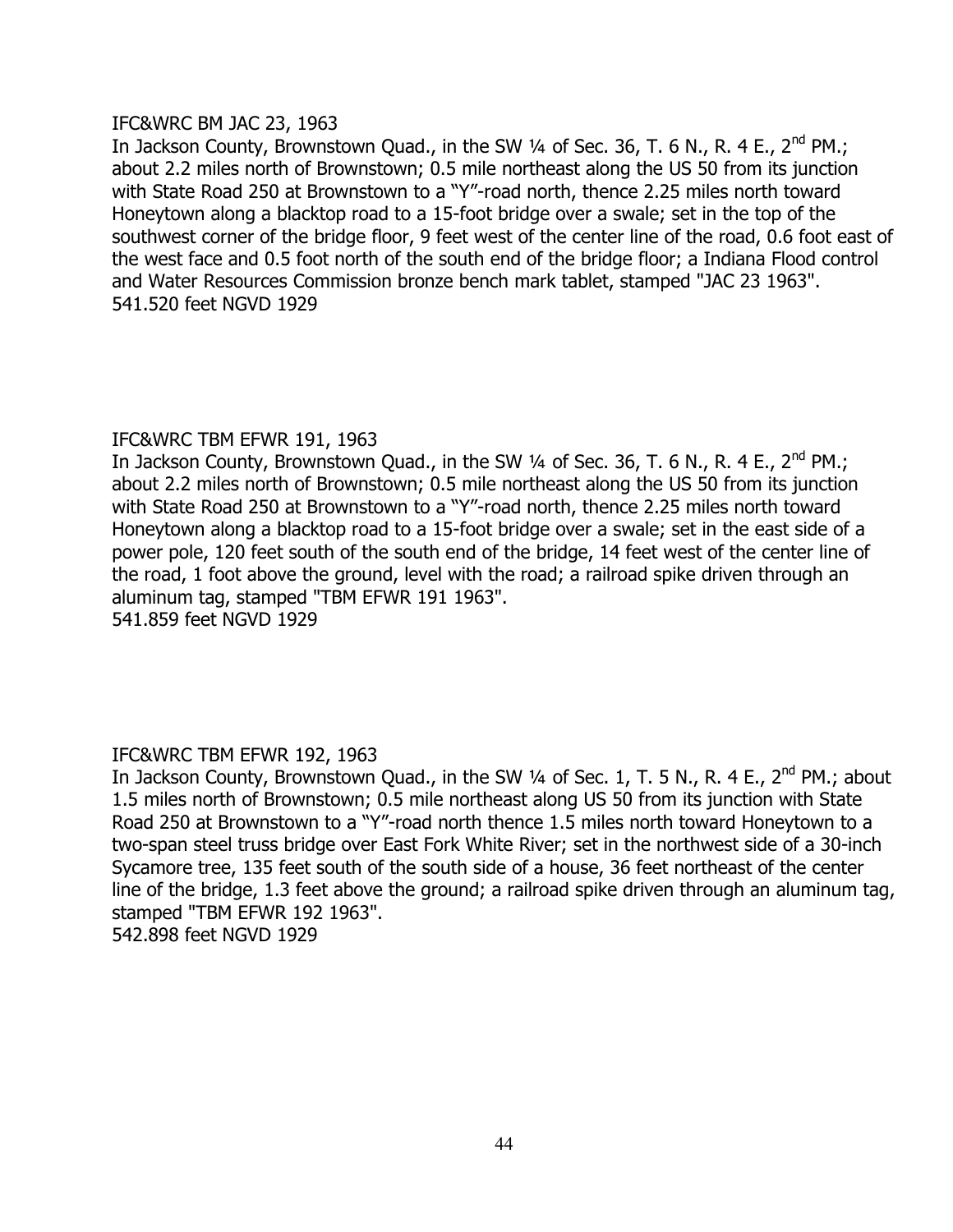# IFC&WRC BM JAC 24, 1963

In Jackson County, Brownstown Quad., in the SW 1/4 of Sec. 1, T. 5 N., R. 4 E., 2<sup>nd</sup> PM.; about 1.5 miles north of Brownstown; 0.5 mile northeast along US 50 from its junction with State Road 250 at Brownstown to a "Y"-road north, thence 1.35 miles north toward Honeytown to a 30-inch pipe culvert, 345 feet southwest of a bridge over East Fork White River; set in the top of the east end of the north headwall, 20 feet northwest of the centerline of the road, 19 feet southwest of the northeast end and 0.5 foot southeast of the northwest face of the headwall, level with the road; a Indiana Flood Control and Water Resources commission bronze bench mark tablet, stamped "JAC 24 1963".

Recovery Note: Mark is unstable the elevation is not reliable. 3/2005 RDN 544.710 feet NGVD 1929

# IFC&WRC TBM EFWR 193, 1963

In Jackson County Brownstown Quad., in the SE  $\frac{1}{4}$  of Sec. 1, T. 5 N., R. 4 E., 2<sup>nd</sup> PM.; about 1.5 miles northeast of Brownstown; 1.9 miles northeast along Baltimore and Ohio Railroad from its crossing with the main street at Ewing to a farm lane crossing; set in the top of the northwest corner of a semaphore base, 65 feet northeast of the center line of the farm lane, 8.2 feet southeast of the southeast rail of the tracks 0.3 foot northeast of the southwest face, 2 feet below the level of the tracks, and 0.3 foot southeast of the northwest face of the base, level with the ground; a chiseled triangle.

554.155 feet NGVD 1929

# USC&GS BM C 10, 1930

In Jackson County, Brownstown Quad., in the SW 1/4 of Sec. 31 T. 6 N., R. 5 E., 2<sup>nd</sup> PM.; about 2.5 miles northeast of Brownstown; 2.9 miles northeast along Baltimore and Ohio Railroad from its crossing with the main street at Ewing to a farm lane crossing the tracks, east of a shale quarry; 110 feet northeast of the center line of the farm lane, 30 feet southeast of the southeast rail of the tracks, 0.2 foot above the level of the ground in the line with the telephone poles; a US Coast & Geodetic Survey bronze disk, stamped "C 10 1930 558.851". 558.851 feet NGVD 1929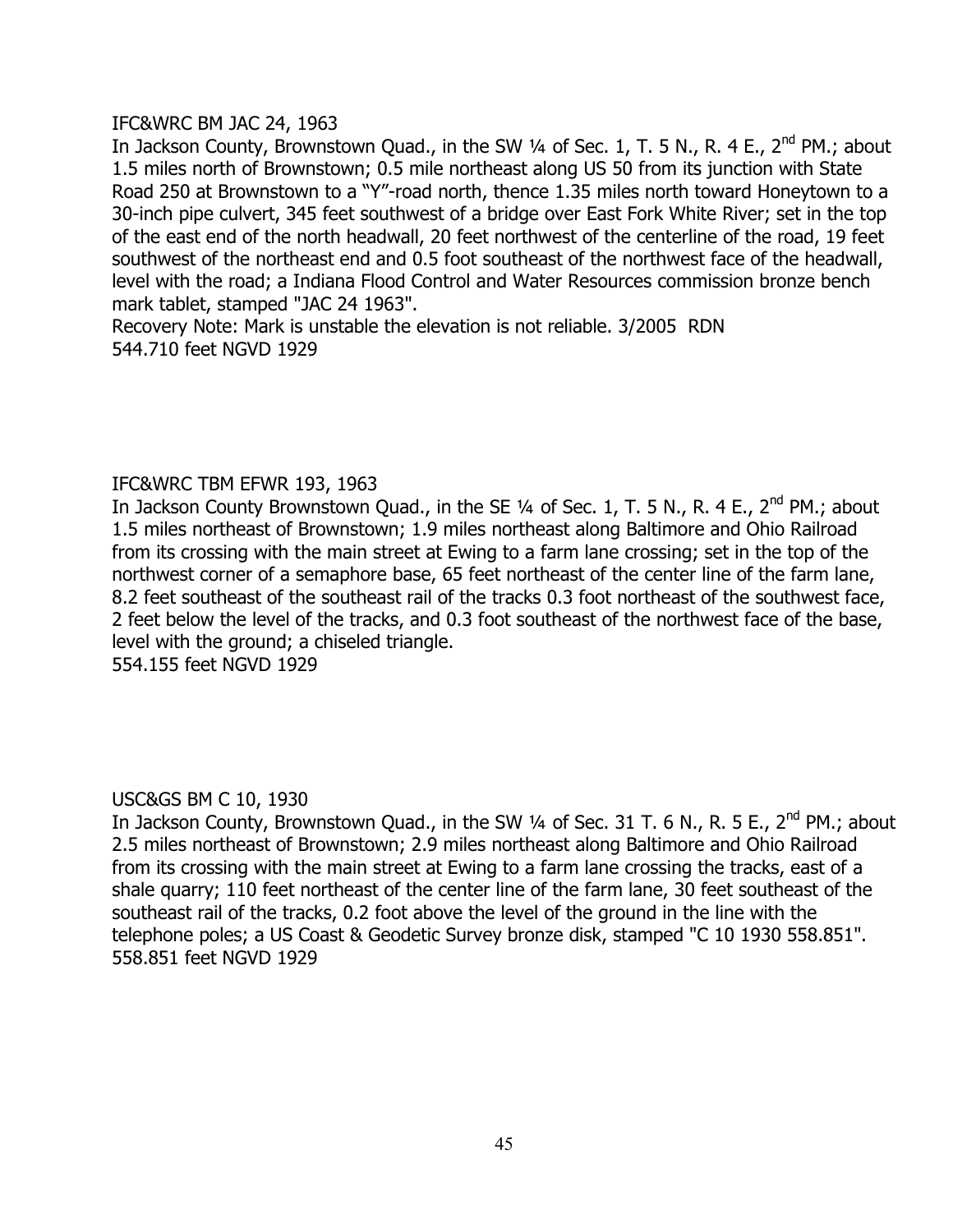# IFC&WRC BM JAC 25, 1963

In Jackson County, Brownstown Quad., in the E  $1/2$  of Sec. 31, T. 6 N., R. 5 E., 2<sup>nd</sup> PM.; about 3.2 miles northeast of Brownstown; at the Baltimore and Ohio Railroad crossing with a gravel road at Shields; set in the top of the northeast corner of a concrete base of a semaphore, 175 feet southwest of the center line of the gravel road crossing the tracks, 8 feet southeast of the southeast rail of the tracks, 1 foot below the level of the tracks, 0.3 foot southwest of the northeast face, 0.3 foot southeast of the northwest face of the base; a Indiana Flood control and Water Resources Commission bronze bench mark tablet, stamped "JAC 25 1963". 558.070 feet NGVD 1929

# US GEOLOGICAL SURVEY RM

In Jackson County, Brownstown Quad., in the E  $1/2$  of Sec. 31, T. 6 N., R. 5 E., 2<sup>nd</sup> PM.; about 3.2 miles northeast of Brownstown; at the covered bridge over East Fork White River at Shields; set in the top of the northwest wingwall of the bridge, 10 feet southwest of the center line of the road, 3.3 feet northwest of the southeast end and 0.5 foot southwest of the northeast face of the wingwall, 0.6 foot above the level of the road; a US Geological Survey gaging station bronze tablet, not stamped.

562.268 feet NGVD 1929

# IFC&WRC TBM EFWR 194, 1963

In Jackson County, Seymour Quad., in the SE 1/4 of Sec. 29, T. 6 N., R. 5 E., 2<sup>nd</sup> PM.; about 4.0 miles southwest of Cortland; 2 miles south from the crossroads at Cortland to a right angle turn west, thence 2.85 miles generally southwest along a winding road to a right angle turn west; set in the west side of a 36 inch Hackberry tree, 90 feet north of the east-west centerline tangent, 13 feet east of the north-south centerline tangent, 1.0 foot above the ground; a railroad spike driven through an aluminum tag, stamped "TBM EFWR 194 1963". 551.927 feet NGVD 1929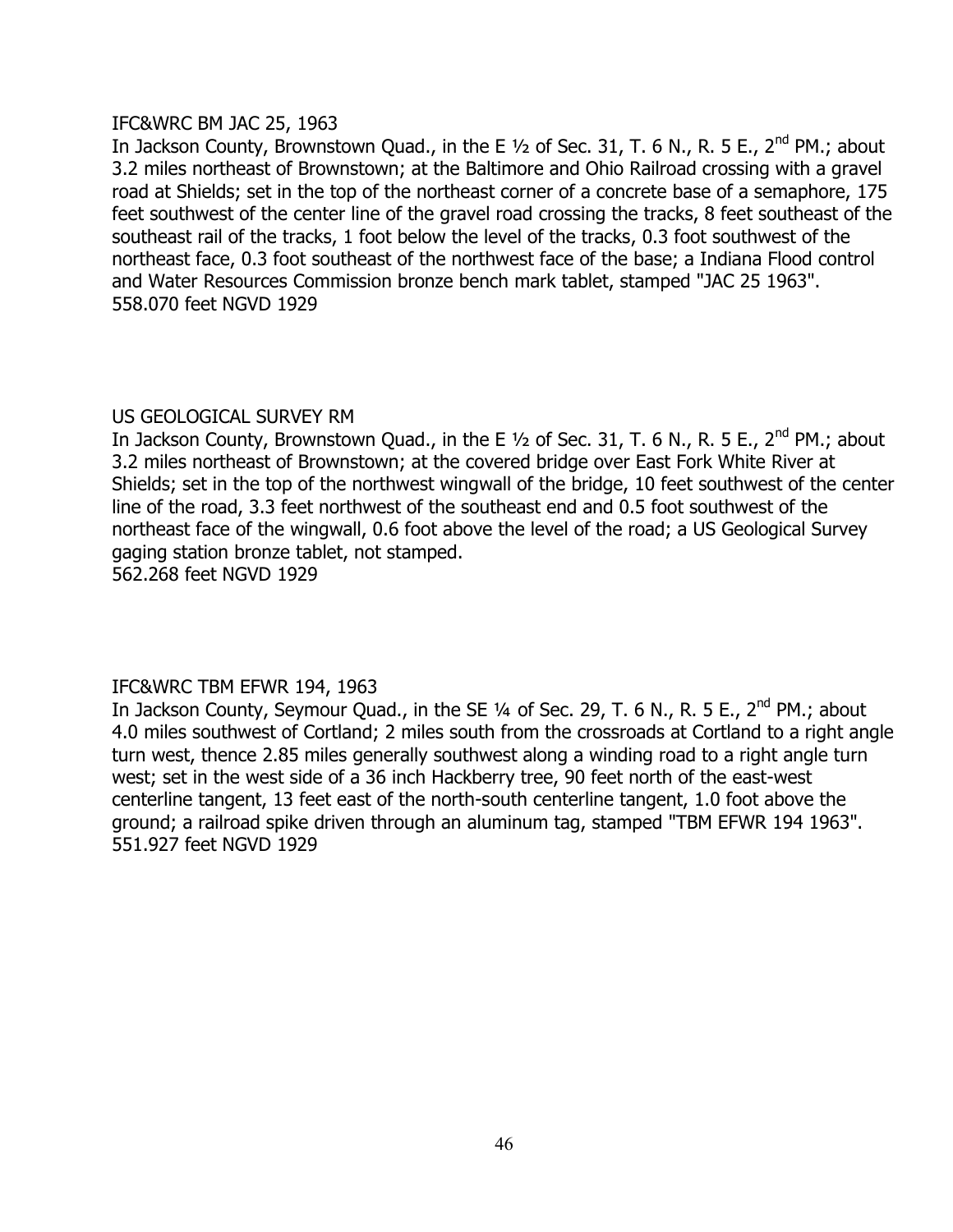# IFC&WRC BM JAC 26, 1963

In Jackson County, Seymour Quad., in Sec. 29, T. 6 N., R. 5 E., 2<sup>nd</sup> PM.; about 3.8 miles southwest of Cortland; 2 miles south from the crossroads at Cortland to a right angle turn west, thence 2.55 miles generally southwest along a winding road to three river cabins on the east side of the road; set in the top of a concrete post, 36 feet northwest of the northwest corner of the most southern cabin, 12.2 feet west of the center line of the road, 3 feet southwest of the power pole No. 235-127, 0.2 foot above the ground; a Indiana Flood Control and Water Resources Commission bronze bench mark tablet, stamped "JAC 26 1963". 550.736 feet NGVD 1929

# US GEOLOGICAL SURVEY BM 34 WSM

In Jackson County, Seymour Quad., in the NW 1/4 of 29, T. 6 N., R. 5 E., 2<sup>nd</sup> PM.; about 3 miles southwest of Cortland; 2 miles south from the crossroads at Cortland to a right angle turn west, thence 1.9 miles generally west along a winding road to a right angle turn south; set in the top of a concrete post, 22 feet northwest of the center line of the road at a curve, 22 feet south of the center line of a farm lane, 3 feet west of the center line of the north-south tangent, 4 feet east of a 8 inch Hackberry and 8 inch Elm tree, 0.4 foot above the ground; a U.S. Geological Survey bronze tablet, stamped "551 34 WSM 1956". 550.992 feet NGVD 1929

# IFC&WRC TBM EFWR 195, 1963

In Jackson County, Seymour Quad., in the SE 1/4 of Section 20, T. 6 N., R. 5 E., 2<sup>nd</sup> PM.; about 2.8 miles southwest of Cortland; 2 miles south from the crossroads at Cortland to a right angle turn west, thence 1.5 miles generally west along a winding road to a right angle turn south; set in the west side of a 48-inch Maple tree, 28 feet northwest of the center line of the road at the curve, 17 feet south of the east-west center line tangent, 11 feet southwest of the southeast corner of a shed, 4 feet east of the extended center line of the north-south tangent, 0.6 foot above the ground; a railroad spike driven through an aluminum tag, stamped TBM EFWR 195 1963".

552.839 feet NGVD 1929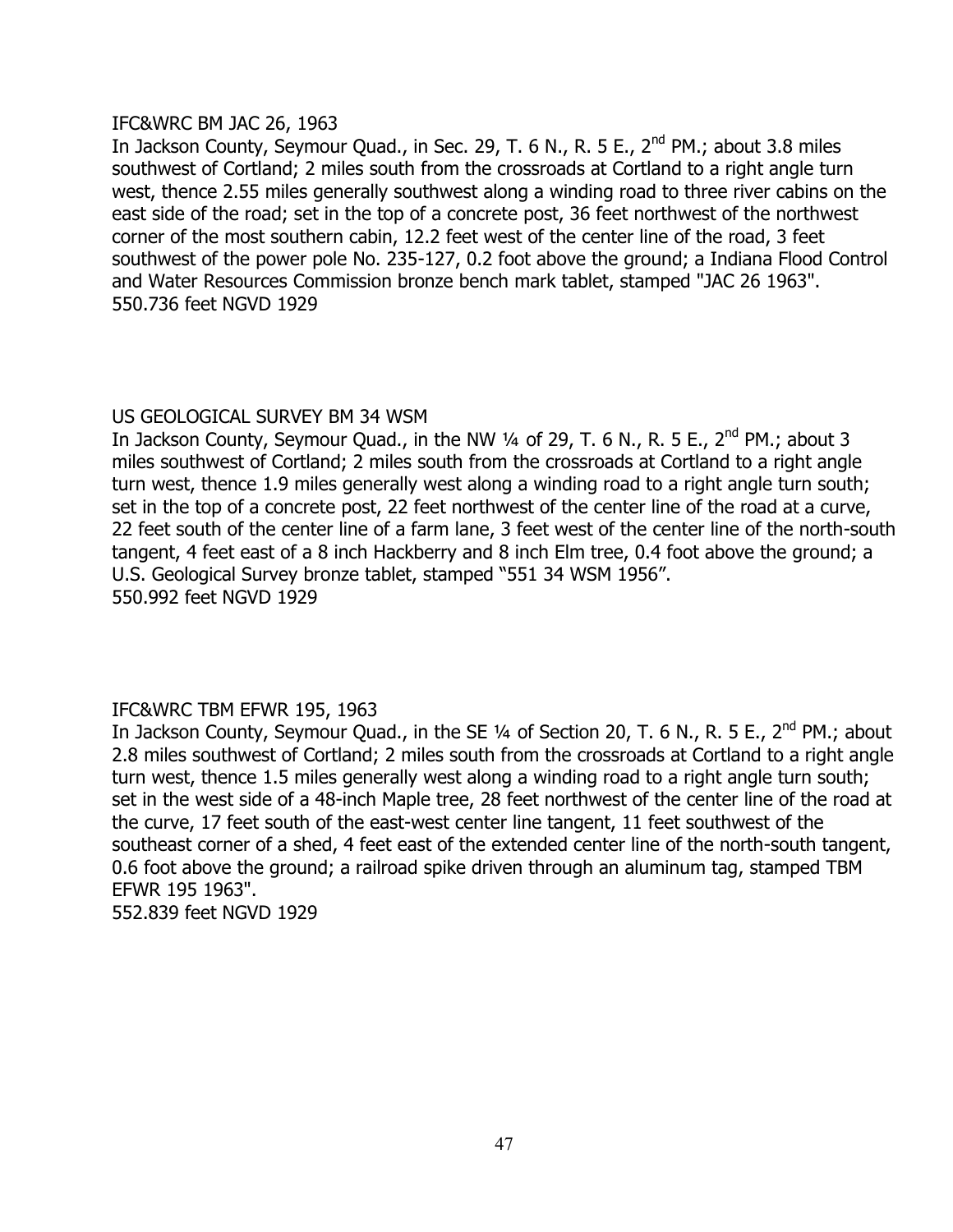# IFC&WRC TBM EFWR 196, 1963

In Jackson County, Seymour Quad., in the SW 1/4 of Sec. 21, T. 6 N., R. 5 E., 2<sup>nd</sup> PM.; about 2.5 miles southwest of Cortland; 2 miles south from the crossroads at Cortland to a right angle turn west, thence 0.9 mile west to a "S" curve and an abandoned farm house on the south side of the road; set in the north side of a 50-inch Maple tree, 120 feet south of the east-west center line tangent, 51 feet west of the west side of the abandoned farm house, 17 feet east of the north-south center line tangent, 0.8 foot above the ground; a railroad spike driven through an aluminum tag, stamped "TBM EFWR 196 1963". 554.670 feet NGVD 1929

#### IFC&WRC BM JAC 27, 1963

In Jackson County, Seymour Quad., in the SW  $\frac{1}{4}$  of Sec. 21, T. 6 N., R. 5 E., 2<sup>nd</sup> PM.; about 2.5 miles southwest of Cortland;

A description is not available at this time.

554.325 feet NGVD 1929

# US GEOLOGICAL SURVEY BM 35 WSM 1956

In Jackson County, Seymour Quad., in the SW  $\frac{1}{4}$  of Sec. 22, T. 6 N., R. 5 E., 2<sup>nd</sup> PM.; about 2 miles south of Cortland; 2 miles south from the crossroads at Cortland to a right angle turn west; set in the top of a concrete post, 40 feet southeast of the centerline of the road at the curve, 20 feet east of a farm drive leading south, 7 feet south of a farm lane leading west 4.2 feet west of the power pole No. 236-082, 0.3 foot above the ground; a US Geological Survey bronze bench mark tablet, stamped "35 WSM 555 1956". 555.198 feet NGVD 1929

# IFC&WRC TBM EFWR 197, 1963

In Jackson County, Seymour Quad., in the SE 1/4 of Sec. 16, T. 6 N., R. 5 E., 2<sup>nd</sup> PM.; about 1.2 miles south of Cortland; 1.2 miles south from the crossroads at Cortland; set in the southwest side of a 24-inch Maple tree, 28 feet southeast of the southeast corner of a farm house on the west side of the road, 22 feet west of the centerline of the road, 0.3 foot above the ground; a railroad spike driven through an aluminum tag, stamped "TBM EFWR 197". 558.034 feet NGVD 1929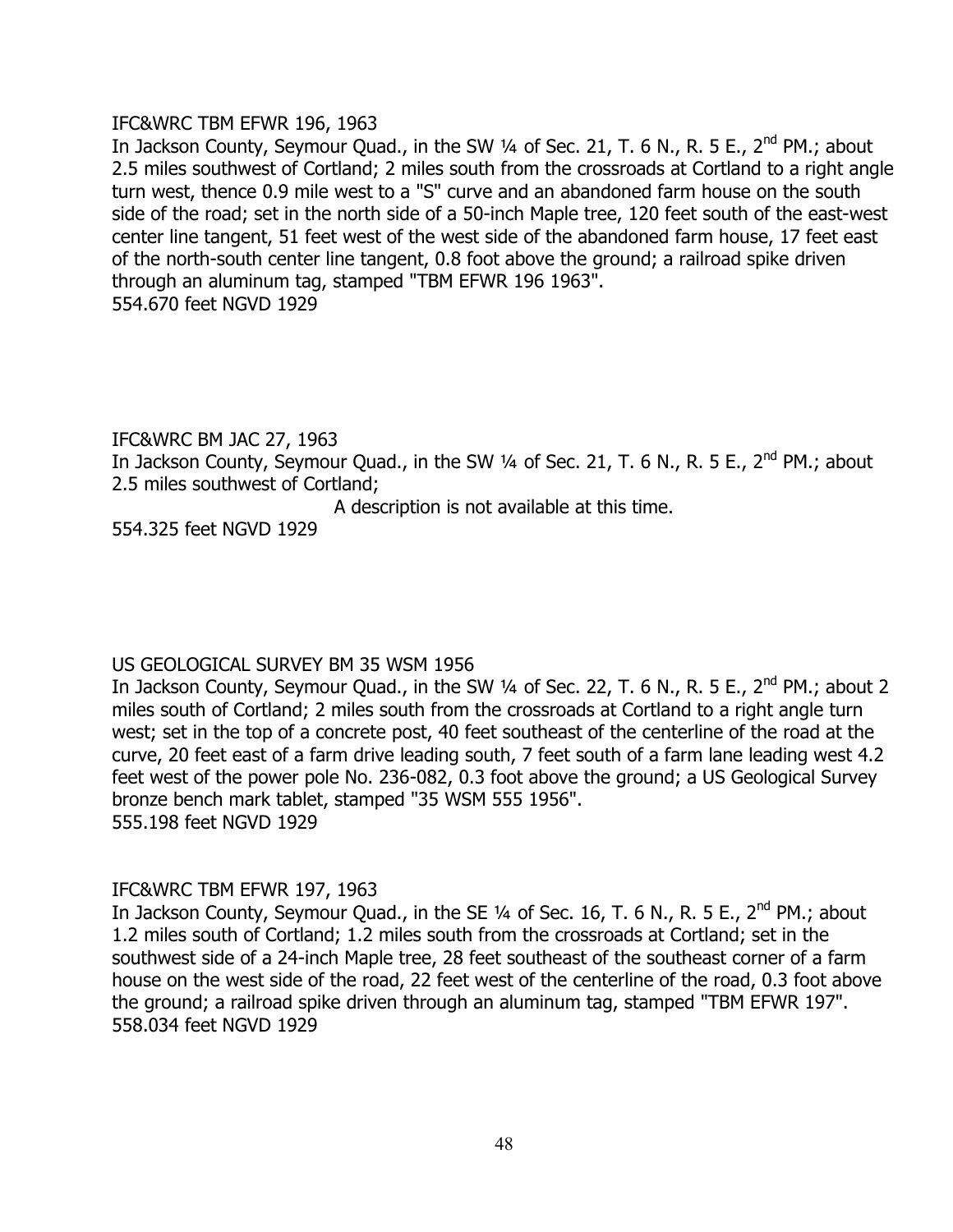# IFC&WRC BM JAC 28, 1963

In Jackson County, Seymour Quad., in the SW  $\frac{1}{4}$  of Sec. 15, T. 6 N., R. 5 E., 2<sup>nd</sup> PM.; about 1 mile south of Cortland; 1 mile south from the crossroads at Cortland to a crossroad, in the southeast quarter of the intersection; set in the top of a concrete post, 120 feet south of the center line of the east-west road, 16.5 feet east of the centerline of the north-south road, 3.7 feet northeast of power pole # 236-064, 0.2 foot above the ground; a Indiana Flood Control and Water Resources Commission bronze bench mark tablet, stamped "JAC 28 1963". 556.429 feet NGVD 1929

# IFC&WRC TBM EFWR 198, 1963

In Jackson County, Seymour Quad., in the NE  $\frac{1}{4}$  of Sec. 15, T. 6 N., R. 5 E., 2<sup>nd</sup> PM.; about 1.1 miles southeast of Cortland; 1 mile south from the crossroad at Cortland to a crossroad, thence 0.6 mile east; set in the south side of power pole No. 804-2136, 500 feet east of the center line of a farm lane south, 17 feet north of the center line of the gravel road, 0.4 foot above the ground; a railroad spike driven through an aluminum tag, stamped "TBM EFWR 198 1963".

559.533 feet NGVD 1929

# IFC&WRC BM JAC 29, 1963

In Jackson County, Seymour Quad., in the SW 1/4 of Sec. 14, T. 6 N. R. 5 E., 2<sup>nd</sup> PM.; about 1.5 miles southeast of Cortland; 1 mile south from the crossroads at Cortland to a crossroad, thence 1.2 miles east to a 30-inch pipe culvert under the road; set in the top of the north retaining wall at the culvert, 7 feet north of the centerline of the road, 5.4 feet east of the center of the culvert, level with the road; a Indiana Flood Control and Water Resources Commission bronze bench mark tablet stamped,"JAC 29 1963". 557.581 feet NGVD 1929

# IFC&WRC TBM EFWR 199, 1963

In Jackson County, Seymour Quad., in Sec. 14, T. 6 N., R. 5 E., 2<sup>nd</sup> PM.; about 1.7 miles southeast of Cortland; 1 mile south from the crossroads at Cortland to a crossroad, thence 1.45 miles east; set in the southwest side of a 48-inch Cottonwood tree, 400 feet northwest of the northwest end of the four-span steel truss bridge over East Fork White River, 15.5 feet northeast of the center line of the road, 1 foot above the ground; a railroad spike driven through an aluminum tag, stamped "TBM EFWR 199 1963". 558.528 feet NGVD 1929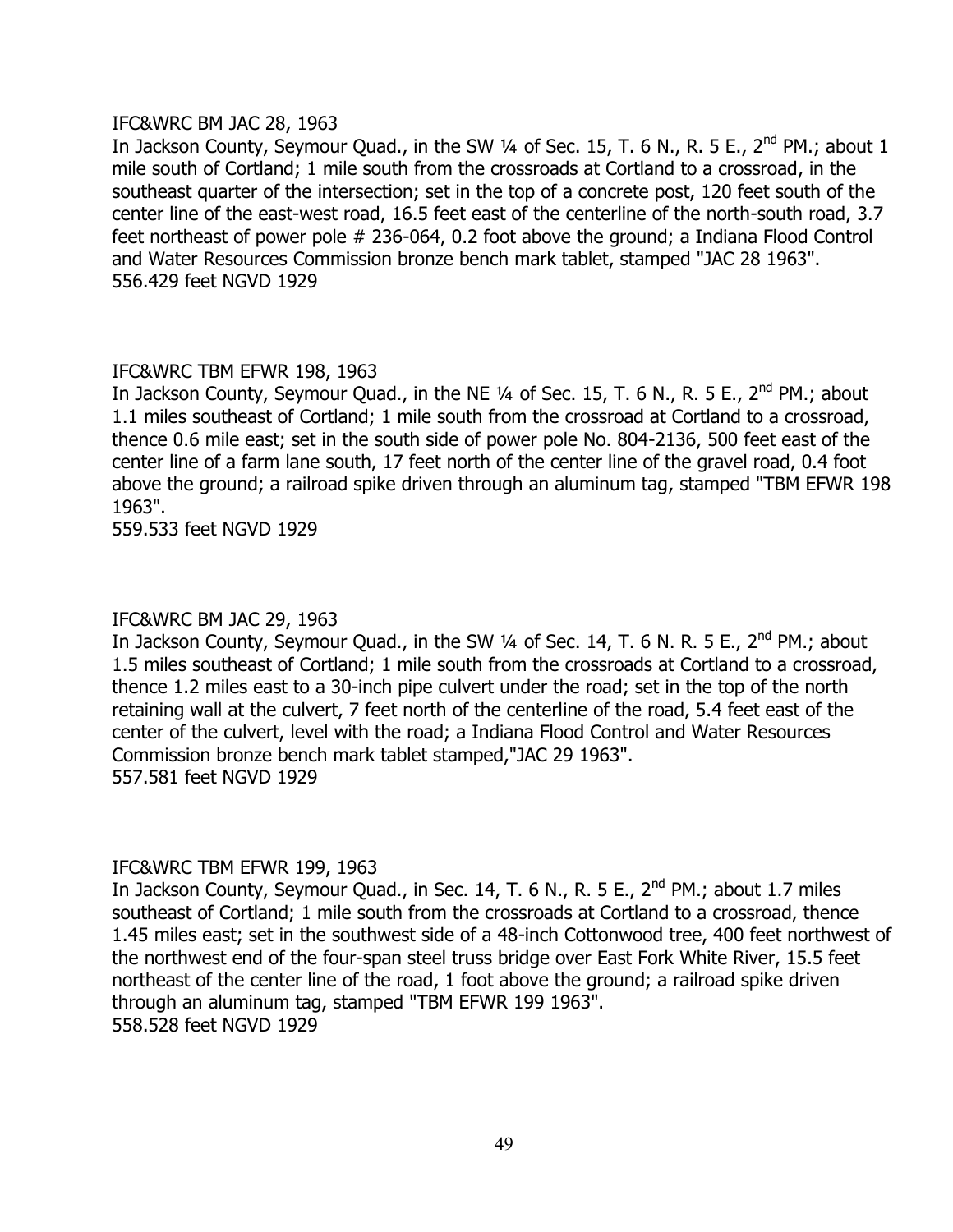#### IFC&WRC BM JAC 30, 1963

In Jackson County, Seymour Quad., in the S  $1/2$  of Sec. 14, T. 6 N., R. 5 E., 2<sup>nd</sup> PM.; about 2 miles southeast of Cortland; 1 mile south from the crossroads at Cortland to a crossroad, thence 1.7 miles east to a four-span steel truss bridge over East Fork White River; set in the top of the southeast wing wall, 11.5 feet south of the center line of the road, 2.3 feet east of the west face of the bridge seat, 1.2 feet northeast of the southwest face of the wing wall, 1 foot below the level of the road; a Indiana Flood Control and Water Resources Commission bronze bench mark tablet stamped, "JAC 30 1963".

SUPERSEDED see JAC 30 RESET 1992

562.454 feet NGVD 1929

#### DNR BM JAC 30 RESET 1992

In Jackson County, Seymour Quadrangle, in the Southeast 1/4 of Section 14, Township 6 North, Range 5 East,  $2^{nd}$  PM; approximately 1.0 mile west of Seymour; at the 525 North Road bridge over the East Fork White River; set in the top of the east end of the concrete guardrail of the bridge, 15.3 feet east of the east bridge expansion joint, 13.0 feet north of the centerline of 525 North Road, 6.4 feet west of the east end of the concrete guardrail of the bridge, 2.8 feet above the road; a Department of Natural Resources brass control station tablet, stamped "JAC 30 RESET 1992".

173.8889 meters N.G.V.D.1929 570.500 feet N.G.V.D.1929

# IFC&WRC BM JAC 31, 1963

In Jackson County, Seymour Quad., in the SE 1/4 of Sec. 14, T. 6 N., R. 5 E., 2<sup>nd</sup> PM.; about 2 miles southeast of Cortland; 1 mile south from the crossroads at Cortland to a crossroad, thence 1.7 miles east to a "T"-road north leading to the sewage disposal plant, thence 0.15 mile north; set in the top of the southeast corner of the concrete base to a well pump, 66.5 feet west of the center line of the road leading to the plant, 14.5 feet south of the south face of the plant building, 0.8 foot above the ground, 0.6 foot west of the east face and 0.6 foot north of the south face of the base; a Indiana Flood Control and Water Resources Commission bronze bench mark tablet, stamped "JAC 31 1963".

DESTROYED 4/28/76

569.097 feet NGVD 1929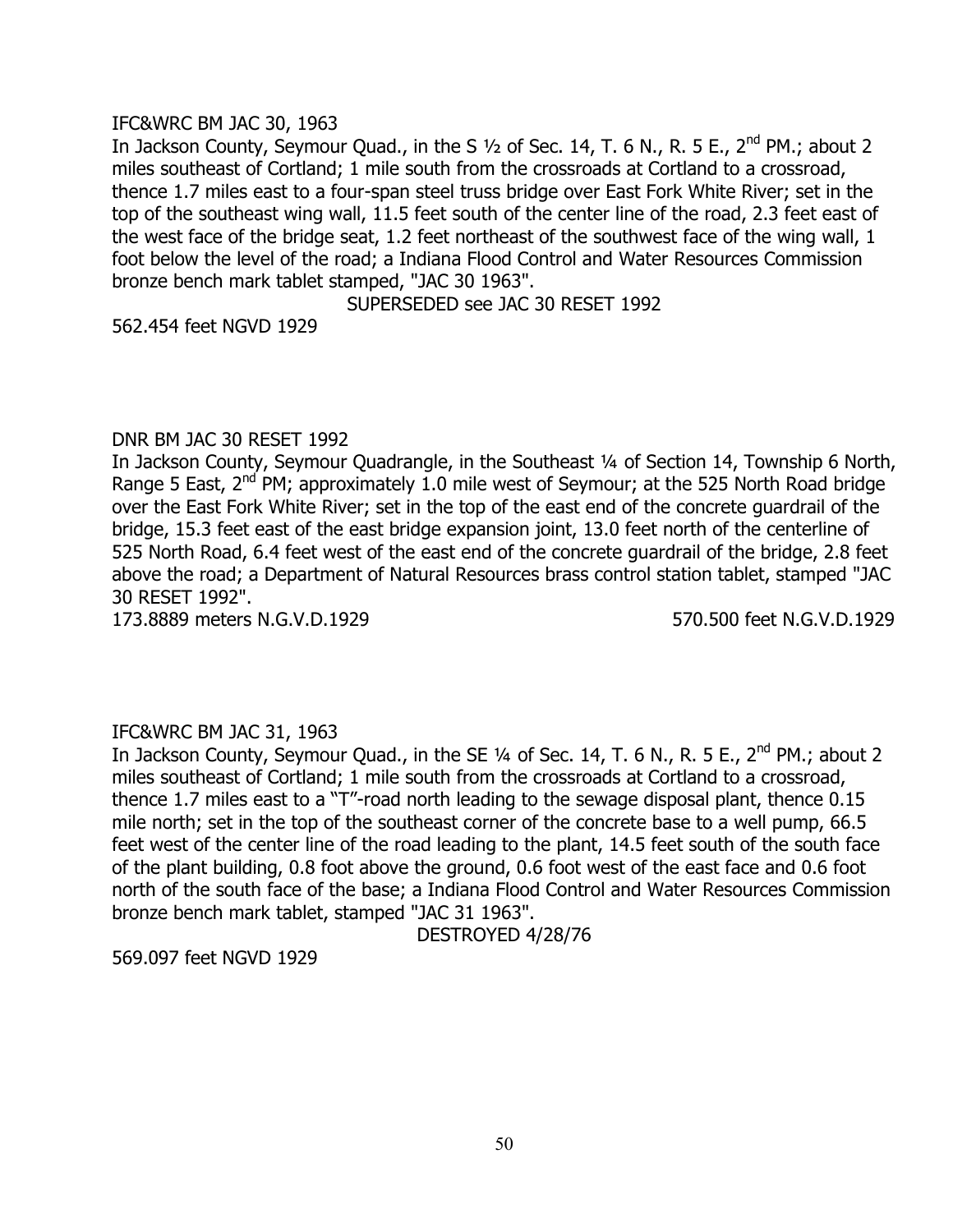#### IFC&WRC TBM EFWR 200, 1963

In Jackson County, Seymour Quad., in the S  $1/2$  of Sec. 13, T. 6 N., R. 5 E.,  $2^{nd}$  PM.; about 1.5 miles west of Seymour; 1.25 miles west along State Road 258 (West Sixth Street) from its junction with the State Road 11 to a "T"-road southwest, thence 0.5 mile southwest; set in the northwest side of an 18-inch Black Walnut tree, 535 feet northeast of a "T"-road west, 14.5 feet southeast of the center line of the road, 0.7 foot above the ground, at a fence line; a railroad spike driven through an aluminum tag, stamped "TBM EFWR 200 1963". 566.627 feet NGVD 1929

# IFC&WRC TBM EFWR 204, 1963

In Jackson County, Seymour Quad., in the SW 1/4of Sec. 18, T. 6 N., R. 6 E., 2<sup>nd</sup> PM.; at Seymour; about 0.35 mile north of the Seymour High School, at the intersection of West Sixth Street (State Road 258) and Community Drive, at the West Sixth Street culvert over Von Fange Ditch; set in the top of the west end of the south wheel guard of a 20-foot bridge under West Sixth Street (State Road 258), 50 feet east of the center line of the crossroad, 14 feet south of the center line of the highway, 0.8 foot above the level of the road, 0.5 foot east of the west end of the wheel guard; a chiseled triangle. 569.438 feet NGVD 1929

# IFC&WRC TBM EFWR 201, 1963

In Jackson County, Seymour Quad., in the E  $1/2$  of Sec. 13, T. 6 N., R. 5 E., 2<sup>nd</sup> PM.; about 1.3 miles west of Seymour; 1.3 miles west along State Road 258 (West Sixth Street) from its junction with State Road 11; set in the north side of a 16-inch Black Walnut tree, 330 feet west along State Road 258 from the center line of a "T"-road southwest, 37 feet east of a driveway, 25 feet south of the center line of the highway, 0.4 foot above the ground; a railroad spike driven through an aluminum tag, stamped "TBM EFWR 201, 1963". 568.060 feet NGVD 1929

# IFC&WRC TBM EFWR 203, 1963

In Jackson County, Seymour Quad., in the N 1/2 of Sec. 13, T. 6 N., R. 5 E., 2<sup>nd</sup> PM.; about 1.7 miles west of Seymour; 1.8 miles west along State Road 258 (West Sixth Street) from its junction with State Road 11 to a one-span steel truss bridge over a swale; set in the top of the north end of the north end of the east bridge seat, 10 feet north of the center line of the road, 1.4 feet below the level of the road, 0.9 foot east of the west face and 0.6 foot southeast of the northwest face of the bridge seat; a chiseled square. 565.669 feet NGVD 1929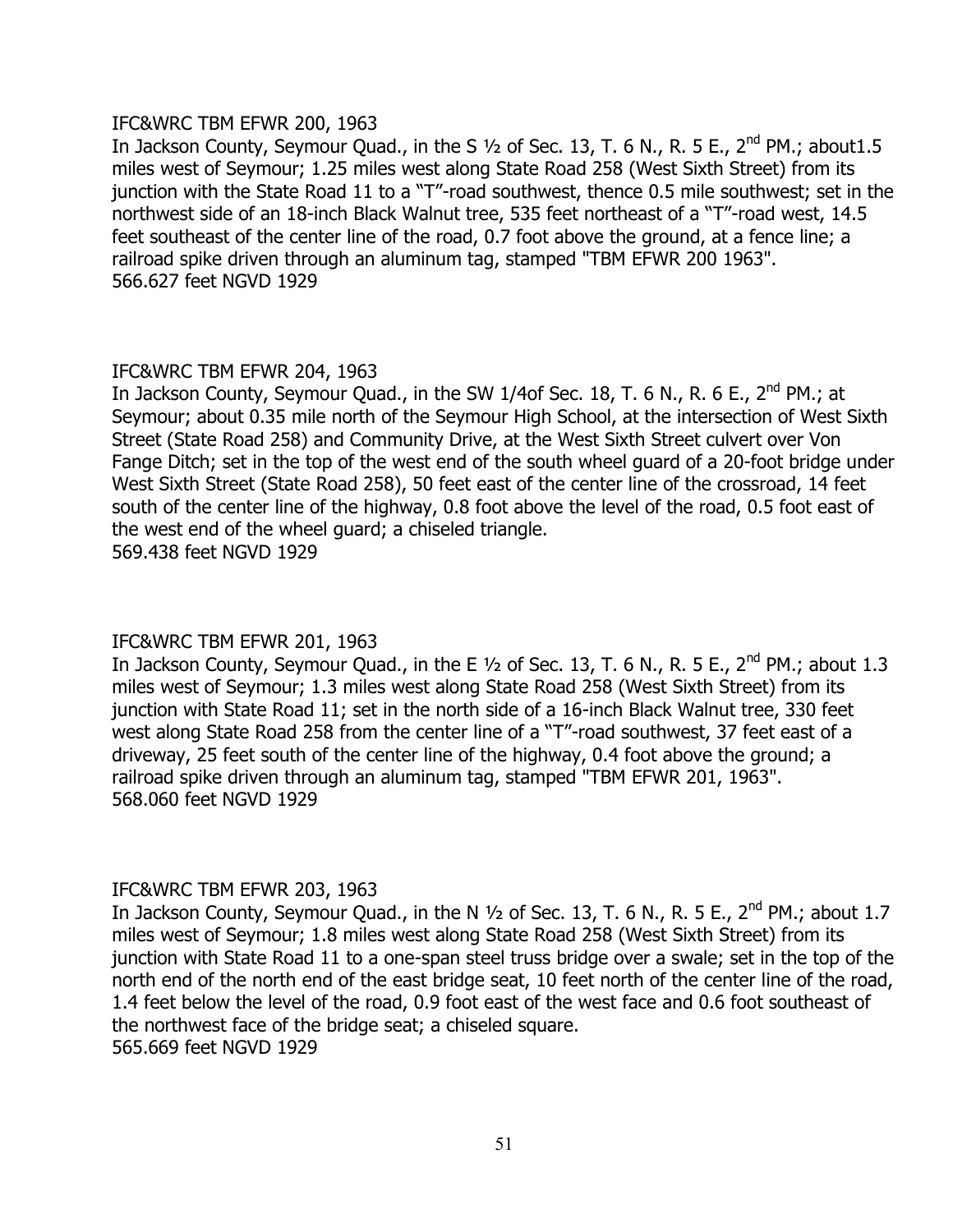# IFC&WRC TBM EFWR 202, 1963

In Jackson County, Seymour Quad., in the SW 1/4 of Sec. 12, T. 6 N., R. 5 E., 2<sup>nd</sup> PM.; about 2 miles northwest of Seymour; 2 miles west along State Road 258 (West Sixth Street) from its junction with State Road 11 to a one-span pony truss bridge over a creek; set in the top of the northwest concrete wing wall, 12 feet northeast of the center line of the highway, 0.8 foot south of the north face and 0.6 foot southeast of the northwest face of the wing wall, 0.5 foot below the level of the road; a chiseled cross.

(Note: The rod was held on the northeast quarter of the cross) 563.840 feet NGVD 1929

# IFC&WRC BM JAC 32, 1963

In Jackson County, Seymour Quad., in the SE 1/4of Sec. 11, T. 6 N., R. 5 E., 2<sup>nd</sup> PM.; about 2.4 miles northwest of Seymour; at the State Road 258 covered bridge over East Fork White River; set in the top of the north end of the west bridge seat, 11 feet north of the center line of the road, 2.1 feet west of the east face of the bridge seat, 1.3 feet north of the north face of the bridge wall; a Indiana Flood Control and Water Resources Commission bronze bench mark tablet, stamped "JAC 32 1963".

568.651 feet NGVD 1929

# IFC&WRC BM JAC 33, 1963

In Jackson County, Seymour Quad., in the SE 1/4 of Sec. 11, T. 6 N., R. 5 E., 2<sup>nd</sup> PM.; about 2.3 miles northwest of Seymour; at the abandoned Chicago Milwaukee St. Paul and Pacific Railroad bridge over East Fork White River, the bridge is gone, however the bridge seat is still there; set in the top of the north end of the east bridge seat, 8 feet north of the north rail of the tracks, about 6 feet above the ground, 4.3 feet below the level of the tracks, 1.5 feet west of the east face and 1.4 feet south of the north ace of the bridge seat; a Indiana Flood Control and Water Resources Commission bronze bench mark tablet, stamped "JAC 33 1963". 569.482 feet NGVD 1929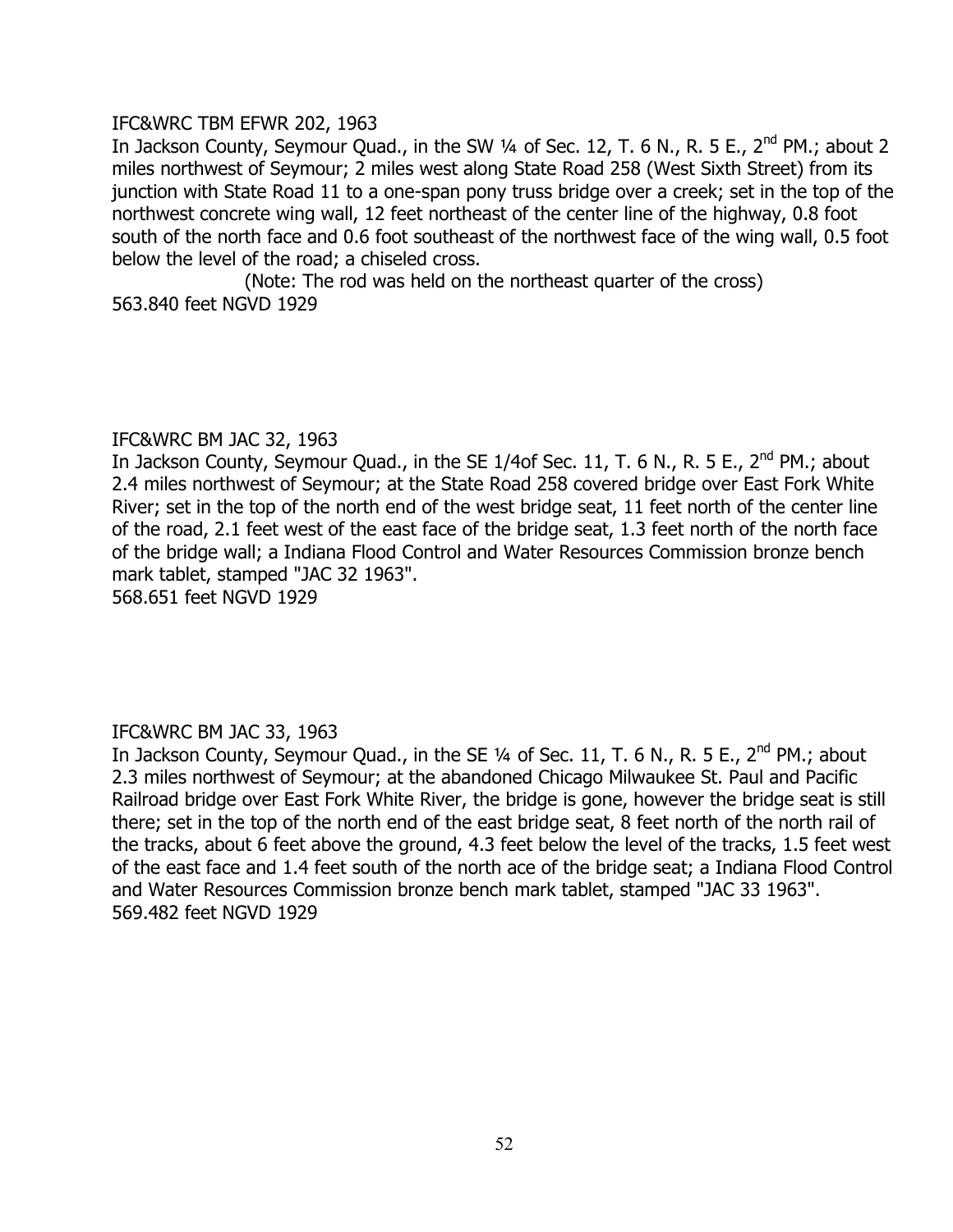# IFC&WRC BM JAC 34, 1963

In Jackson County, Seymour Quad., in the S 1/2 of Sec. 7, T. 6 N., R. 6 E., 2<sup>nd</sup> PM.; at Seymour; 0.45 mile west along State Road 258 (West Sixth Street) from its junction with State Road 11 to Elm Street, thence 0.45 mile north along Elm Street to a right angle turn west, thence 0.15 mile west to a right angle turn north and a bridge over a small drain; set in the northeast wing wall of the bridge, 25 feet north of the center line of the road, 2.4 feet north of the south end and 0.8 foot east of the west face of the wing wall; a Indiana Flood Control and Water Resources Commission bronze bench mark tablet, stamped "JAC 34 1963". 575.002 feet NGVD 1929

# IFC&WRC TBM EFWR 205, 1963

In Jackson County, Seymour Quad., in the S  $1/2$  of Sec. 7, T. 6 N., R. 6 E., 2<sup>nd</sup> PM.; at Seymour; 0.45 mile west along State Road 258 (West Sixth Street) from its junction with State Road 11 to Elm Street, thence 0.45 mile north, continue 0.15 mile west to a right angle turn north, thence 345 feet north to a three-foot box culvert under the road; set in the top of the south end of the east headwall of the culvert, 11.5 feet east of the center line of the road, 2 feet north of the south end and 0.4 foot west of the east face of the headwall; a chiseled triangle.

575.118 feet NGVD 1929

# IFC&WRC BM JAC 35, 1963

In Jackson County, Seymour Quad., in Sec. 7, T. 6 N., R. 6 E.,  $2^{nd}$  PM.; about 0.3 mile northwest of Seymour; 0.45 mile west along State Road 258 (West Sixth Street) from its junction with State Road 11 to Elm Street, thence 1 mile north along Elm Street to a 3-foot box culvert under the road; set in the top of the north end of the west headwall of the culvert, 11.5 feet west of the center line of the road, 2.5 feet above the level of the road, 1.2 feet south of the headwall; a Indiana Flood Control and Water Resources Commission bronze bench mark tablet, stamped "JAC 35 1963". 573.817 feet NGVD 1929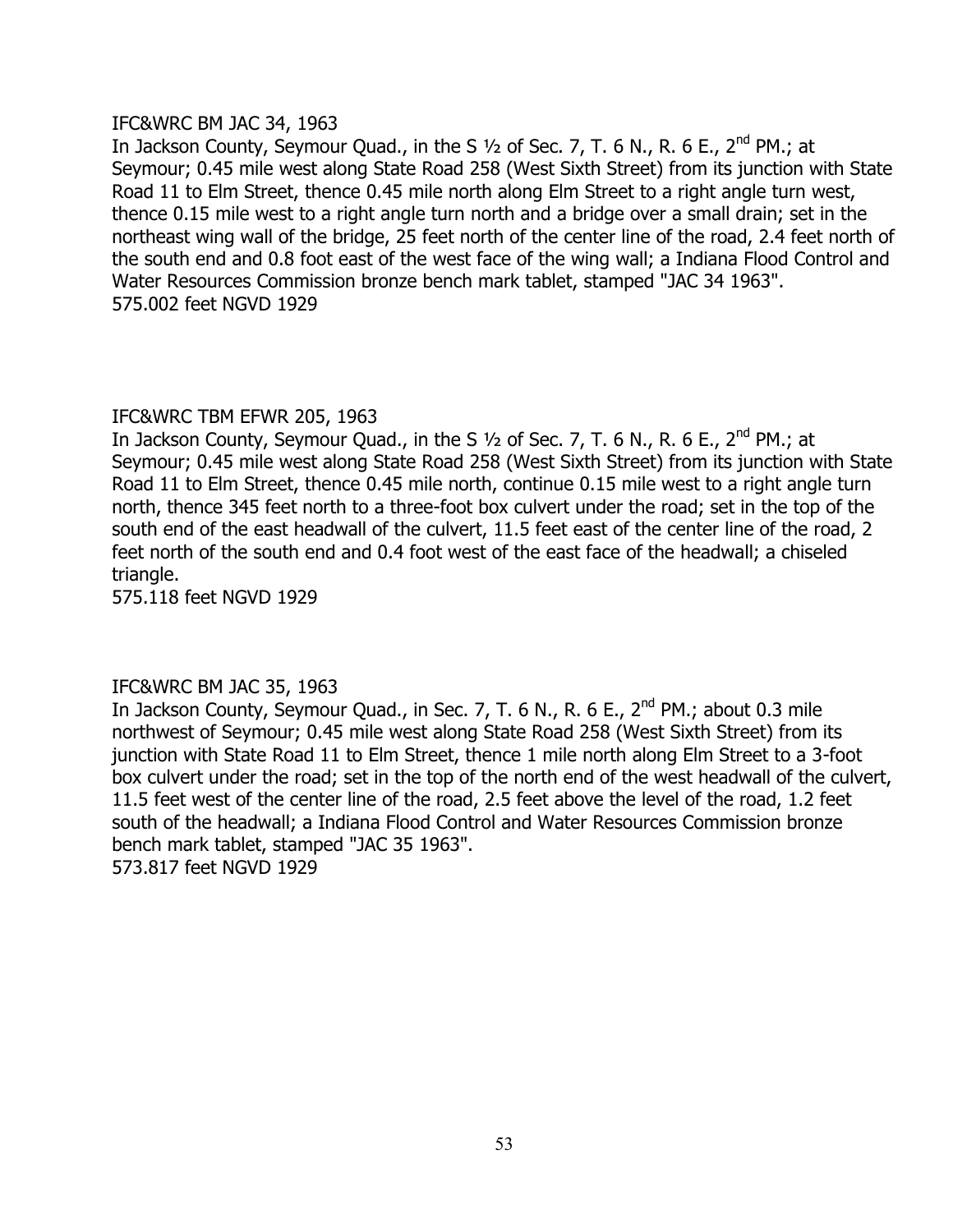#### US GEOLOGICAL SURVEY RM #4

In Jackson County, Seymour Quad., in the NW  $\frac{1}{4}$  of Sec. 7, T. 6 N., R. 6 E., 2<sup>nd</sup> PM.; 0.7 mile north of Seymour; 0.45 miles west along State Road 258 (West Sixth Street) from its junction with State Road 11 to Elm Street, thence 1.6 miles north to the (East Fork White River) gaging station; set in the top of a concrete post, 190 feet west of the center line of the paved road, 43.5 feet east-southeast of the southeast corner of the US Geological Survey gaging station house, 40 feet south of the south side of a house with brown siding, 0.1 foot above the ground; a US Geological Survey gaging station tablet, not stamped. 570.797 feet NGVD 1929

# US GEOLOGICAL SURVEY RM #7

In Jackson County, Seymour Quad., in the NW  $\frac{1}{4}$  of Sec. 7, T. 6 N., R. 6 E., 2<sup>nd</sup> PM.; about 0.7 mile north of Seymour; 0.45 mile west along State Road 258 (West Sixth Street) from its junction with State Road 11 to Elm Street at Seymour, thence 1.6 miles north to the (East Fork White River) gaging station; set in the top of the concrete base of a staff gage, 250 feet west of the center line of the paved road, 9.2 feet west of the west side of the US Geological Survey gaging station house, 1.8 feet north of the south face, 0.2 foot west of the east face of the concrete base of the staff gage; a chiseled square. 558.626 feet NGVD 1929

# IFC&WRC TBM WFP

In Jackson County, Seymour Quad., in the SE  $\frac{1}{4}$  of Sec. 6, T. 6 N., R. 6 E., 2<sup>nd</sup> PM.; about 2.0 miles north of Seymour; 0.3 mile west from the crossroads at Rockford to a "T" road south leading to the Water Filtration Plant, thence 0.1 mile south; set in the top of the south end of the top tier of a retaining wall, 120 feet west of the centerline of the paved road, 75 feet southwest of the southwest corner of the main building of the plant, about 7 feet below the level of the paved road, 0.8 foot east of the west face of the retaining wall, 0.5 foot north of the south end of the top tier of the retaining wall; a chiseled square. 566.595 feet NGVD 1929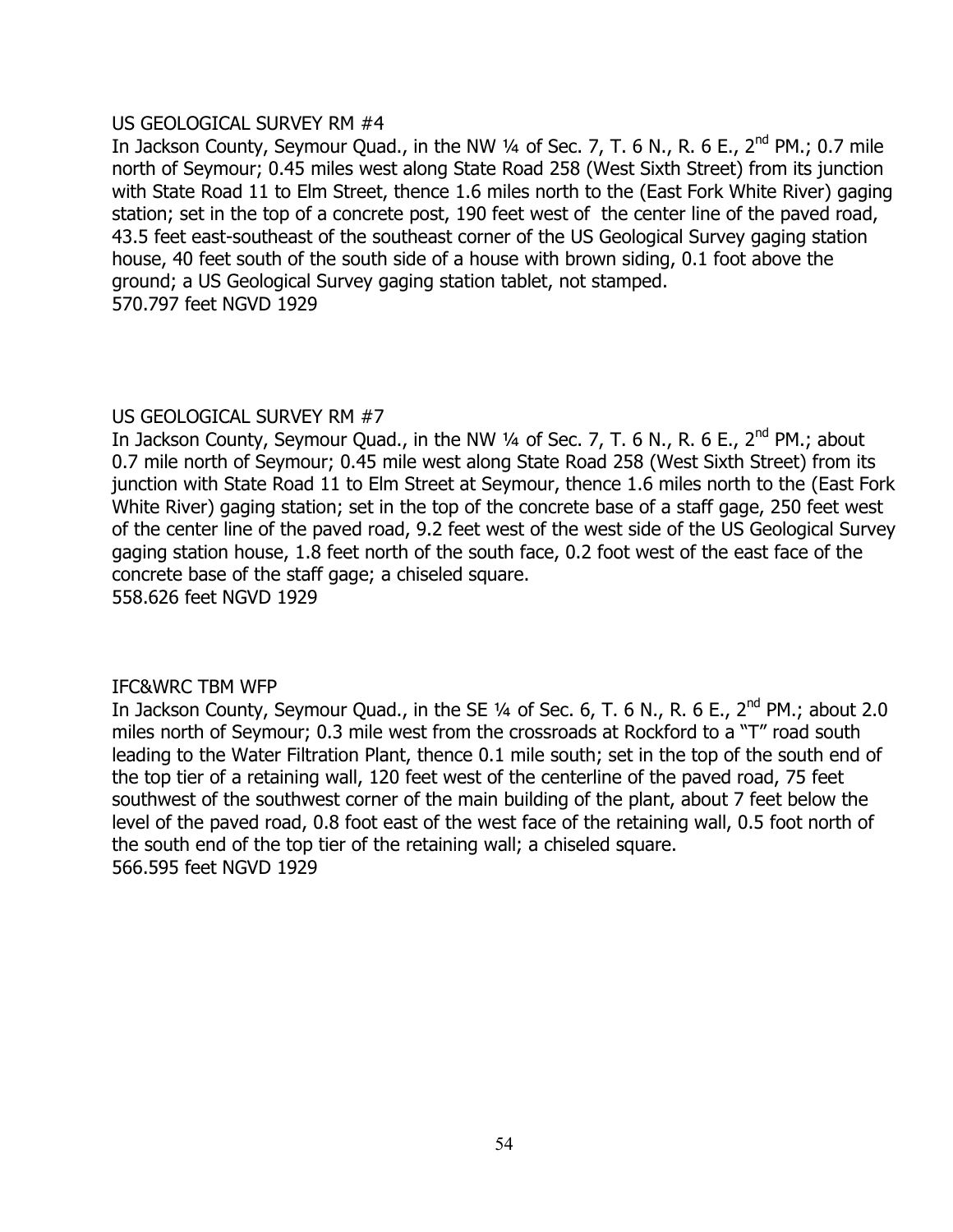#### DNR BM JAC 36 RESET 1973

In Jackson County, Seymour Quad., in the SE 1/4 of Sec. 6, T. 6 N., R. 6 E., 2<sup>nd</sup> PM.; about 2 miles north of Seymour; 0.4 mile west along Old US 31 from its intersection with State Road 11 in Rockford to a six-span bridge over the East Fork White River; set in the top of the east end of the south concrete curbing of the bridge, 11.8 feet south of the center line of the road, 0.5 foot west of the east end of the curbing; a Department of Natural Resources control station brass tablet, stamped "JAC 36 RESET 1973". 577.827 feet NGVD 1929

# IFC&WRC BM JAC 37, 1963

In Jackson County, Seymour Quad., in the NE  $\frac{1}{4}$  of Sec. 6, T. 6 N., R. 6 E., 2<sup>nd</sup> PM.; about 2.3 miles north of Seymour; at the Pennsylvania (Conrail) Railroad steel plate girder bridge over East Fork White River; set in the top of the east end of the 5th pier from the south end of the bridge, 9.1 feet below the level of the tracks, 6.6 feet east of the east rail of the tracks, 3.4 feet north of the south face and 2.4 feet west of the east end of the pier; a Indiana Flood Control and Water Resources Commission bronze bench mark tablet, stamped "JAC 37 1963". 575.938 feet NGVD 1929

# IFC&WRC TBM EFWR 206, 1963

In Jackson County, Seymour Quad., in the NE  $\frac{1}{4}$  of Sec. 6, T. 6 N., R. 6 E., 2<sup>nd</sup> PM.; about 2.3 miles north of Seymour; at the Pennsylvania (Conrail) Railroad steel plate girder bridge over East Fork White River; set in the north side of a 40-inch Beech tree, 130 feet east of the east side of the bridge, 40 feet southeast of a fence line, 11.5 feet south of the center line of a farm lane, 1 foot above the ground; a railroad spike driven through an aluminum tag, stamped "TBM EFWR 206 1963".

571.182 feet NGVD 1929

#### ISHC BM JACK S 1

In Jackson County, Seymour Quad., in the SE  $\frac{1}{4}$  of Sec. 31, T. 7 N., R. 6 E., 2<sup>nd</sup> PM.; about 2.8 miles north of Seymour; at the State Road 11 bridge over East Fork White River; set in the top of the west end of the south bridge seat, 18 feet west of the center line of the highway, 6 feet below the level of the road, 1.8 feet north of the south face and 0.7 foot east of the west end of the bridge seat; a Indiana State Highway Commission bronze bench mark tablet, stamped "JACK S 1". 579.086 feet NGVD 1929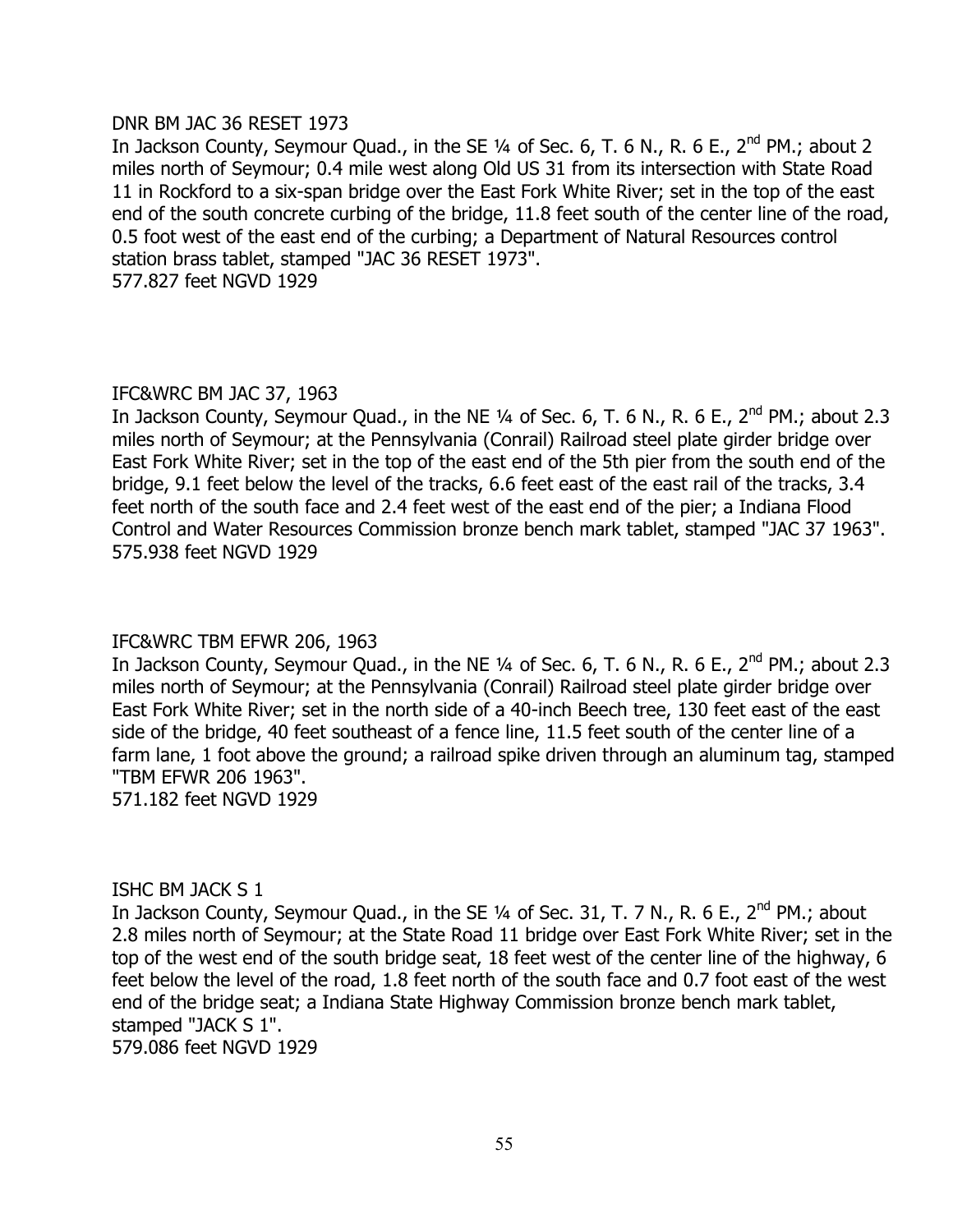#### IFC&WRC TBM EFWR 207, 1963

In Jackson County, Seymour Quad., in the SE 1/4 of Sec. 31, T. 7 N., R. 6 E., 2<sup>nd</sup> PM.; about 2.8 miles north of Seymour; at the State Road 11 bridge over East Fork White River; set in the top of the north end of the west concrete sidewalk of the bridge, 14.5 feet west of the center line of the highway, 0.9 foot south of the north end of the bridge, 0.4 foot east of the west face of the sidewalk, 0.6 foot above the level of the road; a chiseled triangle. 585.400 feet NGVD 1929

# ISHC BM JACK S 3

In Jackson County, Jonesville Quad., in the E  $1/2$  of Sec. 31, T. 7 N., R. 6 E., 2<sup>nd</sup> PM.; about 4 miles south of Jonesville; 1.25 miles north along US 31 A (State Road 11) from the crossroads at Rockford to a 240-foot concrete bridge over a creek; set in the top of the west end of the 1st pier from the south end of the bridge, 19 feet west of he centerline of the highway, 3.3 feet below the level of the road, 0.6 foot northeast of the southwest end and 0.6 foot southeast of the northwest face of the face of the bridge pier; a Indiana State Highway Commission bench mark tablet, stamped "JACK S 3". 579.797 feet NGVD 1929

# ISHC BM JACK S 4

IN Jackson County, Jonesville Quad., in the SE 1/4 of Sec. 30, T. 7 N., R. 6 E., 2<sup>nd</sup> PM.; about 3.2 miles south of Jonesville; 1.8 miles north along US 31 A (State Road 11) from the crossroads at Rockford to a 240-foot concrete bridge over a creek; set in the top of the west end of the 1st pier from the south end of the bridge, 19 feet west of the center line of the highway, 3.3 feet below the level of the highway, 0.5 foot northeast of the southwest end and 0.5 foot southeast of the northwest face of the bridge pier; a Indiana State Highway Commission bench mark tablet stamped, "JACK S 4". 580.910 feet NGVD 1929

# IFC&WRC TBM EFWR 208, 1963

In Jackson County, Jonesville Quad., in Sec. 29, T. 7 N., R. 6 E., 2<sup>nd</sup> PM.; about 3 miles south of Jonesville; 2.5 miles south along US 31 A (State Road 11) from the main "T"-road west junction at Jonesville to the I-65 crossing, thence 0.8 mile southeast along I-65 to an information sign, "Scottsburg 27; Louisville59"; set in the top of the west end of he most western concrete base of the sign, 65 feet northwest of a concrete drain, 36 feet southwest of the center line of the south bound lane, 4 feet below the level of the highway, 1.2 feet above the ground, 0.4 foot northeast of the southwest side and 0.9 foot southeast of the northwest side of the base; a chiseled triangle. 582.810 feet NGVD 1929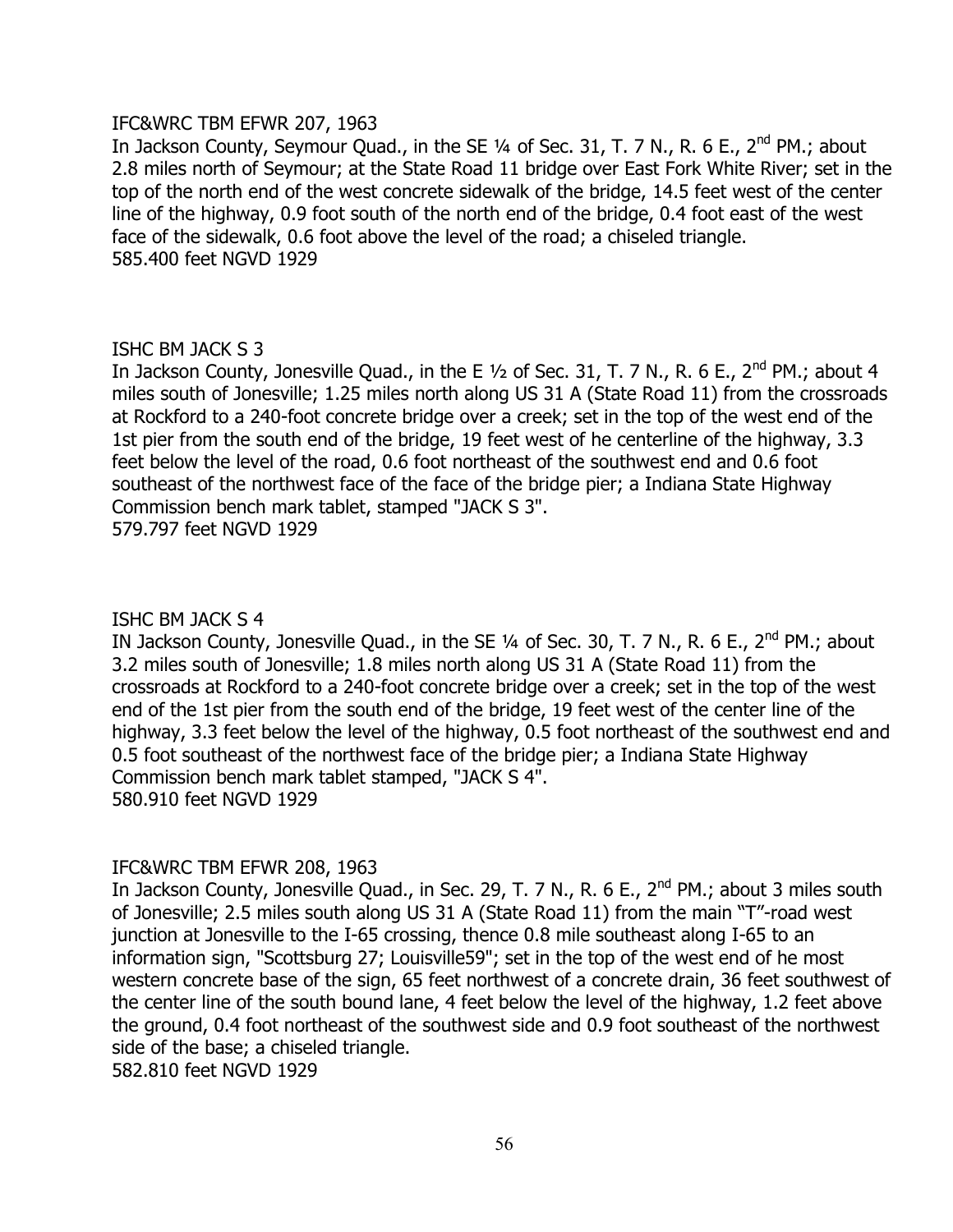# IFC&WRC BM JAC 38, 1963

In Jackson County, Azalia Quad., in the SW 1/4 of Sec. 28, T. 7 N., R. 6 E., 2<sup>nd</sup> PM.; about 2.5 miles southwest of Reddington; at the I-65 fifteen-hundred-foot south-bound lane bridge over the East Fork White River; set in the top of the south end of the east sidewalk of the bridge, 16.5 feet northeast of the center line of the highway, 15.5 feet northwest of the southeast end and 1.2 feet northeast of the southwest face of the sidewalk, 0.9 feet above the level of the road; a Indiana Flood Control and Water Resources Commission bronze bench mark tablet, stamped "JAC 38 1963". 598.787 feet NGVD 1929

# IFC&WRC TBM EFWR 209, 1963

In Jackson County, Azalia Quad., in Sec. 29, T. 7 N., R 6 E.,  $2^{nd}$  PM.; about 2.5 miles southwest of Reddington; at the I-65 fifteen-hundred-foot north-bound lane bridge over East Fork White River; set in the top of the north end of the east concrete sidewalk of the bridge, 19.5 feet northeast of the center line of the highway, 1 foot above the level of the road, 0.7 foot southeast of the northwest face and 0.3 foot southeast of the northwest end of the sidewalk; a chiseled triangle. 589.177 feet NGVD 1929

IFC&WRC TBM EFWR 210, 1963 **DESTROYED** 

# IFC&WRC TBM EFWR 211, 1963

In Jackson County, Azalia Quad., in the E 1/2 of Sec. 28, T. 7 N., R. 6 E., 2<sup>nd</sup> PM.; about 1.9 miles southwest of Reddington; 0.75 mile west along a gravel road from the Reddington Christian Church at Reddington to a north-south "T"-road, thence 0.55 mile south to a "T" road west, thence 0.50 mile west to a north-south "T"-road, thence 0.60 mile south to a farm lane west, thence 0.55 mile generally west along the farm lane to the east bank of East Fork White River; set in the north side of a 19-inch Cottonwood tree, 35 feet southeast of the southeast edge of East Fork White River, 21 feet north of the north edge of the farm field, 12 feet south of a small stream 0.6 foot above the ground; a railroad spike driven through an aluminum tag, stamped "TBM EFWR 211 1963". 572.390 feet NGVD 1929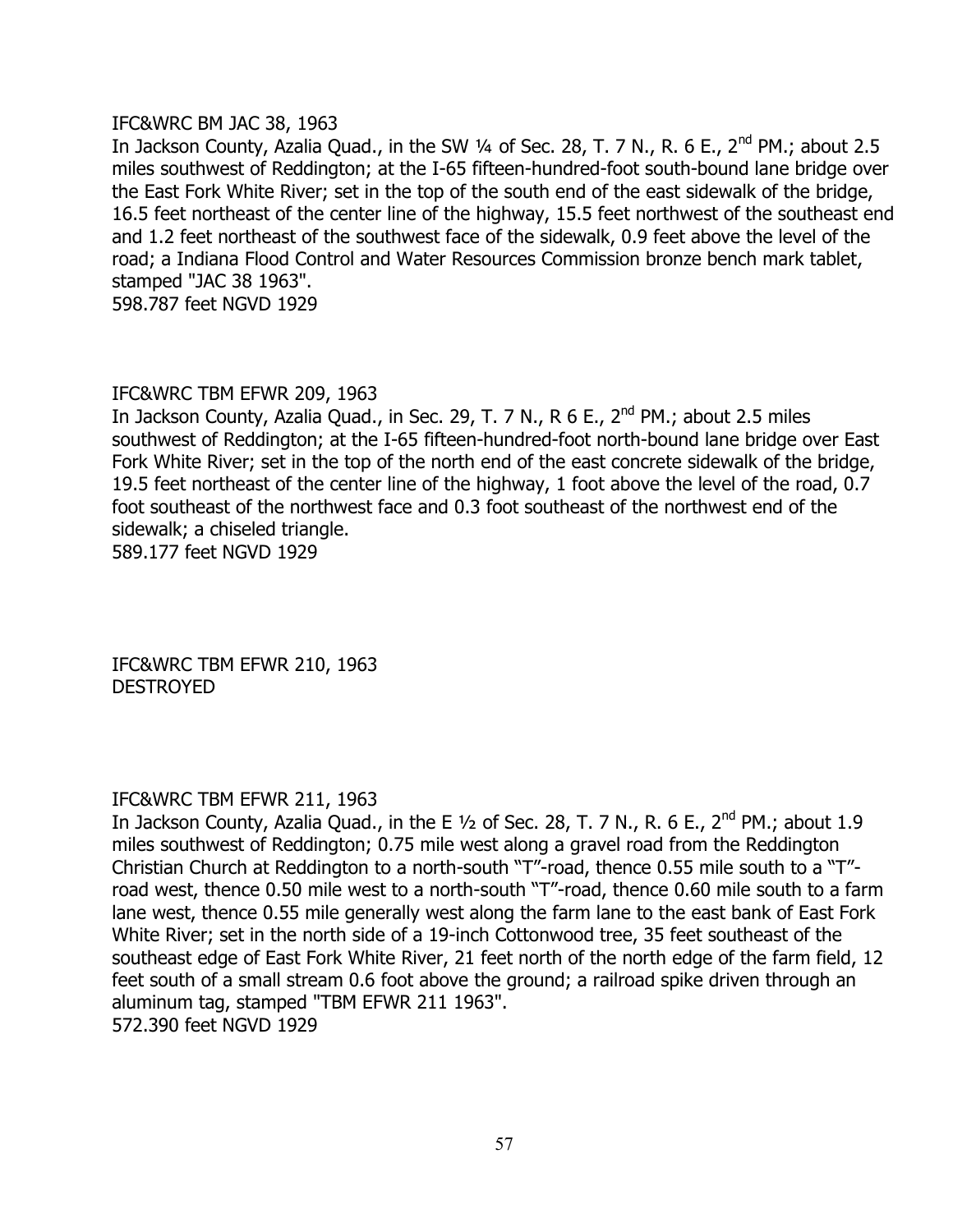# IFC&WRC TBM EFWR 212, 1963

In Jackson County, Azalia Quad., in the E  $1/2$  of Sec. 28, T. 7 N., R. 6 E., 2<sup>nd</sup> PM.; about 1.5 miles southwest of Reddington; 0.35 mile southwest along US 31 from the Reddington Christian Church at Reddington to a T-road west, thence 0.55 mile west to a north-south Troad, thence 0.25 mile south to a T-road west, thence 0.5 mile west to a north-south T-road, thence 0.55 mile south to a pipe arch culvert under the gravel road; 55 feet north of the centerline of a farm lane, 13.5 feet west of the centerline of the gravel road, 2.5 feet below the level of the road, 0.7 foot south of the north end and 0.3 foot east of the west face of the headwall; a chiseled triangle. 599.041 feet NGVD 1929

# IFC&WRC BM JAC 39, 1963

In Jackson County, Azalia Quad., in NE 1/4 of Sec. 28, T. 7 N., R. 6 E., 2<sup>nd</sup> PM.; about 1.2 miles southwest of Reddington; 0.35 mile southwest along US 31 from the Christian Church at Reddington to a "T"-road west, thence 0.55 mile west to a north-south "T"-road, thence 0.25 mile south to a "T"-road west, thence 0.5 mile west to a north-south "T"-road and a 15-foot concrete bridge over a small stream; set in the top of the northwest concrete wing wall of the bridge, 14 feet south of the extended center line of the east-west road, 12 feet west of the centerline of the north-south road, 1 foot north of the north end of the west concrete guardrail; a Indiana Flood Control and Water Resources Commission bronze bench mark tablet, stamped "JAC 39 1963". 594.239 feet NGVD 1929

# IFC&WRC TBM EFWR 213, 1963

IN Jackson County, Azalia Quad., in the SE 1/4 of Sec. 22, T. 7 N., R. 6 E., 2<sup>nd</sup> PM.; about 1.2 miles southwest of Reddington; 0.35 mile southwest along US 31 from the Christian Church at Reddington to a "T"-road west, thence 0.55 mile west to a north-south "T"-road, thence 0.25 mile south to a "T"-road west, thence 0.5 mile west to a north-south "T"-road; set in the south side of an 18-inch Black Walnut tree, 165 feet east of the center line of the north-south road, above the ground; a railroad spike driven through an aluminum tag, stamped "TBM EFWR 213 1963".

602.591 feet NGVD 1929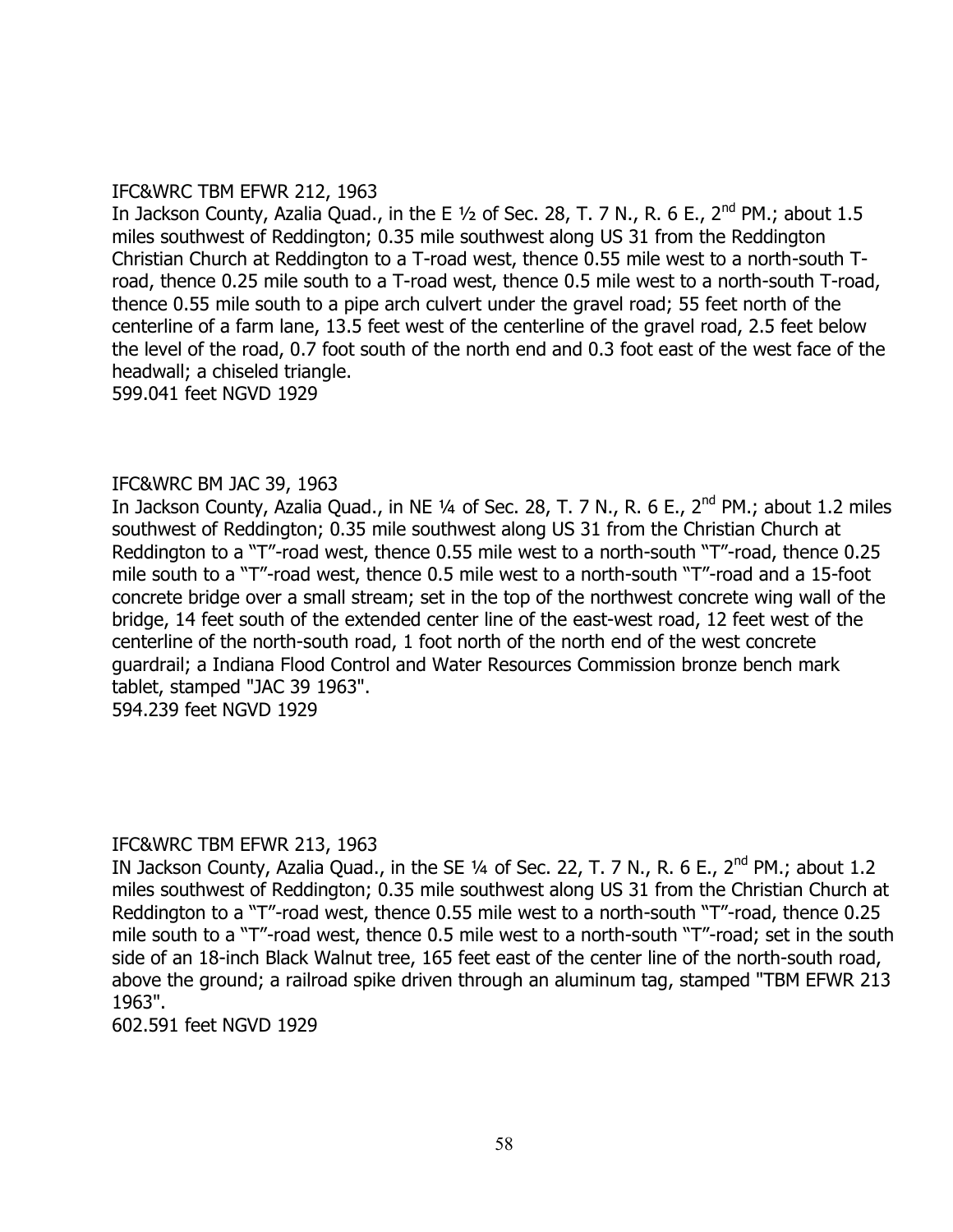#### **IFC&WRC TBM EFWR 214, 1963**

In Jackson County, Azalia Quad., in Sec. 22, T. 7 N., R. 6 E., 2<sup>nd</sup> PM.; about 0.7 mile west of Reddington; 0.3 mile southwest along US 31 from the Christian Church at Reddington to a "T" road west, thence 0.55 mile west to a north-south "T"-road; set in the west side of a 16-inch Black Locust tree, 70 feet north of the center line of the east-west road, 24 feet east of the center line of the north-south road, 1 foot above the ground; a railroad spike driven through an aluminum tag, stamped "TBM EFWR 214 1963". 624.764 feet NGVD 1929

#### IFC&WRC BM JAC 40, 1963

In Jackson County, Azalia Quad., in Sec. 22, T. 7 N., R. 6 E.,  $2^{nd}$  PM.; about 0.7 mile west of Reddington; 0.75 mile west along a gravel road from the Christian Church at Reddington to a north-south "T"-road and a 15-foot concrete bridge over a small stream; set in the top of the southeast wing wall of the bridge, 20 feet north of the center line of the east-west road, 9 feet east of the center line of the north-south road, 0.9 foot south of the north face of the wing wall; a Indiana Flood Control and Water Resources Commission bronze bench mark tablet, stamped "JAC 40 1963".

590.324 feet NGVD 1929

# IFC&WRC TBM EFWR 215, 1963

In Jackson County, Azalia Quad., in the N  $\frac{1}{2}$  of Sec. 22, T. 7 N., R. 6 E., 2<sup>nd</sup> PM.; about 0.9 mile northwest of Reddington; 0.5 mile north along US 31 from the Reddington Christian Church at Reddington to an east-west crossroad, thence 0.7 mile west to a 14-foot bridge over a small stream; set in the top of the northeast concrete wing wall of the bridge, 9 feet east of the center line of the road, 1.1 feet below the road level, 0.1 foot southwest of the north end of the east steel guardrail; a chiseled triangle. 582.294 feet NGVD 1929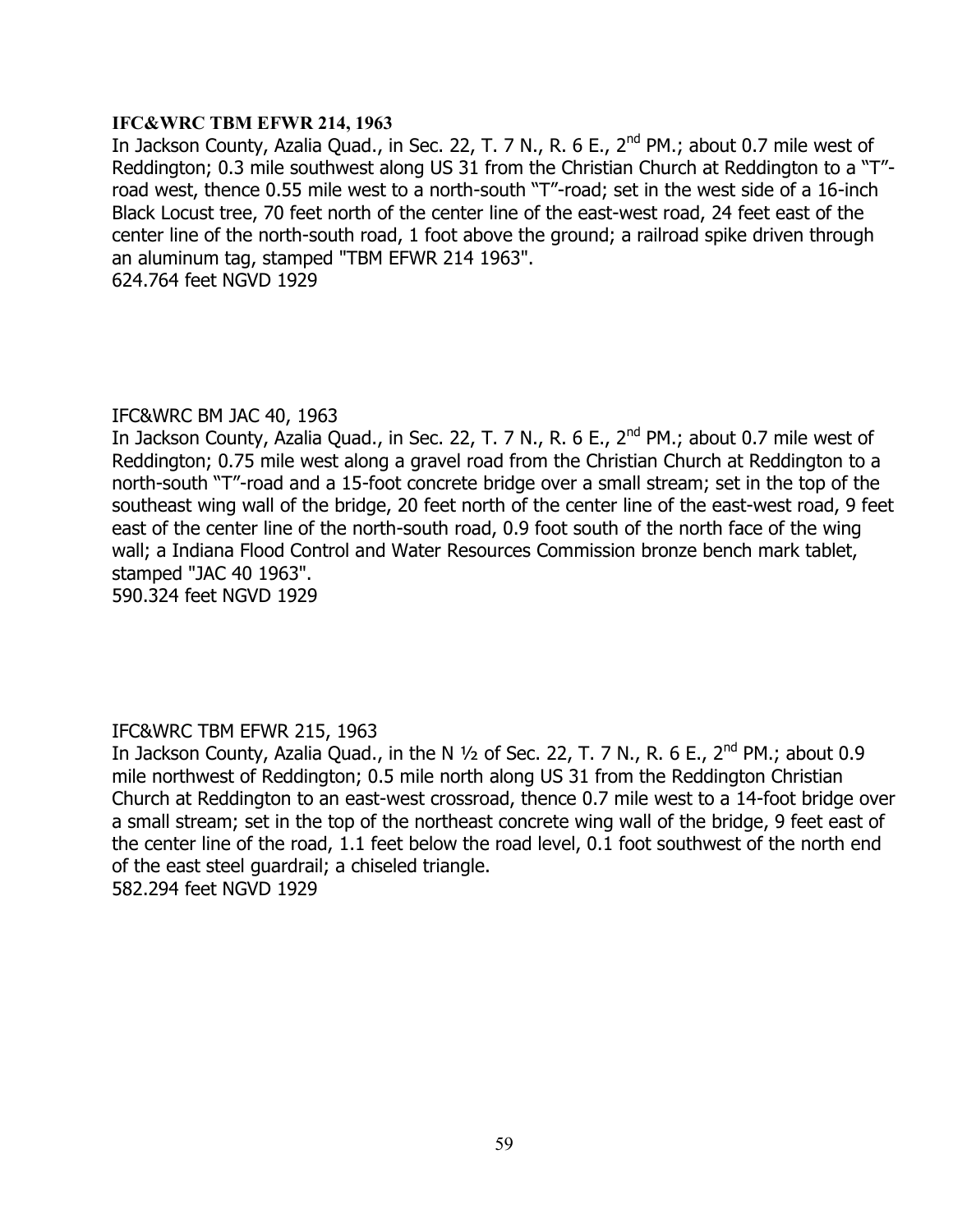# IFC&WRC BM JAC 41, 1963

In Jackson county, Azalia Quad., in the S  $1/2$  of Sec. 15, T. 7 N., R. 6 E., 2<sup>nd</sup> PM.; about 1 mile northwest of Reddington; 0.5 mile north along US 31 from the Reddington Christian Church at Reddington to an east-west crossroad, thence 0.65 mile west to the abandoned Chicago Milwaukee St. Paul and Pacific Railroad crossing, thence 0.3 mile north along the old abandoned railroad grade to the Chicago Milwaukee St. Paul and Pacific Railroad bridge over a creek; set in the top of the east 3.5 foot tubular steel encased concrete pier, 65 feet north of the south end of the bridge near the center of the top of the pier; a Indiana Flood Control and Water Resources Commission bronze bench mark tablet, stamped "JAC 41 1963" 587.035 feet NGVD 1929

# IFC&WRC TBM EFWR 216, 1963

In Jackson County, Azalia Quad., in the N  $1/2$  of Sec. 15, T. 7 N., R. 6 E., 2<sup>nd</sup> PM.; about 1.7 miles northwest of Reddington; 1.5 miles north along US 31 from the Reddington Christian Church at Reddington to a "T"-road west, thence 0.7 mile west to abandoned Chicago Milwaukee St. Paul and Pacific Railroad crossing and a right angle turn south; set in the southeast side of a 20-inch Maple tree, 80 feet west of the center line of the north-south road, 10 feet south of the center line of the east-west road, 0.4 foot above the ground; a railroad spike driven through an aluminum tag, stamped "TBM EFWR 1963". 586.210 feet NGVD 1929

# IFC&WRC BM JAC 42, 1963

In Jackson County, Azalia Quad., in the S  $1/2$  of Sec. 10, T. 7 N., R. 6 E., 2<sup>nd</sup> P.M.; about 2 miles northwest of Reddington; at the abandoned Chicago Milwaukee St. Paul and Pacific Railroad bridge over Sand Creek; set in the top of the southwest corner of the south abutment of the bridge, 2.3 feet north of the south face and 1.8 feet east of the west face of the abutment; a Indiana Flood control and Water Resources Commission bronze bench mark tablet, stamped "JAC 42 1963". 582.528 feet NGVD 1929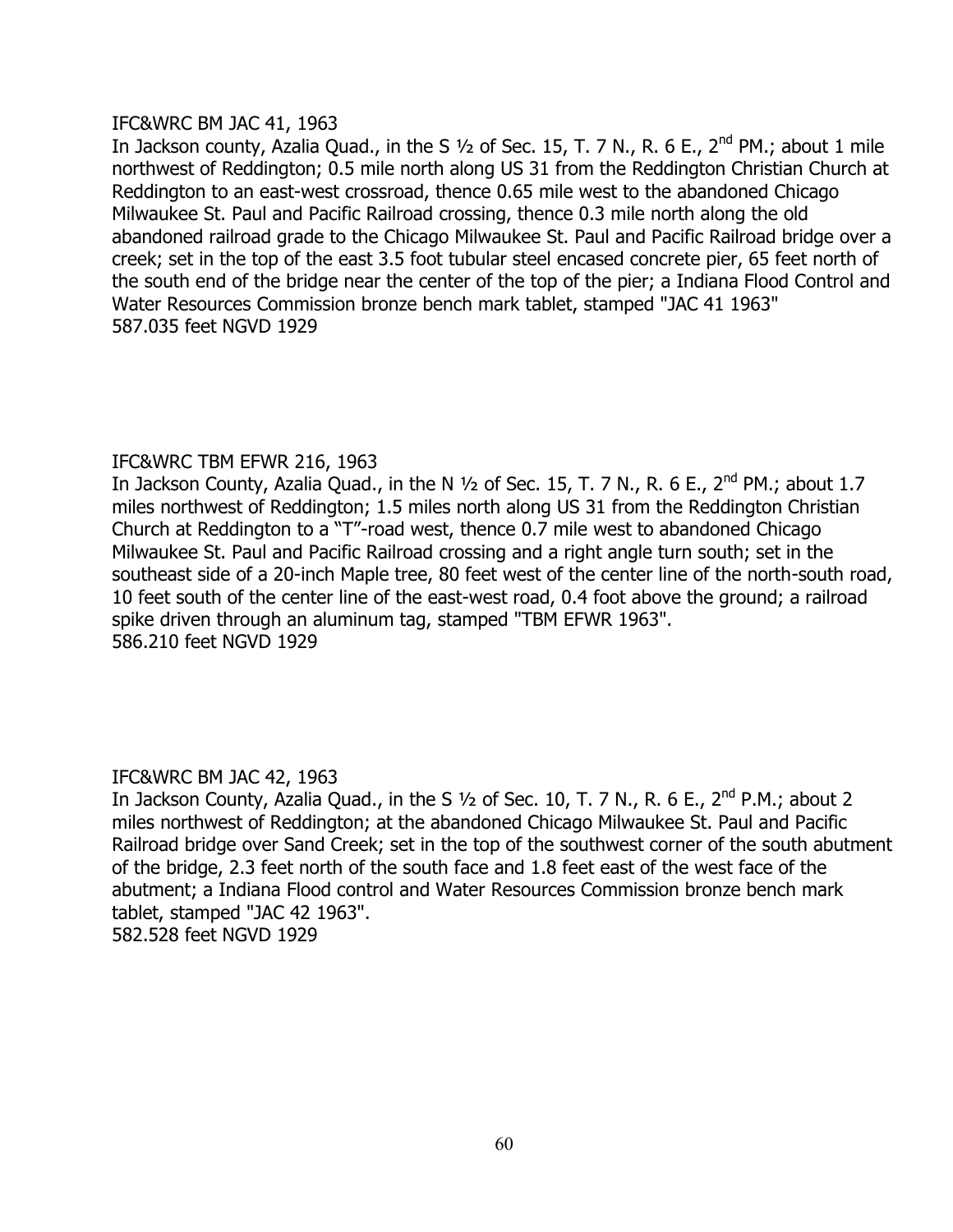#### TBM EFWR 217, 1963

In Bartholomew County, Azalia Quad., near the line between Sections 3 and 10, T. 7 N., R. 6 E.,  $2^{nd}$  P.M.; about 1.5 miles south of Azalia; 1.05 miles south along a gravel road from the Azalia Grain Elevator at Azalia to a turn northeast and farm lanes west and southwest in the northeast ¼ of the junction; set in the north side of a 40-inch Maple tree, 40 feet west of the center line of the farm lane west, 1 foot above the ground; a railroad spike driven through an aluminum tag, stamped "TBM EFWR 217 1963".

591.515 feet NGVD 1929

# IFC&WRC TBM SC 31, 1955

In Jackson County, Elkinsville Quad., in the SW  $\frac{1}{4}$  of Sec. 14, T. 7 N., R. 2 E., 2<sup>nd</sup> PM.; 1.3 miles north and west of Maumee; 120 yards south of Robinson Cemetery, 30 feet west of the center line of the gravel road; set in a Sycamore tree, 0.3 foot above the ground; a railroad spike driven through a brass plate, stamped "SC 31 1955".

3<sup>rd</sup> Order

579.208 feet NGVD 1929

# IFC&WRC TBM SC 30, 1955

In Jackson County, Elkinsville Quad., near the center of the S ½ of Sec. 23, T. 7 N., R. 2 E., 2<sup>nd</sup> PM.; 0.5 mile northwest of Maumee; at a bend in the road, 120 yards north of a "T"-road, 15 feet west of the center line of the road; set in a power pole, 1.0 foot above the ground; a railroad spike driven through a brass plate, stamped "SC 30 1955".

3<sup>rd</sup> Order

553.716 feet NGVD 1929

# IFC&WRC TBM SC 32, 1955

In Jackson County, Elkinsville Quad., in the SW 1/4 of Sec. 24, T. 7 N., R. 2 E., 2<sup>nd</sup> PM.; at Maumee; at the Maumee Bridge over South Fork Salt Creek; set in the northeast corner of the bridge seat, 9 feet north of the centerline of the bridge; a chiseled triangle.

3<sup>rd</sup> Order

555.893 feet NGVD 1929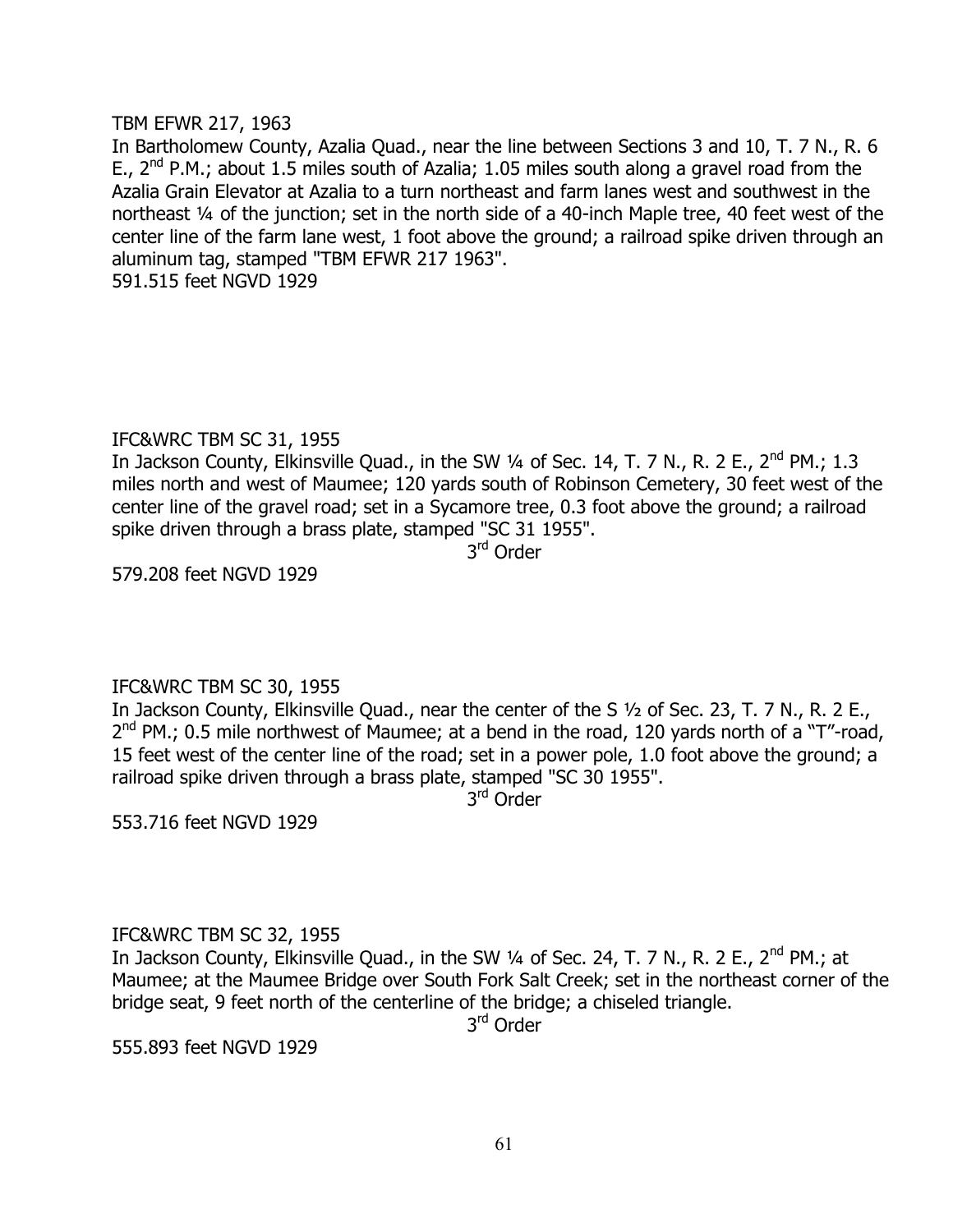#### IFC&WRC TBM SC 29, 1955

In Jackson County, Elkinsville Quad., in the SW 1/4 of Sec. 24, T. 7 N., R. 2 E., 2<sup>nd</sup> PM.; at Maumee; at the "T"-road junction, 45 feet east and 42 feet north of the junction; set in a power pole, 0.3 foot above the ground; a railroad spike driven through a brass plate, stamped "SC 29 1955".

3<sup>rd</sup> Order

567.137 feet NGVD 1929

# US GEOLOGICAL SURVEY BM TT 64 T 1943

In Jackson County, Elkinsville Quad., in the NE  $\frac{1}{4}$  of Sec. 26, T. 7 N., R. 2 E., 2<sup>nd</sup> PM.; 0.4 mile southwest of Maumee; at the Maumee school building; 58 feet south of the southwest corner of the school building, 17 feet southeast of a pump, in the front yard, set in the top of the 2 1/2 of by 2 1/2 of foot concrete base of flag pole; a US Geological Survey bronze tablet, stamped "TT 64 T 1943 651".

3<sup>rd</sup> Order

650.892 feet NGVD 1929

#### US GEOLOGICAL SURVEY TBM 578.2

In Jackson County, 3.5 miles southeast of the Maumee School, at the concrete bridge over the stream; set in the top of the northeast corner of the floor; a chiseled square.

3<sup>rd</sup> Order

578.26 feet NGVD 1929

# USGS BM TT 43 DWP 1947 RESET 1955

In Jackson County, Vallonia Quad., in the SW 1/4 of Sec. 20, T. 4 N., R. 4 E., 2<sup>nd</sup> PM.; at Millport; at the Millport bridge (State Road 135) over the Muscatatuck River; set in the north end of the west sidewalk, 37 feet north of the north of the west expansion joint of the bridge, 19 feet west of the centerline of the highway, 0.8 foot above the road; a US Geological Survey bench mark tablet, stamped "TT 43 DWP 1947 RESET 1955".

3<sup>rd</sup> Order

# DESTROYED 10/31/1990

536.914 feet NGVD 1929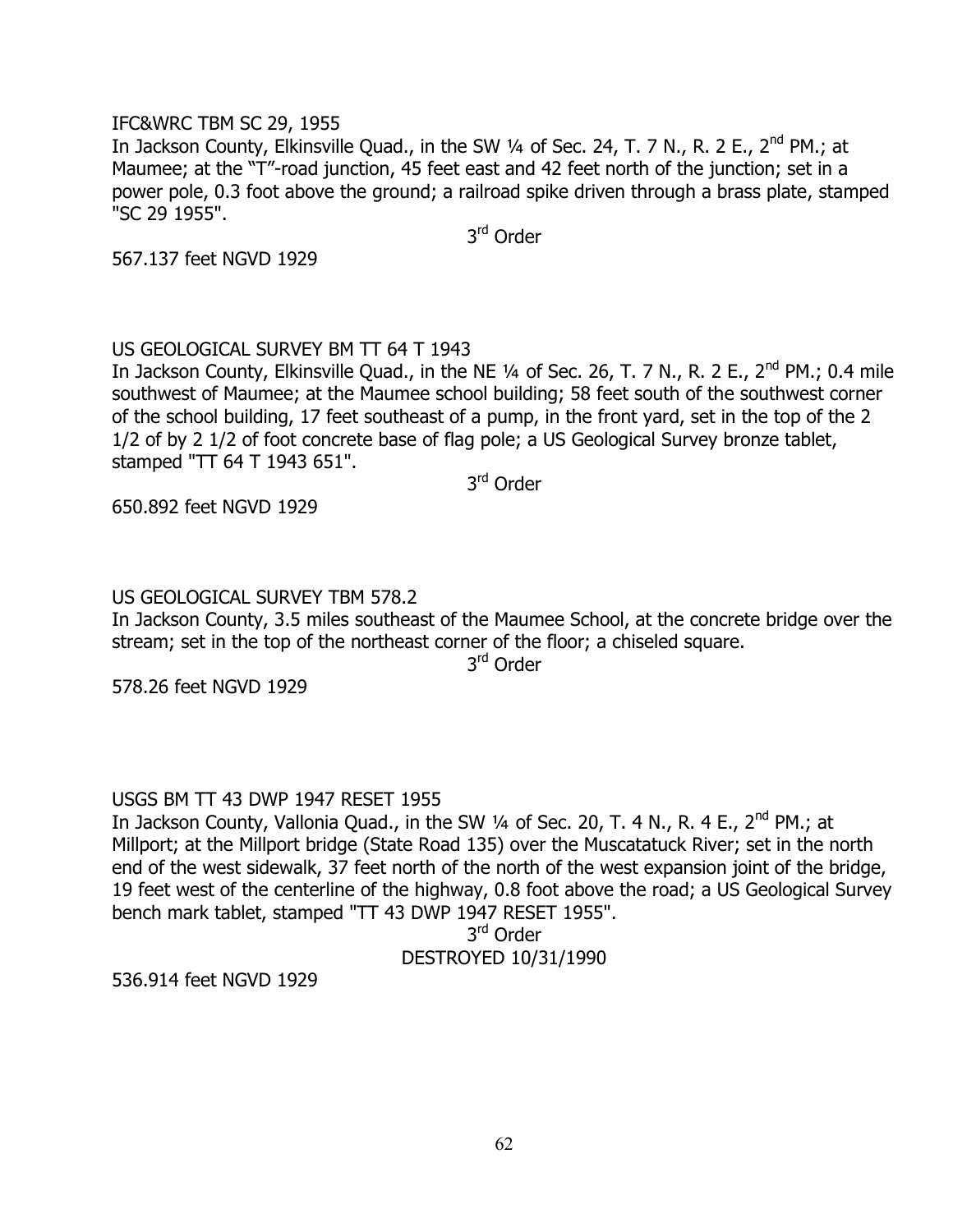#### ISHC BM JACK S 16

In Jackson County, Vallonia Quad., in the SW 1/4 of Sec. 20, T. 4 N., R. 4 E., 2<sup>nd</sup> PM.; at Millport; at the Millport bridge (State Road 135) over the Muscatatuck River; set in the north end of the east sidewalk of the bridge, 37 feet north of the north expansion joint of the bridge, 19 feet east of the center line of the highway, 0.8 foot above the road; a Indiana State Highway Commission bench mark tablet, stamped "JACK S 16".

> 3<sup>rd</sup> Order Reported Destroyed 10/31/90

536.88 feet NGVD 1929

USCE TBM 8

In Jackson County, Vallonia Quad., in the SW 1/4 of Sec. 17, T. 4 N., R. 4 E., 2<sup>nd</sup> PM.; 1.0 mile north of Millport; 1.0 mile north along State Road 135 from the bridge at Millport, in the northeast corner of the east headwall of a culvert under State Road 135; about 500 feet south of J.F. Zollmans residence; a chiseled cross.

3<sup>rd</sup> Order Reported Destroyed 10/31/90

532.47 feet NGVD 1929

# US GEOLOGICAL SURVEY BM 21 WSM 544

In Jackson County, Vallonia Quad., in the center of Sec. 14 T. 4 N., R. 4 E., 2<sup>nd</sup> PM.; about 3.7 miles northeast of Millport; about 1.8 miles north along State Road 135 from the crossroad in Millport to an east-west crossroad, thence 3.1 miles east to a north-south crossroad; set in the top of a concrete post, 90 feet north and 18 feet west of the center line of the crossroads, 10 feet south of an 8-inch Wild Cherry tree, about 9 feet above the road, about 1 foot from a fence line; a US Geological Survey bench mark tablet, stamped "21 WSM 544 1956".

3<sup>rd</sup> Order

544.135 feet NGVD 1929

# IFC&WRC TBM MR 5, 1957

In Jackson County, Vallonia Quad., in the NW 1/4 of Sec. 24, T. 4 N., R. 4 E., 2<sup>nd</sup> PM.; about 4.5 miles southeast of Vallonia; about 3.6 miles south along State Road 135 from the school at Vallonia to an east-west crossroad, thence 3.9 miles east and 0.2 miles south to a bend in the road east; set in the east side of a power pole No. M 21 E33 K12, 250 feet northeast of a white frame house, 16 feet south of the center line of the east-west road, 14 feet west of the center line of the north-south road, 0.3 foot above the ground; a boat spike driven through an aluminum tag, stamped "MR 5 1957".

3<sup>rd</sup> Order

532.395 feet NGVD 1929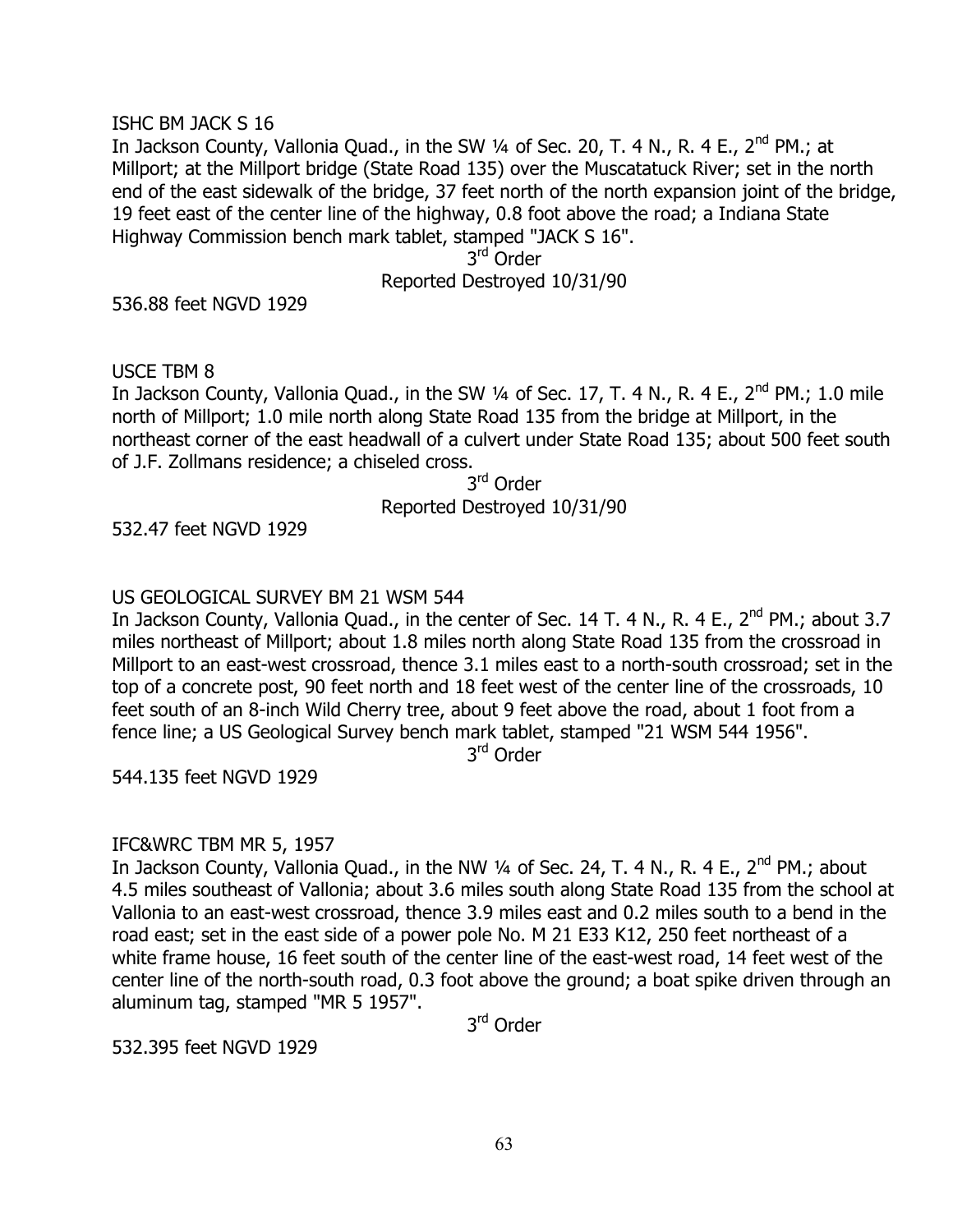#### IFC&WRC TBM MR 7, 1957

In Jackson County, Vallonia Quad., in the NE 1/4 of Sec. 24, T. 4 N., R. 4 E., 2<sup>nd</sup> PM.; about 5 miles southeast of Vallonia; about 3.6 miles south along State Road 135 from the school at Vallonia to an east-west crossroad, thence 3.9 miles east and 0.2 mile south to a turn east, thence 0.8 mile east to a crossroads; set in the south side of a 16-inch tree, 17 feet south of the center line of the east-west road, 11 feet west of the center line of the north-south road, 0.6 foot above the ground; a boat spike driven through an aluminum tag, stamped "TBM MR 7 1957".

3<sup>rd</sup> Order

535.473 feet NGVD 1929

#### IFC&WRC TBM MR 4, 1957

In Jackson County, Vallonia Quad., in the SW  $\frac{1}{4}$  of Sec. 13, T. 4 N., R. 4 E., 2<sup>nd</sup> PM.; about 5 miles southeast of Vallonia; about 3.6 miles south along State Road 135 from the school at Vallonia to an east-west crossroad, thence 3.7 miles east to a concrete bridge over a small tributary, 0.6 miles east of a crossroads and about 0.2 mile west of Pond Creek; set in the west end of the south headwall, about 1.0 foot above the road; a chiseled triangle.

3<sup>rd</sup> Order

523.897 feet NGVD 1929

#### IFC&WRC TBM MR 6, 1957

In Jackson County, Vallonia Quad., in the SE 1/4 of Sec. 13, T. 4 N., R. 4 E., 2<sup>nd</sup> PM.; about 5 miles southeast of Vallonia; about 3.6 miles south along State Road 135 from the school at Vallonia to an east-west crossroad, thence 3.9 miles east, 0.2 mile south to a turn east thence 0.5 mile east to a 48-inch concrete box culvert; set in the east end of the north headwall, 12 feet north of the center line of the road, 1.2 feet above the road; a chiseled triangle.

3<sup>rd</sup> Order

533.643 feet NGVD 1929

#### IFC&WRC TBM MR 8, 1957

In Jackson County, Vallonia Quad., in the NE  $\frac{1}{4}$  of Sec. 19, T. 4 N., R 5 E., 2<sup>nd</sup> PM.; about 5.5 miles southeast of Vallonia; about 3.6 miles southwest along State Road 135 from the school at Vallonia to an east-west crossroad, thence 3.9 miles east and 0.2 mile south to a turn east, thence 1.4 miles east to a concrete box culvert; 12 feet south of the centerline of the road, 4.5 feet east of the west end of the south headwall, 1.4 feet above the road; a chiseled triangle.

3<sup>rd</sup> Order

544.182 feet NGVD 1929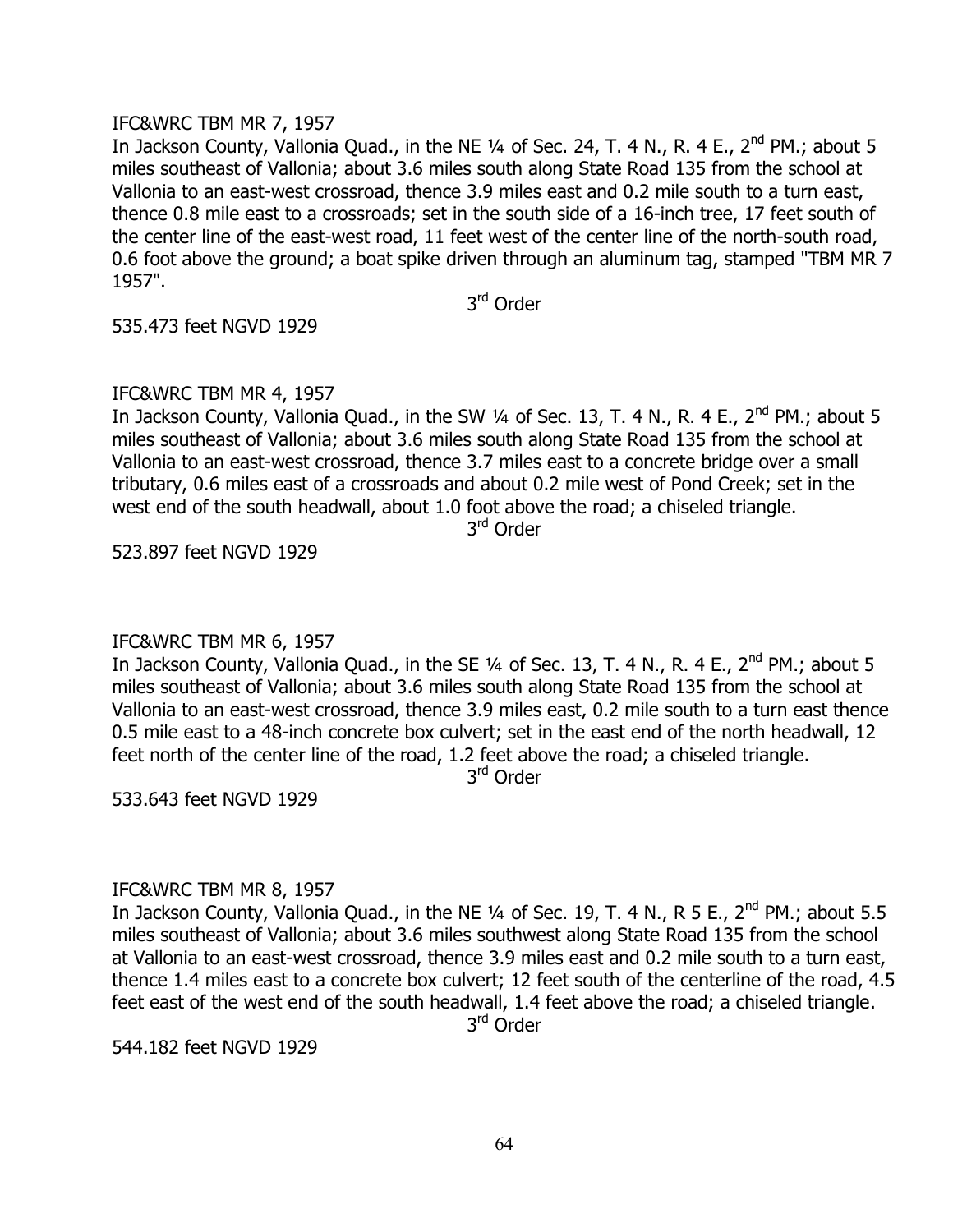# US GEOLOGICAL SURVEY TBM UE 542.2

In Jackson County, Tampico Quad., in the SW  $\frac{1}{4}$  of Sec. 17, T. 4 N., R. 5 E., 2<sup>nd</sup> PM.; about 3.3 miles southwest of Tampico; 3.3 miles southwest and west along a paved road from its junction with State Road 39 in Tampico, to a concrete box culvert; 170 feet east of a crossroads, 11 feet north of the centerline of the road, 5.5 feet east of the west end of the north headwall, 1 foot above the road; a chiseled cross.

3<sup>rd</sup> ORDER

542.160 feet NGVD 1929

# USCE BM M 9

In Jackson County, Tampico Quad., in the SW  $\frac{1}{4}$  of Sec. 20, T. 4 N., R. 5 E., 2<sup>nd</sup> PM.; about 4.2 miles southwest of Tampico; about 3.3 miles southwest and west along a paved road from its junction with State Road 39 in Tampico to a crossroads, thence 0.9 mile south and southeast, on top of a slope; 200 feet northwest of the north end of the bridge over the Muscatatuck River, 150 feet southeast of the A. J. Downing residence, 5 feet south of an eastwest fence line, 2 feet west of a north-south fence line; a US Corps of Engineers 4-inch iron pipe with cap, stamped "M-9".

3<sup>rd</sup> Order

548.324 feet NGVD 1929

# US GEOLOGICAL SURVEY BM 28 WSM 1956

In Jackson County, Tampico Quad., in the NW 1/4 of Sec. 21, T. 4 N., R. 5 E., 2<sup>nd</sup> PM.; about 2.3 miles southwest of Tampico; about 2.3 miles southwest along a paved road from its junction with State Road 39 in Tampico; set in the top of a concrete post, 530 feet west of a "T"-road north, 17 feet east and 17 feet south of the intersection of a private road south to the Sim Walka residence, about level with the road; a US Geological Survey bench mark tablet, stamped "28 WSM 544 1956".

3<sup>rd</sup> Order

543.849 feet NGVD 1929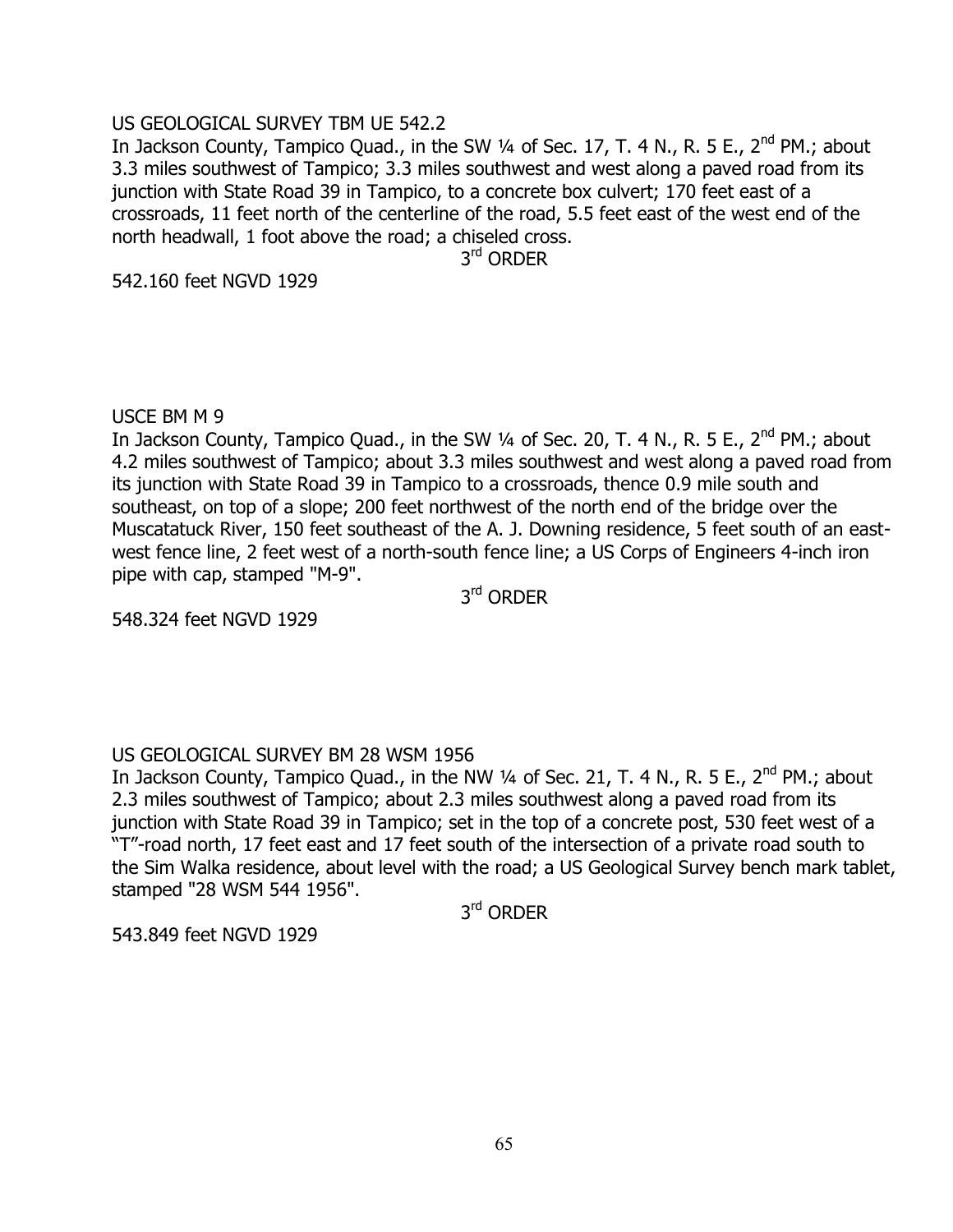#### IFC&WRC TBM MR 12, 1957

In Washington County, Tampico Quad., in the NW  $\frac{1}{4}$  of Sec. 26, T. 4 N., R. 5 E., 2<sup>nd</sup> PM.; about 2.7 miles southeast of Tampico; at the State Road 39 bridge over the Muscatatuck River; set in the south side of a 6 foot tree at the southeast corner of the bridge, 12 feet east of the center line of the road, 9 feet north of the south end of the bridge, 4 feet below the road; a boat spike driven through an aluminum tag, stamped "TBM MR 12 1957". 3 rd ORDER

519.231 feet NGVD 1929

#### IFC&WRC TBM MR 10, 1957

In Washington County, Little York Quad., in the SE 1/4 of Sec. 26, T. 4 N., R. 5 E., 2<sup>nd</sup> PM.; about 4 miles north of Little York; 0.2 mile north along State Road 39 from its junction with State Road 256; set in the southwest side of an 18-inch tree on the east side of the road, 21 feet south of a small path, 27 feet east of a culvert, 40 feet east of the centerline of the road, 7 inches above ground; a boat spike through an aluminum tag, stamped "TBM 10 1957". 3 rd ORDER

521.284 feet NGVD 1929

#### IFC&WRC TBM MR 11, 1957

In Washington County, Tampico Quad., in the SE 1/4 of Sec. 26, T. 4 N., R. 5 E., 2<sup>nd</sup> PM.; about 4.4 miles north of Little York; 0.65 mile north along State Road 39 from its junction with State Road 256; set in the northwest side of a 24-inch tree, about 100 feet south of a 12-inch concrete pipe under the road, about 110 feet north of the edge of a woods on the east side of the road, about 150 feet north of a bend in the Muscatatuck River, 22 feet east of the centerline of the road, about even with the top of the road, about 1 foot above the ground; a boat spike through an aluminum tag, stamped "TBM MR 11 1957".

3<sup>rd</sup> ORDER

521.104 feet NGVD 1929

# US GEOLOGICAL SURVEY BM 57 CH 1943 521

In Washington County, Little York Quad., in the NW 1/4 of Sec. 35, T. 4 N., R. 5 E., 2<sup>nd</sup> PM.; 4.2 miles northwest of Little York; about 4.2 miles northwest along State Road 39 from the crossroads in Little York to a T-road east; set in the top of a concrete post, 55 feet north and 33 feet east of the junction of the T-road east, 18 feet south of a highway right-of-way marker, a US Geological Survey bench mark tablet, stamped "57 CH 1943 521".

3<sup>rd</sup> Order

521.154 feet NGVD 1929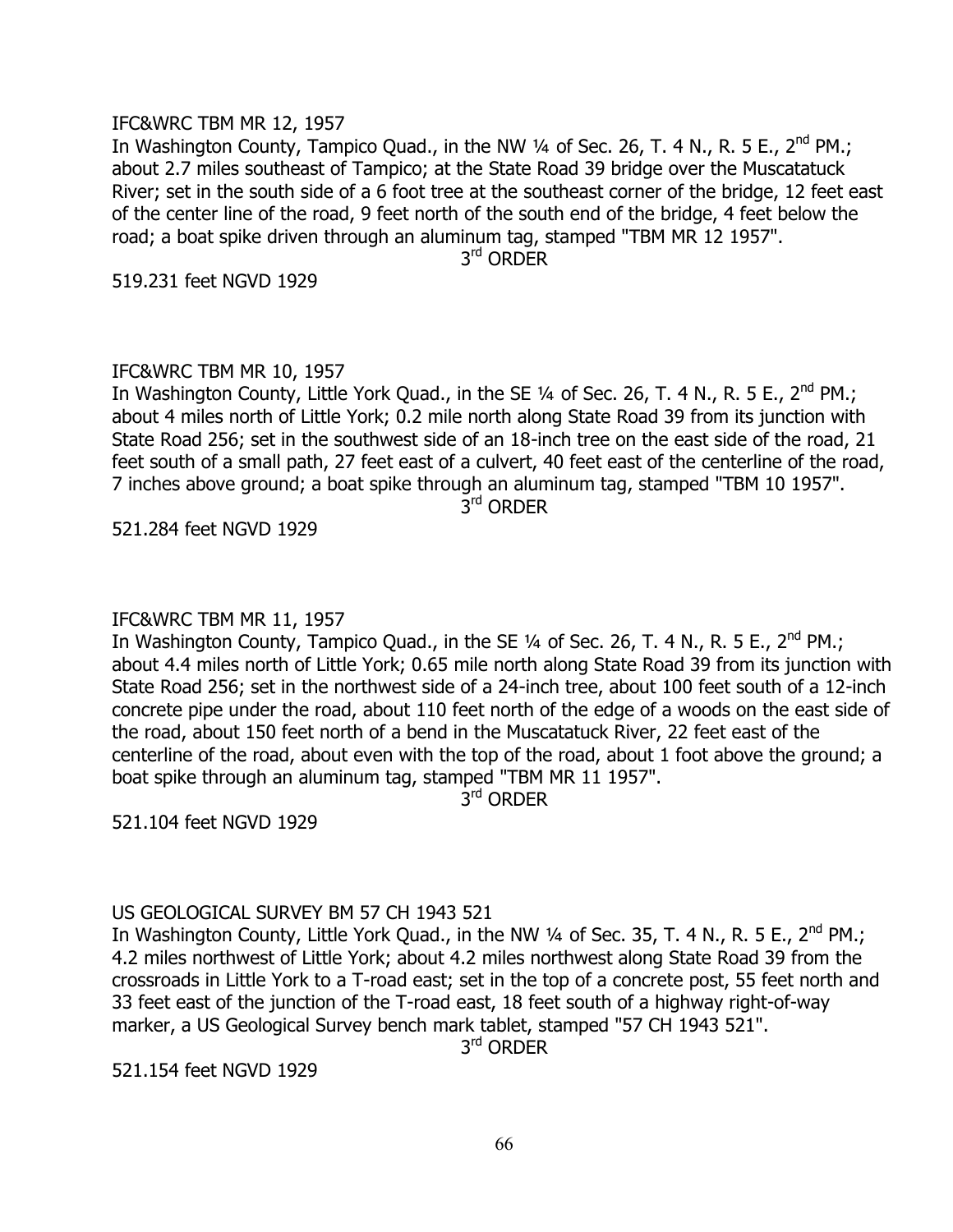#### ISHC BM WASH S 2

In Washington County, Little York Quad., in the SW 1/4 of Sec. 36, T. 4 N., R. 5 E., 2<sup>nd</sup> PM.; about 3.0 miles north of Little York; about 4.0 miles northwest along State Road 39 from the crossroads in Little York to the junction with State Road 256, thence 1.4 miles east along State Road 256 to a concrete bridge over a tributary of the Muscatatuck River (Elk Creek); set in the west end of the north curbing, 12 feet north of the centerline of the road, 1.3 feet east of the west end of the curbing, about 0.7 foot above the road; a Indiana State Highway Commission bench mark tablet, stamped "WASH S 2".

3<sup>rd</sup> Order

524.597 feet NGVD 1929

#### IFC&WRC TBM MR 13, 1957

In Washington County, Little York Quad., in the SE  $\frac{1}{4}$  of Sec. 36, T. 4 N., R. 5 E., 2<sup>nd</sup> PM.; about 5.4 mile west of Austin; 5.4 miles west along State Road 256 from its junction with US 31 in Austin, to a concrete box culvert, 0.53 mile east of a concrete bridge, 0.2 mile west of a steel truss bridge; set on the south headwall, 27 feet south of the center line of the road, 2 feet below the road, 2 feet west of the east edge of the headwall; a chiseled triangle.

3<sup>rd</sup> ORDER

520.771 feet NGVD 1929

#### USGS BM 59 CH 1943 522

In Washington County, Tampico Quad, in the SW 1/4 of Sec. 29, T. 4 N., R. 5 E., 2<sup>nd</sup> PM.; about 3.8 miles west of Tampico, Indiana; 3.7 miles southwest and west along a paved road from its junction with State Road 39 in Tampico to a north-south road, in the NW ¼ of the intersection; thence 2.2 miles generally south and across the Muscatatuck River to a T-road west, about 1.05 miles south of the river; set in top of a concrete post. 20 feet north and 25 feet west of the intersection of the T-roads; a US Geological Survey benchmark tablet, stamped "59 CH 1943 522".

3<sup>rd</sup> Order

521.592 feet NGVD 1929

USCE BM M 14

In Washington County, in the SE  $\frac{1}{4}$  of Sec. 35, T. 4 N., R. 5 E., 2<sup>nd</sup> PM.; about 2.9 miles northwest of Little York; 3.3 miles northwest along State Road 39 from its junction with the main crossroads in Little York to a T-road intersection, about 1.5 miles southeast of the bridge over Muscatatuck River; set near a fence corner, about 35 feet northwest of a T-road intersection.

3<sup>rd</sup> Order

Base Elevation 519.08 feet NGVD 1929 Top Elevation523.05 feet NGVD 1929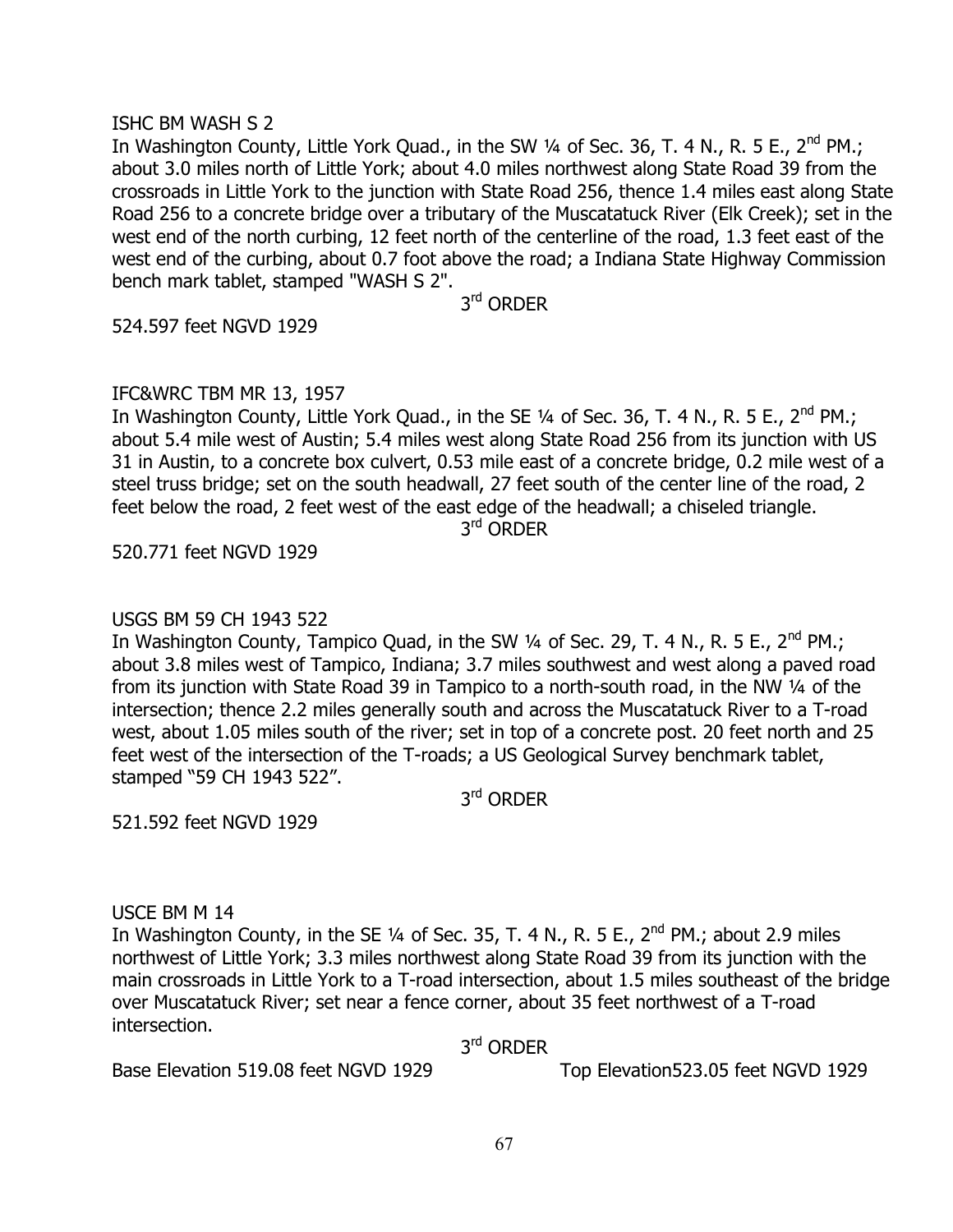#### ISHC BM WASH S 7

In Washington County, Little York Quad., in the NW  $\frac{1}{4}$  of Sec. 31, T. 4 N., R. 6 E., 2<sup>nd</sup> PM.; about 5.2 miles west of Austin; at the State Road 256 steel truss bridge over Muscatatuck River; set on the north abutment of the west end of the bridge, 15 feet north of the centerline of the road, 1.1 feet north of the north edge of the headwall, 0.5 foot above the road; a Indiana State Highway Commission bench mark tablet, stamped "WASH S 7".

3<sup>rd</sup> ORDER

535.902 feet NGVD 1929

# US GEOLOGICAL SURVEY TBM 529.2

In Washington County, Little York Quad., in Sec. 31, T. 4 N., R. 6 E., 2<sup>nd</sup> PM.; about 5.2 miles west of Austin; at the State Road 256 steel truss bridge over Muscatatuck River; set in the east pier on the north side of the bridge, 16 feet north of the center line and about 6 feet below the highway; a chiseled square.

3<sup>rd</sup> Order

529.150 feet NGVD 1929

# IFC&WRC TBM MR 16, 1957

In Washington County, Little York Quad., in the NE  $\frac{1}{4}$  of Sec. 6, T. 3 N., R. 6 E., 2<sup>nd</sup> PM.; about 2.0 miles northeast of Little York; about 2.0 miles northeast along a paved road from its junction with State Road 39 north of Little York to a dirt road, about 0.3 mile northeast of the bridge over Cammie Thomas Ditch, thence about 0.2 mile north; set in the northwest side of a blazed 9-inch tree, at the most westerly edge of a bend in the Muscatatuck River, 120 feet south of a wheat field with a hedge fence, 15 feet east of the centerline of the dirt road, 6 feet west of the west bank of the river, 0.5 foot above the ground; a boat spike driven through an aluminum tag, stamped "TBM MR 16 1957".

3<sup>rd</sup> Order

525.433 feet NGVD 1929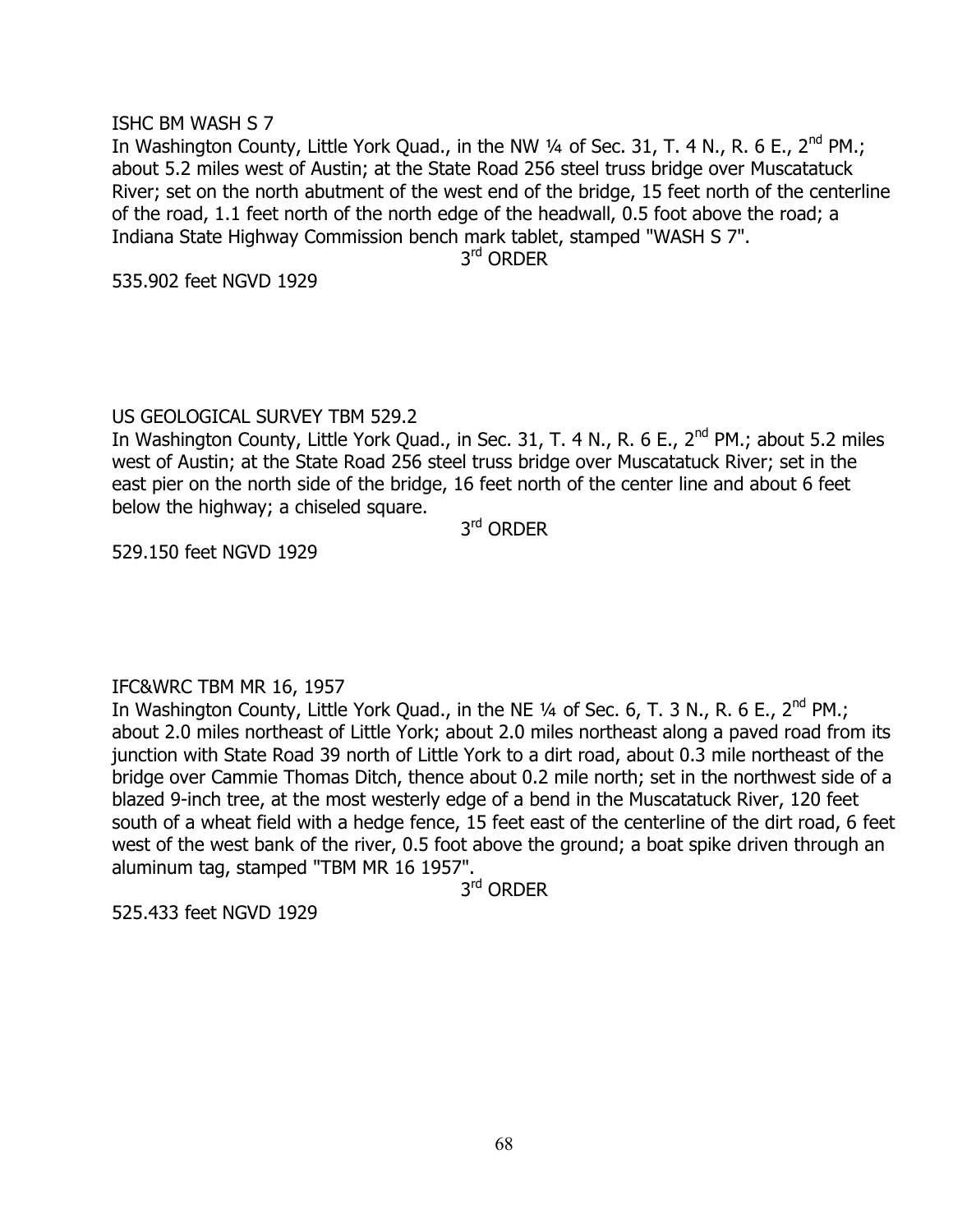#### IF IFC&WRC TBM MR 15, 1957

In Jackson County, Little York Quad., in the NE 1/4 of Sec. 6, T. 3 N., R. 5 E., 2<sup>nd</sup> PM.; about 4.9 miles west of Austin; 4.2 miles west along State Road 256 from its junction with US 31 in Austin to a crossroads, thence 0.27 mile south to a T-road west, thence 0.3 mile west to a Troad south, thence 0.4 mile south and west to a steel truss bridge over Muscatatuck River; set in the northwest pier, 10 feet west of the centerline of the road, 3 feet north of a 3-foot Oak Tree, 1 foot below the bridge floor, 0.9 foot north of the south edge and 0.4 foot east of the west edge of the pier; a chiseled triangle.

3<sup>rd</sup> Order

527.592 feet NGVD 1929

#### IFC&WRC TBM MR 14, 1957

In Jackson County, Little York Quad., in the SW 1/4 of Sec. 32, T. 4 N., R. 6 E., 2<sup>nd</sup> PM.; about 4.5 miles west of Austin; 4.2 miles west along State Road 256 from its junction with US 31 in Austin to a crossroads, thence 0.27 mile south to a "T"-road west; set in the west side of a 12 inch tree, in the northeast ¼ of the junction, 28 feet east of power pole # EC 178 E 3, 20 feet north of the centerline of the road west, 13 feet east of the centerline of the north-south road, level with the road, about 1 foot above the ground; a boat spike driven through an aluminum tag, stamped "TBM 14 1957". 546.270 feet NGVD 1929

USCE BM M 25

In Jackson County, Little York Quad., in the NW 1/4 of Sec. 32, T. 4 N., R. 6 E., 2<sup>nd</sup> PM.; about 4.3 miles west of Austin; 4.2 miles west along State Road 256 from its junction with US 31 in Austin to a crossroads, thence 0.2 mile north to a "T"-road east, in the northwest 1/4 of the junction, 45 feet north of the centerline of the road east, 35 feet west of the centerline of the north-south road, 1.1 feet above the ground, about 1 foot above the road; a US Corps of Engineers pipe and cap, stamped "M 25". 552.294 feet NGVD 1929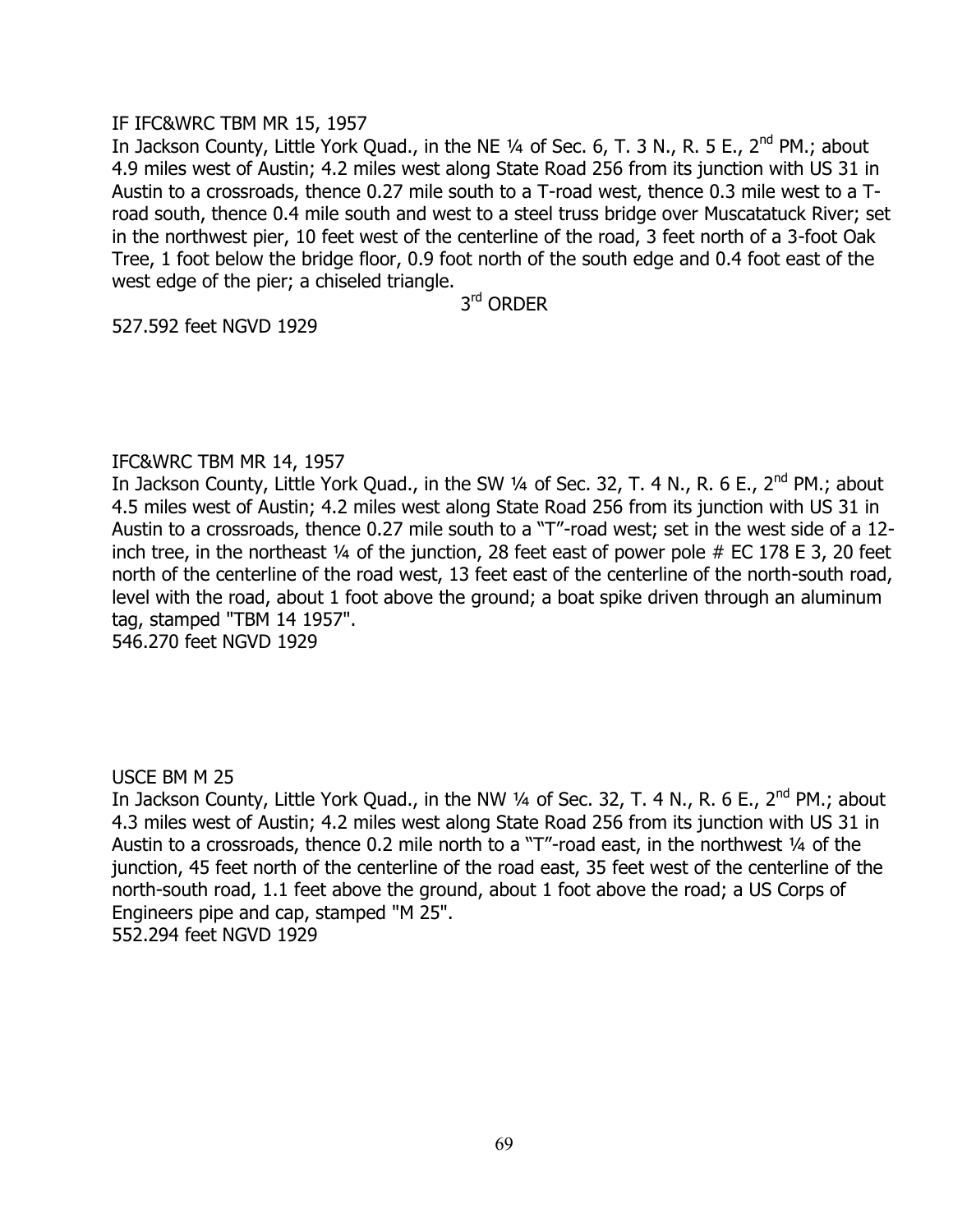#### IFC&WRC TBM MR 17, 1957

In Jackson County, Little York Quad., in the SW 1/4 of Sec. 32, T. 4 N., R. 6 E., 2<sup>nd</sup> PM.; about 4.5 miles west of Austin; 4.5 miles west along State Road 256 from its junction with US 31 in Austin to a crossroads, thence 0.4 mile south, thence 0.1 mile east along a gravel road to the junction with a trail leading south; set in the south side of a 36-inch tree, 15 feet north of the centerline of the gravel road, about 1 foot above the ground; a boat spike driven through an aluminum tag, stamped "TBM MR 17 1957".

531.716 feet NGVD 1929

# IFC&WRC TBM MR 18, 1957

In Jackson County, Scottsburg Quad., in the SE 1/4 of Sec. 32, T. 4 N., R. 6 E., 2<sup>nd</sup> PM.; about 3.6 miles west of Austin; 3.6 miles west along State Road 256 from its junction with US 31 in Austin to a crossroads, thence 0.45 mile south to an east-west road, thence 0.1 mile east to near a steel culvert; set in the south side of a 24-inch tree, 100 feet west of the junction of a farm road south, 75 feet east of the culvert, 16 feet north of the centerline of the east-west road, 1.5 feet above the road, 0.5 foot above the ground; a boat spike driven through an aluminum tag, stamped "TBM MR 18 1957". 531.369 feet NGVD 1929

US GEOLOGICAL SURVEY TBM 530.1

In Scott County, in the SE  $\frac{1}{4}$  of Sec. 4., T. 3 N., R. 6 E., 2<sup>nd</sup> PM.; about 4.3 miles southwest of Austin; at the 400 West Road concrete bridge over McClain Ditch; set in the northwest wingwall; a chiseled square. 530.10 feet NGVD 1929

# US GEOLOGICAL SURVEY BM 56 CH 1943

In Jackson County, Scottsburg Quad., in the SW 1/4 of Sec. 29, T. 4 N., R. 6 E., 2<sup>nd</sup> PM.; about 4 miles west of Austin; 4 miles west along State Road 256 from its junction with US 31 in Austin to a crossroad, thence 0. 5 mile north; set in the top of a concrete post, at a fence corner, at the point of intersection of the centerline tangent, at a right angle turn in the road; a US Geological Survey bench mark tablet stamped, "56 CH 1943 546". 546.075 feet NGVD 1929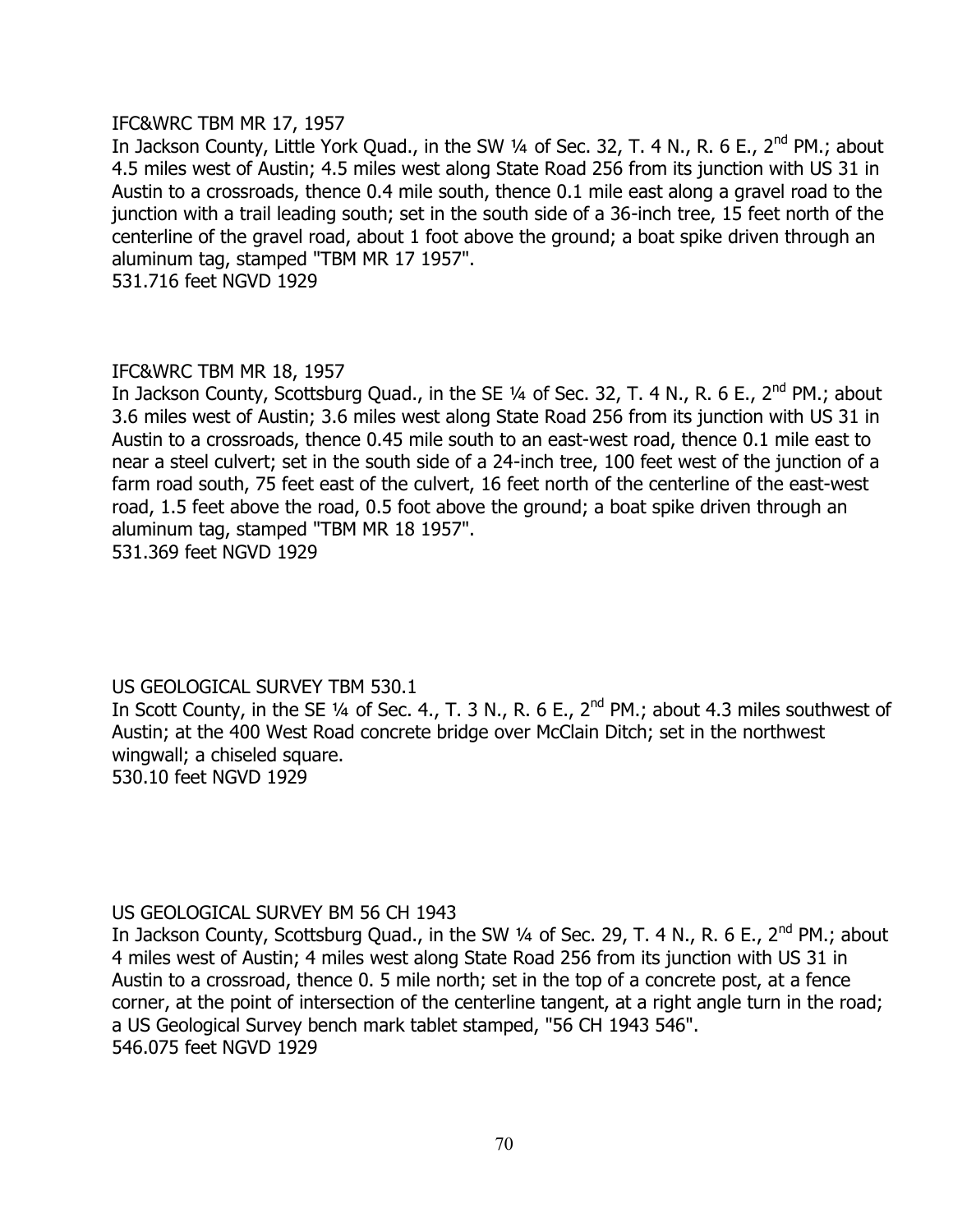#### IFC&WRC TBM MR 19, 1957

In Jackson County, Scottsburg Quad., in the SE 1/4 of Sec. 32, T. 4 N., R. 6 E., 2<sup>nd</sup> PM.; about 3.4 miles west of Austin; 3.4 miles west along State Road 256 from its junction with US 31 in Austin to a "T"-road south; set in the west headwall of a concrete pipe culvert, in the southwest quarter of the junction, 27 feet south of the centerline of the road south, 3.3 feet south of the north edge of the headwall; a chiseled triangle. 548.305 feet NGVD 1929

# ISHC BM SCOTT S 9

In Jackson County, Scottsburg Quad., in the NW  $\frac{1}{4}$  of Sec. 33, T. 4 N., R. 6 E., 2<sup>nd</sup> PM.; about 3.2 miles west of Austin; at the State Road 256 concrete bridge over Five Branch; set in the north wingwall, 23 feet north of the centerline of State Road 256, 5 feet east of the centerline of the bridge, and 3.4 feet below the north headwall; a Indiana State Highway bench mark tablet, stamped "SCOTT S 9". 531.503 feet NGVD 1929

# ISHC BM SCOTT S 13

In Jackson County, Scottsburg Quad., in Sec. 34, T. 4 N., R. 6 E., 2<sup>nd</sup> PM.; about 2.1 miles west of Austin; at the State Road 256 bridge over Muscatatuck River; set in the northeast concrete abutment of the bridge; a Indiana State Highway bench mark tablet, stamped "SCOTT S 13".

536.748 feet NGVD 1929

# IFC&WRC TBM MR 25, 1957

In Jackson County, Crothersville Quad., in the NW 1/4 of Sec. 13, T. 4 N., R. 6 E., 2<sup>nd</sup> PM.; about 2.0 miles southeast of Crothersville; about 2.0 miles east and south along an asphalt road (600 South Road) from its junction with US 31 in Crothersville to near a steel truss bridge over Muscatatuck River; set in the north side of a 6-inch tree, 44 feet west of the west end of the bridge, 23 feet south of the centerline of the road, 2 feet below the road, 1 foot above the ground; a boat spike driven through an aluminum tag, stamped "TBM MR 25 1957". 538.804 feet NGVD 1929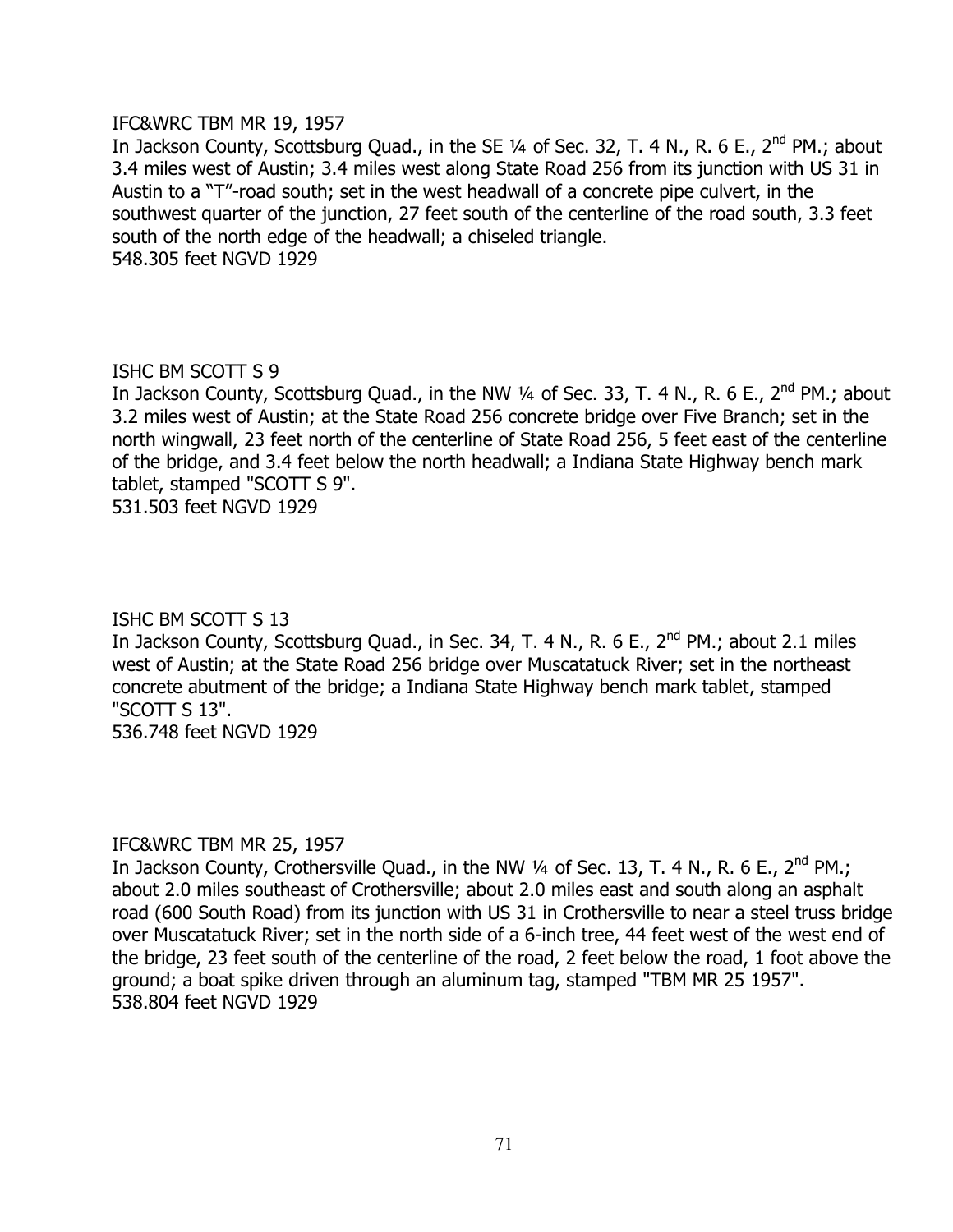#### USC&GS BM K 60, 1934

In Jackson County, Crothersville Quad., in the SW 1/4 of Sec. 23, T. 4 N., R. 6 E., 2<sup>nd</sup> PM.; about 2.1 miles southeast of Crothersville; at the Pennsylvania Railroad bridge over Muscatatuck River; set in the top of the east end of the north abutment, 400 feet north of the river, 8 feet east of the east rail, 1.5 feet below the top of the railway; a US Geological Survey bench mark tablet, stamped "K 60 1934". 547.512 feet NGVD 1929

#### IFC&WRC TBM MR 20, 1957

In Jackson County, Crothersville Quad., in the NW 1/4 of Sec. 23, T. 4 N., R. 6 E., 2<sup>nd</sup> PM.; about 1.3 miles southeast of Crothersville; 1.3 miles southeast along US 31 from the main crossroad in Crothersville to a junction with a paved road east (700 South Road), thence east to a small concrete culvert; set in the southeast headwall, 600 feet west of the Muscatatuck Motel, 40 feet south of the motel sign, 37 feet east of the centerline of the paved road; a chiseled triangle.

561.122 feet NGVD 1929

#### IFC&WRC TBM MR 21, 1957

In Jackson County, Crothersville Quad., in the SE 1/4 of Sec. 14, T. 4 N., R. 6 E., 2<sup>nd</sup> PM.; about 1.3 miles southeast of Crothersville; about 1.3 miles southeast along US 31 from the main crossroad in Crothersville to a junction with a paved road east (700 South Road), thence 0.3 mile east to a turn north (1150 East Road); set in the west side of power pole #732/615, about 0.2 mile east of the Muscatatuck Motel, 53 feet north of the centerline of the northsouth road, level with the top of the road, 1 foot above the ground; a boat spike driven through an aluminum tag, stamped "TBM MR 21 1957". 563.841 feet NGVD 1929

#### IFC&WRC TBM MR 22, 1957

In Jackson County, Crothersville Quad., in the SE 1/4 of Sec. 14, T. 4 N., R. 6 E., 2<sup>nd</sup> PM.; about 1.3 miles southeast of Crothersville; 1.3 miles southeast along US 31 from the main crossroad in Crothersville to a junction with a paved road east (700 South Road), thence 0.3 mile east to a turn north (1150 East Road), thence 0.45 miles north along a gravel road past a wooden bridge to a power pole; set in the west side of the pole, 16 feet east of the centerline of the road, 6 feet north of the north end of the bridge, 1.8 feet above the ground, 1 foot above the road; a boat spike driven through an aluminum tag, stamped "TBM MR 22 1957". 538.417 feet NGVD 1929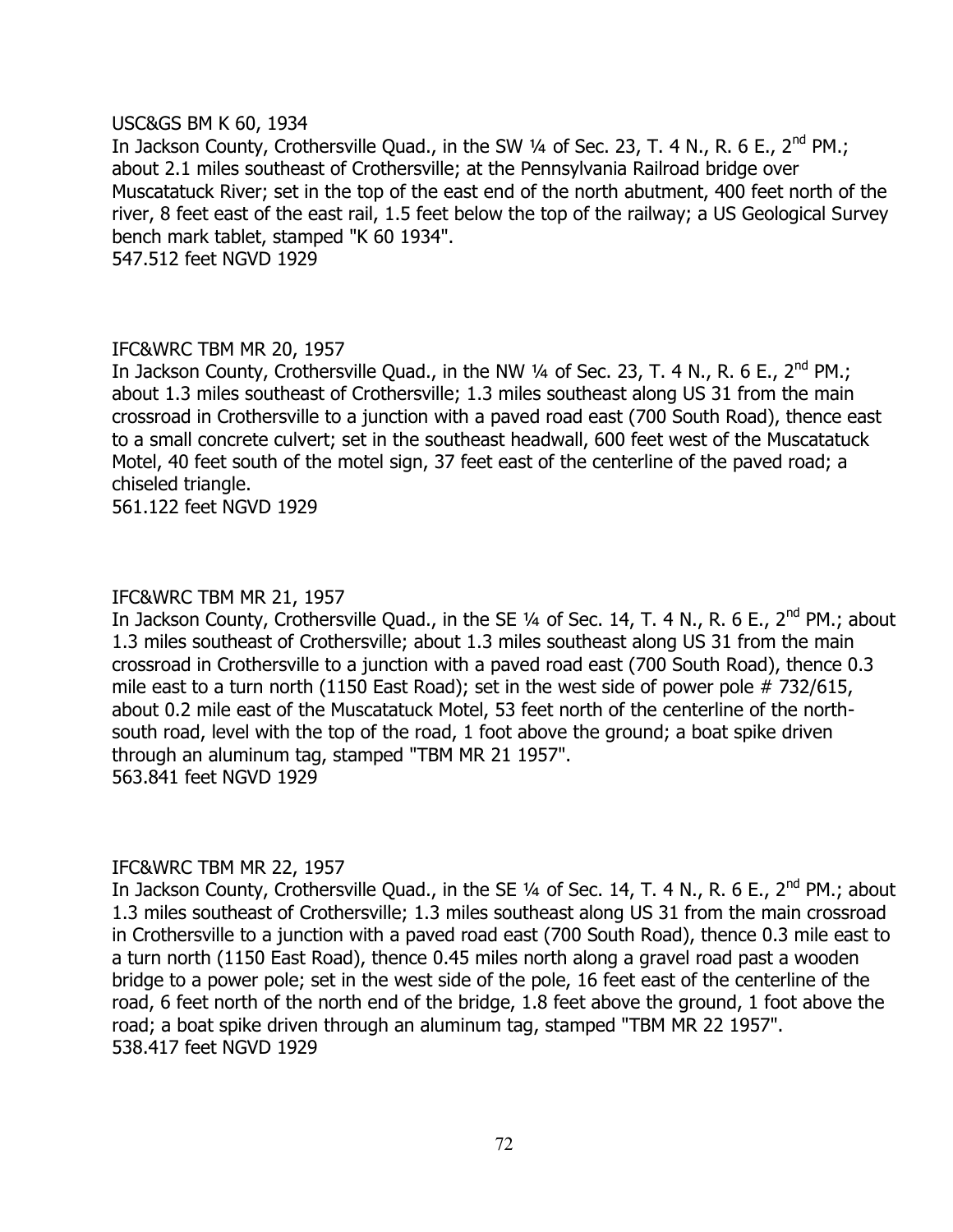#### IFC&WRC TBM MR 23, 1957

In Jackson County, Crothersville Quad., in the NE  $\frac{1}{4}$  of Sec. 14, T. 4 N., R. 6 E., 2<sup>nd</sup> PM.; about 0.5 mile east of Crothersville; at the intersection of 600 South Road and 1150 East Road; set in the east side of power pole  $#$  UC 49 E 49 with two guy wires, in the southeast  $\frac{1}{4}$ of the junction, 20 feet south of the center line of 600 South Road, 18 feet east of the center line of 1150 East Road, 10.4 feet northeast of a metal "STOP" and road sign post, 1.7 feet above ground; a boat spike driven through an aluminum tag, stamped "TBM MR 23 1957". Elevation adjusted 8/88 RWW 551.866 feet NGVD 1929 168.209 meters NGVD 1929

551.452 feet NAVD 1988 168.083 meters NAVD 1988

# IFC&WRC TBM MR 24, 1957

In Jackson County, Crothersville Quad., in the NW 1/4 of Sec. 13, T. 4 N., R. 6 E., 2<sup>nd</sup> PM.; about 1.3 miles east of Crothersville; at the "T"-road intersection of 600 South Road and 1200 East Road; set in the north side of a telephone pole  $#$  3604, in the southeast  $\frac{1}{4}$  of the junction, about 140 feet southeast of a white frame house, 44 feet east of the center line of 1200 East Road, 12 feet south of the center line of 600 South Road, 1.5 feet above the road, 2 feet above the ground; a boat spike driven through an aluminum tag, stamped "TBM MR 24 1957".

565.264 feet NGVD 1929

# IFC&WRC TBM MR 39, 1957

In Jackson County, in SE 1/4 of Sec. 1, T. 4 N., R. 6 E.,  $2^{nd}$  PM.; about 2.5 miles northeast of Crothersville; 0.9 mile east and north along 525 South Road from its "T" road intersection with 1200 East Road to a turn east (475 South Road); set in the northwest side of a 17-inch Burr Oak tree, in the southwest ¼ of the junction, 27 feet south of the center line of the east-west road, 22 feet east of the north-south road, 1.3 feet above the ground; a boat spike driven through an aluminum tag, stamped "TBM MR 39 1957". 573.587 feet NGVD 1929

# ISHC BM 36 S 48

In Jackson County, Medora Quad., in the SW  $\frac{1}{4}$  of Sec. 36, T. 5 N., R. 3 E., 2<sup>nd</sup> PM.; about 1.4 miles southeast of Medora; at the State Road 235 five-span bridge over the East Fork White River; set in the top of the northwest wingwall of the bridge, 17.9 feet north of the center line of the highway, 2.1 feet east of the west face of the wingwall, 0.9 foot above the highway; a Indiana State Highway Commission brass bench mark, stamped "36 S 48". 541.114 feet NGVD 1929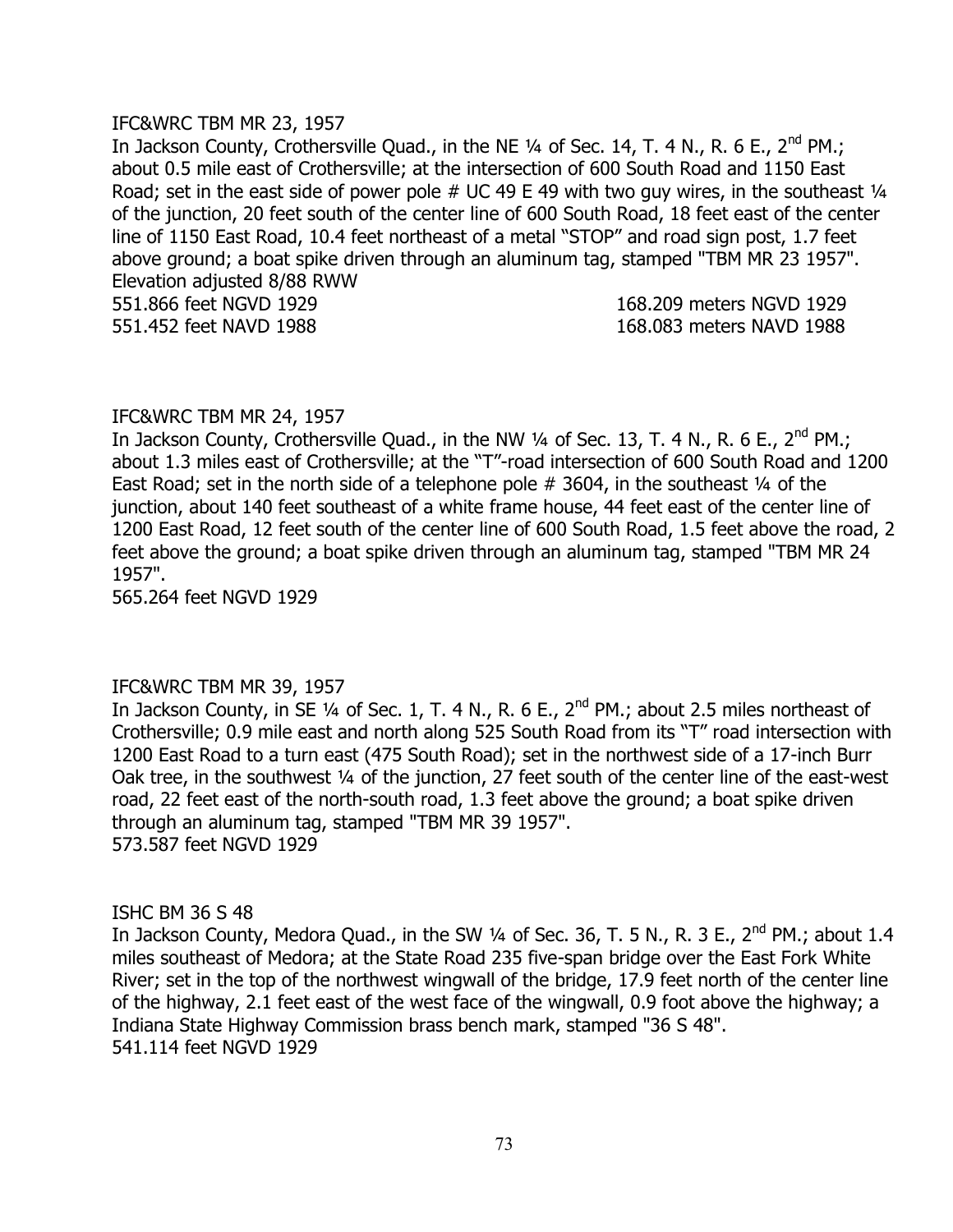#### ISHC BM JACK S 44

IN Jackson County, Seymour Quad., in the E  $1/2$  of Sec. 11, T. 6 N., R. 5 E., 2<sup>nd</sup> PM.; about 2.4 miles northwest of Seymour; at the State Road 258 bridge over the East Fork White River; set in the top of the northwest wingwall of the bridge, 22.1 feet north of the center line of the highway, 5.9 feet west of the east face of the wingwall, about level with the highway; a Indiana State Highway Commission brass bench mark, stamped "JAC S 44". 577.687 feet NGVD 1929

# IFC&WRC BM JAC 43, 1973

In Jackson County, Tampico Quad., in the SW  $\frac{1}{4}$  of Sec. 8, T. 4 N., R. 6 E., 2<sup>nd</sup> PM.; about 3.8 miles east of Tampico; 0.5 miles southeast along State Road 39 from its intersection with a crossroad in Tampico to a "T" road to the east (600 South Road), thence 3.7 miles east to the 600 South Road concrete bridge over Riders Ditch; set in the top of the north end of the east concrete bridge seat, 13.5 feet north of the center line of the road, 2.8 feet below the road, 0.5 foot east of the west face of the abutment; a Indiana Flood Control and Water Resources Commission brass bench mark tablet, stamped "JAC 43 1973". 504.804 feet NGVD 1929

## IFC&WRC BM JAC 44, 1973

In Jackson County, Crothersville Quad., in the SW 1/4 of Sec. 9, T. 4 N., R. 6 E., 2<sup>nd</sup> PM.; about 1.2 miles west of Crothersville; at the Main Street (600 South Road) twin cmp culvert over Grassy Creek; set in the top of the east end of the south concrete headwall of the culvert, 16.4 feet south of the center line of the road, 3.0 feet west of the east end of the headwall, 0.95 foot north of the south face of the headwall, about 0.5 foot below the road; a Indiana Flood Control and Water Resources Commission brass bench mark tablet, stamped "JAC 44 1973". NOTE: stamping is messed up  $-$  hit by a mower.

527.645 feet NGVD 1929 160.827 meters NGVD 1929

#### USED BM M 57

In Jackson County, Crothersville Quad., in SW 1/4 of Sec. 28, T. 5 N., R. 6 E., 2<sup>nd</sup> PM.' about 1.9 miles southwest of Uniontown; at the 300 South Road one-span pony truss bridge over Riders Ditch; set near the northwest corner of the bridge, 17.4 feet north of the west end of the north steel truss, 11 feet east of the east face of a farm field, 0.9 foot above the ground; a US Engineering Department 5-inch steel cap stamped, "M 57". 534.416 feet NGVD 1929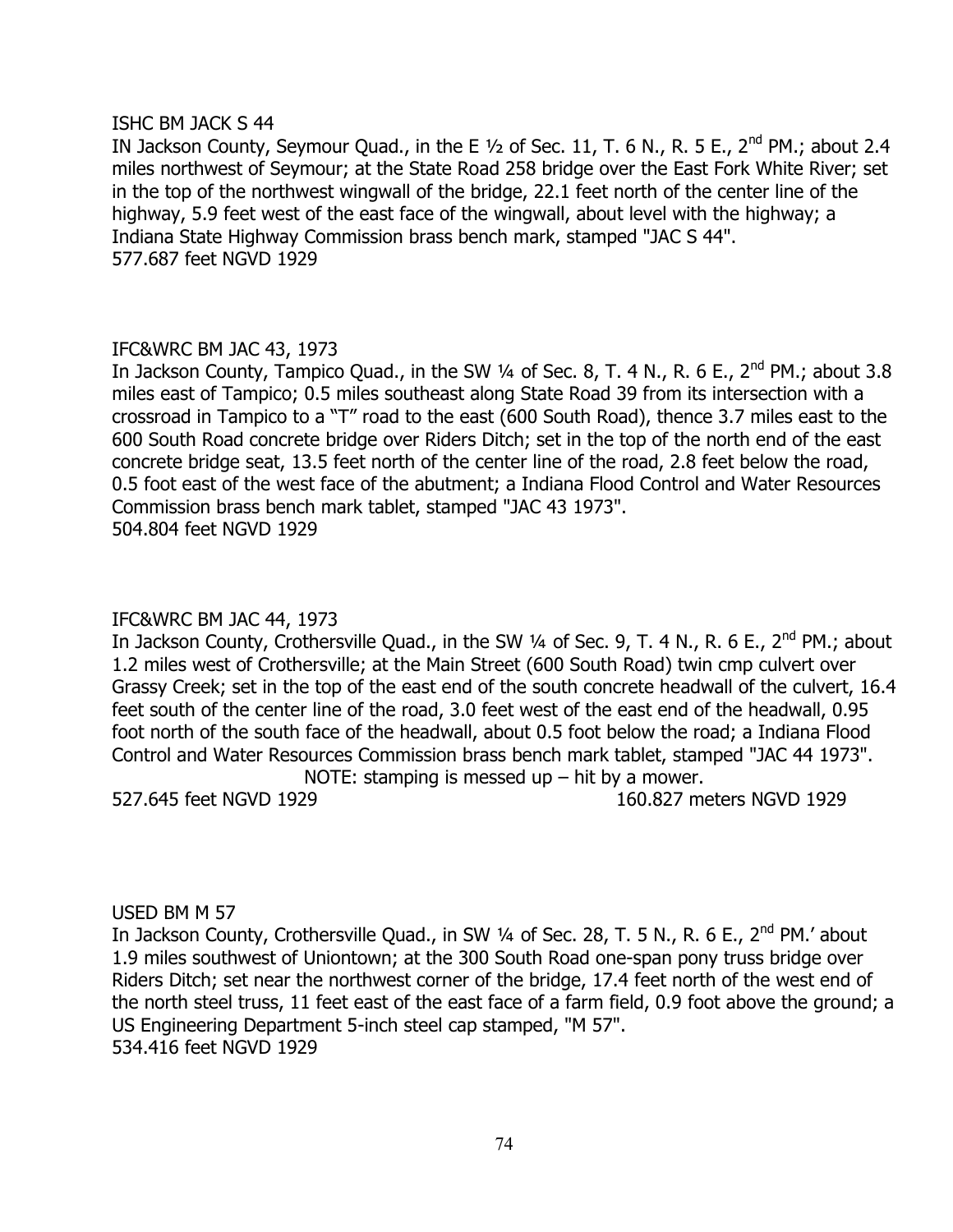### US GEOLOGICAL SURVEY RM

In Jackson County, Crothersville Quad., in the SW 1/4 of Sec. 28, T. 5 N., R. 6 E., 2<sup>nd</sup> PM.; about 1.9 miles southwest from Uniontown; at the 300 South Road one-span pony truss bridge over Riders Ditch; set in the top of the southwest tubular pier, 10.2 feet of the center of the road, 1.1 feet below the road, 0.6 foot east of the west end of the bridge; a chiseled cross.

533.324 feet NGVD 1929

### ISHC BM JACK S-39

IN Jackson County, Crothersville Quad., in the NE  $\frac{1}{4}$  of, Sec. 28, T. 5 N., R. 6 E., 2<sup>nd</sup> PM.; about 1.8 miles west of Uniontown; at the State Road 250 concrete bridge over the Vernon Fork Muscatatuck River of Muscatatuck River; set in the top of the northwest wingwall of the bridge, 15.6 feet north of the centerline of the highway, 1.3 feet west of the east face of the wingwall, about level with the highway; a Indiana State Highway Commission brass bench mark tablet, stamped "JACK S-39".

539.131 feet NGVD 1929

#### ISHC BM JACK S 40

In Jackson County, Crothersville Quad., in the SW 1/4 of Sec. 21, T. 5 N., R. 6 E., 2<sup>nd</sup> PM.; about 2.1 miles northwest from Uniontown; at the State Road 250 concrete bridge over Riders Ditch; set in the top of the northwest wingwall of the bridge 16 feet north of the center line of the highway, 1.3 feet west of the east face of the wingwall, about level with the highway; a Indiana State Highway Commission brass bench mark tablet, stamped "JACK S 40". 539.510 feet NGVD 1929

# ISHC BM JACK S-17

In Jackson county, Chestnut Ridge Quad., in the NW 1/4 of Sec. 2, T. 5 N., R. 6 E., 2<sup>nd</sup> PM.; about 5.5 miles southeast of Seymour; at the I-65 bridge over the Vernon Fork Muscatatuck River of Muscatatuck River; set in the top of the southwest end of the abutment of the south bound bridge, 18.8 feet northwest of the southeast end of the bridge, 17.9 feet southwest of the center line of the south bound highway, 5.1 feet below the highway, 0.6 foot southeast of the northwest face of the abutment; a Indiana State Highway brass bench mark tablet, stamped "JACK S-17".

554.137 feet NGVD 1929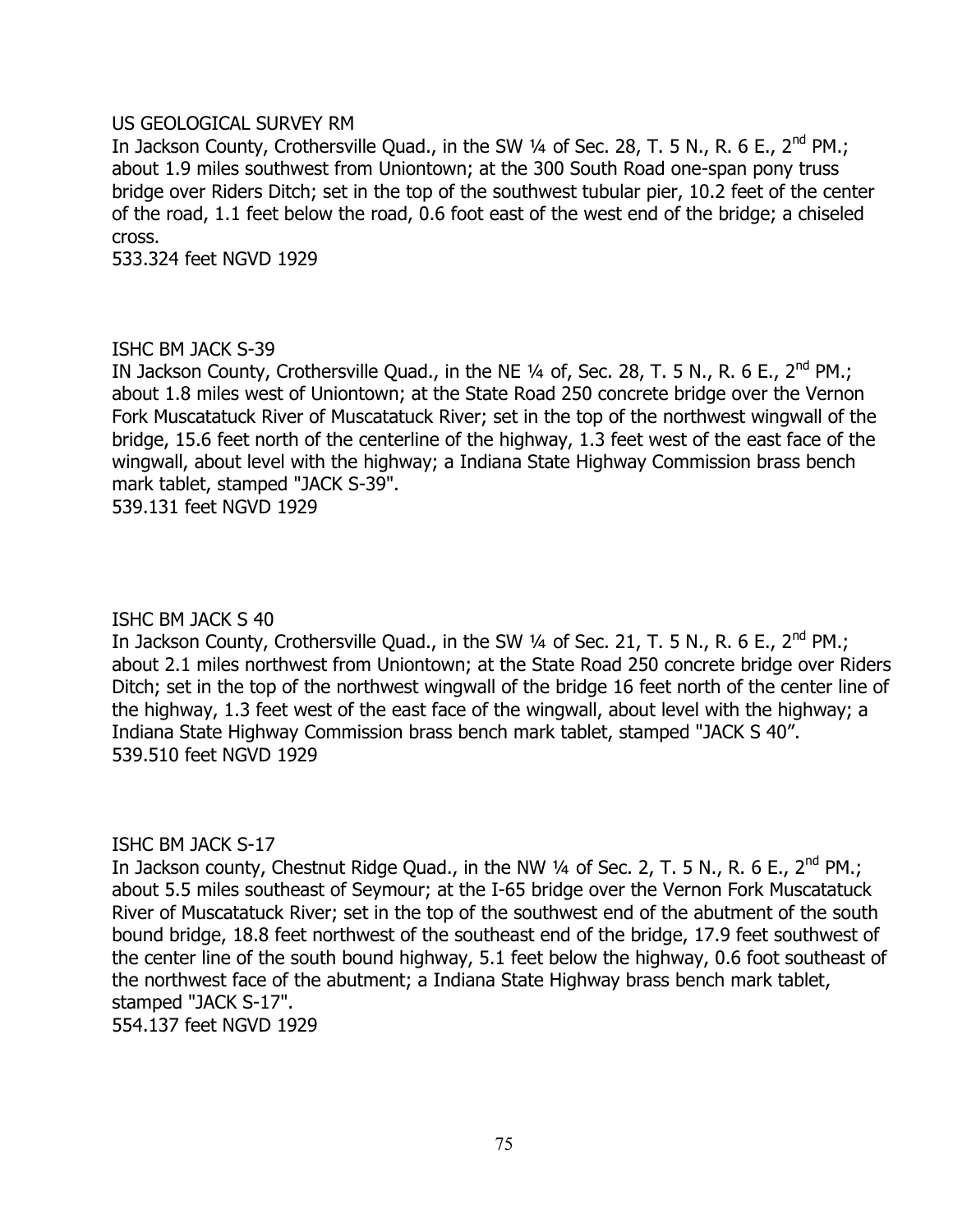### ISHC BM JACK S-18

In Jackson County, Chestnut Ridge Quad., in the NW 1/4 of Sec. 2, T. 5 N., R. 6 E., 2<sup>nd</sup> PM.; about4.2 miles southeast of the post office in Seymour; 3.5 miles south along I-65 from its junction with US 50 (US 31 A) east of Seymour to an over flow bridge over the Vernon Fork Muscatatuck River; set in the top of the southwest end of the southeast abutment of the bridge, 17.9 feet northwest of the southeast end of the bridge, 4.1 feet below the highway, 0.6 foot southeast of the northwest face of the abutment; a Indiana State Highway Commission brass bench mark tablet, stamped "JACK S-18". 551.518 feet NGVD 1929

# ISHC BM JACK S 19

In Jackson County, Chestnut Ridge Quad., in the SW  $\frac{1}{4}$  of Sec. 35 T. 6 N., R. 6 E., 2<sup>nd</sup> PM.; about 3.7 miles southeast of the post office in Seymour; at the I 65 bridge over Mutton Creek Ditch; set in the top of the southwest end of the southeast abutment of the south bound bridge, 17.2 feet southwest of the center line of the south bound highway, 17.9 feet northwest of the southeast end of the bridge, 4.4 feet below the highway, 0.4 foot southeast of the northwest face of the abutment; a Indiana State Highway Commission brass bench mark tablet stamped, "JACK S-19". 552.770 feet NGVD 1929

# ISHC JACK S 20

In Jackson County, Chestnut Ridge Quad, in the NE 1/4 of Sec. 14, T. 6 N., R. 6 E., 2<sup>nd</sup> P.M.; about 2.0 miles east of Seymour; at the US 50 bridge over Mutton Creek; set in the top of the northwest wingwall of the bridge, 22.0 feet north of the center line of US 50, 1.5 feet north of the north guardrail, 0.6 foot above the level of the road; a Indiana State Highway Commission brass bench mark tablet.

2<sup>nd</sup> ORDER

558.120 feet NGVD 1929 170.1152 meters NGVD 1929

# DNR TBM SB 1, 1990

In Jackson County, Chestnut Ridge Quad, in the SE 1/4 of Sec. 15, T. 6 N., R. 6 E., 2<sup>nd</sup> PM.; at Seymour; near the intersection of US 50 and US 31, about 450 feet west of the intersection of the highways; set in the north side of PSCI power pole 731-033, 60.0 feet north of the center line of the west bound US 50, 1.8 feet southwest of a right-of-way marker, 2.8 feet south of a concrete corner post, about 0.6 foot above the ground; a railroad spike and aluminum tag, stamped "SB 1 1990".

2<sup>nd</sup> ORDER

618.316 feet NGVD 1929 178.9707 meters NGVD 1929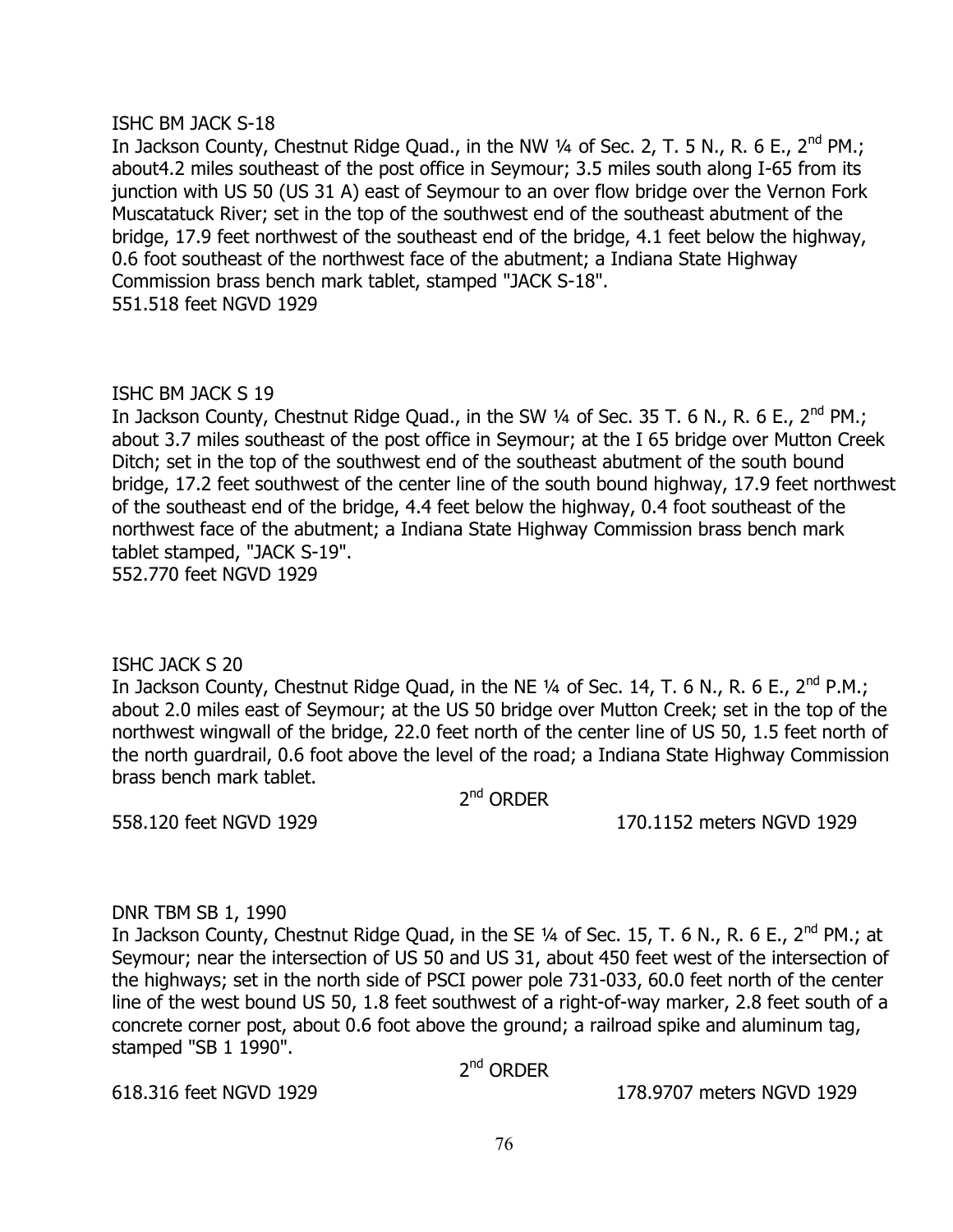#### DNR BM JAC 54, 1990

In Jackson County, Chestnut Ridge Quad, in the SW  $\frac{1}{4}$  of Sec. 15, T. 6 N., R. 6 E., 2<sup>nd</sup> PM.; at Seymour; about 0.5 mile west of the intersection of I-65 and US 50, at the US 50 bridge over an unnamed tributary of Sandy Branch; set in the east abutment of the bridge, 22.5 feet north of the center line of the west bound lane of US 50, 2.0 feet west of the east expansion joint of the bridge, 0.5 foot north of the north guardrail, 2.5 feet below the level of the road; a Department of Natural Resources control station tablet, stamped "JAC 54 1990".

2<sup>nd</sup> ORDER

586.845 feet NGVD 1929 178.9707 meters NGVD 1929

# USC&GS BM C 92, 1938

In Jackson County, Chestnut Ridge Quad, in the NW 1/4 of Sec. 15, T. 6 N., R. 6 E., 2<sup>nd</sup> PM.; at Seymour; about 0.5 mile west-southwest along the B&O Railroad from the I 65 overpass over the tracks and about 290 feet east-northeast from a road crossing, at culvert #85.25 over an unnamed tributary of Sandy Branch; set in the top concrete step of the northeast wing wall, 9 feet north of the north rail, and about 2 feet lower than the track; a US Coast & Geodetic Survey bench mark tablet, stamped "C 92 1938".

2<sup>nd</sup> ORDER

596.639 feet NGVD 1929 181.8560 meters NGVD 1929

# USC&GS BM B 92, 1938

In Jackson County, Chestnut Ridge Quad, in the NW 1/4 of Sec. 16 T. 6 N., R. 6E., 2<sup>nd</sup> PM.; at Seymour; about 1.4 miles west-southwest along the B&O Railroad from the I 65 overpass over the tracks and about 340 feet east-northeast of a road crossing, at the top culvert #86.12 over Sandy Branch; set in the top step of the northeast wing wall, 28 feet north of the north rail of the main track, 10 feet north of the north rail of the side track, and about 1.5 feet lower than the tracks; a US Coast & Geodetic Survey bench mark tablet stamped, "B 92 1938".

2<sup>nd</sup> ORDER

601.157 feet NGVD 1929 183.2330 meters NGVD 1929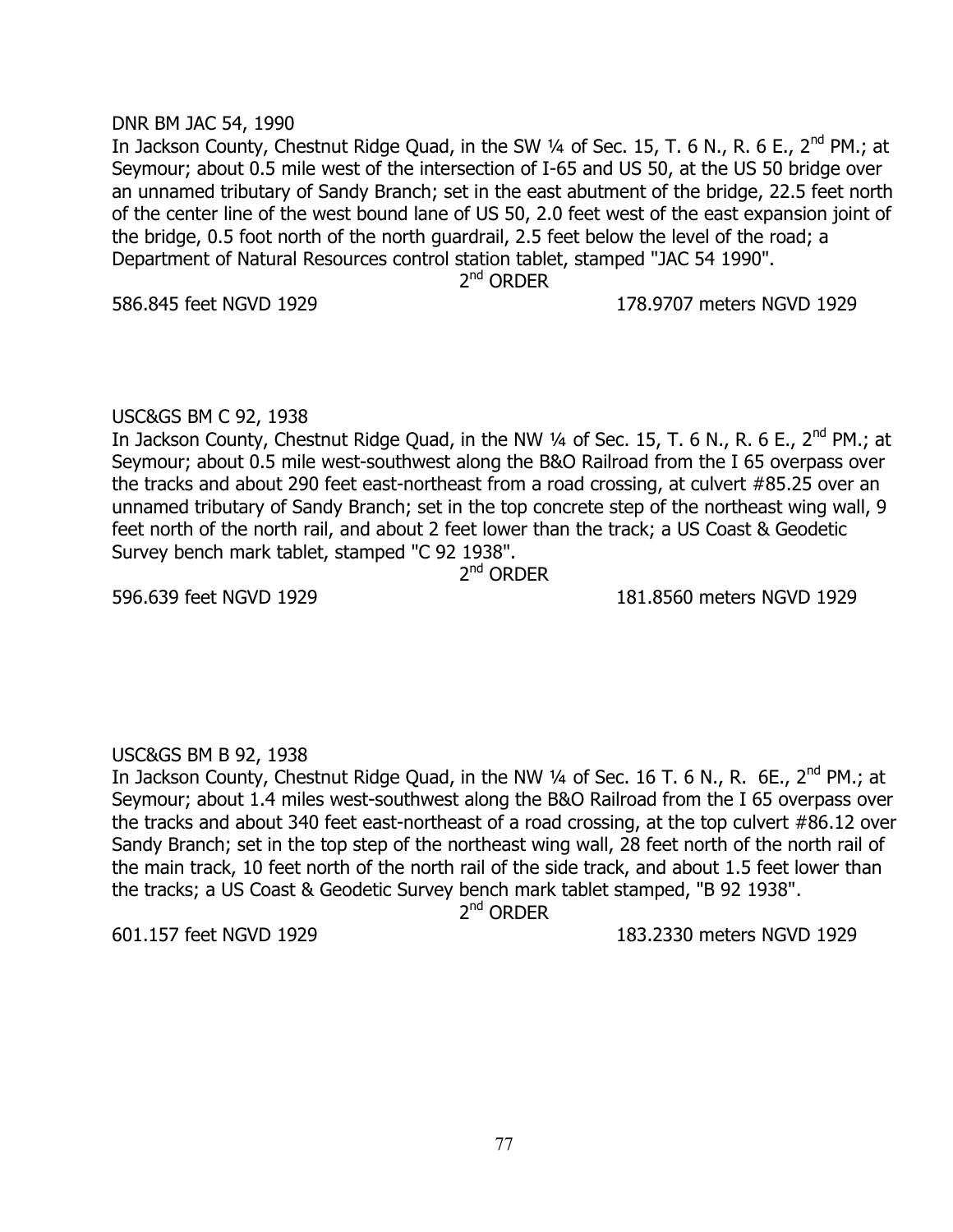#### DNR TBM SB 2, 1990

In Jackson County, Chestnut Ridge Quad,, in the SE 1/4 of Sec. 16, T. 6 N., R. 6 E., 2<sup>nd</sup> PM.; at Seymour; near the intersection of US 50 and 950 East Road; set in the north side of the PCSI utility pole number 283-868, 47.5 feet south of the center line of the eastbound lane of US 50, 40.5 feet east of the center line of 950 East Road, 8.2 feet southeast of the right-of-way marker, 0.7 foot above the level of the ground; a railroad spike driven through an aluminum tag, stamped "SB 2 990".

2<sup>nd</sup> ORDER

591.370 feet NGVD 1929 180.2499 meters NGVD 1929

### DNR BM JAC 55, 1990

In Jackson County, Chestnut Ridge Quad, in the NE  $\frac{1}{4}$  of Sec. 21, T. 6 N., R. 6 E., 2<sup>nd</sup> PM.; at Seymour; about 0.2 miles south of the intersection of US 50 and 950 East Road on the east side of Seymour near the 950 East Road bridge over Sandy Branch; 19.0 feet north of the northeast end of the bridge abutment, 16.0 feet east of the center line of the road, about 0.5 foot below the level of the road, level with the ground; a Department of Natural Resources control station tablet, stamped "JAC 55 1990".

2<sup>nd</sup> ORDER

580.879 feet NGVD 1929 177.0522 meters NGVD 1929

# DNR BM JAC 56, 1990

In Jackson County, Chestnut Ridge Quad, in the NE  $\frac{1}{4}$  of Sec. 28, T. 6 N., R. 6 E., 2<sup>nd</sup> PM.; about 1.0 mile southeast of Seymour; at the 400 North bridge over Sandy Branch; set in the top of the southwest concrete wingwall, 370 feet east of the intersection of 400 North Road and 975 East Road, 13.0 feet south of the centerline of the bridge, 1.5 feet south of the south guardrail; a Department of Natural Resources control station tablet, stamped "JAC 56 1990". 2<sup>nd</sup> ORDER

564.922 feet NGVD 1929 172.1887 meters NGVD 1929

# DNR TBM SB 3, 1990

In Jackson County, Chestnut Ridge Quad, in the NE  $\frac{1}{4}$  of Sec. 28, T. 6 N., R. 6 E., 2<sup>nd</sup> PM.; about 2.5 miles southeast of Seymour; near the intersection of 975 East Road and 340 North Road; set in the south side of PSCI utility pole #732-479, 270 feet west of the center line of 975 East Road, 16.0 feet north of the centerline of 340 North Road, 15.5 feet east of the center line of driveway to the Nowling residence (80A 340 North Road), and 0.6 foot above the ground; a railroad spike driven through an aluminum tag, stamped "SB 3 1990".

2<sup>nd</sup> ORDER

588.167 feet NGVD 1929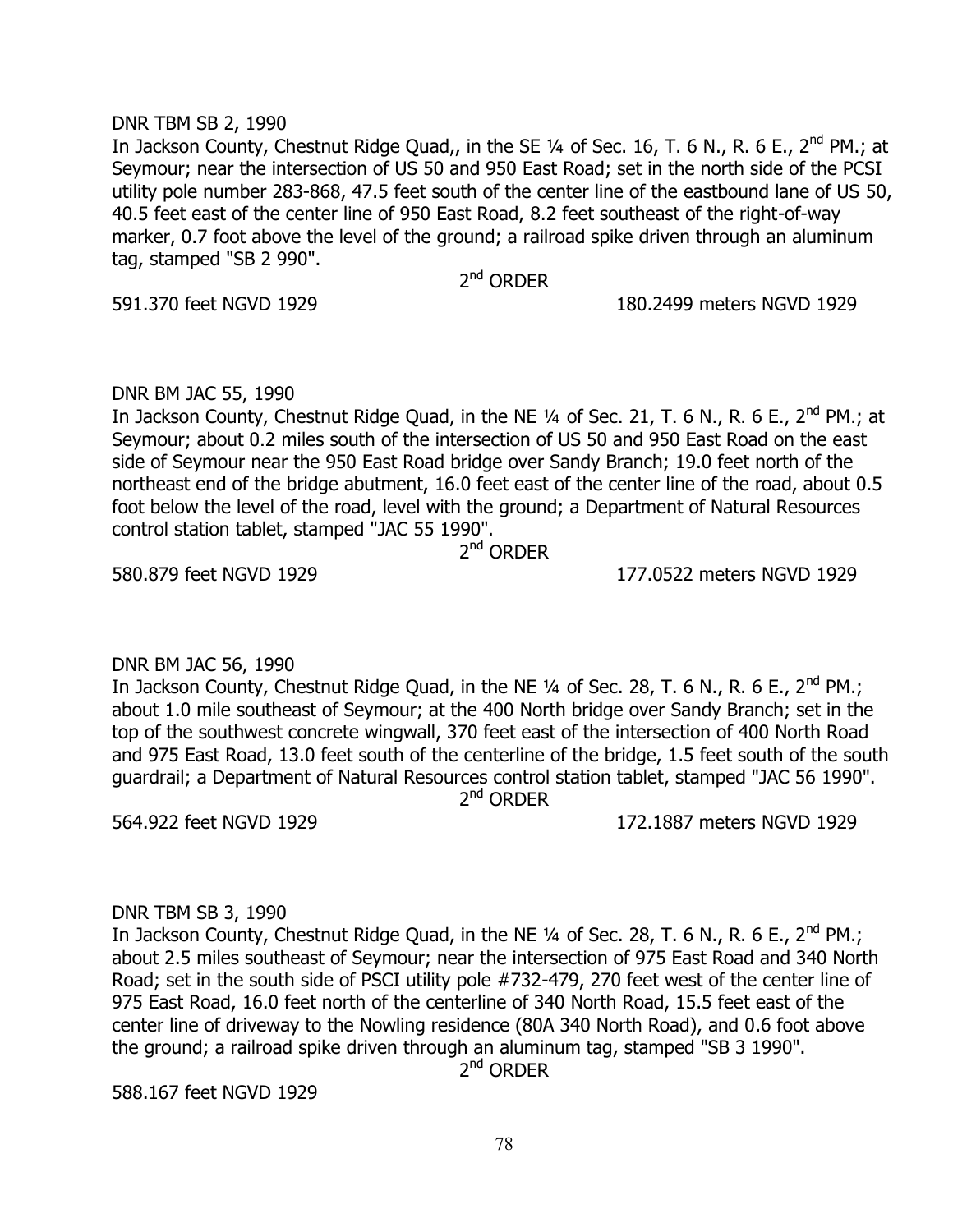#### DNR BM JAC 57, 1990

In Jackson County, Chestnut Ridge Quad, in the NE 1/4 of Sec. 27, T. 6 N., R. 6 E. 2<sup>nd</sup> PM.; about 2.0 miles east-southeast of Seymour; about 2 miles southeast and south along 1040 East Road (I-65 frontage road) from the I-65 and US 50 interchange on the east side of Seymour to the 1040 East Road bridge over Sandy Branch; set in the top of the southeast concrete wing wall of the bridge, 14.0 feet east of the centerline of 1040 East Road, 1.0 foot above the level of the road; a Department of Natural Resources control station tablet stamped, "JAC 57 1990".

2<sup>nd</sup> ORDER

557.154 feet NGVD 1929

# ISHC BM JACK S 23

In Jackson County, Chestnut Ridge Quad, in the SE 1/4 of Sec. 27, T. 6 N., R 6 E., 2<sup>nd</sup> PM.; at the I-65 bridge over Sandy Branch; set in the southwest concrete curbing of the bridge, on the southwest corner of the south bound bridge, 22.5 feet west of the centerline of the southbound bridge, 0.5 foot west of the west guardrail, and about 0.7 foot above the level of the road; a Indiana State Highway Commission bench mark tablet. 558.891 feet NGVD 1929

# DNR SB 4, 1990

In Jackson County, Chestnut Ridge Quad, in the NW  $\frac{1}{4}$  of Sec. 34, T. 6 N., R. 6 E., 2<sup>nd</sup> PM.; about 3 miles southeast of Seymour; near the intersection of 1000 East Road and 340 North Road; set in the west side of utility pole #CR3-26N, 99.0 feet north of the center line of 280 North Road, 17.5 feet east of the center line of 1000 East Road, 107 feet south of the center line of a driveway to the Thompson residence (Box 335 1000 E. Rd.), and 0.6 foot above the level of the road; a railroad spike driven through an aluminum tag, stamped "SB 4 1990". 567.875 feet NGVD 1929

# USC&GS BM Q 60 X, 1938

In Jackson County, Chestnut Ridge Quad, in the SE  $\frac{1}{4}$  of Sec. 29, T. 6 N., R. 6 E., 2<sup>nd</sup> PM.; about 2.3 miles south along the Conrail (Pennsylvania) railroad from the station in Seymour to the crossing of 900 East Road, about 200 feet northwest of the railroad crossing at a small bridge. 9.5 feet east of the east rail, 2.7 feet south of the north end of the abutment, and about 1.5 feet higher than the level of the tracks; a US Coast & Geodetic Survey bench mark tablet, stamped "Q 60 X 1934".

582.361 feet NGVD 1929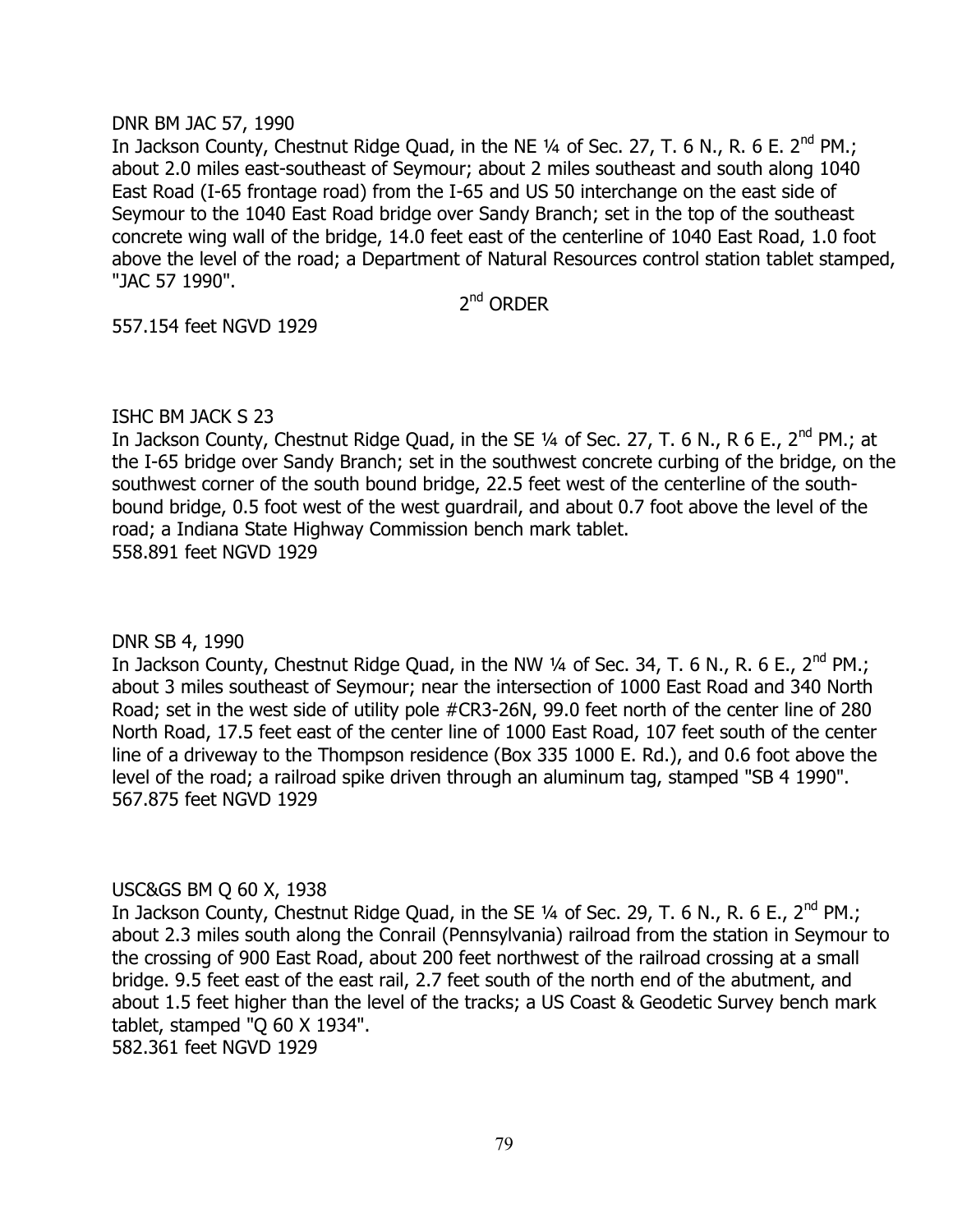### DNR TBM VF 1, 1990

Jackson County, Seymour Quad, in the SE 1/4 of Sec. 7, T. 6 N, R. 6 E.; at Seymour; at the intersection of Elm Street and Fountain Drive; set in the north side of utility pole #731/634, 22.0 feet south of the centerline of Fountain Drive, 38.0 feet east of the centerline of Elm Street, about 0.7 foot above the ground; a railroad spike driven through an aluminum tag, stamped "VF 1 1990". 574.910 feet NGVD 1929 175.2328 meters NGVD 1929

# DNR TBM VF 2, 1990

Jackson County, Seymour Quad, in the NW ¼ of Sec. 18, T. 6 N, R. 6 E., 2<sup>nd</sup> P.M.; at Seymour; at the intersection of Juniper Drive and West 8th Street; set in the north side of utility pole #239/832, 23.0 feet south of the centerline of 8th Street, 35.0 feet east of the extended centerline of Juniper Drive, about 0.8 foot above the ground; a railroad spike driven through an aluminum tag, stamped "VF 2 1990". 569.981 feet NGDV 1929 173.7306 meters NGVD 1929

# DNR TBM VF 3, 1990

Jackson County, Seymour Quad, in the SW 1/4 of Sec. 18, T. 6 N, R. 6 E., 2<sup>nd</sup> P.M.; at Seymour; at the intersection of Johnson Street and West Sixth Street; set in the northwest side of utility pole #226-142, 198.00 feet south of the intersection of Johnson Street and West Sixth Street, 12.0 feet east of the centerline of Johnson Street, about 0.8 foot above the ground; a railroad spike driven through an aluminum tag, stamped "VF 3 1990". 571.404 feet NGVD 1929 174.1642 meters NGVD 1929

# DNR TBM VF 4, 1990

Jackson County, Seymour Quad, in the SW  $\frac{1}{4}$  of Sec 18, T 6 N., R. 6 E., 2<sup>nd</sup> P.M.; at Seymour; at the intersection of West Fifth Street and Community Drive; set in the south side of utility pole #234-23, 73.0 feet south of the centerline of Community Drive, 22.0 feet east of the centerline of  $5<sup>th</sup>$  Street, about 0.8 foot above the ground; a railroad spike driven through an aluminum tag, stamped "VF 4 1990". 568.725 feet NGVD 1929 173.3477 meters NGVD 1929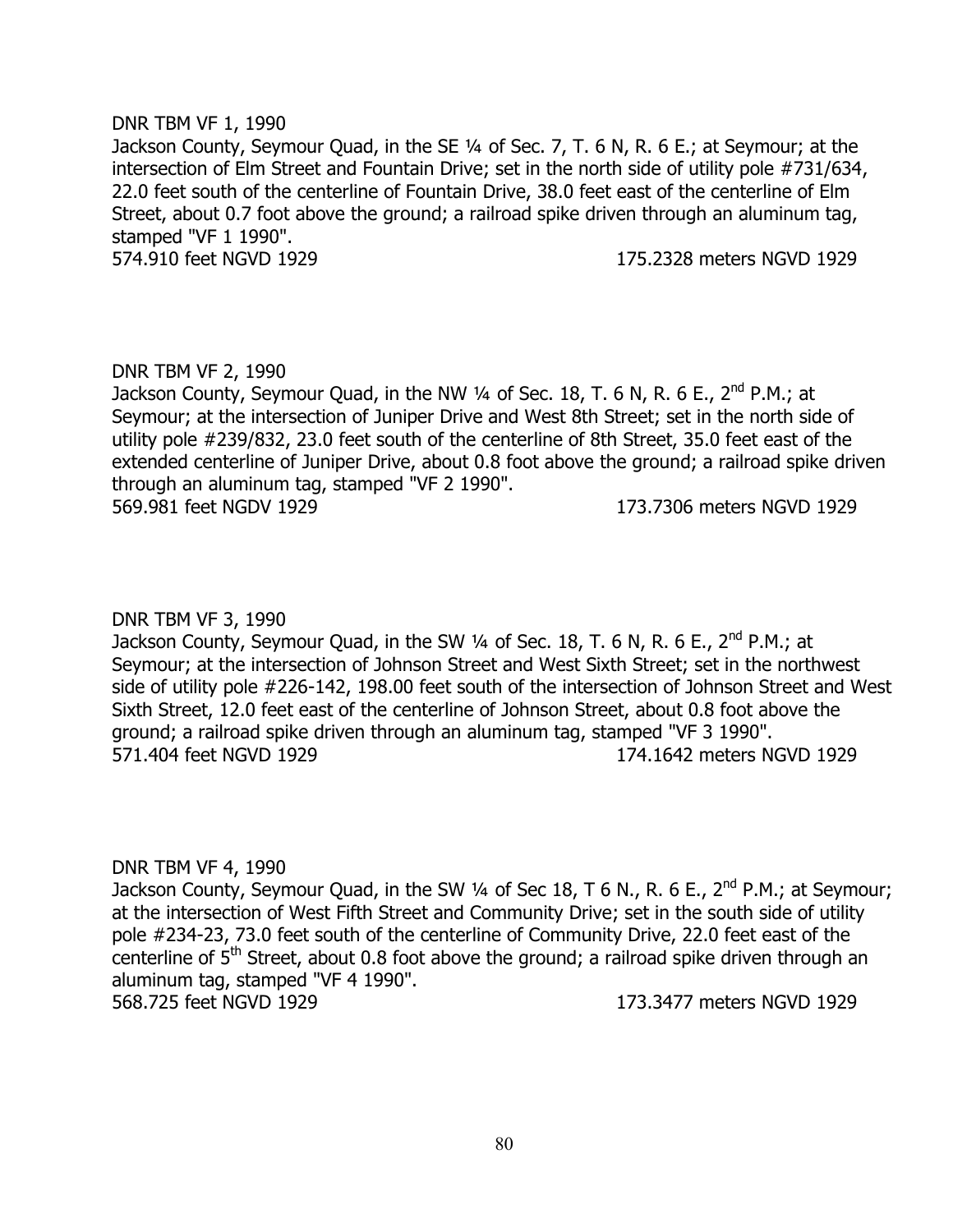#### DNR TBM VF 5, 1990

Jackson County, Seymour Quad, in the SW  $\frac{1}{4}$  of Sec. 18, T. 6 N., R. 6 E., 2<sup>nd</sup> P.M.; at Seymour; at the intersection of Community Drive and 2nd Street; set in the north side utility pole  $\#864/2230$ , 3.1 feet south of the centerline of  $2^{nd}$  Street, 162.0 feet west of the centerline of Community Drive, about 0.7 feet above the ground; a railroad spike driven through an aluminum tag, stamped "VF 5 1990".

# DNR TBM VF 6, 1990

Jackson County, Seymour Quad, in the NE  $\frac{1}{4}$  of Sec. 24, T. 6 N., R. 5 E., 2<sup>nd</sup> P.M.; at Seymour; about 02 mile south of the intersection if Airport Road and US 50, near the intersection of Airport Road (700 East Road) and the entrance to Kimberly Mobile Home Park; set in the east side of utility pole # 831-3043, 118.0 feet south of the extended centerline of the mobile home park entrance, 36.0 feet west of the centerline of Airport Road, about 0.8 foot above the ground; a railroad spike driven through an aluminum tag, stamped "VF 6 1990".

568.768 feet NGVD 1929 173.3608 meters NGVD 1929

# DNR TBM VF 7, 1990

Jackson County, Seymour Quad, in the SE  $\frac{1}{4}$  of Sec. 24, T. 6 N, R.5 E., 2<sup>nd</sup> P.M.; at Seymour; near the intersection of Schleter Road (450 North Road) and Goldwing Drive, at a residence driveway; set in the north side of utility pole #726-660, 19.5 feet south of the centerline of Goldwing Drive, about 0.7 foot above the ground,; a railroad spike driven through an aluminum tag, stamped "VF 7 1990". 563.568 feet NGVD 1929 171.7758 meters NGVD 1929

# DNR TBM VF 8, 1990

Jackson County, Seymour Quad, in the SW  $\frac{1}{4}$  of Sec. 24, T. 6 N., R. 5 E., 2<sup>nd</sup> P.M.; at Seymour; at the intersection of Schleter Road (450 North Road) and Locust Drive; set in the east side of utility pole #236-151, 80.0 feet north of the centerline of Schleter Road, 13.0 feet west of the centerline of Locust Drive, about 1 foot above the ground; a railroad spike driven through an aluminum tag stamped, "VF 8 1990". 563.509 feet NGVD 1929 171.7580 meters NGVD 1929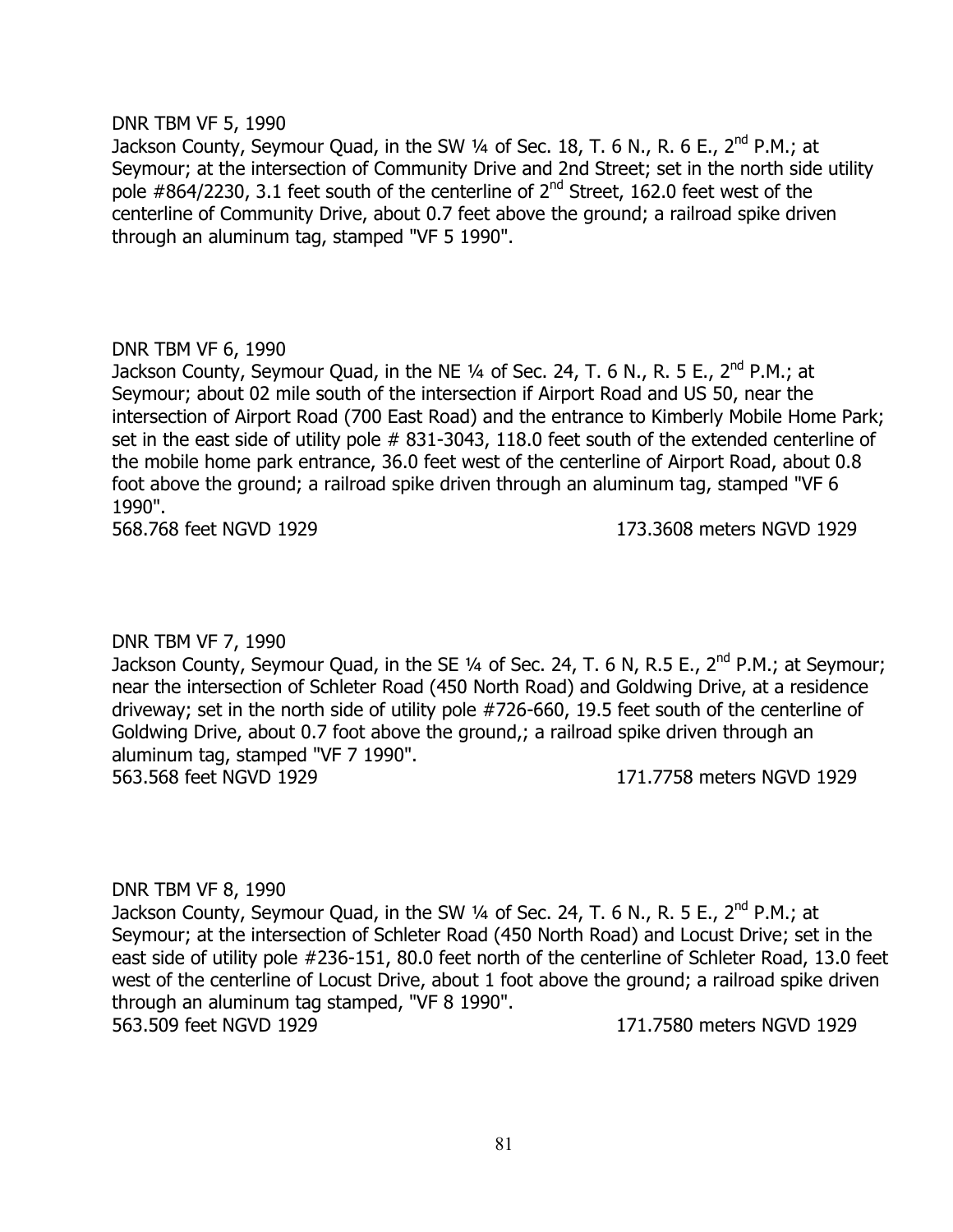# DNR TBM HR 1, 1990 Jackson County, Seymour Quad, in the SW  $\frac{1}{4}$  of Sec. 24, T. 6 N, R. 5 E., 2<sup>nd</sup> P.M.; at Seymour; at the intersection of 425 North Road and 600 East Road; set in the south side of utility pole #237-726, 36.5 feet east of the centerline of 600 East Road, 21.0 feet north of the centerline of 425 North Road, about 1 foot above the ground; a railroad spike driven through an aluminum tag, stamped "HR 1 1990". 562.312 feet NGVD 1929 171.3932 meters NGVD 1929

### DNR TBM HR 2, 1990

Jackson County, Seymour Quad, in the SE  $\frac{1}{4}$  of Sec. 23, T. 6 N., R. 5 E., 2<sup>nd</sup> P.M.; at Seymour; near the intersection of a farm lane (dirt drive) and the CSX railroad; set in the southwest side of a utility pole, 70.0 feet east of the centerline of the farm lane, 31.5 feet south of the south rail, about 1 foot above the ground; a railroad spike driven through an aluminum tag, stamped "HR 2 1990". 558.346 feet NGVD 1929 170.1843 meters NGVD 1929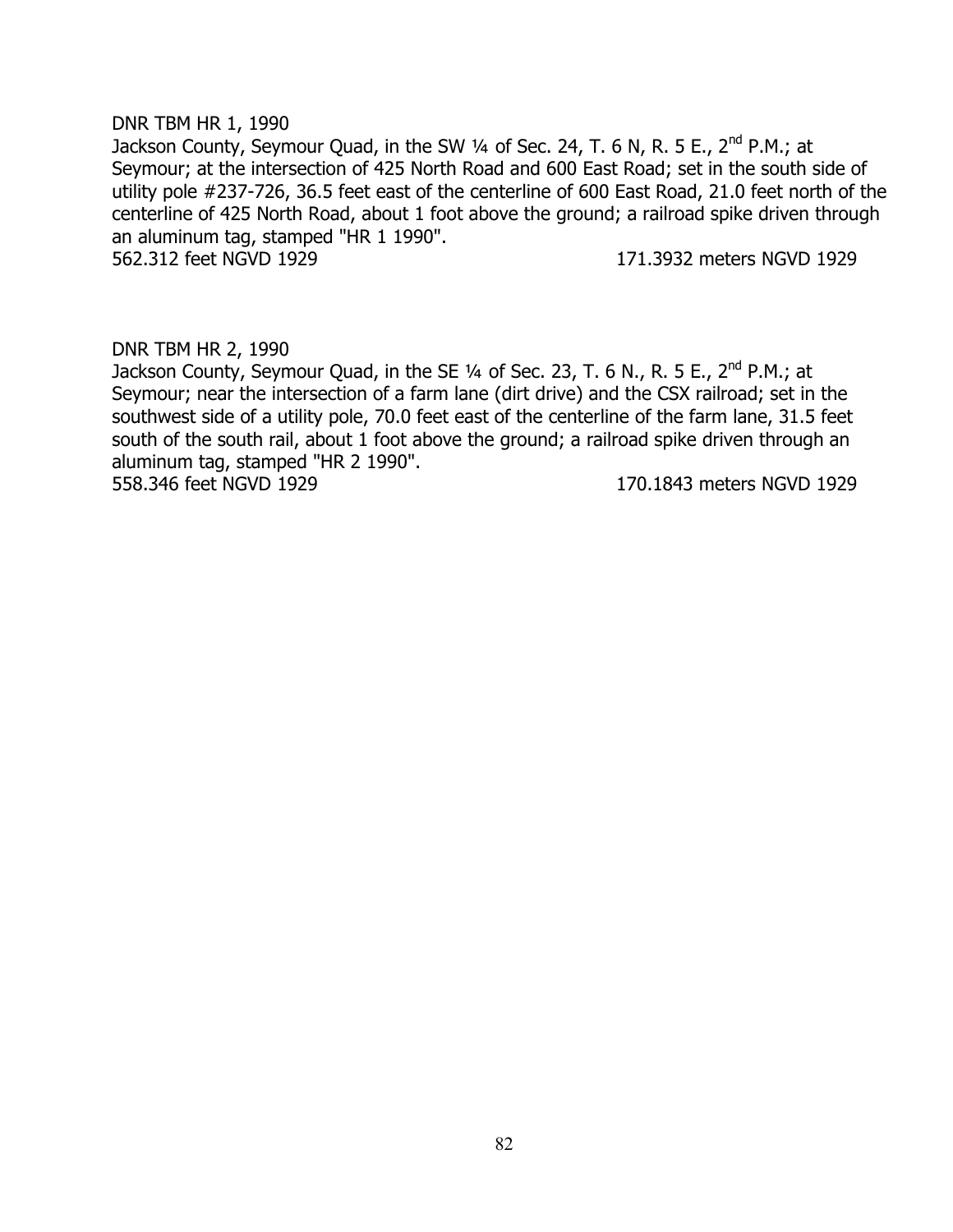State of Indiana Department of Natural Resources Division of Water

Control Station Descriptions and Elevations

# **JACKSON COUNTY**

The staff of the D.N.R. - Division of Water, has developed the following benchmark descriptions and elevations. Second Order Class II level lines using macrometers and invar rods were incorporated into a StarLev network adjustment (1994) incorporating level lines in Clark, Jackson, Jefferson, and Scott Counties.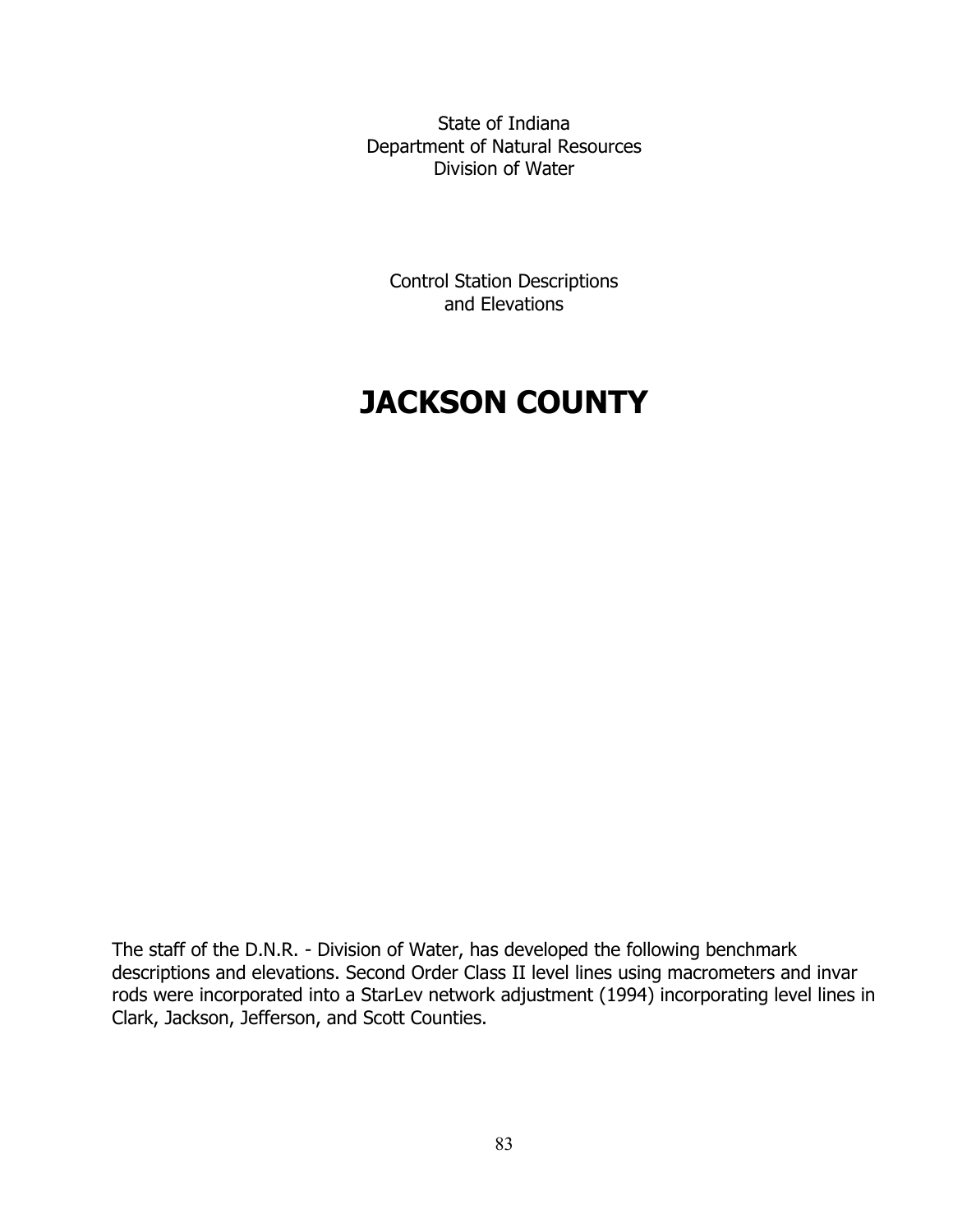#### USC & GS BM M 60, 1934

In Jackson County, Crothersville Quadrangle, in the Southeast ¼ of Section 33, Township 5 North, Range 6 East,  $2^{nd}$  PM; approximately 0.1 mile north of Retreat; at the Penn Central (Conrail) railroad bridge over East Arm Bedel Ditch; set in the top of the northwest corner of the limestone block bridge seat, 5.9 feet east of the west face of the bridge seat, 5.4 feet west of the west rail of the railroad track, 4.2 feet below the level of the tracks, 1.5 feet north of the south face of the bridge seat, 1.4 feet south of the north wingwall of the bridge; a U.S. Coast and Geodetic Survey brass bench mark tablet, stamped "M 60 1934".

2<sup>nd</sup> ORDER

162.800 meters N.G.V.D. 1929 162.673 meters N.A.V.D. 1988 534.120 feet N.G.V.D. 1929 533.703 meters N.A.V.D. 1988

USED BM M 40

In Jackson County, Crothersville Quadrangle, in the Southeast ¼ of Section 11, Township 4 North, Range 6 East, 2<sup>nd</sup> PM; approximately 0.8 mile east of Crothersville; at the "T" road intersection of 1200 East Road and 600 South Road, in the northeast junction of the "T" road intersection; set in a 4 inch cast iron pipe, 153 feet north of the centerline of 600 South Road, 18.0 feet west of the centerline of 1200 East Road; a U.S. Engineering Department cap, stamped "M 40".

2<sup>nd</sup> ORDER Destroyed 12/12/1996

USGS UE

In Jackson County, Crothersville Quadrangle, in the Southwest ¼ of Section 9, Township 4 North, Range 6 East,  $2^{nd}$  PM; approximately 1.0 mile west of Crothersville; at the 600 South Road bridge over Grassy Creek; set in the top of the west end of the north concrete headwall of the bridge, 17.9 feet north of the centerline of the road, 1.4 feet east of the west face of the headwall, 1.1 feet north of the south face of the headwall, 0.9 feet south of the north face of the headwall, 0.5 foot below the level of the road; a chiseled square.

2<sup>nd</sup> ORDER

160.696 meters N.A.V.D. 1988 527.216 feet N.A.V.D. 1988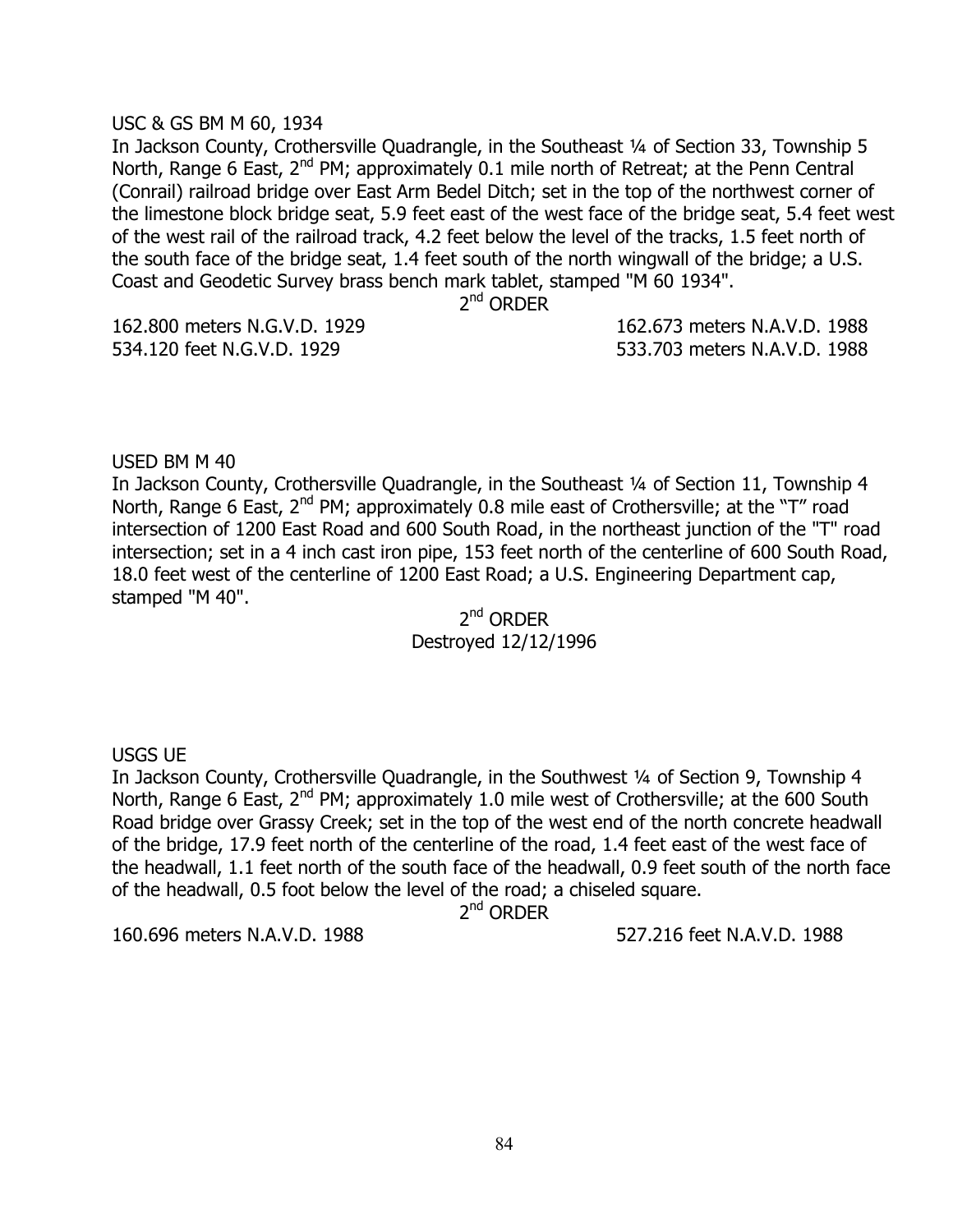#### DOT BM JACK S 21

In Jackson County, Crothersville Quadrangle, in the Southeast 1/4 of Section 26, Township 5 North, Range 6 East,  $2^{nd}$  PM; at Uniontown; at the State Road 250 bridge over I 65; set in the northwest (ornate) corner of the bridge, 19.7 feet north of the centerline of the road, 7.8 feet northwest of the expansion joint, 1.8 feet above the road, 0.7 foot east of the west end of the bridge; a Indiana Department of Transportation bench mark disk, stamped "JACK S 21".

2<sup>nd</sup> ORDER

Destroyed 8/2/1996 - new bridge

180.803 meters N.A.V.D. 1988 593.184 feet N.A.V.D. 1988

### DOT BM JACK S 24

In Jackson County, Crothersville Quadrangle, in the Southeast 1/4 of Section 11, Township 4 North, Range 6 East,  $2^{nd}$  PM; approximately 0.7 mile east of Crothersville; at the 600 South Road bridge over I 65; set in the top of the west end of the north concrete and metal guardrail of the bridge, 16.4 feet north of the centerline of 600 South Road, 11.7 feet northeast of the northeast corner of a metal drop inlet in the concrete gutter of the bridge, 7.2 feet northwest of the north end of the west rubber expansion joint of the bridge, 2.7 feet below the top of the concrete and metal guardrail, 1.8 feet east of the northeast corner of a metal "I" beam guardrail support post, 0.7 foot above the level of the road; a State Highway Commission of Indiana Survey bench mark tablet, stamped "JACK S 24 575.60".

2<sup>nd</sup> ORDER

575.491 feet N.G.V.D. 1929 575.077 feet N.A.V.D. 1988

175.410 meters N.G.V.D. 1929 175.284 meters N.A.V.D. 1988

# DOT BM 36 S 55

In Jackson County, Crothersville Quadrangle, in the Northeast ¼ of Section 3, Township 4 North, Range 6 East, 2<sup>nd</sup> PM; approximately 1.0 mile north of Crothersville; at the U.S. 31 bridge over Grassy Creek; set in the southwest corner of the concrete bridge deck, 21.7 feet west of the centerline of U.S. 31, 1.0 foot west of the guardrail, 0.5 foot north of the south face of the bridge deck, 0.4 foot east of the west face of the concrete bridge deck, level with the road; a State Highway Commission of Indiana Survey Benchmark tablet, stamped "36 S 55".

2<sup>nd</sup> ORDER

165.050 meters N.A.V.D. 1988 541.501 feet N.A.V.D. 1988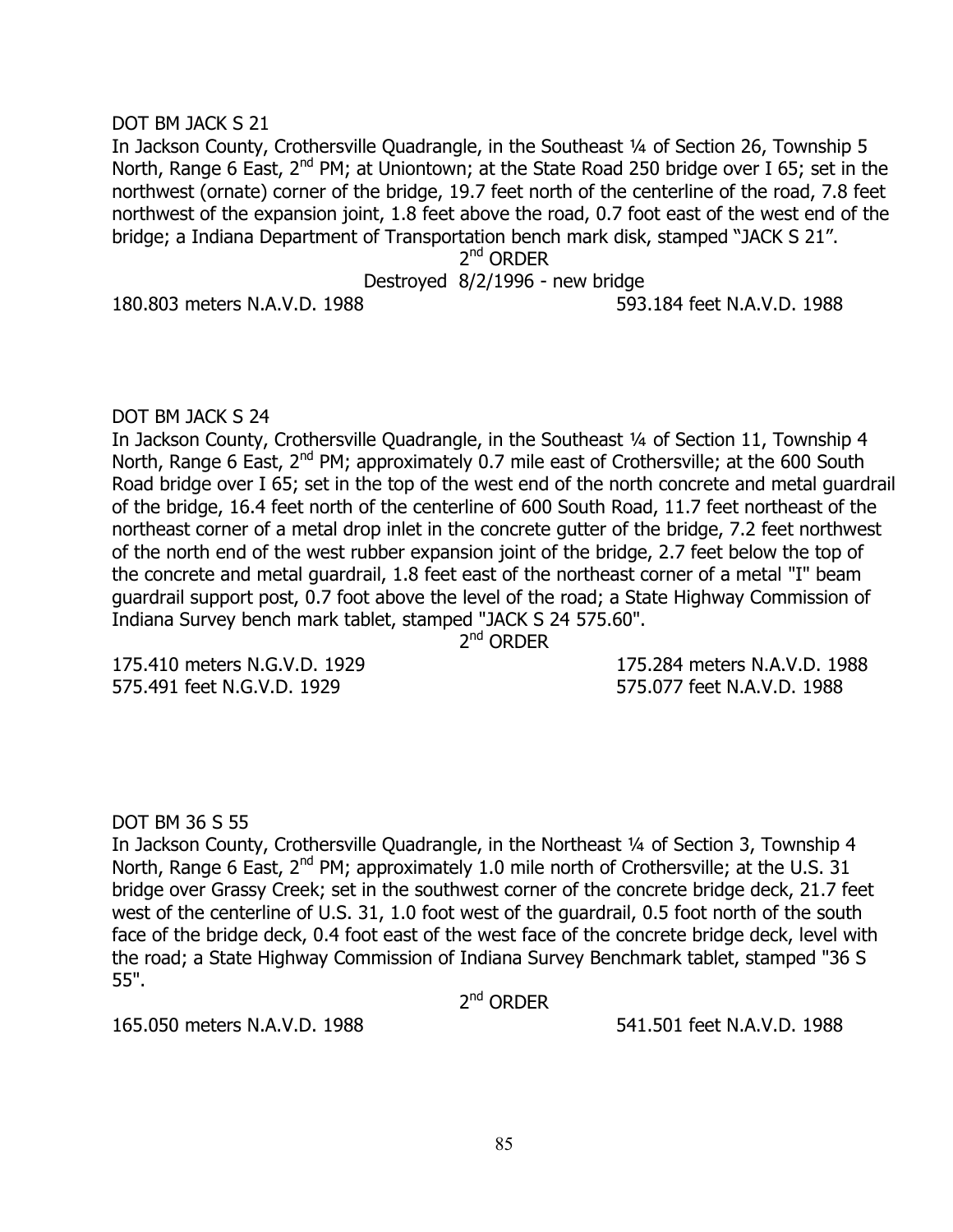### DNR TBM GC 1, 1994

In Jackson County, Crothersville Quadrangle, in the South ½ of Section 25, Township 5 North, Range 6 East,  $2^{nd}$  PM; approximately 1.0 mile east of Uniontown; at the State Road 250 bridge over Grassy Creek; set in the south side of utility pole # UB 48, 80.4 feet west of the west end of the bridge, 21.8 feet north of the centerline of State Road 250, 6.3 feet north of the toe of slope of the road, 1.3 feet above the ground; a railroad spike driven through an aluminum tag, stamped "IDNR TBM GC 1 1994".

2<sup>nd</sup> ORDER

170.757 meters N.A.V.D. 1988 560.224 feet N.A.V.D. 1988

# DNR TBM GC 2, 1994

In Jackson County, Crothersville Quadrangle, in the Northeast 1/4 of Section 35, Township 5 North, Range 6 East, 2<sup>nd</sup> PM; approximately 0.6 mile southeast of Uniontown; at the 1200 East Road bridge over Grassy Creek; set in the west side of utility pole # UB 405, 22.4 feet west of the centerline of 1200 East Road, 17.9 feet northwest of the northwest corner of the bridge, 11.4 feet northwest of the north end of the west metal guardrail, 1.2 feet above the ground; a railroad spike driven through an aluminum tag, stamped "IDNR TBM GC 2 1994".

2<sup>nd</sup> ORDER

166.964 meters N.A.V.D. 1988 547.779 feet N.A.V.D. 1988

# DNR TBM GC 3, 1994

In Jackson County, Crothersville Quadrangle, in the Northeast 1/4 of Section 3, Township 4 North, Range 6 East,  $2^{nd}$  PM; approximately 1.3 miles north of Crothersville; at the 400 South Road bridge over Grassy Creek; set in the north side of utility pole # UC 38 E 5, 183.3 feet southeast of the southeast corner of the bridge, 11.4 feet southwest of the centerline of the road, 0.8 foot above the ground; a railroad spike driven through an aluminum tag, stamped "IDNR TBM GC 3 1994".

2<sup>nd</sup> ORDER

163.624 meters N.A.V.D. 1988 536.822 feet N.A.V.D. 1988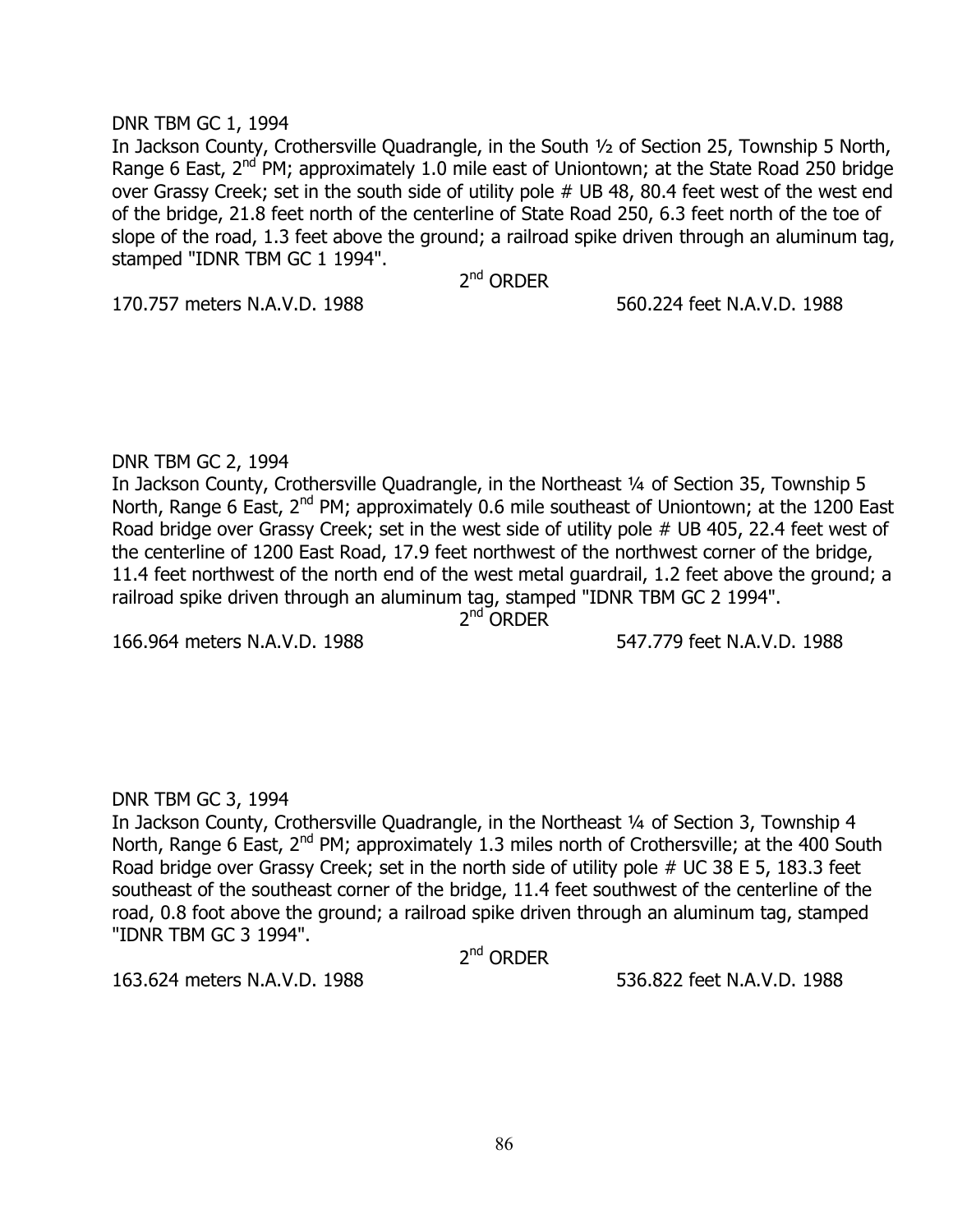#### DNR TBM GC 4, 1994

In Jackson County, Crothersville Quadrangle, in the Southeast 1/4 of Section 34, Township 5 North, Range 6 East, 2<sup>nd</sup> PM; approximately 1.3 mile south of Uniontown; approximately 1.3 miles south along U.S. 31 from its intersection with State Road 250 in Uniontown to the Rumpke of Indiana Material Processing Facility Plant (# 3512 South U.S. 31); set in the south side of utility pole # UB 27 S 27 with 3 transformers and 2 guy wires, 77.0 feet south of the centerline of the drive leading to the Rumpke plant; 50.2 feet west of the centerline of U.S. 31, 14.0 feet southwest of the southwest corner of a underground cable box cover, 3.7 feet east of a white wood fence line, 1.2 feet above the ground; a railroad spike driven through a aluminum tag, stamped "IDNR TBM GC 4, 1994".

2<sup>nd</sup> ORDER

175.435 meters N.A.V.D. 1988 575.572 feet N.A.V.D. 1988

### DNR TBM GC 5, 1994

In Jackson County, Crothersville Quadrangle, in the Southeast ¼ of Section 3, Township 4 North, Range 6 East,  $2^{nd}$  PM; approximately 1.4 mile north of Crothersville; at the intersection of U.S. 31 and 400 South Road, in the southwest quarter of the intersection; set in the west side of utility pole # UC 38, 50.5 feet west of the centerline of U.S. 31, 23.2 feet south of the centerline of 400 South Road, 9.2 feet west of the south most of twin "stop" sign posts, 1.4 feet above the ground, 1.0 foot north of a fiberglass telephone pedestal box  $\#$  1/1c/32; a railroad spike driven through an aluminum tag, stamped "IDNR TBM GC 5 1994".

2<sup>nd</sup> ORDER

169.742 meters N.A.V.D. 1988 556.896 feet N.A.V.D. 1988

# DNR TBM GC 6, 1994

In Jackson County, Crothersville Quadrangle, in the Southeast ¼ of Section 9, Township 4 North, Range 6 East,  $2^{nd}$  PM; approximately 0.4 miles north of Crothersville; at the 600 South Road bridge over Nehrt Ditch; set in the top of the west end of the north concrete headwall of the bridge, 17.5 feet north of the centerline of 600 South Road, 15.0 feet east of power pole # UC 92 W 4 with a transformer, 2 guy wires, and a electric meter, 1.9 feet east of the west face of the headwall, 1.1 feet south of the north face of the headwall, 0.8 foot north of the south face of the headwall, 0.5 foot below the level of the road; a chiseled triangle.

2<sup>nd</sup> ORDER

163.190 meters N.A.V.D. 1988 535.399 feet N.A.V.D. 1988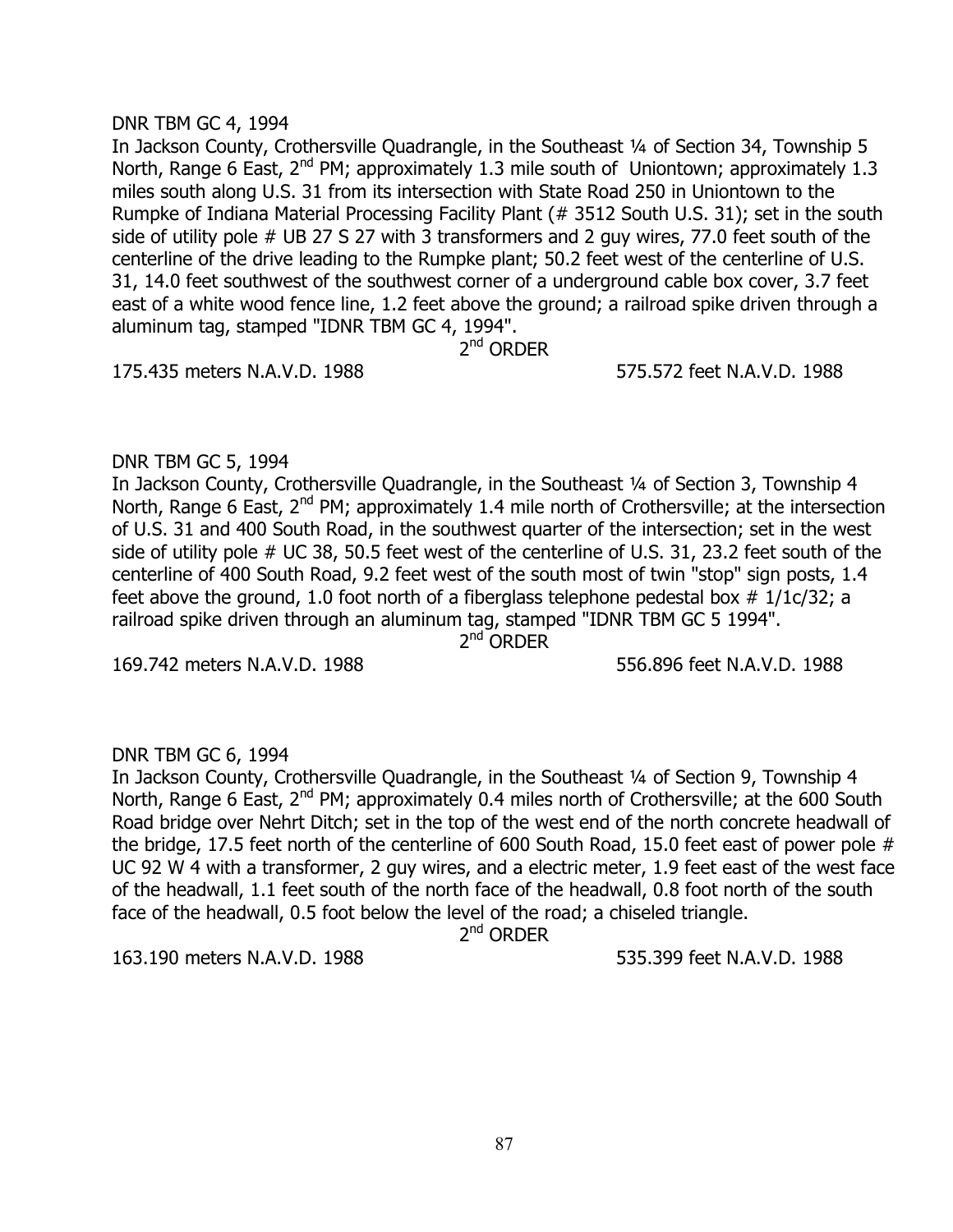#### DNR TBM JCSN 1

In Jackson County, Crothersville Quadrangle, in the Northwest ¼ of Section 13, Township 4 North, Range 6 East,  $2^{nd}$  PM; approximately 1.3 miles east-southeast of Crothersville; at the 625 North Road bridge over the Muscatatuck River; set in the top of the northwest concrete bridge abutment, 15.6 feet northeast of the centerline of the road, 4.0 feet southeast of the north end of the west metal expansion joint of the bridge, 0.65 feet west of the east corner of the concrete bridge abutment, 0.6 foot northeast of the northeast face of the concrete bridge abutment, 0.5 foot northwest of the southeast end of the concrete bridge abutment, about level with the road; a chiseled triangle.

2<sup>nd</sup> ORDER

166.768 meters N.G.V.D. 1929 166.642 meters N.A.V.D. 1988 547.138 feet N.G.V.D. 1929 546.725 feet N.A.V.D. 1988

#### DNR TBM JCSN 2

In Jackson County, Crothersville Quadrangle, in the Southwest 1/4 of Section 14, Township 4 North, Range 6 East, 2<sup>nd</sup> PM; approximately 0.5 miles southeast of Crothersville; at the "T" road intersection of U.S. 31 and 675 South Road, in the north quadrant of the intersection; set in the top of the southwest end of the northwest concrete headwall of a cmp culvert under 675 South Road, 34.3 feet northeast of the centerline of U.S. 31, 20.5 feet northwest of the centerline of the gravel road (675 South Road), 19.9 feet south-southwest of a concrete highway right-of-way marker, 4.8 feet north of a metal "STOP" sign post, 2.0 feet below the level of U.S. 31; the west corner of the concrete headwall.

2<sup>nd</sup> ORDER

564.803 feet N.G.V.D. 1929 564.389 feet N.A.V.D. 1988

172.152 meters N.G.V.D. 1929 172.026 meters N.A.V.D. 1988

DNR TBM JCSN 3

In Jackson County, Crothersville Quadrangle, in the Northwest ¼ of Section 23, Township 4 North, Range 6 East, 2<sup>nd</sup> PM; approximately 1.0 mile southeast of Crothersville; at the "T" road intersection of U.S. 31 and 700 South Road (dead end), in the southeast quadrant of the intersection; set in the top of the south concrete headwall of a cmp culvert under 700 South Road, 69.2 feet west of power pole # 285-008 with a guy wire, 41.3 feet northeast of the centerline of U.S. 31, 22.0 feet southeast of the centerline of 700 South Road, 4.5 feet below the level of 700 South Road, 1.9 feet northeast of the centerline of the culvert, 0.6 foot southwest of the northeast end of the headwall; a chiseled triangle.

2<sup>nd</sup> ORDER

557.232 feet N.G.V.D. 1929 556.819 feet N.A.V.D. 1988

169.845 meters N.G.V.D. 1929 169.719 meters N.A.V.D. 1988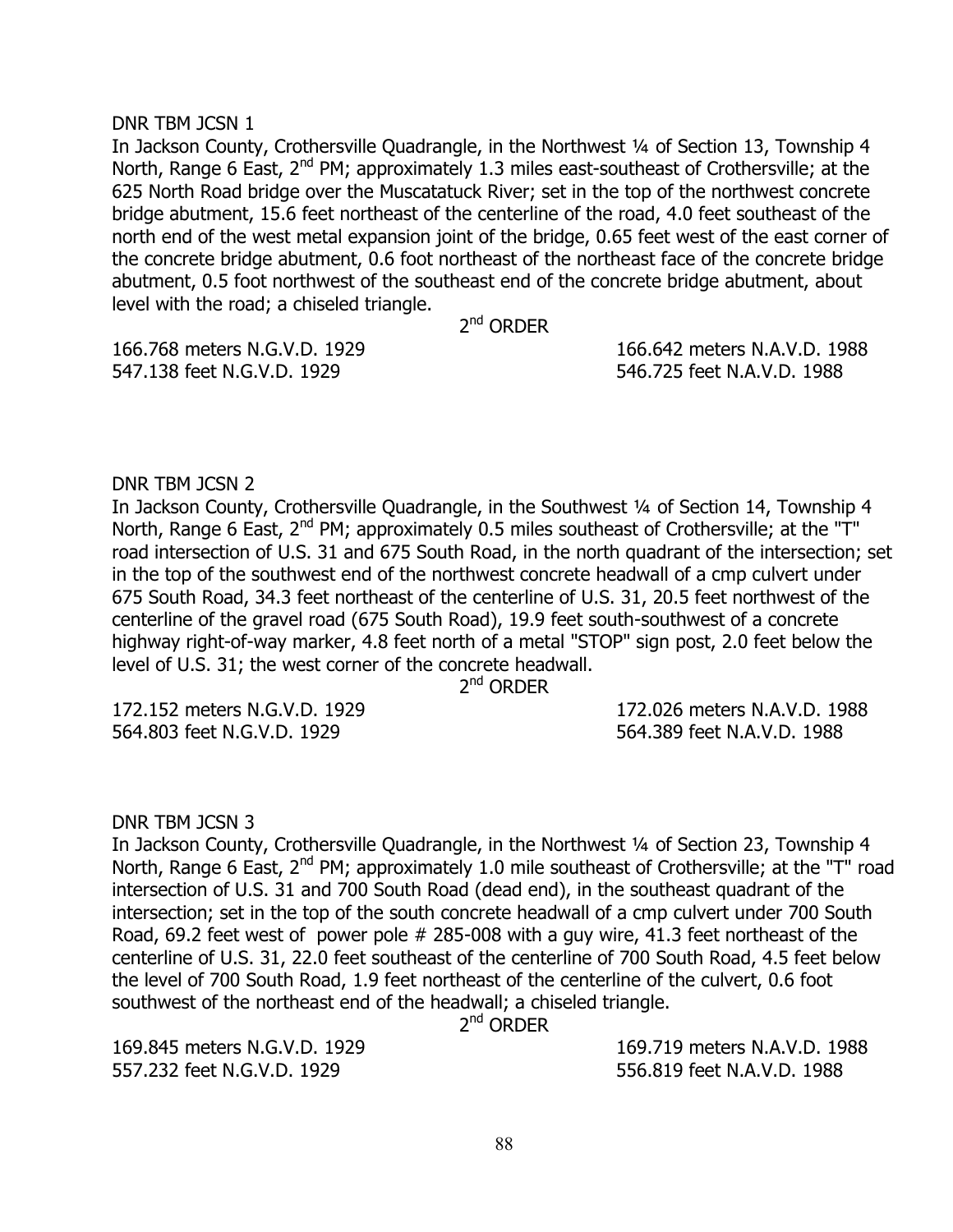#### IFC & WRC TBM MR 23, 1957

In Jackson County, Crothersville Quadrangle, in the Northeast 1/4 of Section 14, Township 4 North, Range 6 East, 2<sup>nd</sup> PM; approximately 0.5 mile southeast of Crothersville; at the "T" road intersection of 600 South Road and 1150 East Road, in the southeast quadrant of the intersection; set in the east side of power pole # UC 49 E 49 with 2 guy wires, 20.0 feet south of the centerline of 600 South Road, 18.0 feet east of the centerline of 1150 East Road, 10.4 feet northeast of a metal "stop" and road sign post, 1.7 feet above the ground; a boat spike driven through an aluminum tag, stamped "MR 23 1957".

2<sup>nd</sup> ORDER

551.866 feet N.G.V.D. 1929 551.452 feet N.A.V.D. 1988

168.209 meters N.G.V.D. 1929 168.083 meters N.A.V.D. 1988

### DNR TBM SCO 2, 1988

In Jackson County, Crothersville Quadrangle, in the Southeast 1/4 of Section 23, Township 4 North, Range 6 East,  $2^{nd}$  PM; approximately 1.0 mile northwest of Austin; at the U.S. 31 bridge over the Muscatatuck River; set in the top of the northwest concrete abutment of the bridge, 24.4 feet southwest of the centerline of the road, 7.0 feet northwest of the center of the northwest expansion joint of the bridge, 4.0 feet southeast of the northeast most of 2 metal "Muscatatuck River" sign post, 1.5 feet southwest of the guardrail of the bridge, 0.7 foot southeast of the northwest end of the bridge abutment, 0.2 foot above the level of the road; a Department of Natural Resources brass control station tablet, stamped "SCO 2 1988".

2<sup>nd</sup> ORDER

551.592 feet N.G.V.D.1929 551.179 feet N.A.V.D.1988

168.126 meters N.G.V.D.1929 168.000 meters N.A.V.D.1988

#### DNR BM SCO 7, 1992

In Jackson County, Crothersville Quadrangle, in the Northwest 1/4 of Section 26, Township 4 North, Range 6 East,  $2^{nd}$  PM; approximately 1.0 mile northwest of Austin; at the I 65 (north bound lanes) bridge over the East Fork Muscatatuck River; set in the top of the middle step of the north end of the west concrete guardrail of the bridge, 23.0 feet south of the north end of the west steel guardrail, 20.8 feet southwest of the centerline of the north bound lanes of I-65, 16.6 feet northeast of the northeast most steel "I" beam "EAST FORK MUSCATATUCK RIVER" sign post, 1.8 feet above the bridge floor; a Department of Natural Resources brass control station tablet, stamped "SCO 7 1992".

Destroyed - new bridge & guardrails - 7/27/1996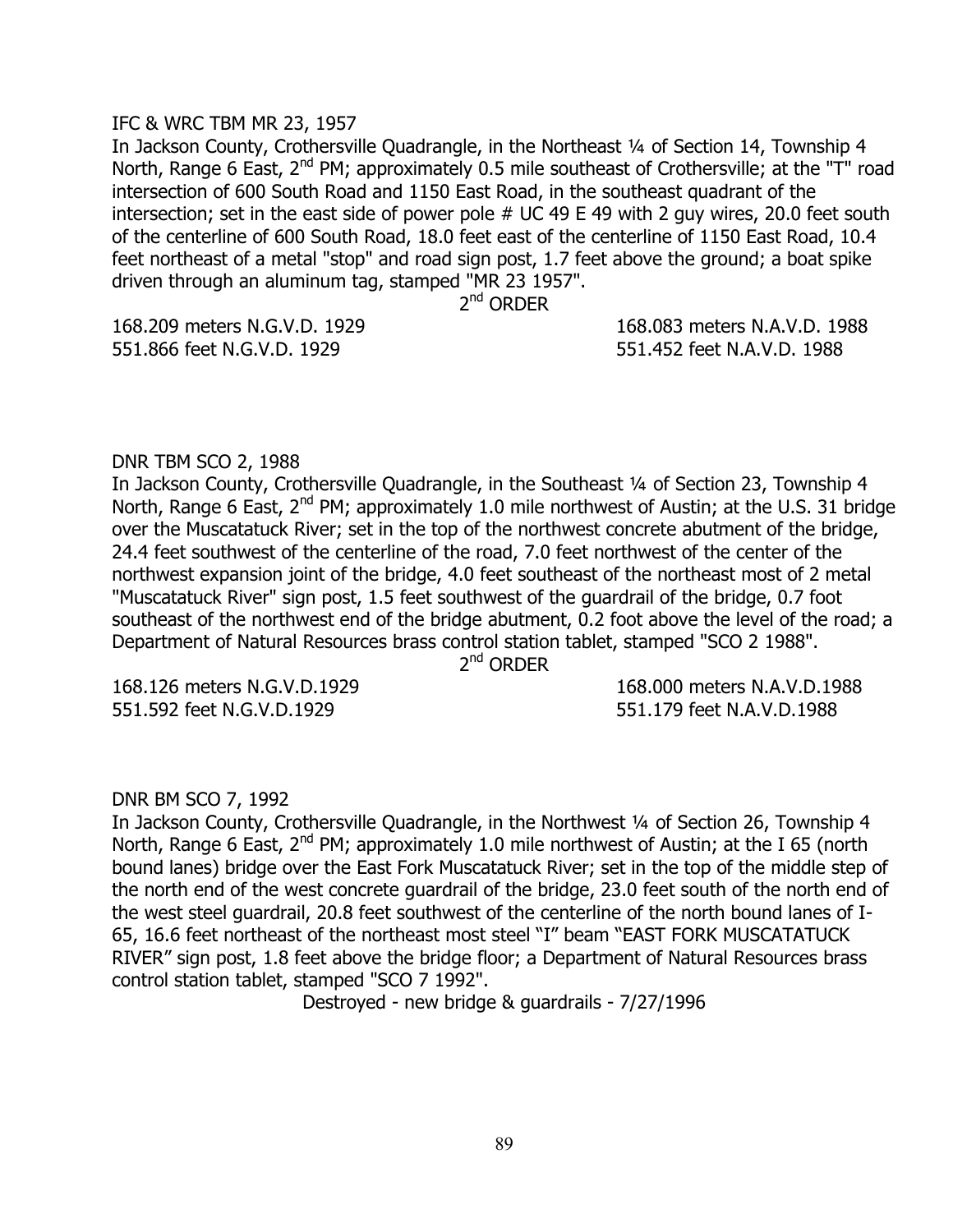#### IFC & WRC BM JAC 44, 1973

In Jackson County, Crothersville Quadrangle, in the Southwest ¼ of Section 9, Township 4 North, Range 6 East, 2<sup>nd</sup> PM; approximately 1.0 mile west of Crothersville; at the 600 South Road twin cmp culvert over Grassy Creek; set in the top of the east end of the south concrete headwall of the twin cmp culvert, 16.4 feet south of the centerline of the road, 3.0 feet west of the east end of the concrete headwall, 0.95 foot north of the south face of the concrete headwall, about 0.5 foot below the level of the road; a Indiana Flood Control and Water Resources brass control station tablet, stamped "JAC 44 1973".

2<sup>nd</sup> ORDER

\*Note : disk has been hit by a mower.

160.827 meters N.G.V.D.1929 527.645 feet N.G.V.D.1929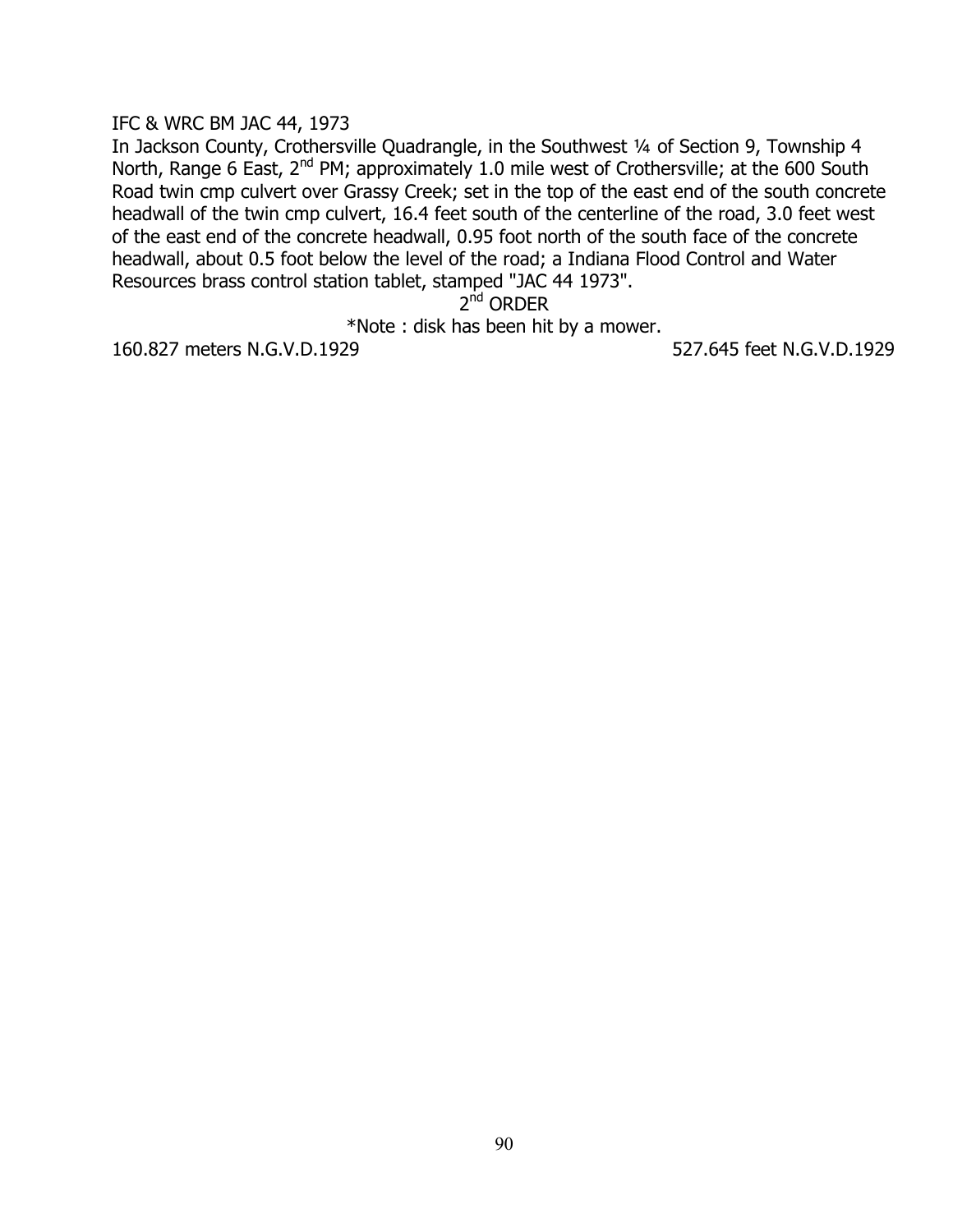State of Indiana Department of Natural Resources Division of Water

Control Station Descriptions and Elevations

# JACKSON COUNTY

The staff of the D.N.R. - Division of Water, has developed the following benchmark descriptions and elevations. Second Order Class II level lines using macrometers and invar rods were incorporated into a StarLev network adjustment (1994) incorporating level lines for a project on the Von Fange Ditch.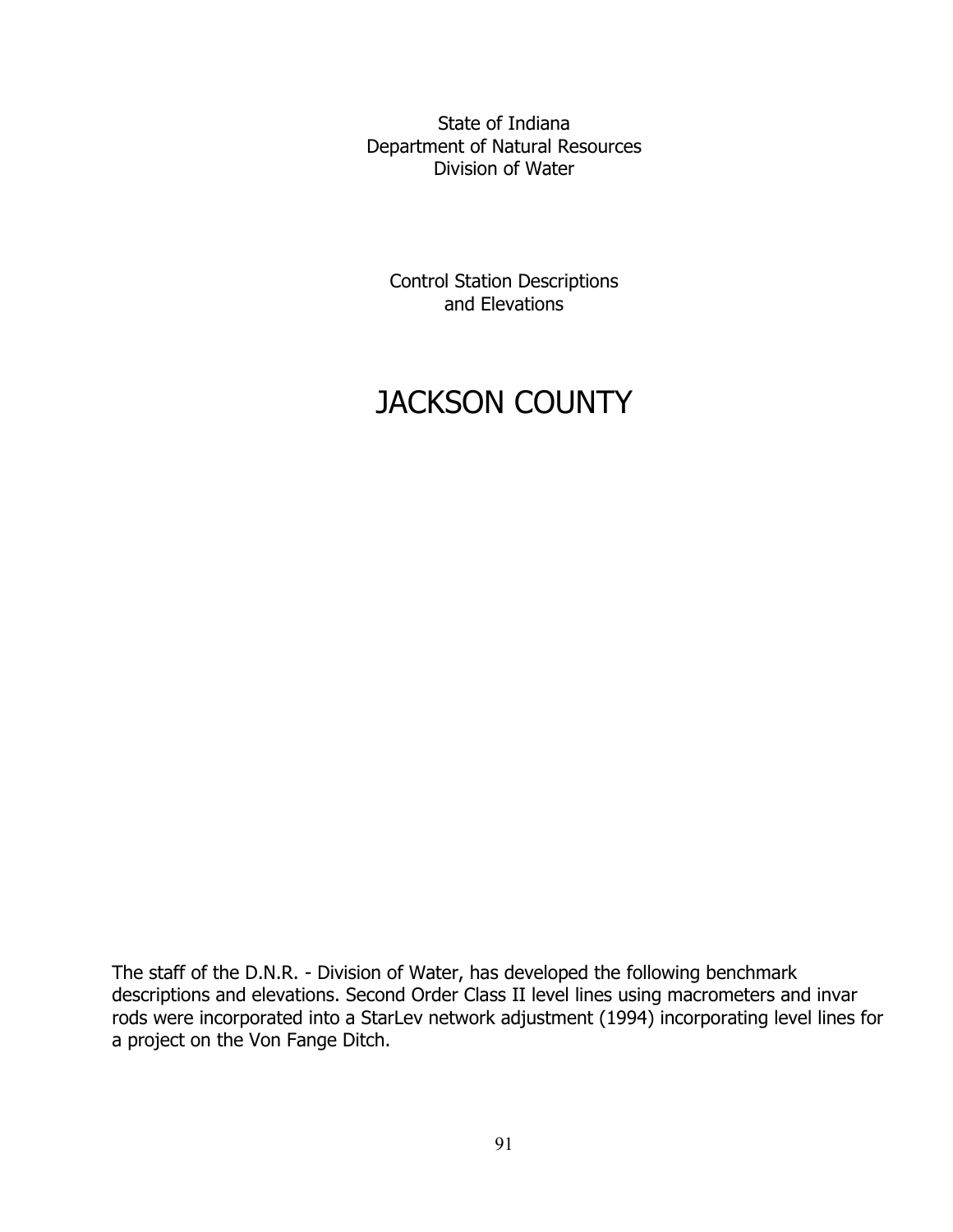#### DNR TBM SB 2, 1992

In Jackson County, Chestnut Ridge Quadrangle, in the Southeast ¼ of Section 16, Township 6 North, Range 6 East, 2nd PM; at Seymour; near the intersection of U.S. 50 and 950 East Road; set in the north side of utility pole # 283-868, 47.5 feet south of the centerline of the eastbound lanes of U.S. 50, 40.5 feet east of the centerline of 950 East Road, 8.2 feet southeast of a right-of-way marker, 2.0 feet above the level of the ground; a railroad spike driven through an aluminum tag, stamped "IDNR TBM SB 2 RESET 1992".

2<sup>nd</sup> ORDER

180.7016 meters N.G.V.D.1929 592.852 feet N.G.V.D.1929

### DNR TBM VF 9, 1992

In Jackson County, Seymour Quadrangle, in the Northeast ¼ of Section 26, Township 6 North, Range 5 East, 2nd PM; approximately 2.0 miles southwest of Seymour; approximately 2.5 miles southwest along U.S. 50 from its intersection with State Road 11 , near the Crane Cemetery; set in utility pole #225-083, 48.5 feet south of the centerline of U.S. 50, 44.5 feet west of the extended centerline of a farm lane, 40.0 feet southwest of the southwest corner of a concrete headwall, 2.0 feet above the ground; a railroad spike driven through an aluminum tag, stamped "IDNR TBM VF 9 1992".

2<sup>nd</sup> ORDER

171.8752 meters N.G.V.D.1929 563.894 feet N.G.V.D.1929

# DNR TBM VF 10, 1992

In Jackson County, Seymour Quadrangle, in the Northeast ¼ of Section 26, Township 6 North, Range 5 East, 2nd PM; approximately 2.0 miles southwest of Seymour; at the intersection of U.S. 50 and 375 North Road; set in the northeast side of power pole #227-557, 93.3 feet southwest of the centerline of U.S. 50, 56.8 feet southeast of the Elks Lodge #462 sign post, 19.5 feet west of 375 North Road, 1.5 feet above the ground; a railroad spike driven through an aluminum tag, stamped "IDNR TBM VF 10 1992".

2<sup>nd</sup> ORDER

182.7599 meters N.G.V.D.1929 599.605 feet N.G.V.D.1929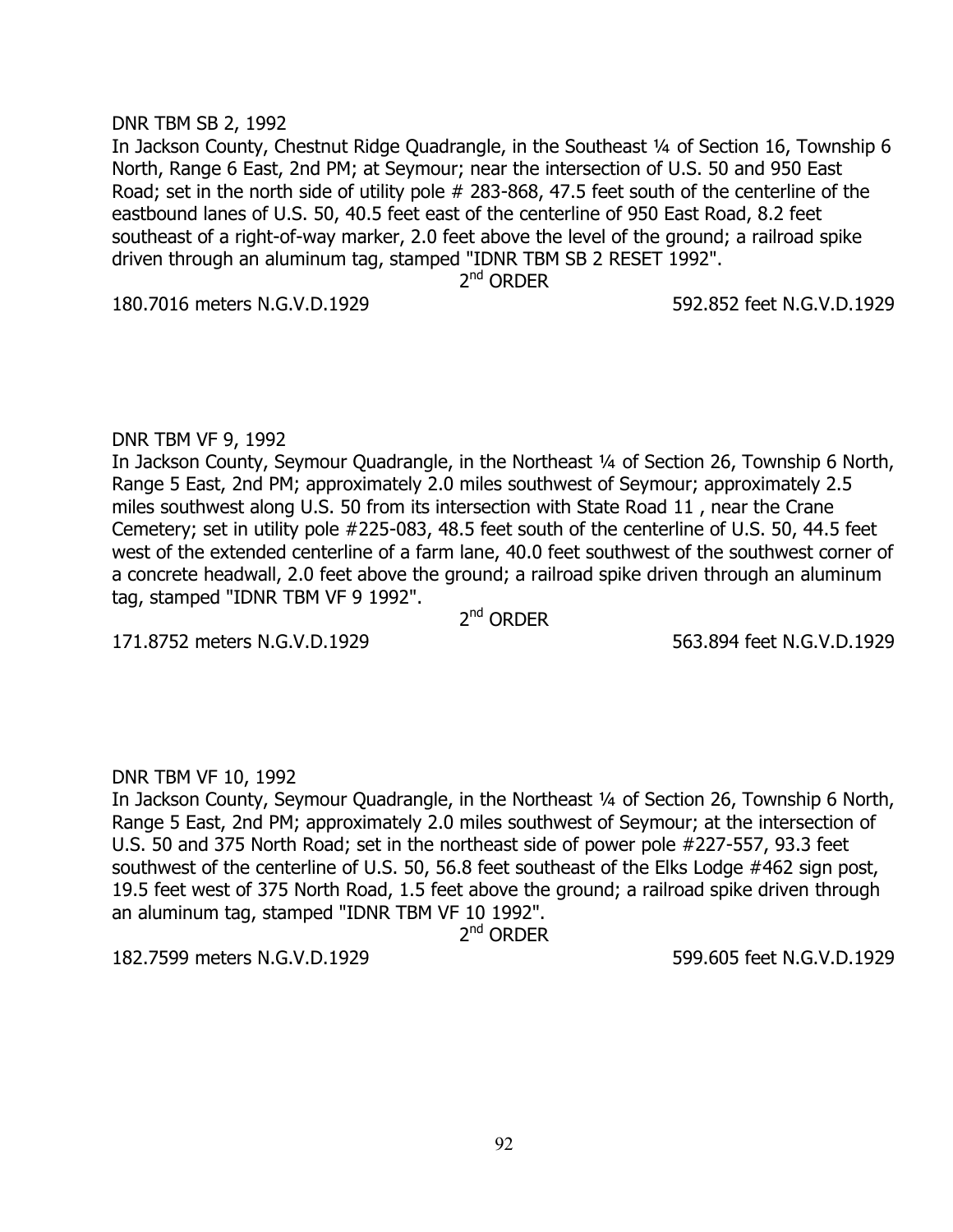### DNR TBM VF 11, 1992

In Jackson County, Seymour Quadrangle, in the Southwest ¼ of Section 30, Township 6 North, Range 6 East, 2nd PM; approximately 1.5 miles southwest of Seymour; at the Freeman Municipal Airport, approximately 1.3 miles south along 700 East Road (Airport Road) from its intersection with U.S. 50 to the intersection of  $1<sup>st</sup>$  Avenue and "E" Avenue; set in the north side of power pole #728-006 with a light, 31.8 feet south of the centerline of "E" Avenue, 25.7 feet east of the centerline of  $1<sup>st</sup>$  Avenue, 2.0 feet above the ground, 0.7 foot east of a yellow gas line marker; a railroad spike driven through an aluminum tag, stamped "IDNR TBM VF 11 1992".

2<sup>nd</sup> ORDER

175.0101 meters N.G.V.D.1929 574.179 feet N.G.V.D.1929

# DNR TBM VF 12, 1992

In Jackson County, Seymour Quadrangle, in the Northeast ¼ of Section 25, Township 6 North, Range 5 East, 2nd PM; approximately 1.1 miles southwest of Seymour; at the Freeman Municipal Airport, approximately 0.9 mile south along 700 East Road (Airport Road) from its intersection with U.S. 50 to its intersection with "G" Avenue; set in the southeast side of power pole #248-670, 74.6 feet southeast of the east wooden F.O.P. Lodge signpost, 30.8 feet west of the centerline of 700 East Road, 28.0 feet north of the centerline of "G" Avenue, 1.9 feet above the ground; a railroad spike driven through an aluminum tag, stamped "IDNR TBM VF 12 1992".

2<sup>nd</sup> ORDER

173.1849 meters N.G.V.D.1929 568.191 feet N.G.V.D.1929

# DNR TBM VF 13, 1992

In Jackson County, Seymour Quadrangle, in the Southwest ¼ of Section 17, Township 6 North, Range 6 East, 2nd PM; at Seymour; on the south side of Bruce Street at the alley between Chestnut Street and Walnut Street; set in the north side of utility pole #L 6 B 22-3, 168.6 feet southwest of the centerline of Chestnut Street, 28.5 feet southeast of the centerline of Bruce street, 11.0 feet northeast of the centerline of the alley, 2.0 feet above the ground; a railroad spike driven through an aluminum tag, stamped "DNR TBM VF 13 1992".

2<sup>nd</sup> ORDER

184.2802 meters N.G.V.D.1929 604.593 feet N.G.V.D.1929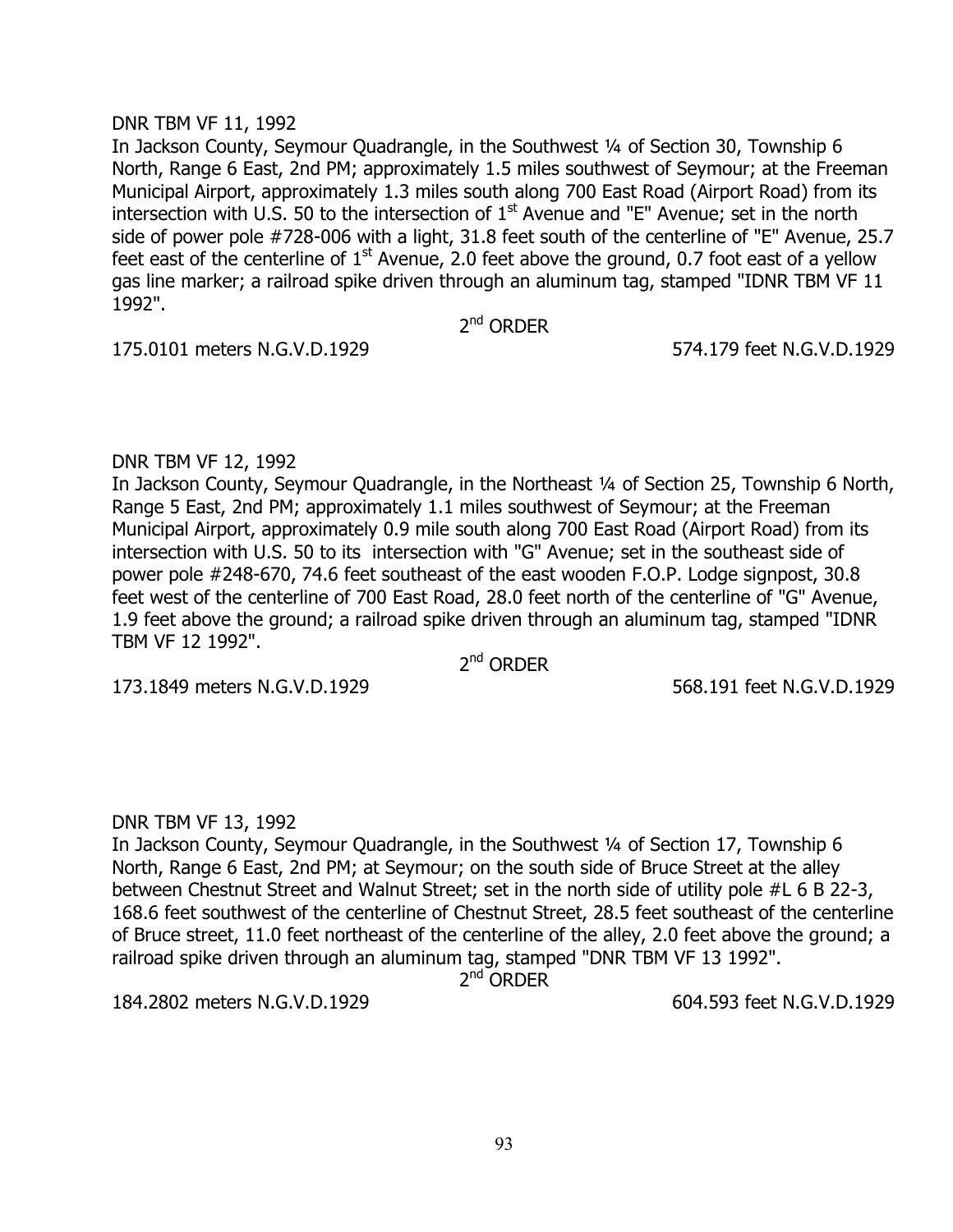# DNR TBM VF 14, 1992

In Jackson County, Seymour Quadrangle, in the Northwest 1/4 of Section 18, Township 6 North, Range 6 East, 2nd PM; at Seymour; at the intersection of West 7th Street and East North Drive; set in the southeast side of power pole #235-749, 37.6 feet north of the centerline of West 7th Street, 16.0 feet northwest of the northwestern most cmp culvert, 1.1 feet above ground; a railroad spike driven through an aluminum tag, stamped "IDNR TBM VF 14 1992".

\*Note : VF 14 not tied in.

# DNR TBM JAK

In Jackson County, Seymour Quadrangle, in the Southeast ¼ of Section 24, Township 6 North, Range 5 East, 2nd PM; at Seymour; at the intersection of Goldwing Drive and 425 North Road (Schleter Drive); set in the northwest vertical support post of the Goldwing Drive bridge over Von Fange Ditch, 15.8 feet south of the centerline of 425 North Road, 8.2 feet west of the centerline of Goldwing Drive, 2.0 feet below the level of the road, 1.5 feet south of the north end of the bridge; a railroad spike driven through an aluminum tag, stamped "IDNR TBM JAK". 2<sup>nd</sup> ORDER

171.5536 meters N.G.V.D.1929 562.839 feet N.G.V.D.1929

# DNR TBM KOKO 1991

In Jackson County, Seymour Quadrangle, in the Southwest ¼ of Section 17, Township 6 North, Range 6 East, 2nd PM; at Seymour; at the intersection of U.S. 50 and State Road 11, in the southeast 1/4 of the intersection, at a Kokolene gas station; set in the top of the northeast most concrete base for the parking lot light (circular base), in the northeast part of the base, 57.8 feet of the centerline of State Road 11, 45.3 feet south of the centerline of U.S. 50, 8.9 feet northeast of a "PRICE PER GALLON" sign post, 2.5 feet above the ground; the top of a anchor bolt.

2<sup>nd</sup> ORDER

185.3316 meters N.G.V.D.1929 608.042 feet N.G.V.D.1929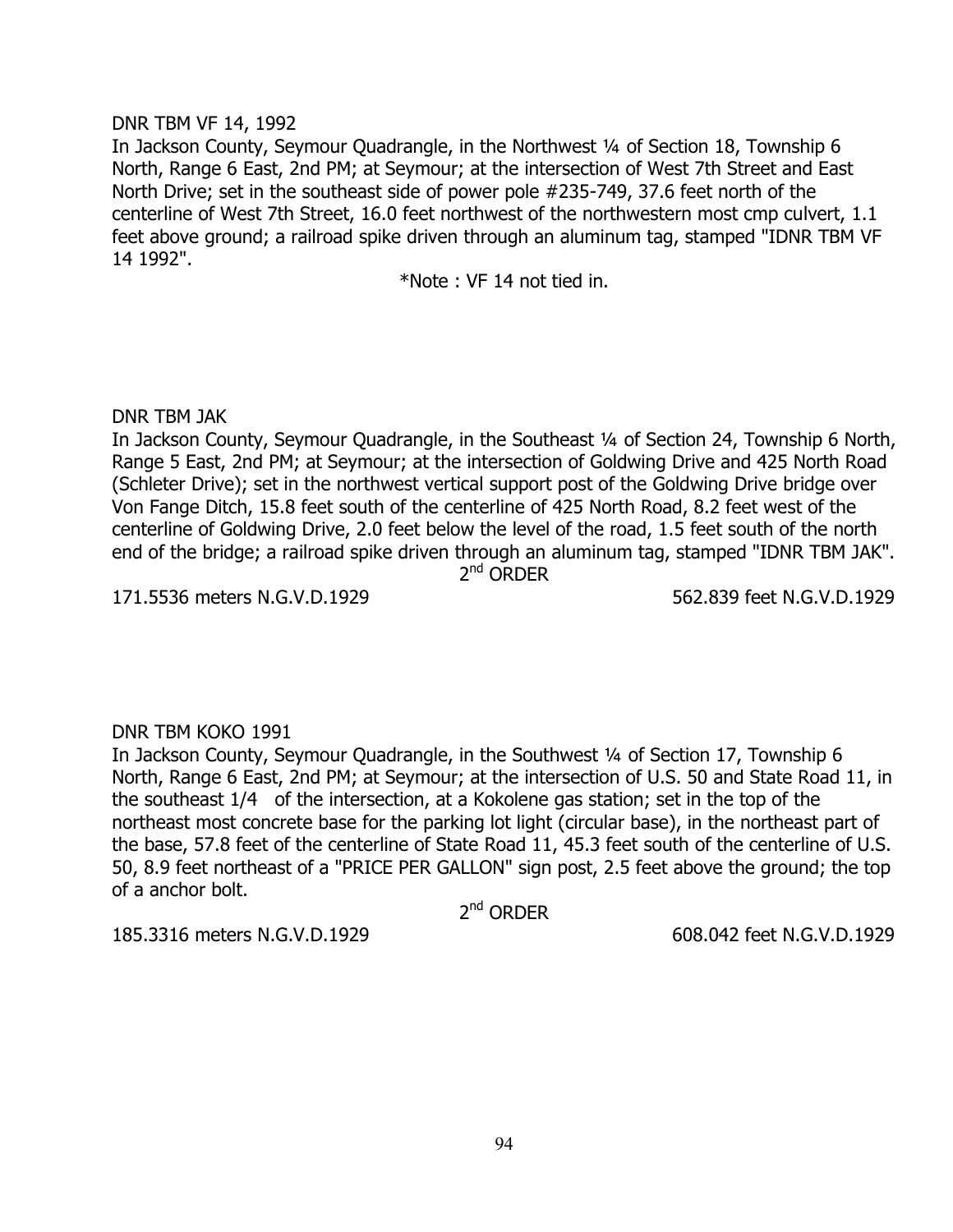#### DNR TBM McBOLT 1991

In Jackson County, Seymour Quadrangle, in the Southeast ¼ of Section 17, Township 6 North, Range 6 East, 2nd PM; at Seymour; at the intersection of U.S. 50 and Marley Lane, at the McDonalds restaurant; set in the top of the southwest corner of the McDonalds sign post base, 178.0 feet east of the extended centerline of Marley Lane, 57.5 feet north of the centerline of U.S. 50, 30.0 feet west of the centerline of the entrance to McDonalds, 0.5 foot above the sidewalk; the southwest most anchor bolt.

2<sup>nd</sup> ORDER

183.8148 meters N.G.V.D.1929 603.066 feet N.G.V.D.1929

# USC & GS HORSE 1946-1959

In Jackson County, Seymour Quadrangle, in the Northeast 1/4 of Section 5, Township 5 North, Range 5 East, 2nd PM; 0.7 mile south of New Elizabethtown; at the intersection of U.S. 50 and 250 East Road, at the Durland Cemetery; set in the top of a concrete post, 78.6 feet southeast of reference mark #2, 78.0 feet northwest of the top flange bolt on a fire hydrant, 77.6 feet southeast of the centerline of U.S. 50, 61.0 feet north-northeast of the centerline of 250 East Road, 53.6 feet east of a power pole with a PK nail, near a pile of discarded asphalt; a U.S. Coast and Geodetic Survey Triangulation Station tablet, stamped "HORSE 1946 1959".

Third Order

# 221.65 meters N.G.V.D.1929 727.21 feet N.G.V.D.1929

# DNR TBM MUTTON 1, 1990

In Jackson County, Chestnut Ridge Quad., in the SW  $\frac{1}{4}$  of Sec. 13, T. 6 N., R. 6 E., 2<sup>nd</sup> PM; about 4.0 miles east of Seymour; at the north side of the Muscatatuck National Wildlife Refuge, about 0.45 mile south along 1225 East Road from its intersection with U.S. 50; set in the west side of power pole # 234/427, 18.0 feet north of the extended centerline of the Tormeoehlen residence drive, 17.0 feet west of the centerline of the road, 1.5 feet above the ground; a railroad spike driven through a Indiana Department of Natural Resources aluminum tag.

THIRD ORDER

579.22 feet N.G.V.D. 1929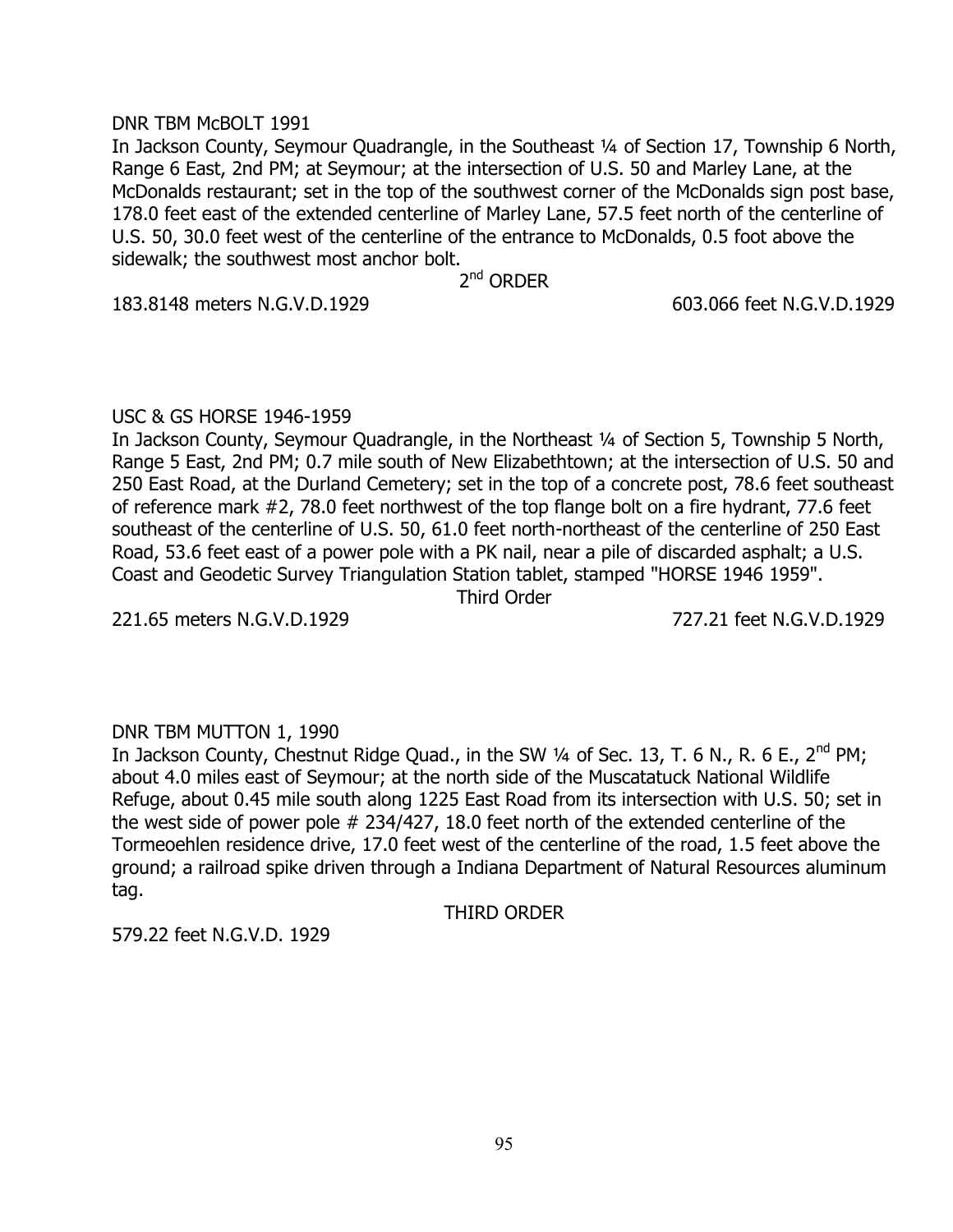#### DNR TBM MUTTON 2, 1990

In Jackson County, Chestnut Ridge Quad., in the NW 1/4 of Sec. 24, T. 6 N., R. 6 E., 2<sup>nd</sup> PM; about 4.0 miles east of Seymour; at the intersection of 1225 East Road and 500 North Road; set in the top of the southwest headwall of a concrete box culvert, 18.0 feet south of the center of the intersection, 12.0 feet west of the center of the intersection, 2.0 feet above the ground; a chiseled triangle.

THIRD ORDER

558.98 feet N.G.V.D. 1929

### DNR TBM MUTTON 3, 1990

In Jackson County, Chestnut Ridge Quad., in the NW 1/4 of Sec. 24, T. 6 N., R. 6 E., 2<sup>nd</sup> PM; about 4.0 miles east of Seymour; about 0.25 mile south along 1225 East Road from its intersection with 500 North Road, at an abandoned home site, (Endicott trail in the Muscatatuck National Wildlife Refuge); set in the west side of a 6 inch tree, 15.0 feet east of the centerline of the road, 15.0 feet north of the extended centerline of the old drive (Endicott trail), 0.5 foot above the ground; a railroad spike driven through a aluminum tag.

THIRD ORDER

561.02 feet N.G.V.D. 1929

# DNR TBM MUTTON 4, 1990

In Jackson County, Chestnut Ridge Quad., in the SW  $\frac{1}{4}$  of Sec. 24, T. 6 N., R. 6 E., 2<sup>nd</sup> PM; about 4.0 miles east of Seymour; about 0.75 mile south along 1225 East Road from its intersection with 500 North Road, 0.2 mile north of a "T" road intersection; set in the west side of a 20 inch Hickory tree, 34.0 feet east of the centerline of the road, 0.8 foot above the ground; a railroad spike driven through an aluminum tag.

THIRD ORDER

544.81 feet N.G.V.D. 1929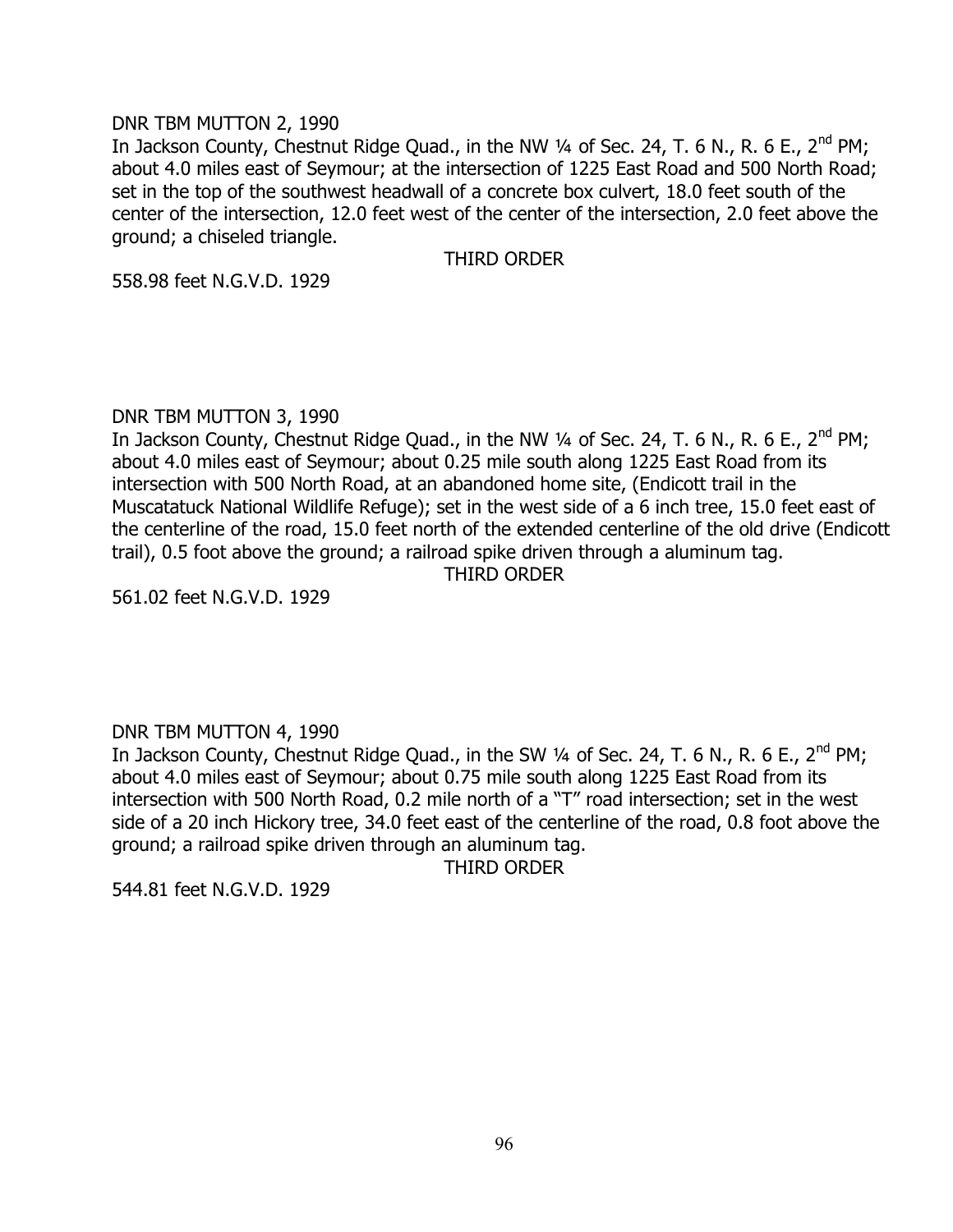#### DNR TBM JACK 1, 2000

In Jackson County, Medora Quad., in the N  $1/2$  of Sec. 24, T. 4 N., R. 3 E., 2<sup>nd</sup> PM.; about 4 miles southeast of Medora; 1.55 miles east along State Road 235 from its crossing with Baltimore and Ohio Railroad at Medora to a "T"-road (600 West Road) south past covered bridge, thence 3.2 miles south along the gravel road to a right angle turn east (700 South Road), 0.5 mile east to a north-south crossroad (550 East Road), thence 0.15 mile south to a 12-foot bridge over a small creek; set in the east side of power pole # WC 166W 33S 31S 7, about 1200 feet south of the bridge, 16.5 feet west of the centerline of the road, 1.0 foot above the ground; a railroad spike driven through an aluminum tag, stamped "JACK 1 2000. SECOND ORDER

#### 528.525 feet N.G.V.D. 1929 161.0949 meters N.G.V.D. 1929

#### DNR TBM JACK 2, 2000

In Jackson County, Medora Quad., in the N  $1/2$  of Sec. 24, T. 4 N., R. 3 E., 2<sup>nd</sup> PM.; about 4 miles southeast of Medora; 1.55 miles east along State Road 235 from its crossing with Baltimore and Ohio Railroad at Medora to a "T"-road (600 West Road) south past covered bridge, thence 3.2 miles south along the gravel road to a right angle turn east (700 South Road), 0.5 mile east to a north-south crossroad (550 East Road), thence 0.15 mile south to a 12-foot bridge over a small creek; set in the east side of power pole # WC 166W 33S 31S 6, about 900 feet south of the bridge, 17.5 feet west of the centerline of the road, 1.0 foot above the ground; a railroad spike driven through an aluminum tag, stamped "JACK 2 2000.

SECOND ORDER

533.9471 feet N.G.V.D. 1929 162.7474 meters N.G.V.D. 1929

#### DNR TBM JACK 3, 2000

In Jackson County, Medora Quad., in the N  $1/2$  of Sec. 24, T. 4 N., R. 3 E., 2<sup>nd</sup> PM.; about 4 miles southeast of Medora; 1.55 miles east along State Road 235 from its crossing with Baltimore and Ohio Railroad at Medora to a "T"-road (600 West Road) south past covered bridge, thence 3.2 miles south along the gravel road to a right angle turn east (700 South Road), 0.5 mile east to a north-south crossroad (550 East Road), thence 0.15 mile south to a 12-foot bridge over a small creek; set in the east side of power pole # WC 166W 33S 31S 5, about 600 feet south of the bridge, 17.0 feet west of the centerline of the road, 1.0 foot above the ground; a railroad spike driven through an aluminum tag, stamped "JACK 3 2000.

SECOND ORDER

528.6006 feet N.G.V.D. 1929 161.1178 meters N.G.V.D. 1929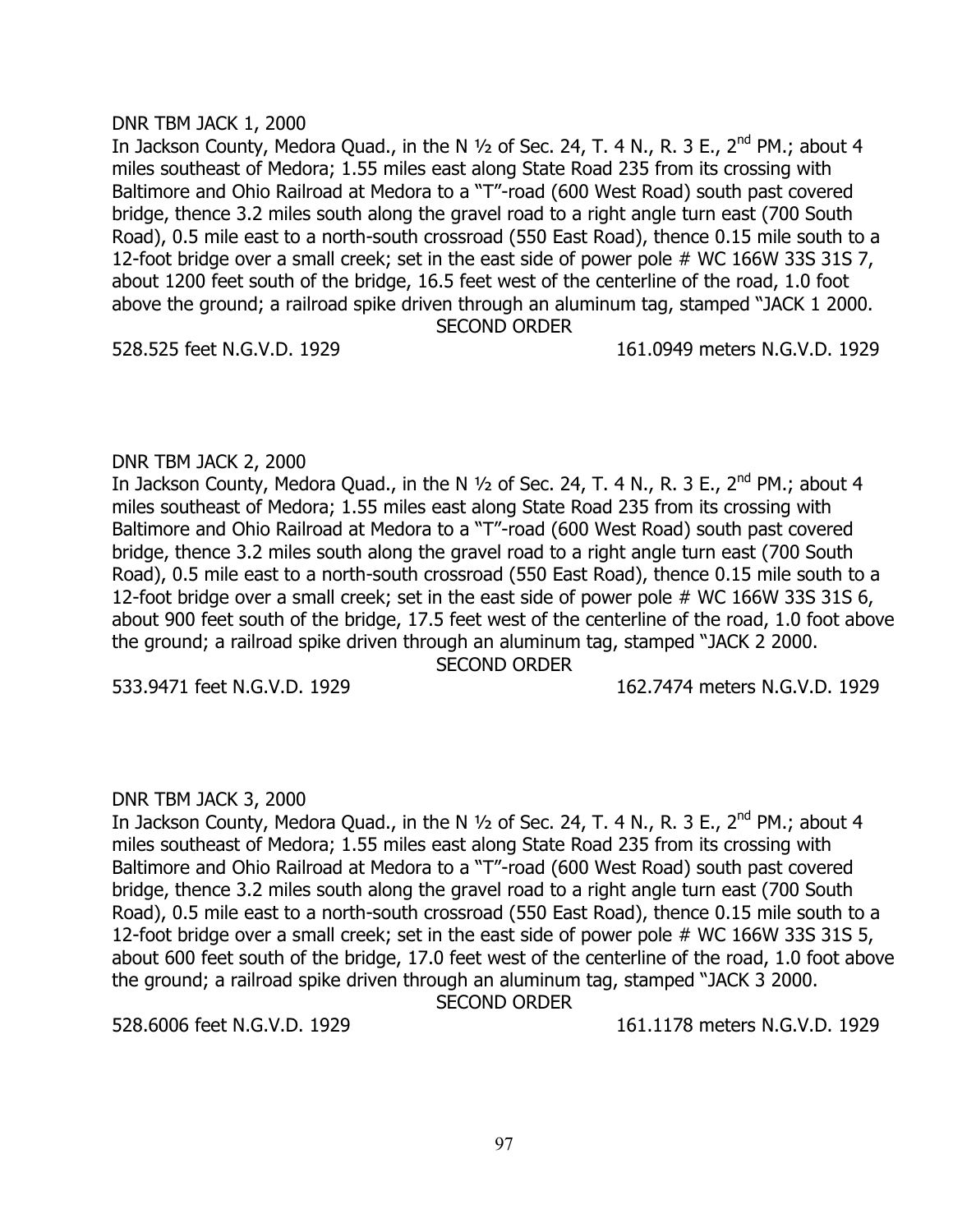### DNR BM JAC 58, 1992

In Jackson County, Seymour Quad., in the SW 1/4 of Sec. 24, T. 6 N., R. 5 E., 2<sup>nd</sup> PM; about 1.7 miles southwest of Seymour; at the 600 East Road steel truss bridge over Heddy Run; set in the top of the northeast concrete wingwall of the bridge, 103.6 feet south of the south edge of a concrete driveway to the east, 93.0 feet north of the centerline of 425 North Road (Schleter Drive), 12.2 feet east of the centerline of 600 East Road, 0.5 foot above the road; a Department of Natural Resources brass control station tablet, stamped "JAC 58 1992". 171.6476 meters N.G.V.D.1929 563.147 feet N.G.V.D.1929

# DNR BM JAC 59, 1992

In Jackson County, Seymour Quad., in the SW  $\frac{1}{4}$  of Sec. 24, T. 6 N., R. 5 E., 2<sup>nd</sup> PM; about 1.7 miles southwest of Seymour; at the 425 North Road (Schleter Drive) culvert over Heddy Run; set in the top of the west end of the north concrete headwall of the culvert, 260 feet northeast of the centerline of 600 East Road, 11.0 feet northwest of the centerline of 425 North Road (Schleter Drive), 1.0 foot above the road, 0.6 foot southeast of the northwest face of the concrete headwall of the culvert, 0.6 foot northeast of the southwest face of the concrete headwall of the culvert; a Department of Natural Resources brass control station tablet, stamped "JAC 59 1992". 171.6251 meters N.G.V.D.1929 563.073 feet N.G.V.D.1929

# DNR BM JAC 60, 1992

In Jackson County, Seymour Quad., in the SE  $\frac{1}{4}$  of Sec. 24, T. 6 N., R. 5 E., 2<sup>nd</sup> PM; about 1.0 mile southwest of Seymour; about 1.0 mile southwest along U.S. 50 from its intersection with State Road 11, thence 0.25 mile south along Thompson Road to a 25 foot cmp culvert over Von Fange Ditch; set in the top of the south end of the west concrete headwall of the culvert, 45.2 feet south of the centerline of 425 North Road (Schleter Drive), 28.3 feet west of the centerline of Thompson Road, 1.6 feet above the road, 1.2 feet north of the southwest face of the headwall of the culvert, 0.5 foot east of the west face of the headwall of the culvert; a Department of Natural Resources brass control station tablet, stamped "JAC 60 1992". 173.7461 meters N.G.V.D.1929 570.032 feet N.G.V.D.1929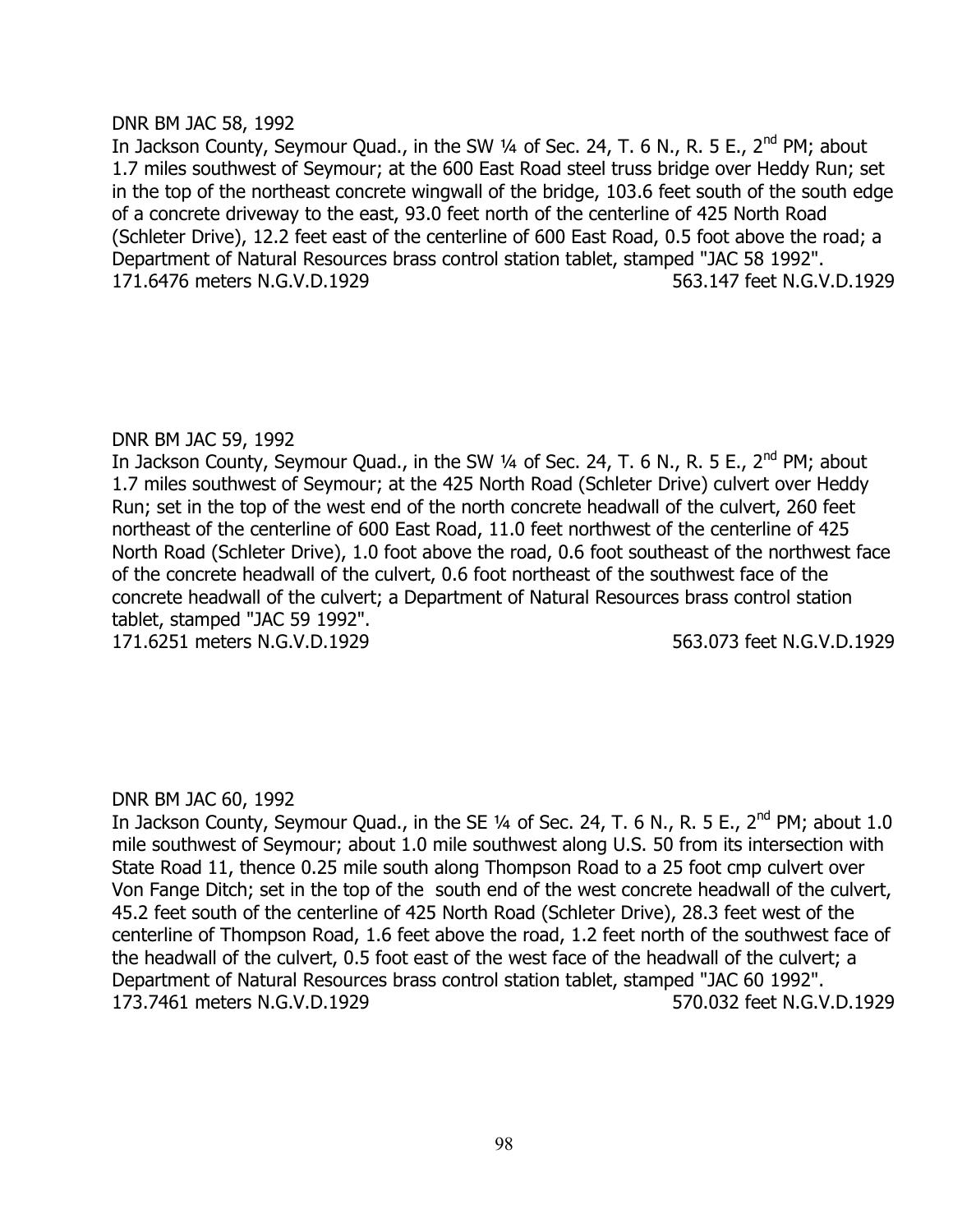### DNR BM JAC 61, 1992

In Jackson County, Seymour Quad., in the SW 1/4 of Sec. 19, T. 6 N., R. 5 E., 2<sup>nd</sup> PM; about 1.0 mile southwest of Seymour; at the Airport Road (700 East Road) bridge over Von Fange Ditch; set in the top of the northwest concrete wingwall of the bridge, 73.5 feet east of utility pole # 726/651, 58.0 feet south of the centerline of 425 North Road (Schleter Drive), 22 feet west of the centerline of Airport Road, 5.1 feet west of the north end of the west concrete guardrail of the bridge, 4.5 feet northwest of the northwest corner of the concrete handrail of the bridge; a Department of Natural Resources brass control station tablet, stamped "JAC 61 1992".

173.4547 meters N.G.V.D.1929 569.076 feet N.G.V.D.1929

# DNR BM JAC 62, 1992

In Jackson County, Seymour Quad., in the NE 1/4 of Sec. 25, T. 6 N., R. 5 E., 2<sup>nd</sup> PM; about 1.1 miles southwest of Seymour; at the Freeman Municipal Airport, at the "G" Avenue West Road 22 foot concrete culvert over Heddy Run; set in the top of the west end of the south concrete headwall of the culvert, 45.4 feet east of utility pole # 727/992, 15.0 feet south of the centerline of "G" Avenue West, 0.6 foot east of the west end of the concrete headwall, about level with the road; a Department of Natural Resources brass control station tablet, stamped "JAC 62 1992".

172.9064 meters N.G.V.D.1929 567.277 feet N.G.V.D.1929

# DNR BM JAC 63, 1992

In Jackson County, Seymour Quad., in the NW  $\frac{1}{4}$  of Sec. 30, T. 6 N., R. 6 E., 2<sup>nd</sup> PM; about 1.2 miles south of Seymour; at the Freeman Municipal Airport, at the intersection of "C" Avenue and Fourth Avenue; set in the top of the northwest end of the concrete headwall of a culvert, 93.6 feet northeast of and across 4<sup>th</sup> Avenue from a utility pole, 60.9 feet northwest of the centerline of "C" Avenue, 30.2 feet east of the centerline of Fourth Avenue, about 3.0 feet below the level of the road; a Department of Natural Resources brass control station tablet, stamped "JAC 63 1992".

174.0055 meters N.G.V.D.1929 570.883 feet N.G.V.D.1929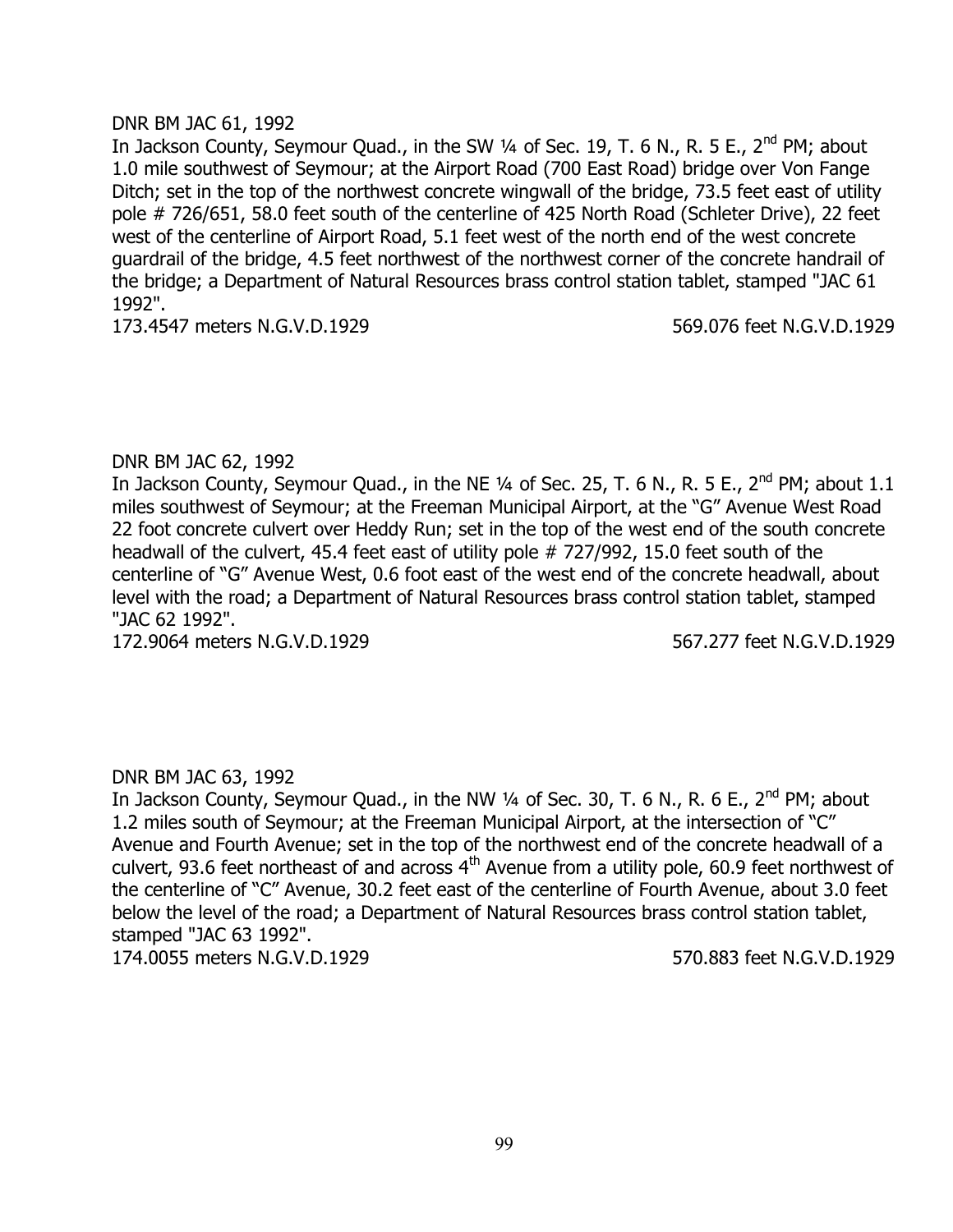### DNR BM JAC 64, 1992

In Jackson County, Seymour Quad., in the NE  $\frac{1}{4}$  of Sec. 30, T. 6 N., R. 6 E., 2<sup>nd</sup> PM; about 0.8 miles south of Seymour; at the east entrance to the Freeman Municipal Airport, at the "B" Avenue two-foot cmp culvert over Heddy Run; set in the top of the east end of the south concrete headwall of the culvert, 128.6 feet northwest of utility pole # 863/21114, 127.8 feet northeast of utility pole # 863/21115, 27.1 feet southeast of the centerline of "B" Avenue, 3.7 feet southwest of a 5.6 foot high metal post painted yellow, about 1.0 foot below the level of the road, 1.0 foot west of the east end of the headwall of the culvert; a Department of Natural Resources brass control station tablet, stamped "JAC 64 1992". 176.7765 meters N.G.V.D.1929 579.974 feet N.G.V.D.1929

# DNR BM JAC 65, 1992

In Jackson County, Seymour Quad., in the NW  $\frac{1}{4}$  of Sec. 19, T. 6 N., R. 6 E., 2<sup>nd</sup> PM; about 0.4 mile southwest of Seymour; at the U.S. 50 bridge over Von Fange Ditch; set in the top of the south end of the southwest concrete retaining wall of the bridge, 53.5 feet southeast of the centerline of U.S. 50, 35.5 feet northwest of the northwest corner of a brick building (Culligan Water), 32.0 feet southeast of the southeast corner of a 3 foot X f foot concrete pad for a sign post, 30.2 feet southeast of the southwest end of the bridge, 3.0 feet below the level of the road; a Department of Natural Resources brass control station tablet, stamped "JAC 65 1992".

173.0091 meters N.G.V.D.1929 567.614 feet N.G.V.D.1929

# DNR BM JAC 66, 1992

In Jackson County, Seymour Quad., in the SW  $\frac{1}{4}$  of Sec. 18, T. 6 N., R. 6 E., 2<sup>nd</sup> PM; at Seymour; at the Seymour High School, at the intersection of West Second Street and Community Drive, at the West Second Street culvert over Von Fange Ditch; set in the top of the southwest concrete wingwall of the culvert, 116.0 feet west of the centerline of Community Drive, 41.0 feet east of a metal sign post, 37.5 feet southeast of the centerline of West Second Street, 31.0 feet east of utility pole # 200/864/2230; a Department of Natural Resources brass control station tablet, stamped "JAC 66 1992". 173.3063 meters N.G.V.D.1929 568.589 feet N.G.V.D.1929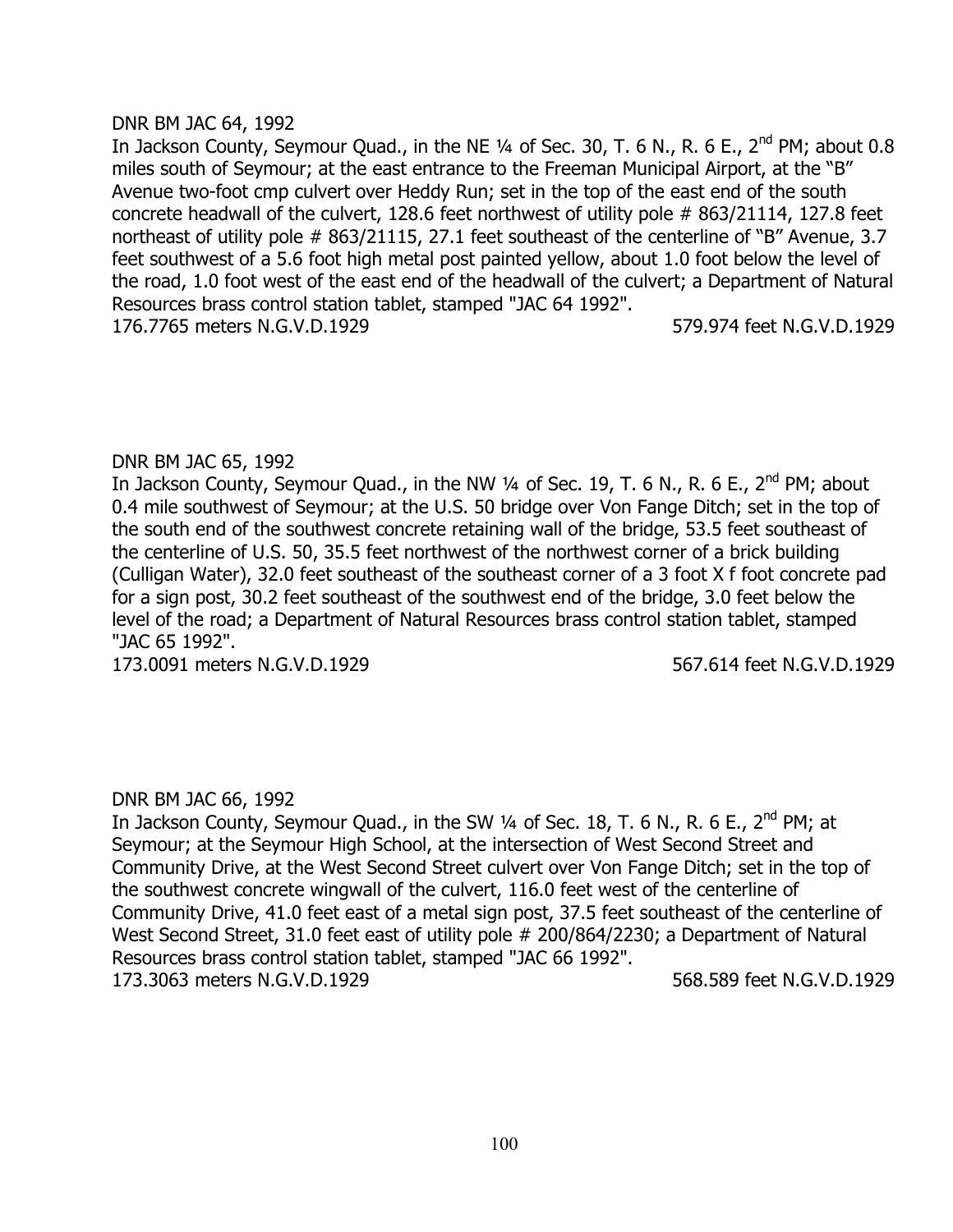### DNR BM JAC 67, 1992

In Jackson County, Seymour Quad., in the SW  $\frac{1}{4}$  of Sec. 18, T. 6 N., R. 6 E., 2<sup>nd</sup> PM; at Seymour; about 0.35 mile north of the Seymour High School, at the intersection of West Sixth Street and Community Drive, at the West Sixth Street culvert over Von Fange Ditch; set in the top of the northwest concrete wingwall of the culvert, 57.0 feet east of the centerline of Community Drive, 25.5 feet southeast of utility pole # 229/879, 20.0 feet southeast of a metal traffic light pole, 17.0 feet north of the centerline of West Sixth Street; a Department of Natural Resources brass control station tablet, stamped "JAC 67 1992". 173.3895 meters N.G.V.D.1929 568.862 feet N.G.V.D.1929

# DNR BM JAC 68, 1992

In Jackson County, Seymour Quad., in the SW  $\frac{1}{4}$  of Sec. 7, T. 6 N., R. 6 E., 2<sup>nd</sup> PM; at Seymour; near the intersection of  $10<sup>th</sup>$  Street and Fountain Drive, at the  $10<sup>th</sup>$  Street culvert over Von Fange Ditch; set in the top of the northwest concrete wingwall of the culvert, 125.0 feet west of the centerline of Fountain Drive,  $61.0$  feet north of and across  $10<sup>th</sup>$  Street from utility pole # 239/020, 44.0 feet south of utility pole # 228/868, 33.0 feet east of and across  $10^{th}$  Street from utility pole # 1/54, 17.0 feet east of the centerline of  $10^{th}$  Street; a Department of Natural Resources brass control station tablet, stamped "JAC 68 1992". 174.7015 meters N.G.V.D.1929 568.862 feet N.G.V.D.1929

# DNR BM JAC 69, 1992

In Jackson County, Seymour Quad., in the SE  $\frac{1}{4}$  of Sec. 7, T. 6 N., R. 6 E., 2<sup>nd</sup> PM; at Seymour; at the Shields Avenue 9 foot cmp culvert over Von Fange Ditch; set in the top of the center of the east concrete headwall of the culvert, 113.5 feet south of the centerline of East  $12<sup>th</sup>$  Street, 77.5 feet north of the centerline of East  $11<sup>th</sup>$  Street, 47.5 feet northeast of and across Shields Avenue from utility pole # 226/775 with a transformer, 22.0 feet east of the centerline of Shields Avenue, 3.5 feet east of the east edge of the metal guardrail of the culvert, about 1.0 foot lower than the road; a Department of Natural Resources brass control station tablet, stamped "JAC 69 1992". 179.5703 meters N.G.V.D.1929 589.140 feet N.G.V.D.1929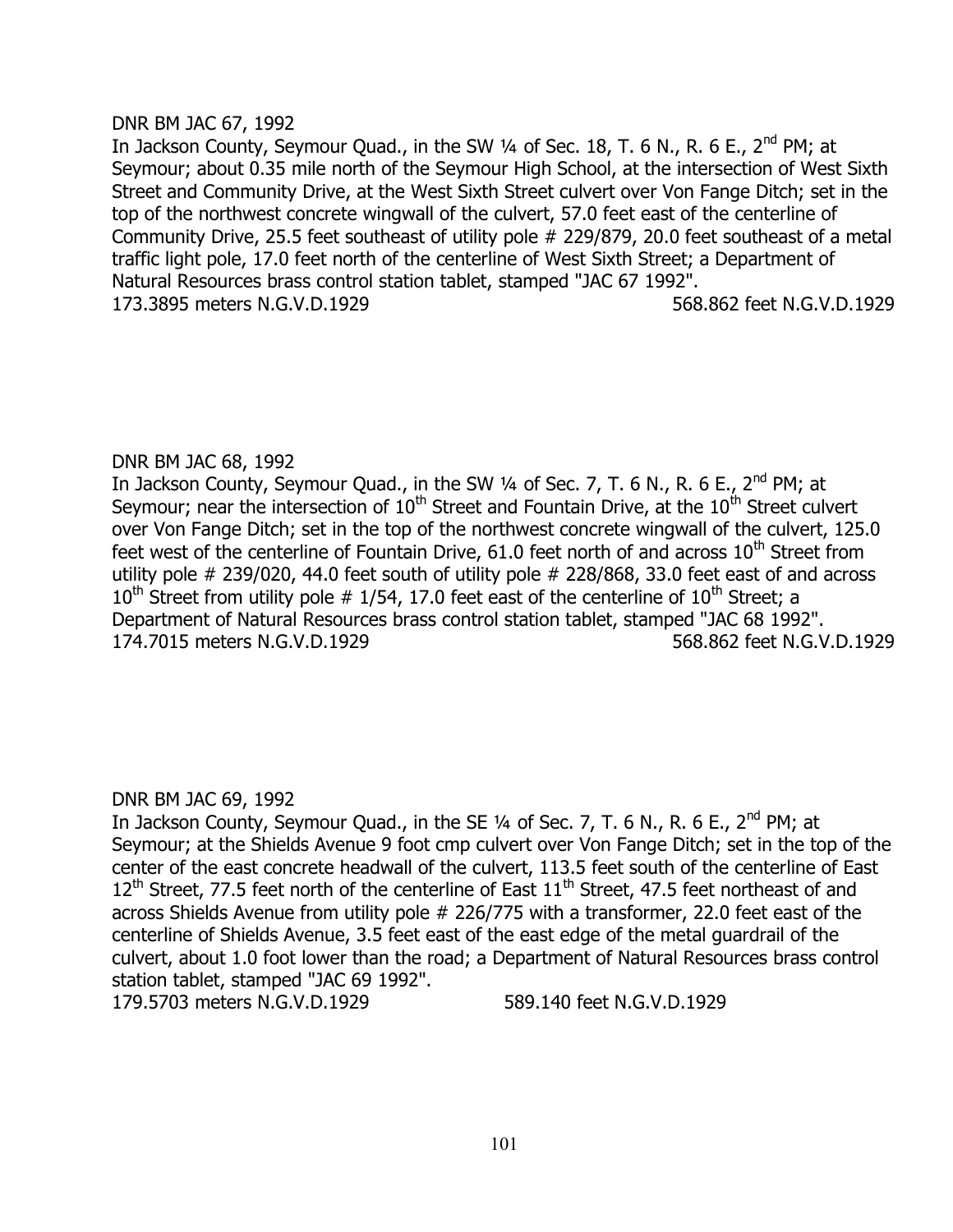# DNR BM JAC 70, 1992

In Jackson County, Seymour Quad., in the SW  $\frac{1}{4}$  of Sec. 8, T. 6 N., R. 6 E., 2<sup>nd</sup> PM; at Seymour; at the State Road 11 (North Ewing Street) 7 foot concrete box culvert over Von Fange Ditch; set in the top of the center of the west concrete headwall of the culvert, 45.0 feet north of the centerline of East  $11<sup>th</sup>$  Street, 25.0 feet west of the centerline of State Road 11 (North Ewing Street), 18.0 feet southwest of a utility pole, about 6.0 foot lower than State Road 11; a Department of Natural Resources brass control station tablet, stamped "JAC 70 1992".

181.0624 meters N.G.V.D.1929 594.036 feet N.G.V.D.1929

### DNR BM JAC 72, 1992

In Jackson County, Seymour Quad., in the East  $\frac{1}{2}$  of Sec. 25, T. 6 N., R. 5 E., 2<sup>nd</sup> PM; about 1.5 miles southwest of Seymour; at the Freeman Municipal Airport, at the intersection of "E" Avenue and "A" Avenue; set in the top of a concrete post, 26.5 feet west of the center of a round metal drop inlet, 23.0 feet west of a metal road sign post, 22.8 feet west of the extended centerline of "A" Avenue, 22.0 feet west of a utility pole, 13.0 feet north of the extended centerline of "E" Avenue, 9.8 feet west of a guy anchor for a utility pole with a light, 6.5 feet south of a orange Department of Natural Resources witness post, level with the ground; a Department of Natural Resources brass control station tablet, stamped "JAC 72 1992".

174.4187 meters N.G.V.D.1929 572.239 feet N.G.V.D.1929

# DNR BM JAC 73, 1992

In Jackson County, Seymour Quad., in the SW 1/4 of Sec. 30, T. 6 N., R. 6 E., 2<sup>nd</sup> PM; about 1.2 miles south of Seymour; at the Freeman Municipal Airport, at the "Y" intersection of "E" Avenue East and "C" Avenue East; set in the top of a concrete post, 47.5 feet northwest of the centerline of "C" Avenue East, 36.0 feet northeast of utility pole # 863/21129 with 4 guy wires, 21.9 feet northwest of a metal road sign post, 21.0 feet west of a orange plastic "CONTEL LINE" warning post, 20.5 feet south of the centerline of "E" Avenue East, 17.0 feet west of a metal "YIELD" sign post, 2.9 feet south of a orange Department of Natural Resources witness post, 0.2 foot below the ground; a Department of Natural Resources brass control station tablet, stamped "JAC 73 1992". 174.4592 meters N.G.V.D.1929 572.372 feet N.G.V.D.1929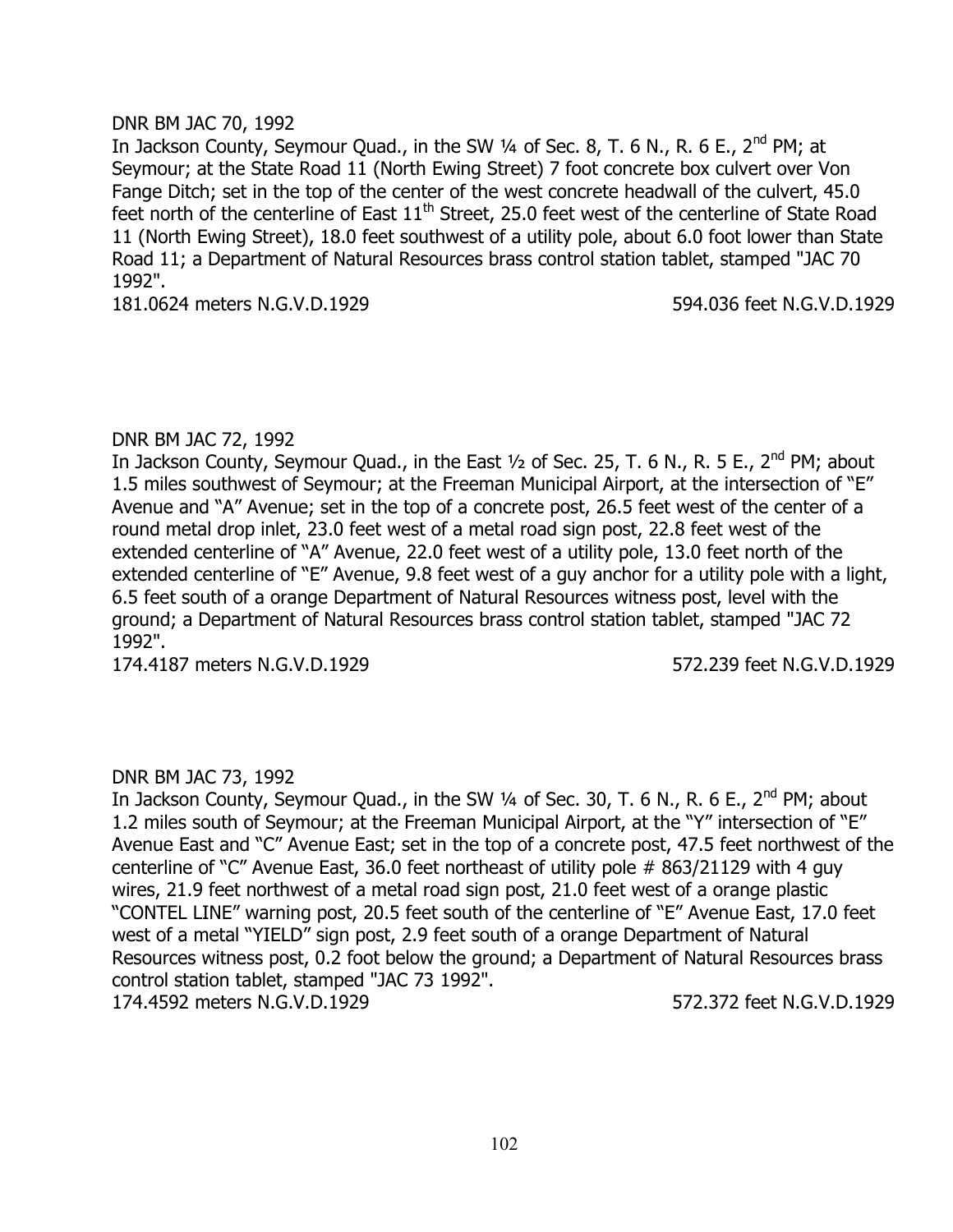#### DNR BM JAC 74, 1992

In Jackson County, Seymour Quad., in the SW 1/4 of Sec. 30, T. 6 N., R. 6 E., 2<sup>nd</sup> PM; about 0.9 mile southwest of Seymour; at the north entrance to Freeman Municipal Airport, 0.7 mile south along Airport Road (700 East Road) from its intersection with U.S. 50 to a paved road to the east; set in the top of a concrete post, 49.0 feet south of the centerline of the road to the east, 34.3 feet southwest of the southwest corner of a stone guardrail over a 16 foot concrete box culvert under the road to the east, 24.6 feet east of the centerline of Airport Road (700 East Road), 2.7 feet east of a orange Department of Natural Resources witness post, 0.5 foot below the level of the road, level with the ground; a Department of Natural Resources brass control station tablet, stamped "JAC 74 1992".

173.0749 meters N.G.V.D.1929 567.830 feet N.G.V.D.1929

# DNR BM JAC 75, 1992

In Jackson County, Seymour Quadrangle, in the Southeast 1/4 of Section 24, Township 6 North, Range 5 East, 2<sup>nd</sup> PM; at Seymour; at the intersection of U.S. 50 and 700 East Road (Airport Road); set in the top of a concrete post, 116.5 feet west of the centerline of 700 East Road, 103.5 feet northwest of utility pole #831-3041, 31.0 feet west of utility pole #728-338, 30.5 feet southeast of the centerline of U.S. 50, 16.0 feet northeast of a orange Department of Natural Resources witness post, about level with the road; a Department of Natural Resources brass control station tablet, stamped "JAC 75 1992". 172.7640 meters N.G.V.D.1929 566.810 feet N.G.V.D.1929

# DNR BM JAC 76, 1992

In Jackson County, Seymour Quadrangle, in the Northwest ¼ of Section 24, Township 6 North, Range 5 East,  $2^{nd}$  PM; approximately 1.3 miles southwest of Seymour; approximately 1.7 miles southwest along U.S. 50 from its intersection with State Road 11 to the station on the north side of U.S. 50; set in the top of a concrete post, 255.0 feet southwest of the extended centerline of Locust Drive, 70.0 feet southwest of utility pole #89/10, 68.5 feet southeast of and across the tracks from a white stone whistle stop post, 36.0 feet southeast of the southeast rail of the railroad tracks, 33.0 feet northwest of the centerline of U.S. 50, 9.2 feet south of a orange D.N.R. witness post, 0.1 foot below the ground; a Department of Natural Resources brass control station tablet, stamped "JAC 76 1992". 174.3839 meters N.G.V.D.1929 572.124 feet N.G.V.D.1929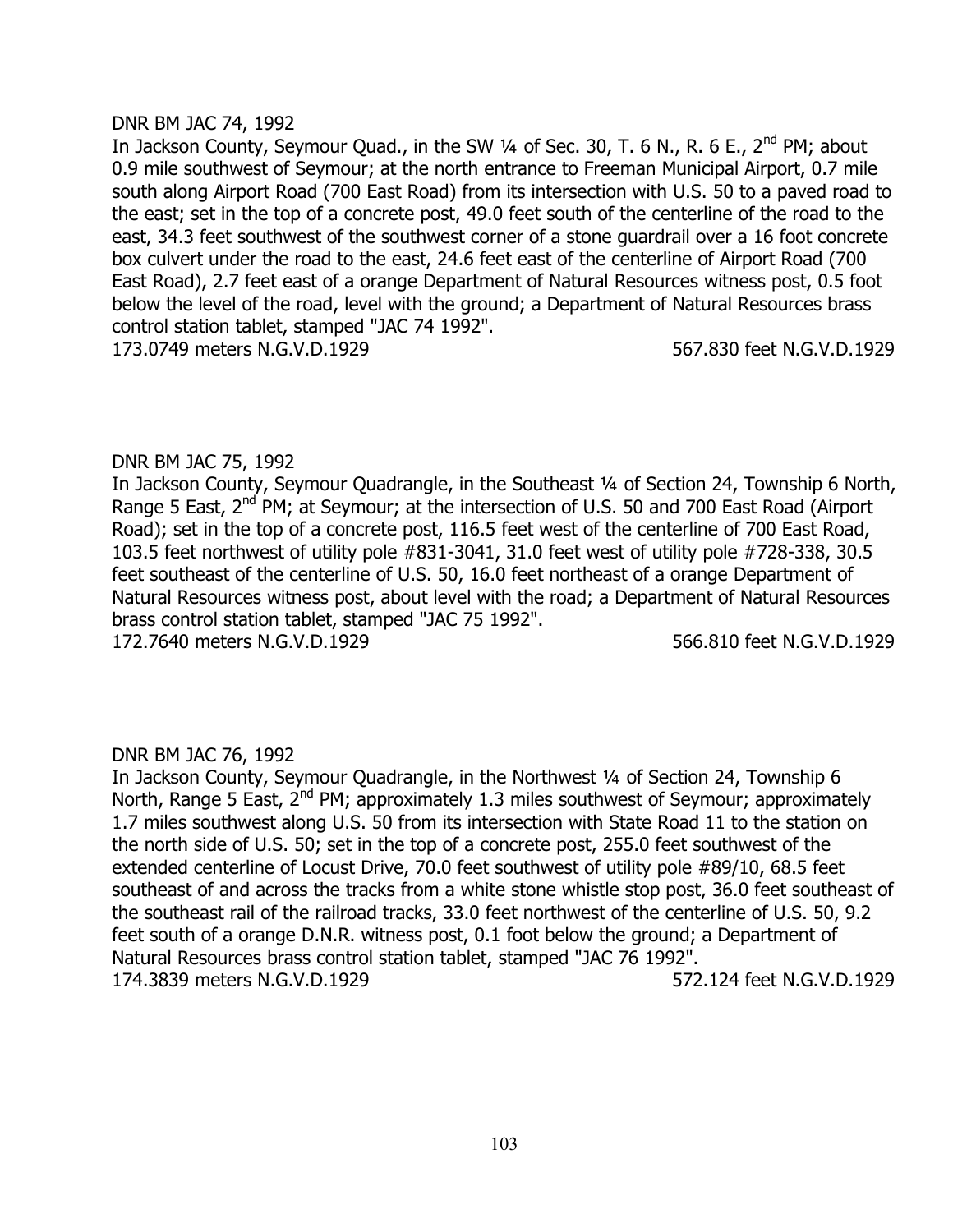#### DNR BM JAC 77, 1992

In Jackson County, Seymour Quadrangle, in the Southeast 1/4 of Section 19, Township 6 North, Range 6 East, 2<sup>nd</sup> PM; at Seymour; at the Seymour Jackson Elementary School on South Poplar Street; set in the top of a concrete post, 82.2 feet southwest of utility pole #238-444, 52.2 feet northwest of utility pole #238-659, 41.0 feet west of the centerline of South Poplar Street, 35.0 feet south of the south edge of the south asphalt entrance to the school parking lot, about level with the ground; a Department of Natural Resources brass control station tablet, stamped "JAC 77 1992".

176.8577 meters N.G.V.D.1929 580.241 feet N.G.V.D.1929

### DNR BM JAC 78, 1992

In Jackson County, Seymour Quadrangle, in the East ½ of Section 18, Township 6 North, Range 6 East, 2<sup>nd</sup> PM; at Seymour; at the intersection of North Walnut Street and West 5th Street, at the abandoned Indiana Bible College - Old Shields High School; set in the top of a concrete post, 101.0 feet southeast of the southeast corner of the school, 46.0 feet west of the centerline of North Walnut Street, 43.0 feet north of the centerline of West 5th Street, 10.3 feet west of the west edge of the concrete sidewalk along Walnut Street, 6.2 feet north of the north edge of the asphalt sidewalk along West 5th Street, 0.1 foot below the ground; a Department of Natural Resources brass control station tablet, stamped "JAC 78 1992". 179.6859 meters N.G.V.D.1929 589.520 feet N.G.V.D.1929

# DNR BM JAC 79, 1992

In Jackson County, Seymour Quadrangle, in the Northeast 1/4 of Section 18, Township 6 North, Range 6 East, 2<sup>nd</sup> PM; at Seymour; at the intersection of North Chestnut Street and 9th Street; in the southwest ¼ of the intersection, at the Lear Siegler Seymour Corporation; set in the top of a concrete post, 82.5 feet west of the west rail of the Conrail Railroad, 68.2 feet south of the centerline of 9th Street, 36.6 feet west of the centerline of North Chestnut Street, 26.2 feet east of the east edge of the Lear Siegler Seymour Corporation asphalt parking lot, level with the ground; a Department of Natural Resources brass control station tablet, stamped "JAC 79 1992".

180.2514 meters N.G.V.D.1929 591.375 feet N.G.V.D.1929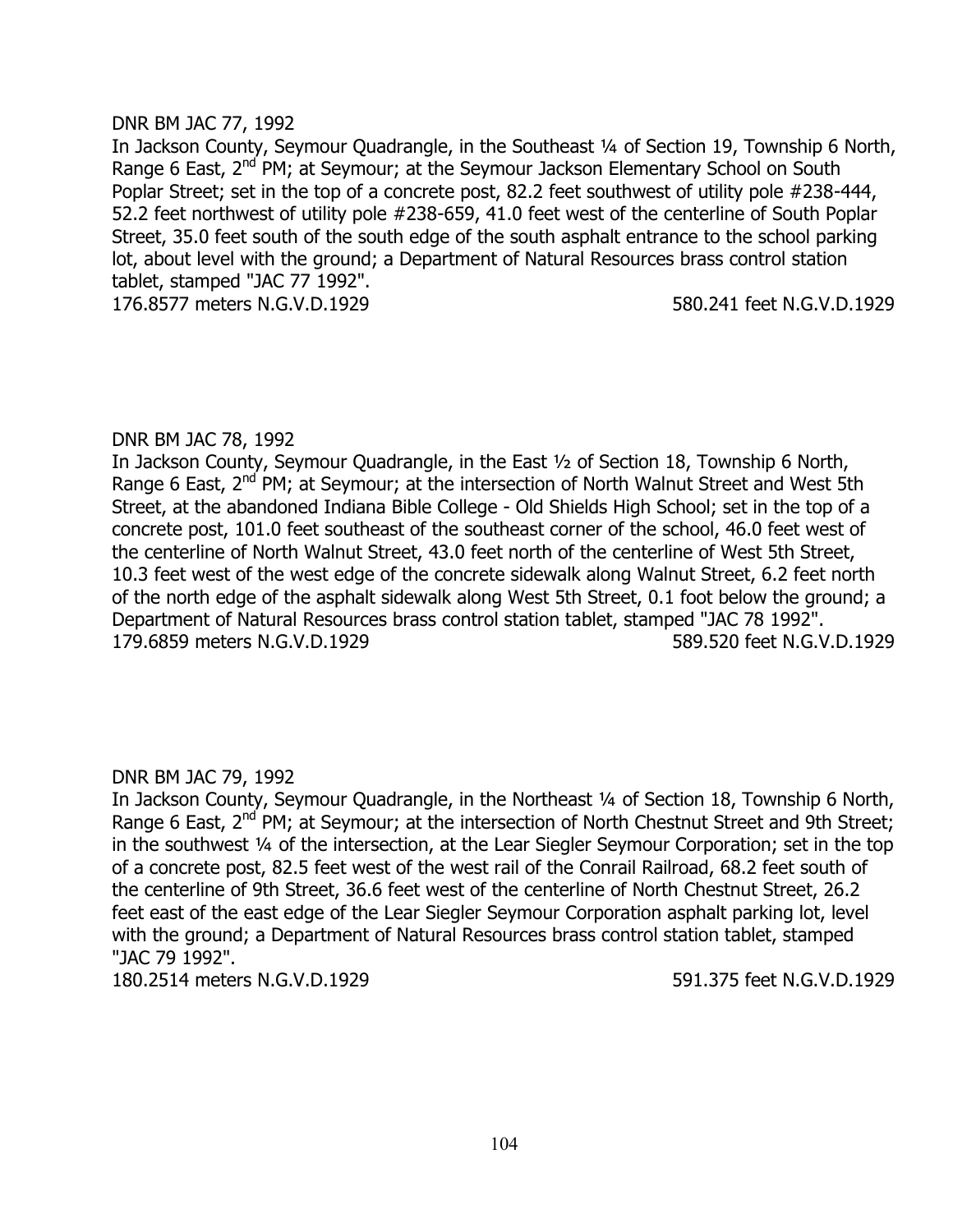#### DNR BM JAC 80, 1992

In Jackson County, Seymour Quadrangle, in the Northwest 1/4 of Section 7, Township 6 North, Range 6 East,  $2^{nd}$  PM; 0.6 mile north of Seymour; approximately 1.1 miles generally north along 10th Street from its intersection with State Road 258 (6th Street) in Seymour to a farm lane to the west; set in the top of a concrete post, 56.6 feet southeast of the southeast corner of a concrete and brick porch of a farm house, 37.4 feet northwest of utility pole #283-563, 30.8 feet west of the centerline of 10th Street, 13.0 feet north of the centerline of the farm lane, level with the ground; a Department of Natural Resources brass control station tablet, stamped "JAC 80, 1992". 174.6937 meters N.G.V.D.1929 573.141 feet N.G.V.D.1929

# DNR BM JAC 81, 1992

In Jackson County, Seymour Quadrangle, in the Southwest ¼ of Section 7, Township 6 North, Range 6 East,  $2^{nd}$  PM; 0.3 mile north of Seymour; approximately 0.8 miles generally north along 10th Street from its intersection with State Road 258 (6th Street) in Seymour to a farm lane to the west; set in the top of a concrete post, 46.7 feet northwest of a concrete "gas line" marker, 39.1 feet east of utility pole #228-879, 27.0 feet west of the centerline of 10th Street, 18.0 feet south of the centerline of the farm lane, level with the ground; a Department of Natural Resources brass control station tablet, stamped "JAC 81 1992". 175.0506 meters N.G.V.D.1929 574.312 feet N.G.V.D.1929

# DNR BM JAC 82, 1992

In Jackson County, Seymour Quadrangle, in the Northeast 1/4 of Section 13, Township 6 North, Range 5 East, 2<sup>nd</sup> PM; 0.5 mile northwest of Seymour; approximately 0.5 miles northwest along State Road 258 (6th Street) from its intersection with Community Drive to a farm lane to the northeast; set in the top of a concrete post, 224 feet southeast of a concrete utility pole #831-3005, 65.7 feet northwest of the centerline of the farm lane, 50.0 feet northwest of a concrete utility pole #831-3006, 38.8 feet northeast of the centerline of State Road 258, 2.5 feet southwest of a orange Department of Natural Resources witness post and a fence line, level with the ground; a Department of Natural Resources brass control station tablet, stamped "JAC 82 1992". 172.9650 meters N.G.V.D.1929 567.469 feet N.G.V.D.1929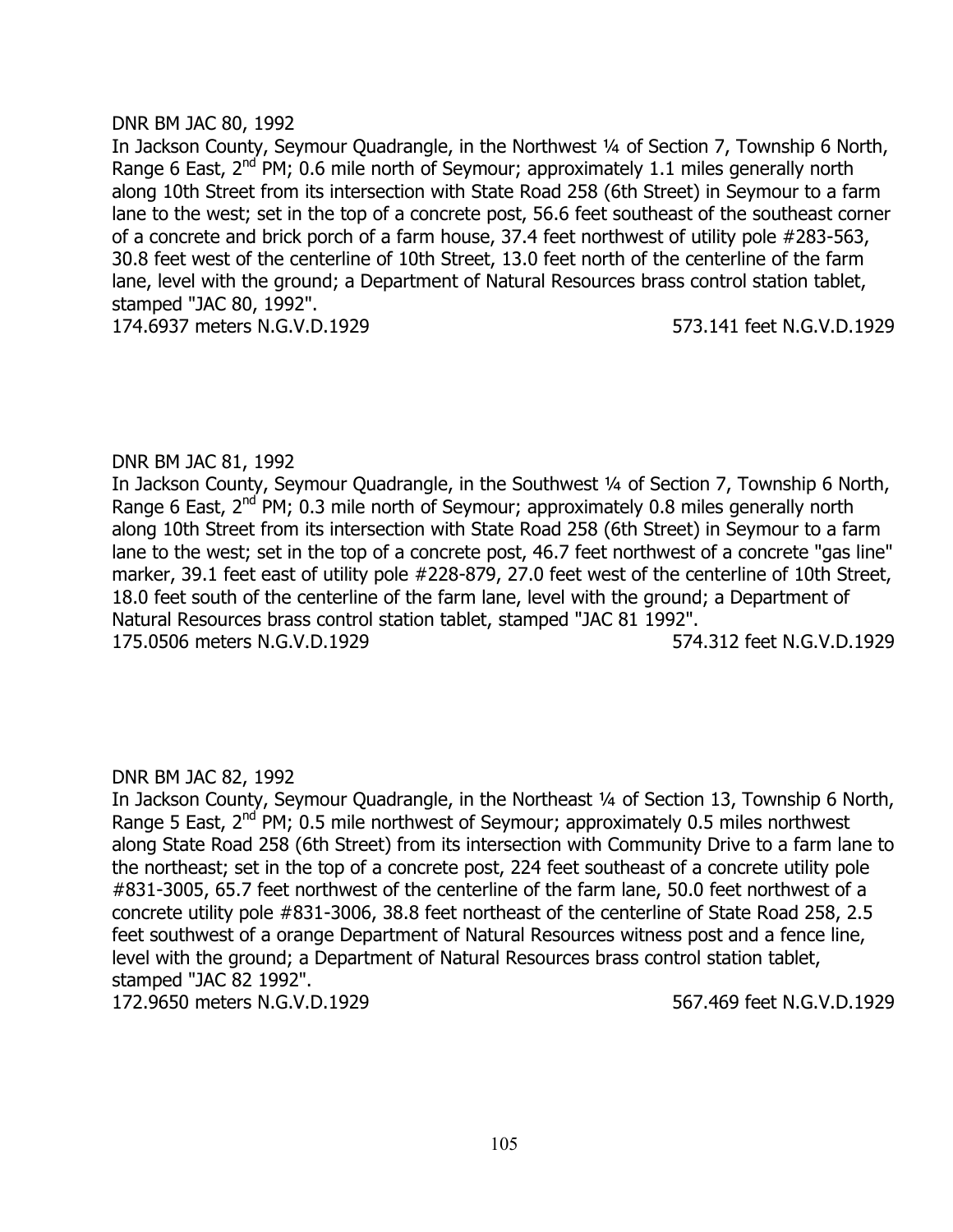#### DNR BM JAC 83, 1992

In Jackson County, Seymour Quadrangle, in the Northwest ¼ of Section 13, Township 6 North, Range 5 East,  $2^{nd}$  PM; 0.75 mile northwest of Seymour; approximately 0.75 miles northwest along State Road 258 (6th Street) from its intersection with Community Drive to a farm lane to the south; set in the top of a concrete post, 225 feet southeast of the extended centerline of the entrance road to Spray Sand and Gravel Company, Inc., 89.3 feet northwest of a 12 inch pine tree, 23.8 feet southwest of the centerline of State Road 258, 23.0 feet northeast of utility pole #7-71, 14.0 feet northeast of a orange Department of Natural Resources witness post; level with the ground; a Department of Natural Resources brass control station tablet, stamped "JAC 83 1992".

172.6677 meters N.G.V.D.1929 566.494 feet N.G.V.D.1929

# DNR BM JAC 84, 1992

In Jackson County, Seymour Quadrangle, in the Southeast 1/4 of Section 14, Township 6 North, Range 5 East,  $2^{nd}$  PM; 1.5 mile west of Seymour; at the Seymour Waste Water Treatment Plant (5716 East 525 North Road); set in the top of a concrete post, 47.4 feet northwest of utility pole #864-2175, 30.8 feet north of the centerline of 525 North Road, 19.0 feet east of the centerline of the treatment plant entrance road, 3.1 feet south of a orange Department of Natural Resources witness post, 2.4 feet southeast of a guy wire anchor, level with the ground; a Department of Natural Resources brass control station tablet, stamped "JAC 84 1992".

170.9955 meters N.G.V.D.1929 561.008 feet N.G.V.D.1929

# DNR BM JAC 85, 1992

In Jackson County, Seymour Quadrangle, in the Southeast 1/4 of Section 13, Township 6 North, Range 5 East,  $2^{nd}$  PM; at Seymour; 0.5 mile west of the Seymour High School, at the intersections of Vehslage Road, Newford Road, and 525 North Road; set in the top of a concrete post, 37.6 feet north of utility pole #831-3021, 28.6 feet south of the centerline of Newford Road, 17.2 feet east of the centerline of Vehslage Road, 6.3 feet west of a fire hydrant, level with the ground; a Department of Natural Resources brass control station tablet, stamped "JAC 85 1992". 172.2774 meters N.G.V.D.1929 565.214 feet N.G.V.D.1929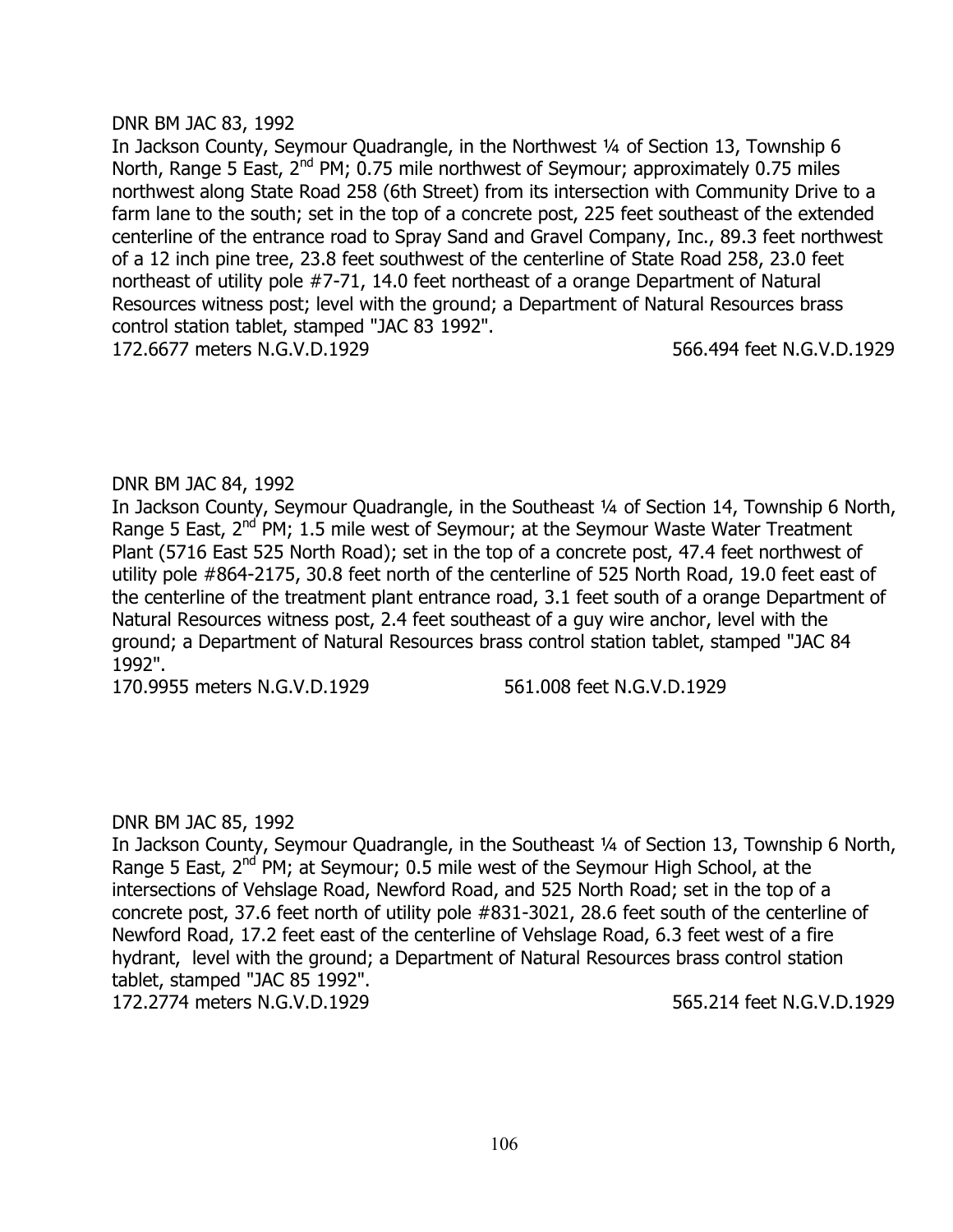#### DNR BM JAC 86, 1992

In Jackson County, Seymour Quadrangle, in the Northeast ¼ of Section 23, Township 6 North, Range 5 East,  $2^{nd}$  PM; approximately 1.6 miles southwest of Seymour; approximately 2.1 miles southwest along U.S. 50 from its intersection with State Road 11 in Seymour to Hangman Crossing, thence 0.1 mile northeast along West 2nd Street to a dirt road to the northwest, thence 0.45 mile northwest and west to a turn to the north and a private drive to the west; set in the top of a concrete post, 40.0 feet west of and across the road from a 36 inch catalpa tree, 17.5 feet west of the centerline of the gravel road to the north, 11.7 feet north of the centerline of the private drive to the west, 1.4 feet east of a orange Department of Natural Resources witness post, 0.5 foot below the level of the road, 0.1 foot below the ground; a Department of Natural Resources brass control station tablet, stamped "JAC 86 1992". 170.5680 meters N.G.V.D.1929 559.605 feet N.G.V.D.1929

# DNR BM JAC 87, 1992

In Jackson County, Seymour Quadrangle, in the Northeast 1/4 of Section 23, Township 6 North, Range 5 East, 2<sup>nd</sup> PM; approximately 2.3 miles southwest of Seymour; approximately 0.4 mile generally northwest along a dirt farm lane from its intersection with U.S. 50 at Crane Cemetery to a wooden bridge over Heddy Run; set in the top of a concrete post, 20.7 feet north of the centerline of Heddy Run, 16.3 feet east of the centerline of the farm lane, 11.0 feet northeast of the northeast corner of the concrete bridge seat, 2.5 feet north of a orange Department of Natural Resources witness post, 0.2 foot below the ground; a Department of Natural Resources brass control station tablet, stamped "JAC 87 1992". 169.0209 meters N.G.V.D.1929 554.529 feet N.G.V.D.1929

# DNR BM JAC 88, 1992

In Jackson County, Seymour Quadrangle, in the Northwest ¼ of Section 26, Township 6 North, Range 5 East,  $2^{nd}$  PM; approximately 2.8 miles southwest of Seymour; approximately 3.2 miles southwest along U.S.50 from its intersection with State Road 11 in Seymour to the station on the south side of U.S. 50; set in the top of a concrete post, 114.0 feet southeast of and across U.S. 50 from mailbox #77, 64.5 feet southwest of utility pole #225-104 with a meter box and transformer, 45.3 feet southeast of the centerline of U.S. 50, 18.3 feet northeast of the northeast corner of a square concrete fence corner, 5.4 feet northwest of a fence line, 4.7 feet northwest of a orange Department of Natural Resources witness post, level with the ground; a Department of Natural Resources brass control station tablet, stamped "JAC 88 1992".

184.6602 meters N.G.V.D.1929 605.839 feet N.G.V.D.1929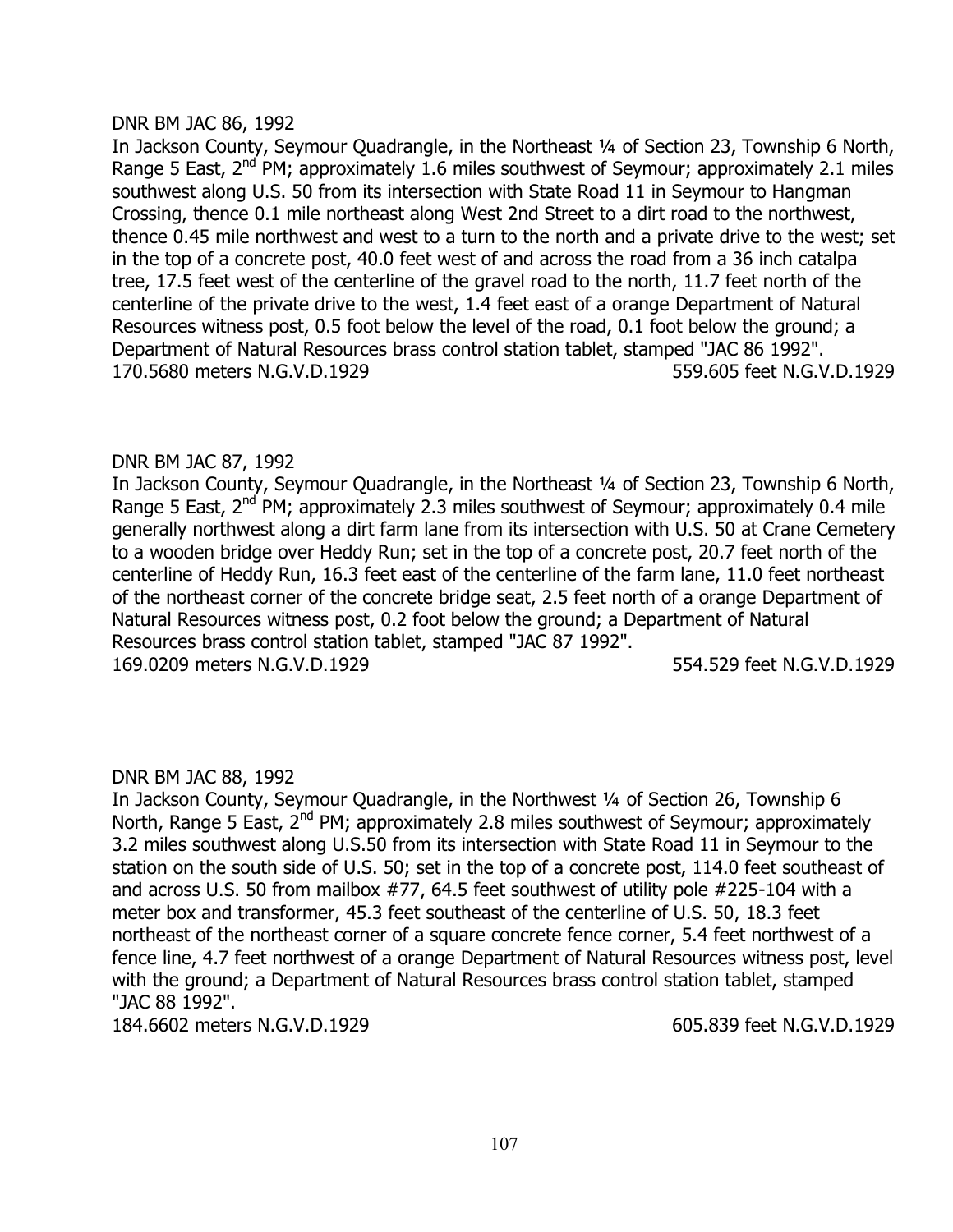#### DNR BM JAC 89, 1992

In Jackson County, Seymour Quadrangle, in the Northeast ¼ of Section 26, Township 6 North, Range 5 East,  $2^{nd}$  PM; approximately 2.2 miles southwest of Seymour; at the Elks Country Club Golf Course, 0.25 mile southeast along 375 North Road from its intersection with U.S. 50 to the entrance to the golf course; set in the top of a concrete post, 89.3 feet northwest of the centerline of the Sutter residence driveway (#70 A) and the northeast edge of 375 North Road, 86.2 feet northwest of utility pole #227-563, 52.8 feet southwest of the centerline of 375 North Road, 51.7 feet southeast of the centerline of the Country Club entrance road, 40.1 feet south of the south end post of a fence, 36.0 feet southeast of a 2 rail wooden split rail fence, 14.6 feet west of the north corner of a 4 inch treated wooden post (6 feet high), level with the ground; a Department of Natural Resources brass control station tablet, stamped "JAC 89 1992".

182.2020 meters N.G.V.D.1929 597.775 feet N.G.V.D.1929

# DNR BM JAC 90, 1992

In Jackson County, Seymour Quadrangle, in the Southwest ¼ of Section 25, Township 6 North, Range 5 East,  $2^{nd}$  PM; approximately 2.2 miles southwest of Seymour; approximately 0.8 mile south along 600 East Road from its intersection with U.S. 50, to a farm lane to the east with a steel gate; set in the top of a concrete post, 20.6 feet east of the centerline of 600 East Road, 12.0 feet south of the centerline of the farm lane, 4.3 feet north of the east end of the concrete headwall of a culvert under the farm lane, 1.6 feet southeast of a orange Department of Natural Resources witness post, 1.3 feet south of a wood gate post, 0.1 foot below the ground; a Department of Natural Resources brass control station tablet, stamped "JAC 90 1992".

178.1642 meters N.G.V.D.1929 584.527 feet N.G.V.D.1929

# DNR BM JAC 91, 1992

In Jackson County, Seymour Quadrangle, in the Southwest ¼ of Section 30, Township 6 North, Range 6 East, 2<sup>nd</sup> PM; approximately 0.8 mile south of Seymour; at the "B" Avenue East entrance to Freeman Municipal Airport and Industrial Park, approximately 0.1 mile southwest along "B" Avenue from its intersection with State Road 11; set in the top of a concrete post, 161.3 feet northeast of utility pole #863-21115, 98.2 feet northwest of utility pole #863- 21114, 53.0 feet southeast of the centerline of "B" Avenue, 40.9 feet northeast of the northeast corner of the concrete headwall of a twin 2 foot cmp culvert under "B" Avenue, 2.7 feet north of a orange Department of Natural Resources witness post, level with the ground; a Department of Natural Resources brass control station tablet, stamped "JAC 91 1992". 176.7751 meters N.G.V.D.1929 579.970 feet N.G.V.D.192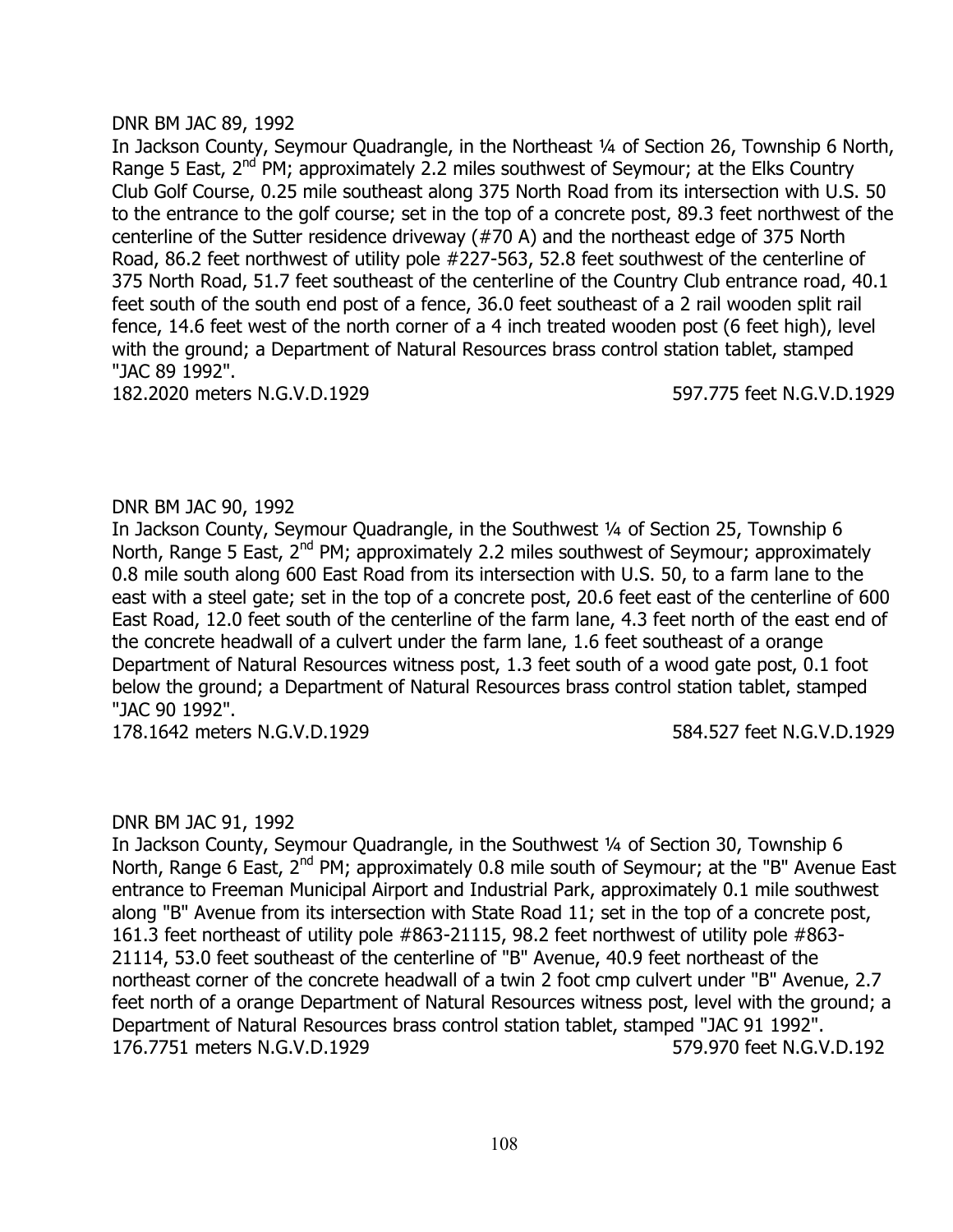### DNR BM JAC 92, 1992

In Jackson County, Seymour Quadrangle, in the Northwest ¼ of Section 30, Township 6 North, Range 6 East, 2<sup>nd</sup> PM; approximately 0.8 mile south of Seymour; 0.8 mile south along 700 East Road (Airport Road) from its intersection with U.S. 50 to the asphalt entrance to a bowling alley; set in the top of a concrete post, 261.4 feet south of the centerline of the entrance to the bowling alley, 115.5 feet southeast of and across 700 East Road from utility pole #864-2343, 106.3 feet northeast of and across 700 East Road from utility pole #864- 2344, 32.5 feet southwest of the north most guy anchor for power pole #283-778 (with light for the bowling alley), 2.2 feet west of a orange Department of Natural Resources witness post, level with the ground; a Department of Natural Resources brass control station tablet, stamped "JAC 92 1992".

173.0338 meters N.G.V.D.1929 567.695 feet N.G.V.D.1929

# USC & GS BM Z 9 RESET 1968

In Jackson County, Seymour Quadrangle, in the Southeast 1/4 of Section 18, Township 6 North, Range 6 East,  $2^{nd}$  PM; at Seymour; at the old Post Office (new City Hall Building), at the intersection of Chestnut Street and 3rd Street; set in a concrete parapet, 67.0 feet south of the centerline of 3rd street, 41.2 feet east of the centerline of Chestnut Street, 6.8 feet southwest of the entrance to the City Hall Building, 5.0 feet above the level of the sidewalk; a National Geodetic Survey bench mark tablet, stamped "Z 9 RESET 1968". 183.7447 meters N.G.V.D. 1929 602.836 feet N.G.V.D. 1929

## DOT BM 36 S 63

In Jackson County, Seymour Quadrangle, in the Southwest ¼ of Section 12, Township 6 North, Range 5 East,  $2^{nd}$  PM; approximately 1.0 mile west-northwest of Seymour; at the State Road 258 bridge over a small ditch, approximately 0.4 mile southeast along State Road 258 from the State Road 258 bridge over the East Fork White River; set in the northwest corner of the bridge floor, 17.8 feet north of the centerline of State Road 258, 0.5 foot north of the guardrail of the bridge, 0.5 foot east of the west end of the bridge, level with the road; a Indiana State Highway Commission tablet, stamped "36 S 63". 171.8398 meters N.G.V.D. 1929 563.778 feet N.G.V.D. 1929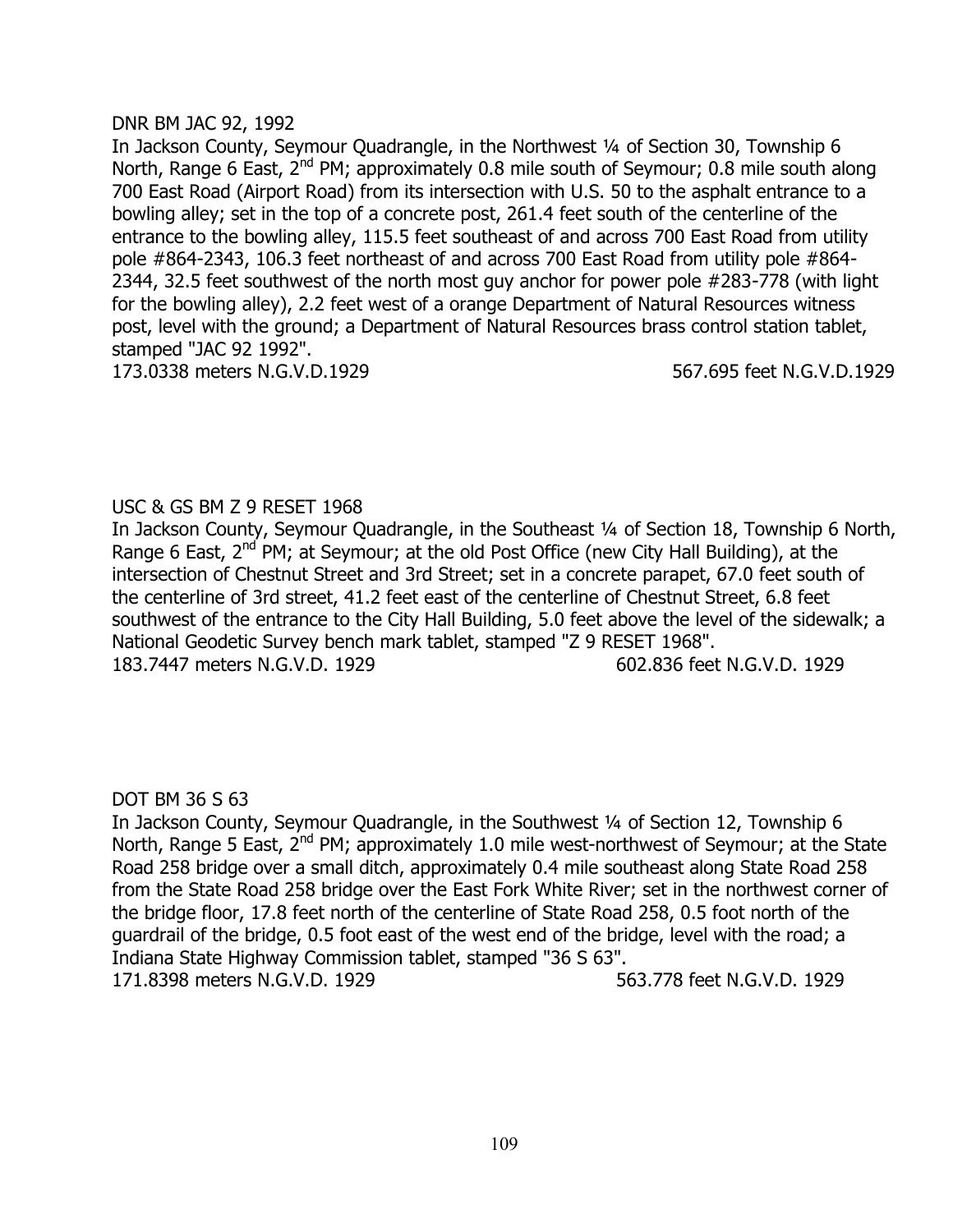## DOT BM 36 S 78

In Jackson County, Seymour Quadrangle, in the Northwest 1/4 of Section 19, Township 6 North, Range 6 East, 2<sup>nd</sup> PM; approximately 0.4 mile southwest of Seymour; at the U.S. 50 bridge over Von Fange Ditch; set in the northwest corner of the bridge deck, 23.0 feet northwest of the centerline of U.S. 50, 0.8 foot northeast of the northwest corner of the bridge deck, 0.5 foot southwest of the northwest face of the bridge deck; a Indiana State Highway Commission tablet, stamped "36 S 78".

173.9525 meters N.G.V.D.1929 570.709 feet N.G.V.D.1929

## DOT BM JACK S 13

In Jackson County, Seymour Quadrangle, in the East ½ of Section 24, Township 6 North, Range 5 East, 2<sup>nd</sup> PM; approximately 0.6 mile southwest of Seymour; at the 700 East Road (Airport Road) bridge over Von Fange Ditch; set in the top of the southwest concrete wingwall of the bridge, 92.5 feet south of the centerline of Schleter Road, 40.5 feet northeast of utility pole #864-2329, 16.2 feet west of the centerline of 700 East Road (Airport Road), 0.8 foot west of the west face of the concrete handrail of the bridge, about level with the road; a Indiana State Highway Commission tablet, stamped "JACK S 13". 173.4703 meters N.G.V.D.1929 569.127 feet N.G.V.D.1929

## DOT BM JAC S 44

In Jackson County, Seymour Quadrangle, in the SE ¼ of Section 11, Township 6 North, Range 5 East, 2nd PM; approximately 1.4 mile northwest of Seymour; at the State Road 258 bridge over the East Fork White River; set in the top of the northwest bridge abutment, 21.6 feet north of the centerline of State Road 258, 5.9 feet west of the east end of the northwest abutment of the bridge, 0.4 foot north of the north end of the expansion joint of the bridge, level with the road; a Indiana State Highway Commission tablet, stamped "JAC S 44". 176.0857 meters N.G.V.D.1929 577.708 feet N.G.V.D.1929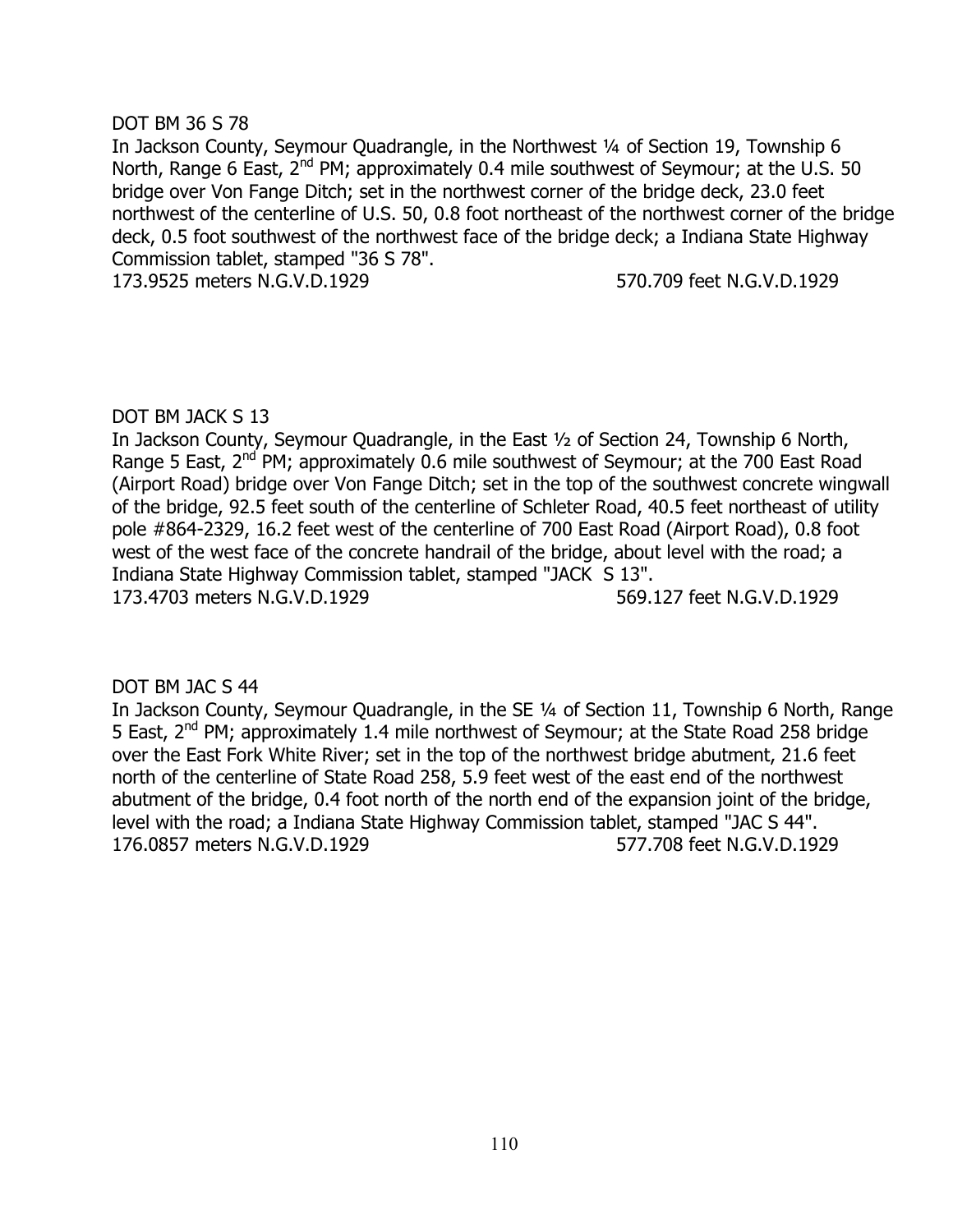### IDOT BM 36 S 105

In Jackson County, Azalia Quad., in the SW 1/4 of Section 28, T. 7 N., R. 6 E., 2<sup>nd</sup> P. M.; about 4 miles north of Seymour; at the southeast end of the south bound I-65 bridge over the East Fork White River; set on top of the southeast concrete abutment of the south bound lanes of the bridge, 24.5 feet northeast of the centerline of the south bound lanes of I-65, 21.2 feet northwest of the southeast corner of the northeast concrete guardrail for the south bound lanes of the I-65 bridge, 5.5 feet northwest of the southeast end of the concrete abutment, 5.6 feet southeast of the northwest face of the abutment, 0.5 foot southwest of the northeast face of the abutment, 0.8 foot northeast of the northeast face of the concrete guardrail of the bridge; a Indiana Department of Transportation bench mark tablet, stamped "36 S 105". GPS Elevation

598.23 feet NGVD 1929

## DNR TBM EFK WH 3, 2005

In Jackson County, Azalia Quad., in the SW 1/4 of Section 28, T. 7 N., R. 6 E., 2<sup>nd</sup> P. M.; about 4 miles north of Seymour; at the southeast end of the south bound I-65 bridge over the East Fork White River; set on top of the southwest concrete abutment of the south bound lanes of the bridge, 24.5 feet southwest of the centerline of south bound I-65, 16.0 feet northwest of the southwest corner of the southwest concrete guardrail for the south bound I-65 bridge, 10.4 feet southeast of the northwest face of the abutment, 0.5 foot northwest of the southeast end of the concrete abutment, 0.55 foot northeast of the southwest face of the abutment, 0.75 foot southwest of the southwest face of the concrete guardrail of the bridge; a cut triangle.

GPS Elevation

598.11 feet NGVD 1929

## ISHC BM JACK S 2 A

In Jackson County, Seymour Quad., in the NE 1/4 of Section 6, T. 6 N., R. 6 E., 2<sup>nd</sup> P. M.; about 0.5 mile north of Rockford; about 0.2 mile south of the south end of the State Road 11 steel truss bridge over the East Fork White River; set on the southwest concrete abutment of a concrete bridge over a swale, at a gap in the guardrail for an expansion joint, 24 feet west of the centerline of State Road 11, 5.9 feet south of the north face of the concrete abutment, 1.5 feet north of the south face of the abutment, 0.75 foot west of the west face of the concrete guardrail, 0.55 foot east of the west face of the abutment, about level with State Road 11; a Indiana State Highway Commission bench mark tablet, stamped "JACK S 2 A".

3<sup>rd</sup> Order

580.89 feet NGVD 1929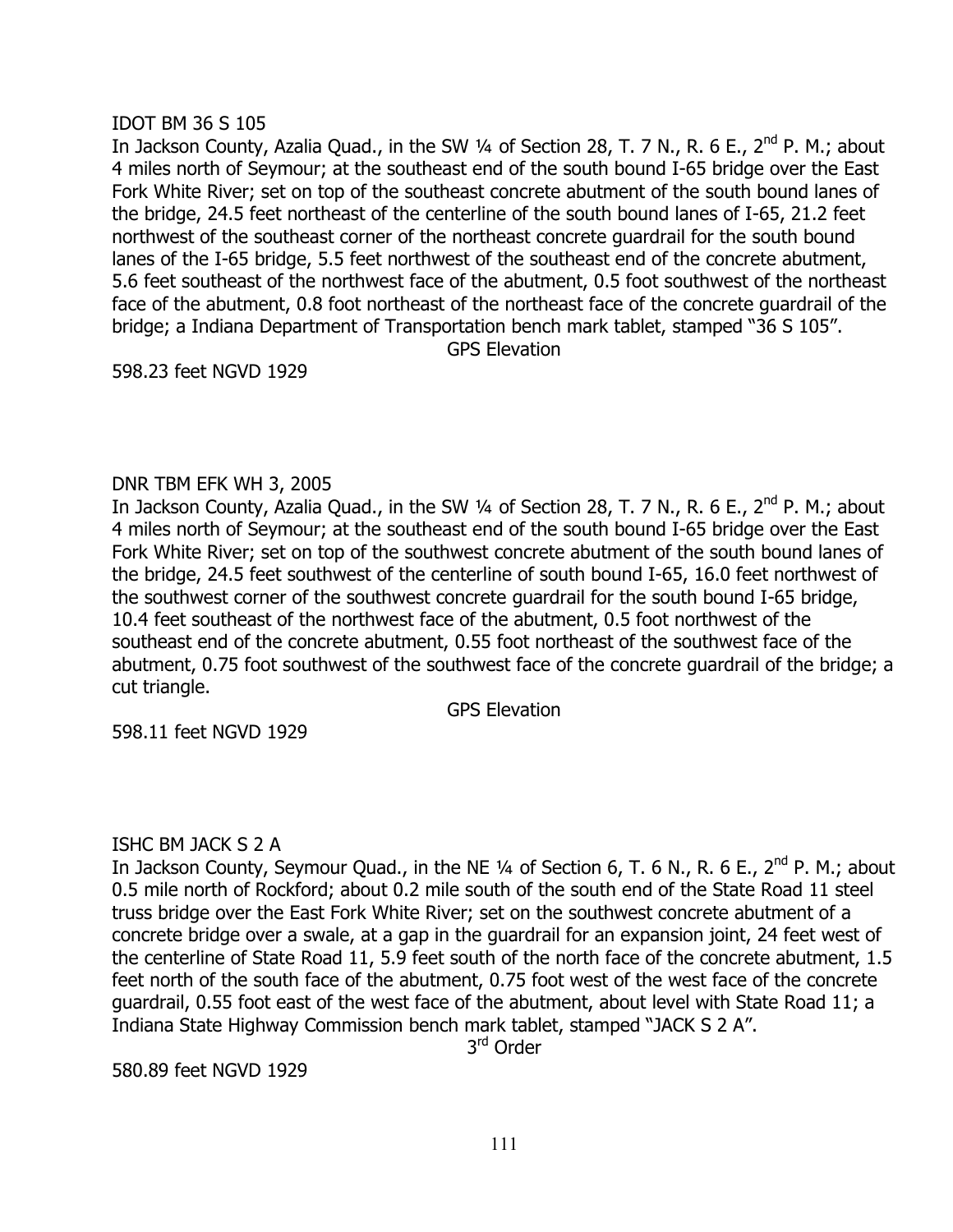#### IDNR TBM EFW 1, 1992

In Jackson County, Brownstown Quad., in the NE  $\frac{1}{4}$  of Section 31, T. 6 N., R. 5 E., 2<sup>nd</sup> P. M.; about 3.5 miles northeast of Brownstown; at the old Shields Road Covered Bridge over the East Fork White River, on the northwest side of the river; set in the southwest side of utility pole # 730-911, 53.6 feet north-northeast of the southwest corner of the stone abutment, 9.8 feet northeast of the centerline of old Shield Road, about 1.3 feet above the ground; a railroad spike driven through an aluminum tag, stamped "EFW 1 1992".

3<sup>rd</sup> Order

557.56 feet NGVD 1929

#### DNR TBM EFKWH 4, 2005

In Jackson County, Brownstown Quad., in the NE  $\frac{1}{4}$  of Section 31, T. 6 N., R. 5 E., 2<sup>nd</sup> P. M.; about 3.5 miles northeast of Brownstown; at the new Shields Road Concrete Bridge over the East Fork White River, on the southeast side of the river and on the northeast side of Shields Road; set on the northeast concrete curb of the northeast steel guardrail of the bridge, 13.5 feet northeast of the centerline of the road, 8.6 feet southeast of a chiseled and eroded triangle, 2.0 feet northwest of the southeast face of the concrete curb, 1.1 feet northeast of the southwest face of the curb, 0.4 foot southwest of the northeast face of the curb, about level with the road; a cut triangle.

3<sup>rd</sup> Order

562.39 feet NGVD 1929

## DNR TBM EFWR 1, 1996

In Jackson County, Brownstown Quad., in the NE 1/4 of Section 31, T. 6 N., R. 5 E., 2<sup>nd</sup> P. M.; about 3.5 miles northeast of Brownstown; at the new Shields Road Concrete Bridge over the East Fork White River, on the southeast side of the river and on the northeast side of Shields Road; set on the northeast concrete curb of the northeast steel guardrail of the bridge, 13.5 feet northeast of the centerline of the road, 10.6 feet northwest of the southeast face of the concrete curb, 8.6 feet northwest of a cut triangle, 1.0 foot northeast of the southwest face of the curb, 0.5 foot southwest of the northeast face of the curb, about level with the road; a chiseled triangle. (The triangle is eroded)

3<sup>rd</sup> Order

562.71 feet NGVD 1929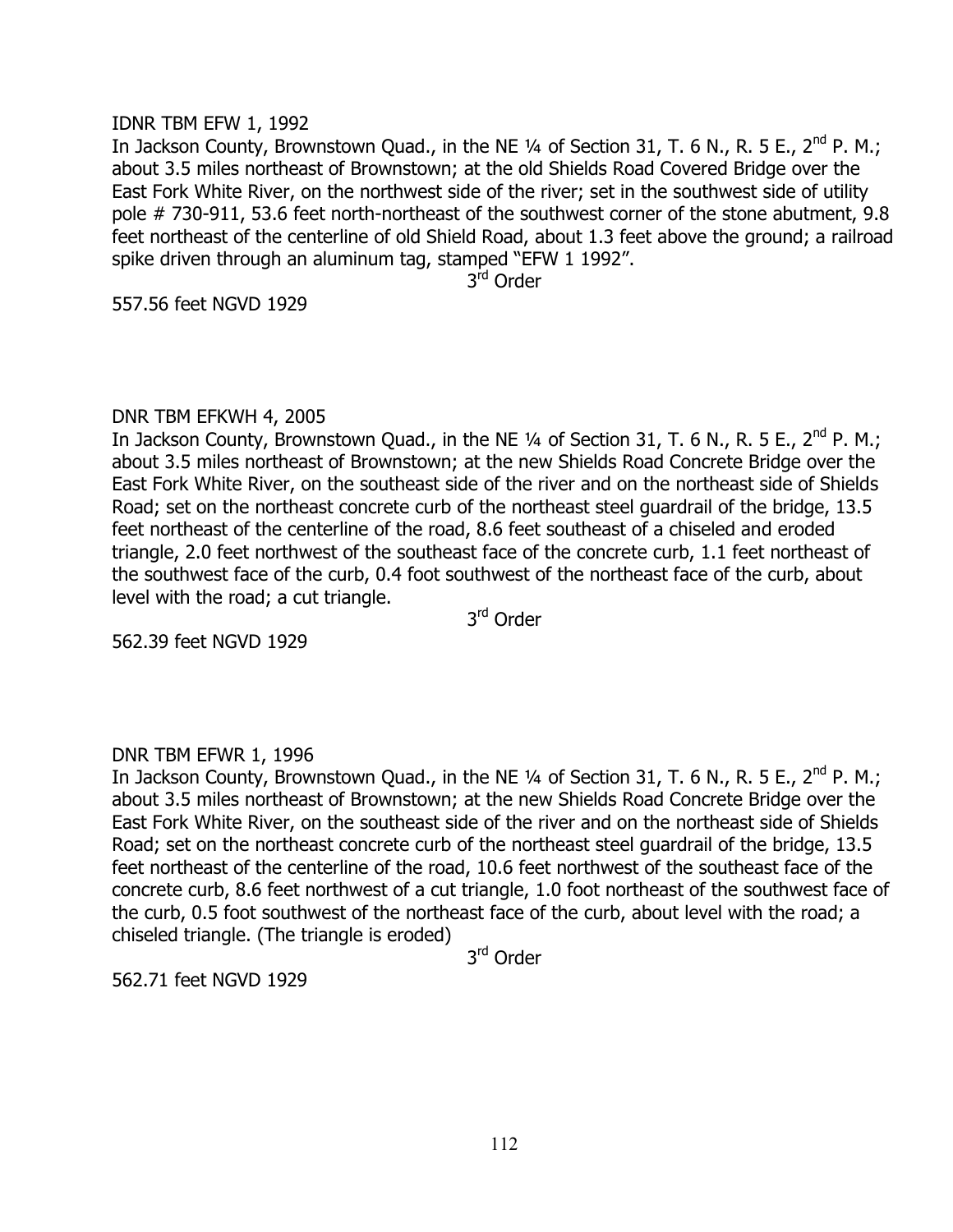### DNR TBM QUARRY 1, 1996

In Jackson County, Brownstown Quad., in the SW 1/4 of Section 31, T. 6 N., R. 5 E., 2<sup>nd</sup> P. M.; about 2.5 miles northeast of Brownstown; near the stone Quarry on Stone Quarry Road; set in a power pole on the north side of the road, 29 7 feet southeast of the railroad tracks, 24.8 feet northeast of the centerline of gravel field entrance, 44 feet east of the railroad crossing, about 1.2 feet above the ground; a railroad spike driven through an aluminum tag, stamped "IDNR TBM QUARRY 1 1996".

3<sup>rd</sup> Order

559.983 feet NGVD 1929

### DNR TBM EFWR 2, 1996

In Jackson County, Brownstown Quad., in the NW  $\frac{1}{4}$  of Section 1, T. 5 N., R. 4 E., 2<sup>nd</sup> P. M.; about 1.8 miles north of Brownstown; at the new Baseline Road Concrete Bridge over the East Fork White River; set on the north side of the river and on the northeast concrete abutment of the bridge, 15.7 feet east of the centerline of the road, 0.6 foot west of the east face of the concrete abutment, about level with the road; a chiseled triangle.

3<sup>rd</sup> Order

553.115 feet NGVD 1929

## DNR TBM EFWR 3, 1996

In Jackson County, Brownstown Quad., in the SE  $\frac{1}{4}$  of Section 9, T. 5 N., R. 4 E., 2<sup>nd</sup> P. M.; about 1.3 miles west of Brownstown; at the entrance to the Indiana Department of Natural Resources Public Access Site at the U. S. 50 bridge over the East Fork White River; Set in the west side of a cut off power pole #238/353, 68 feet south of the centerline of U. S. 50, 118 feet west of the centerline of the Public Access Site Road, 37 feet north of the Public Access Road, about 2 feet above the ground; a railroad spike driven through an aluminum tag, stamped "IDNR TBM EFWR 3 1996".

3<sup>rd</sup> Order

537.677 feet NGVD 1929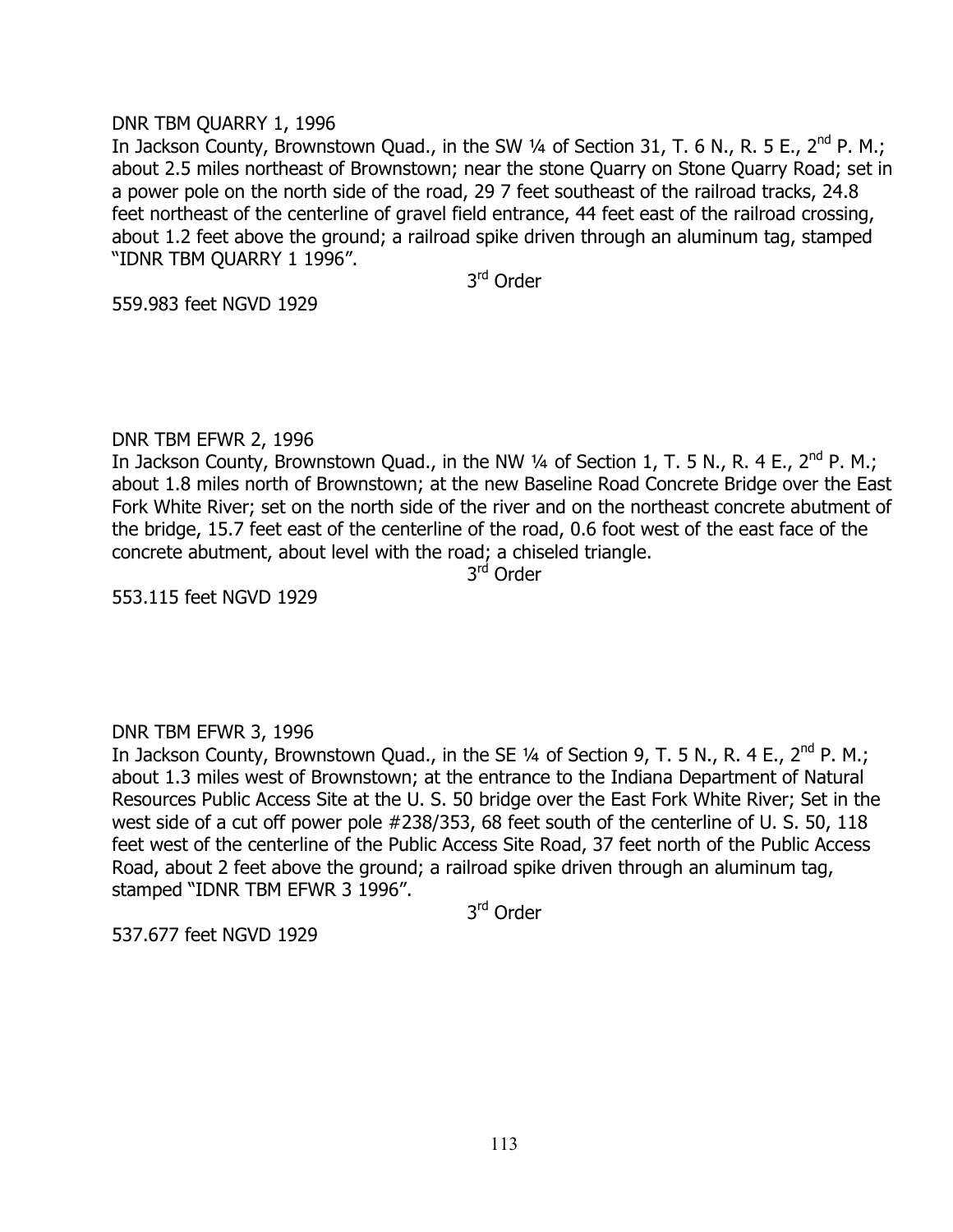### IDOT BM 36 S 103

In Jackson County, Brownstown Quad., in the SE 1/4 of Section 9, T. 5 N., R. 4 E., 2<sup>nd</sup> P. M.; about 1.5 miles west of Brownstown; at the U. S. 50 bridge over the East Fork White River; set on the northwest concrete abutment of the bridge, 25 feet north of the centerline of U. S. 50. 15.4 feet west of the east face of the concrete abutment, 0.7 foot east of the west face of the abutment, 0.4 foot north of the south face of the abutment, 0.8 foot north of the north face of the north concrete guardrail, about level with U. S. 50; a Indiana Department of Transportation BM tablet, stamped "36 S 103".

3<sup>rd</sup> Order

549.032 feet NGVD 1929

### DNR TBM EFWR 4 1996

In Jackson County, Medora Quad., in the SE  $\frac{1}{4}$  of Section 35, T. 5 N., R. 3 E., 2<sup>nd</sup> P. M.; about 1 mile southeast of Medora; about 0.2 mile west along State Road 235 from the State Road 235 bridge over the East Fork White River; set in the east side of a power pole with a guy wire support pole near the end of guardrail, 50.3 feet northwest of a "PUBLIC ACCESS SITE" sign post, 35.7 feet north of a guy wire support pole, 19.6 feet north of the centerline of State Road 235, 8.9 feet east of a "CURVE" sign post, 1.2 feet above the ground; a railroad spike driven through an aluminum tag, stamped "IDNR TBM EFWR 4 1996".

3<sup>rd</sup> Order

520.544 feet NGVD 1929

## IDOT BM 36 S 116

In Jackson County, Medora Quad., in the SW 1/4 of Section 18, T. 4 N., R. 3 E., 2<sup>nd</sup> P. M.; about 0.25 miles southeast of Sparksville; at the new 675 South Road concrete bridge over the East Fork White River; set on the northwest concrete abutment of the bridge, on the northwest side of the river, 15.5 feet southwest of the centerline of the road, 13.0 feet northwest of the southeast end of the abutment, 1.1 feet southeast of the northwest end of the concrete abutment, 0.65 foot southwest of the southwest face of the concrete base of the metal guardrail of the bridge, 0.45 foot northeast of the southwest face of the abutment; a Indiana Department of Transportation bench mark tablet, stamped "36 S 116".

3<sup>rd</sup> Order

526.475 feet NGVD 1929